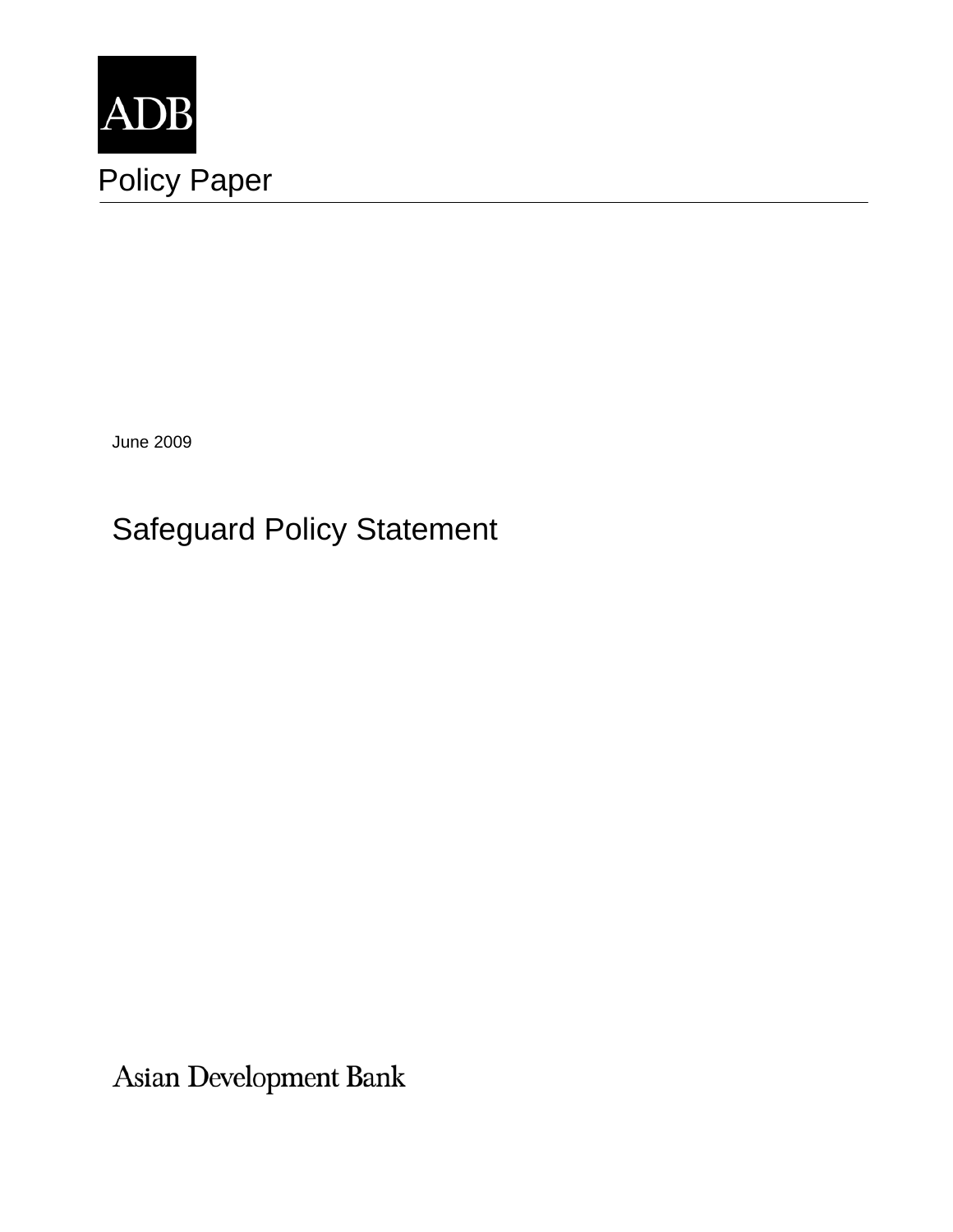# **ABBREVIATIONS**

| ADB           |                          | Asian Development Bank                                 |
|---------------|--------------------------|--------------------------------------------------------|
| <b>CSS</b>    |                          | country safeguard systems                              |
| <b>DMC</b>    | $\qquad \qquad -$        | developing member country                              |
| EBRD          | $\overline{\phantom{m}}$ | European Bank for Reconstruction and Development       |
| EIA.          | $\qquad \qquad -$        | environmental impact assessment                        |
| <b>EMP</b>    |                          | environmental management plan                          |
| <b>ESMS</b>   | $\qquad \qquad -$        | environmental and social management system             |
| FI.           | $\overline{\phantom{m}}$ | financial intermediary                                 |
| IEE.          |                          | initial environmental examination                      |
| <b>IFC</b>    |                          | <b>International Finance Corporation</b>               |
| <b>IPP</b>    | $\qquad \qquad -$        | Indigenous Peoples plan                                |
| <b>IPPF</b>   | $\overline{\phantom{m}}$ | Indigenous Peoples planning framework                  |
| <b>MFF</b>    |                          | multitranche financing facility                        |
| MFI           |                          | multilateral financial institution                     |
| <b>NGO</b>    |                          | nongovernment organization                             |
| <b>OCR</b>    |                          | ordinary capital resources                             |
| <b>OED</b>    | $\overline{\phantom{0}}$ | <b>Operations Evaluation Department</b>                |
| <b>SES</b>    |                          | special evaluation study                               |
| <b>SIA</b>    | $\overline{\phantom{m}}$ | social impact assessment                               |
| <b>SPS</b>    | $\overline{\phantom{m}}$ | safeguard policy statement                             |
| <b>SPU</b>    |                          | safeguard policy update                                |
| <b>UNDRIP</b> |                          | United Nations Declaration on the Rights of Indigenous |
|               |                          | Peoples                                                |

| <b>Vice-President</b>   | U. Schäfer-Preuss, Knowledge Management and Sustainable<br>Development                                                                                                                                  |
|-------------------------|---------------------------------------------------------------------------------------------------------------------------------------------------------------------------------------------------------|
| <b>Director General</b> | X. Yao, Regional and Sustainable Development Department (RSDD)                                                                                                                                          |
| <b>Director</b>         | N. J. Ahmad, Environment and Safeguards Division, RSDD                                                                                                                                                  |
| <b>Team leader</b>      | X. Ma, Principal Environment Specialist, RSDD<br>J. Perera, Principal Safeguards Specialist, South Asia Department<br>I. Simbolon, Principal Social Development Specialist (Safeguards),<br><b>RSDD</b> |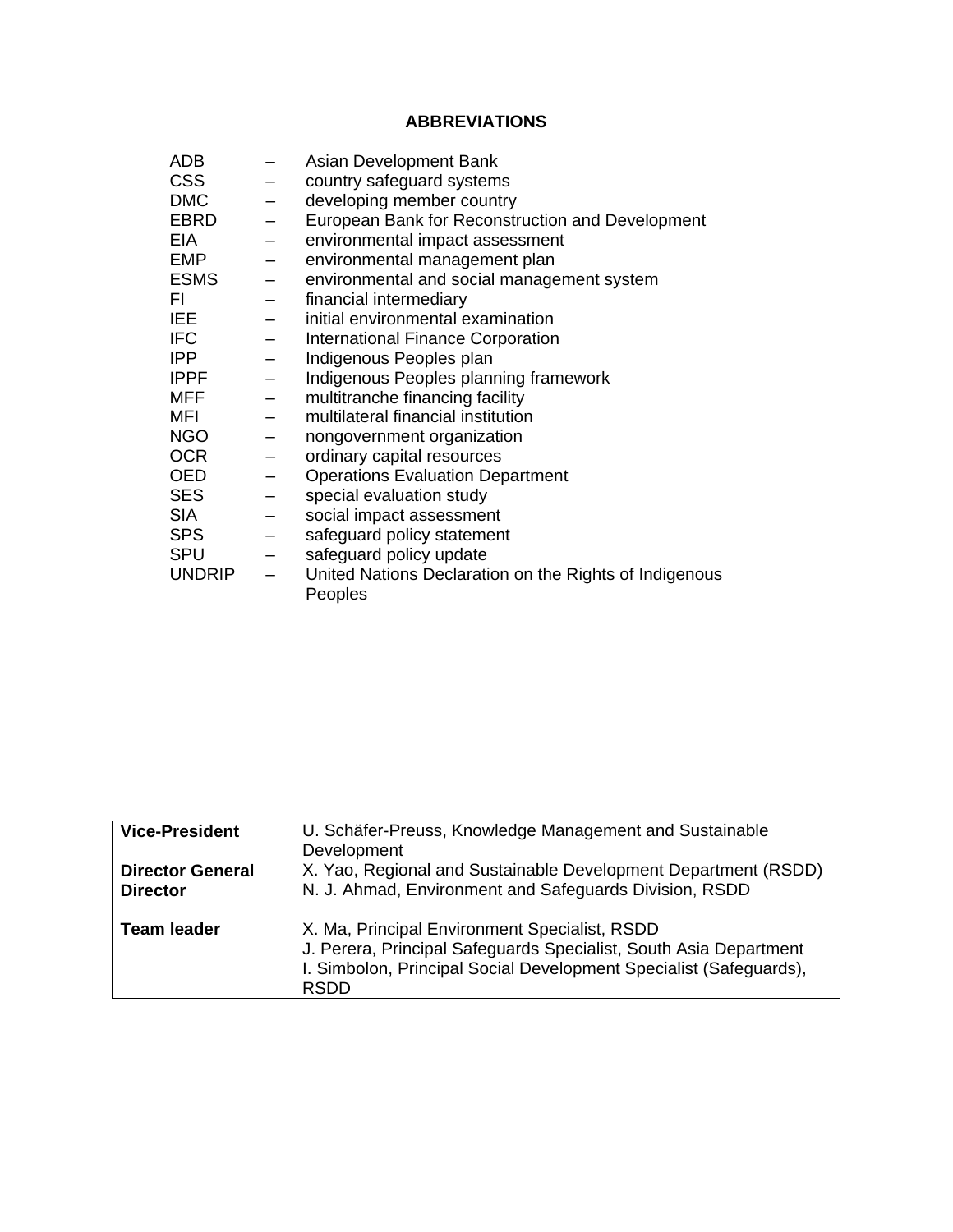#### **GLOSSARY**

**Biodiversity**. The variability among living organisms from all sources including, inter alia, terrestrial, marine and other aquatic ecosystems and the ecological complexes of which they are part; this includes diversity within species, between species and of ecosystems.

**Consent of Affected Indigenous Peoples Communities.** For the purpose of policy application, this refers to a collective expression by the affected Indigenous Peoples communities, through individuals and/or their recognized representatives, of broad community support for the project activities. Such broad community support may exist even if some individuals or groups object to the project activities.

**Country Safeguard Systems.** A country's legal and institutional framework, consisting of its national, subnational, or sectoral implementing institutions and relevant laws, regulations, rules, and procedures that pertain to the policy areas of environmental and social safeguards.

**Critical Habitat.** A subset of both natural and modified habitat that deserves particular attention. Critical habitat includes areas with high biodiversity value, including habitat required for the survival of critically endangered or endangered species; areas having special significance for endemic or restricted-range species; sites that are critical for the survival of migratory species; areas supporting globally significant concentrations or numbers of individuals of congregatory species; areas with unique assemblages of species or that are associated with key evolutionary processes or provide key ecosystem services; and areas having biodiversity of significant social, economic, or cultural importance to local communities.

**Displaced Persons.** In the context of involuntary resettlement, displaced persons are those who are physically displaced (relocation, loss of residential land, or loss of shelter) and/or economically displaced (loss of land, assets, access to assets, income sources, or means of livelihoods) as a result of (i) involuntary acquisition of land, or (ii) involuntary restrictions on land use or on access to legally designated parks and protected areas.

**Economic Displacement.** Loss of land, assets, access to assets, income sources, or means of livelihoods as a result of (i) involuntary acquisition of land, or (ii) involuntary restrictions on land use or on access to legally designated parks and protected areas.

**External Experts**. Experts not involved in day-to-day project implementation or supervision.

**Highly Complex and Sensitive Projects.** Projects that ADB deems to be highly risky or contentious or involve serious and multidimensional and generally interrelated potential social and/or environmental impacts.

**Meaningful Consultation.** A process that (i) begins early in the project preparation stage and is carried out on an ongoing basis throughout the project cycle; (ii) provides timely disclosure of relevant and adequate information that is understandable and readily accessible to affected people; (iii) is undertaken in an atmosphere free of intimidation or coercion; (iv) is gender inclusive and responsive, and tailored to the needs of disadvantaged and vulnerable groups; and (v) enables the incorporation of all relevant views of affected people and other stakeholders into decision making, such as project design, mitigation measures, the sharing of development benefits and opportunities, and implementation issues.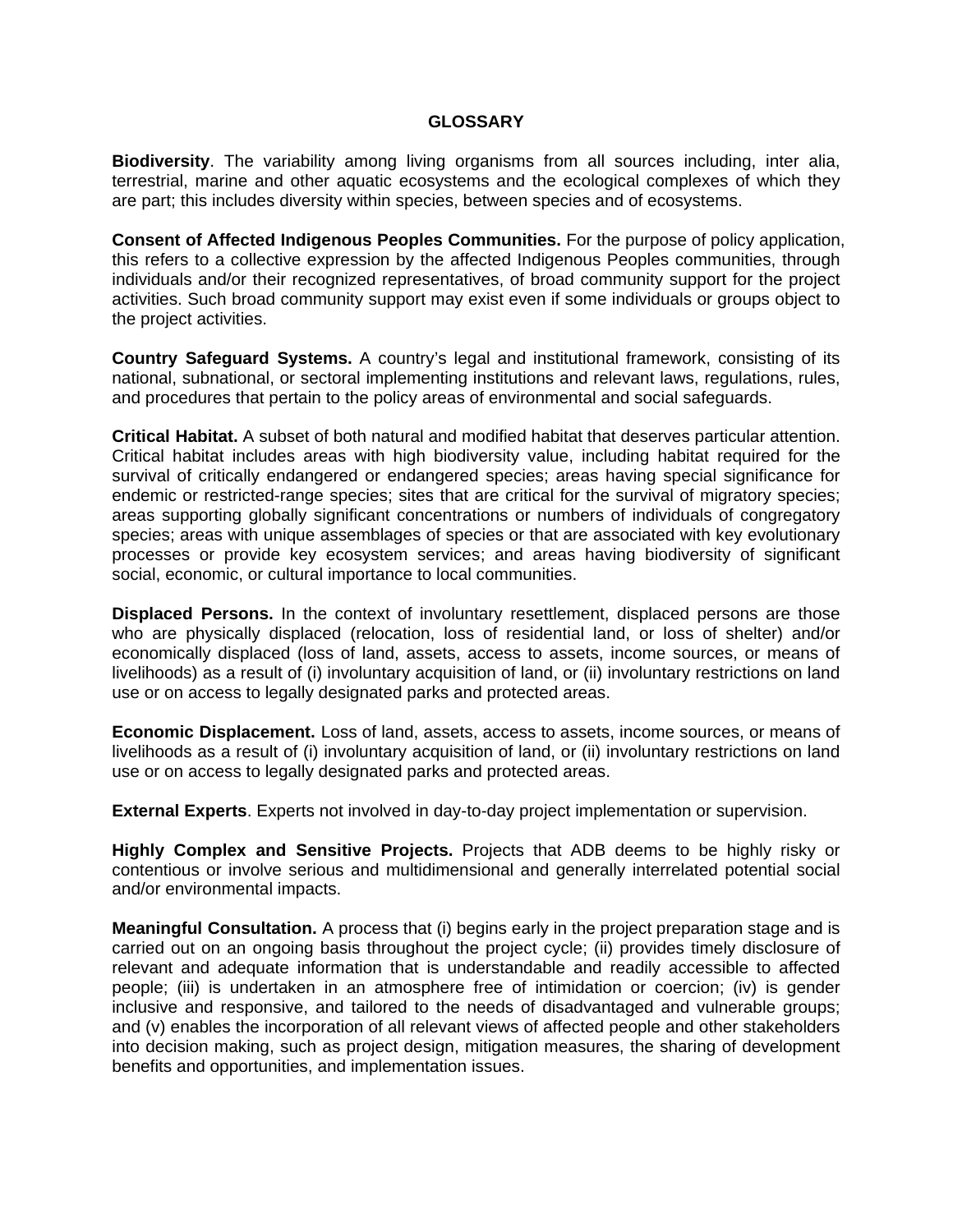**Natural Habitat.** Land and water areas where the biological communities are formed largely by native plant and animal species, and where human activity has not essentially modified the area's primary ecological functions.

**Physical Cultural Resources**. Movable or immovable objects, sites, structures, groups of structures, and natural features and landscapes that have archaeological, paleontological, historical, architectural, religious, aesthetic, or other cultural significance. Physical cultural resources may be located in urban or rural settings and may be above or below ground or under water. Their cultural interest may be at the local, provincial, national, or international level.

**Physical Displacement.** Relocation, loss of residential land, or loss of shelter as a result of (i) involuntary acquisition of land, or (ii) involuntary restrictions on land use or on access to legally designated parks and protected areas.

**Significant Conversion or Degradation**. (i) the elimination or severe diminution of the integrity of a habitat caused by a major, long-term change in land or water use; or (ii) the modification of a habitat that substantially reduces the habitat's ability to maintain viable populations of its native species.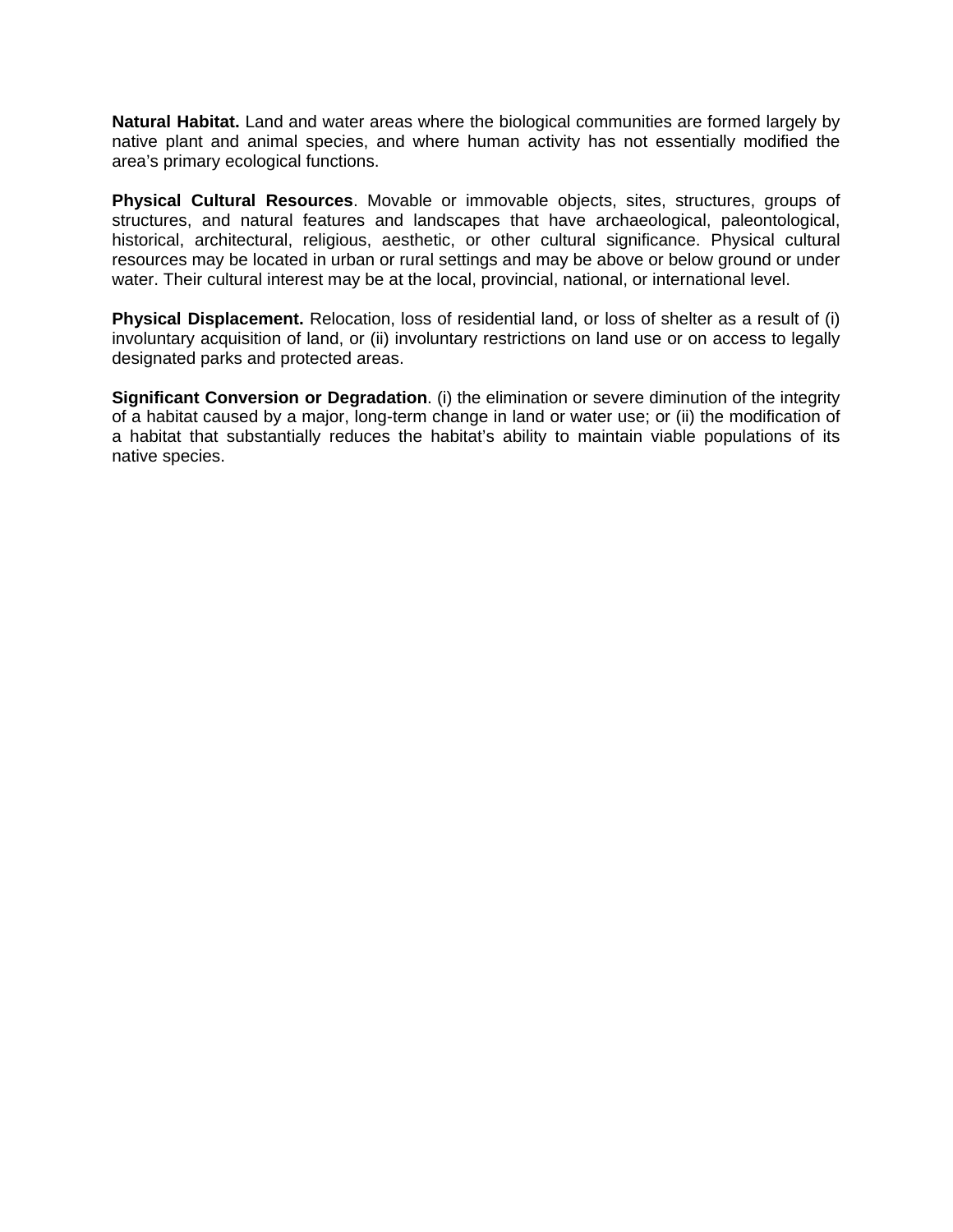### **CONTENTS**

| $\mathbf{I}$ .                                                                                          | <b>BACKGROUND AND INTRODUCTION</b>                                   |                                                                                                                                     |                         |  |  |  |
|---------------------------------------------------------------------------------------------------------|----------------------------------------------------------------------|-------------------------------------------------------------------------------------------------------------------------------------|-------------------------|--|--|--|
| II.                                                                                                     |                                                                      | <b>CHANGING CONTEXT</b>                                                                                                             |                         |  |  |  |
| III.                                                                                                    | <b>CURRENT SAFEGUARD POLICIES AND EXPERIENCE</b>                     |                                                                                                                                     |                         |  |  |  |
|                                                                                                         | Α.                                                                   | <b>ADB's Current Safeguard Policies</b>                                                                                             | $\overline{\mathbf{4}}$ |  |  |  |
|                                                                                                         | B.<br>C.                                                             | <b>Compliance Oversight</b><br>Experience with ADB's Safeguard Policies                                                             | 5<br>$6\phantom{1}$     |  |  |  |
| IV.                                                                                                     |                                                                      | <b>KEY POLICY ISSUES AND CONSIDERATIONS</b>                                                                                         |                         |  |  |  |
|                                                                                                         | Α.                                                                   | <b>Policy Articulation and Scope</b>                                                                                                | 8<br>8                  |  |  |  |
|                                                                                                         | B.                                                                   | Policy Application and Delivery Issues                                                                                              | 11                      |  |  |  |
|                                                                                                         | C.                                                                   | Responding to Changing Client Requirements and Long-Term Sustainability of<br><b>Safeguard Systems</b>                              | 12                      |  |  |  |
| V.                                                                                                      |                                                                      | DRAFT SAFEGUARD POLICY STATEMENT                                                                                                    | 14                      |  |  |  |
|                                                                                                         | А.                                                                   | Overarching Statement on ADB's Commitment and Policy Principles                                                                     | 14                      |  |  |  |
|                                                                                                         | В.<br>C.                                                             | <b>Policy Delivery Process</b><br>Roles and Responsibilities                                                                        | 19<br>26                |  |  |  |
| VI.                                                                                                     | <b>IMPLEMENTATION ARRANGEMENTS AND RESOURCE IMPLICATIONS</b>         |                                                                                                                                     |                         |  |  |  |
|                                                                                                         | А.                                                                   | Implementation and Monitoring                                                                                                       | 27<br>27                |  |  |  |
|                                                                                                         | В.                                                                   | <b>Resource Implications</b>                                                                                                        | 27                      |  |  |  |
|                                                                                                         | C.<br>D.                                                             | <b>Effective Date and Transitional Period</b><br><b>Policy Review</b>                                                               | 28<br>29                |  |  |  |
| VII.                                                                                                    |                                                                      | <b>RECOMMENDATION</b>                                                                                                               | 29                      |  |  |  |
|                                                                                                         |                                                                      |                                                                                                                                     |                         |  |  |  |
|                                                                                                         | <b>APPENDIXES</b>                                                    |                                                                                                                                     | 30                      |  |  |  |
| Safeguard Requirements 1: Environment<br>1.<br>Safeguard Requirements 2: Involuntary Resettlement<br>2. |                                                                      |                                                                                                                                     |                         |  |  |  |
| 3.                                                                                                      | Safeguard Requirements 3: Indigenous Peoples                         |                                                                                                                                     |                         |  |  |  |
| 4.<br>5.                                                                                                |                                                                      | Safeguard Requirements 4: Special Requirements for Different Finance Modalities<br><b>ADB Prohibited Investment Activities List</b> | 66<br>76                |  |  |  |
| 6.                                                                                                      |                                                                      | Strengthening and Use of Country Safeguard Systems to Address Environmental                                                         |                         |  |  |  |
|                                                                                                         |                                                                      | and Social Safeguard Issues                                                                                                         | 77                      |  |  |  |
|                                                                                                         | <b>ATTACHMENTS</b>                                                   |                                                                                                                                     |                         |  |  |  |
| 1.                                                                                                      | <b>Experience of Other Multilateral Financial Institutions</b><br>83 |                                                                                                                                     |                         |  |  |  |
| 2.                                                                                                      | 88<br>Medium-Term Action Plan (2010-2012)                            |                                                                                                                                     |                         |  |  |  |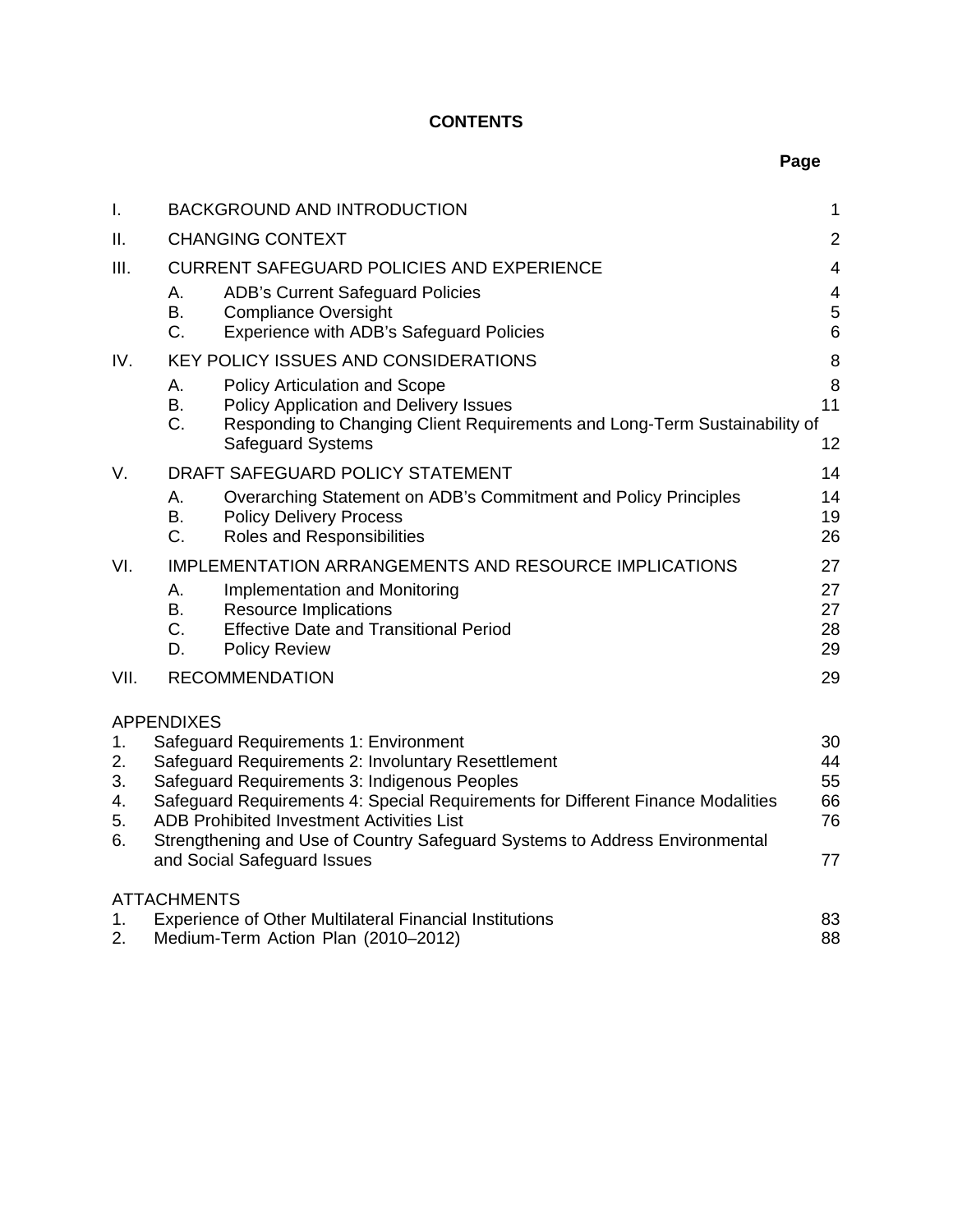#### **I. BACKGROUND AND INTRODUCTION**

1. The operational policies of the Asian Development Bank (ADB) include three safeguard policies: the *Involuntary Resettlement Policy* (1995), the *Policy on Indigenous Peoples* (1998), and the *Environment Policy* (2002). All three safeguard policies are due for revision. ADB needs to address emerging environmental and social challenges of development in its developing member countries (DMCs), respond to lessons learned from its experience with its current safeguard policies, and adapt to its new lending modalities and financing instruments. In addition, ADB policies need to reflect changing best practices of other multilateral financial institutions (MFIs) and of private sector institutions such as the equator principles financial institutions.<sup>1</sup> In December 2004, ADB management approved a concept paper for a safeguard policy update (SPU) to enhance the effectiveness of ADB's safeguard policies and to ensure that these policies remain relevant to changing client needs and to new business opportunities.

2. The SPU has sought to (i) better articulate the safeguard policies to improve their clarity, coherence, and consistency; (ii) balance a front-loaded procedural approach with one also focused on results during implementation; (iii) adapt policy implementation to an evolving range of lending products and innovative financing modalities; (iv) work toward greater harmonization with safeguard practices across MFIs and tailor safeguard approaches to different clients with varying capacities; and (v) improve internal processes and resource allocation.

- 3. The SPU has resulted in a consolidated policy with the following structure:
	- (i) A safeguard policy statement (SPS) that describes common objectives of ADB's safeguards, lays out policy principles, and outlines the delivery process for ADB's safeguard policy. The SPS is designed for application to current and future lending modalities and caters to the varying capacities and needs of DMC clients in both the public and private sectors.
	- (ii) A set of specific safeguard requirements that borrowers/clients are expected to meet when addressing social and environmental impacts and risks. Through their due diligence, review, and supervision ADB staff will ensure that borrowers/clients comply with these requirements during project preparation and implementation. Over time ADB may adopt additional safeguard requirements or update existing requirements to enhance effectiveness, respond to changing needs, and reflect evolving best practices.
	- (iii) A consolidated *Operations Manual* section that specifies ADB's internal review procedures for due diligence and for supervision throughout the project cycle.

4. Once approved by the ADB Board of Directors, the SPS and the safeguard requirements for borrowers/clients will supersede the three current safeguard policies and the new OM section will supersede the existing OM Sections F1, F2, and F3. ADB will update its *Handbook*  on Resettlement<sup>2</sup> and Environment Assessment Guidelines (2003) and prepare a handbook on Indigenous Peoples to provide detailed technical guidance and recommend good practices.

5. A consultation draft of the SPS was posted on ADB's website in October 2007 for external consultations. During the consultation period (November 2007 through April 2008), ADB received extensive comments and detailed suggestions through the 14 multistakeholder consultation workshops held in the region and outside. ADB also received feedback from

 1 These are financial institutions that have adopted the equator principles, a financial industry framework for

addressing environmental and social risks in project financing. 2 ADB. 1998. *Handbook on Resettlement: A Guide to Good Practice.* Manila.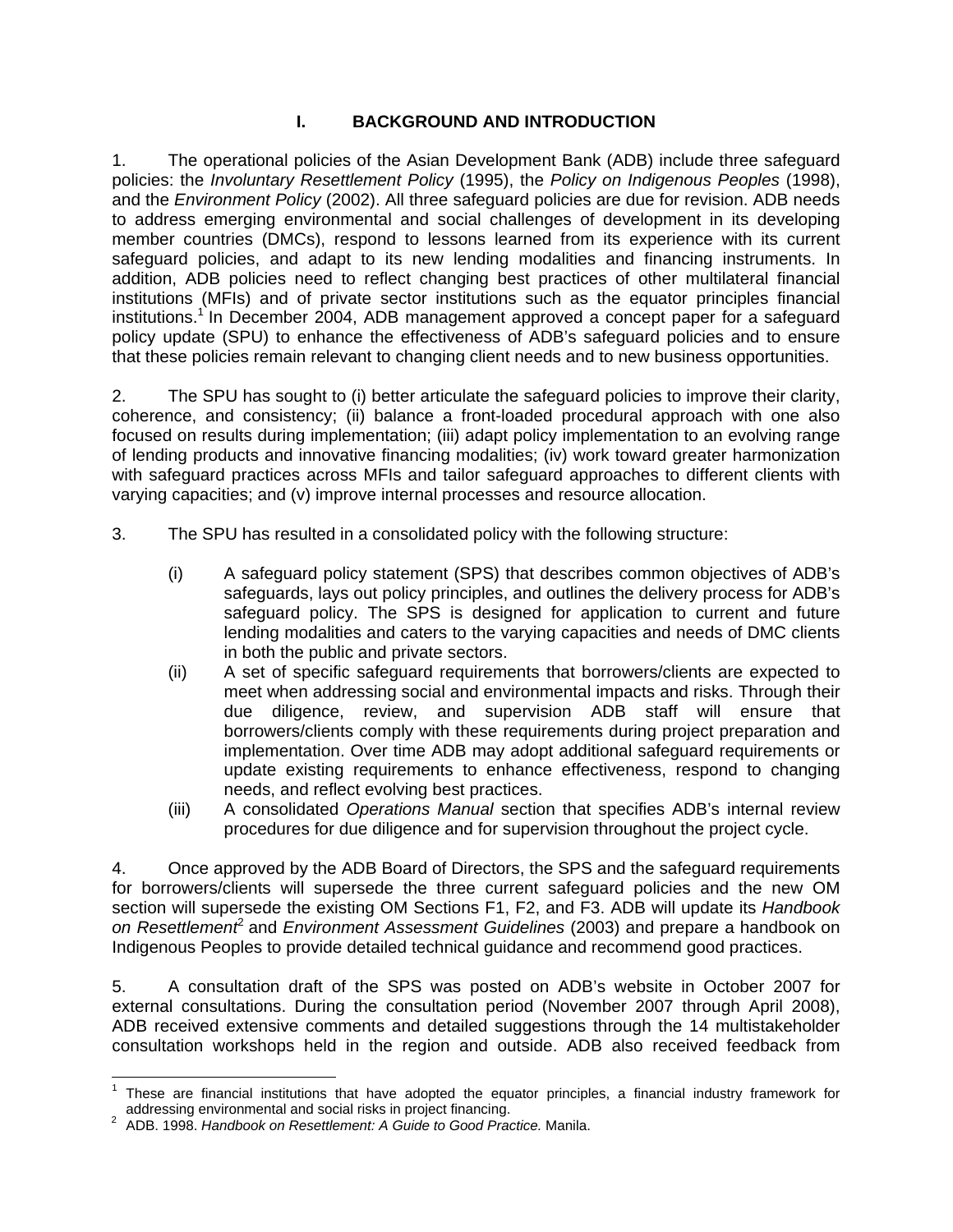numerous written submissions, thematic discussions, and informal meetings and teleconferences. All comments received before the close of the consultation period were posted on ADB's website. To be responsive to the wide range of comments, ADB management decided to prepare a second draft of the SPS based on the comments and suggestions received from external consultations and hold another consultation workshop in Manila for stakeholders to have an opportunity to review the revised documents.

6. The second draft of the SPS was made available for public comments on ADB's website from 3 October to 4 December 2008. A detailed comments-response matrix was posted on ADB SPU website on 9 October 2008, which includes comments received from the 14 country/subregional consultations and written submissions during the comment period of 12 October 2007–30 April 2008. The preliminary draft safeguard review procedures (draft Operations Manual) were made available on 24 October 2008. In addition, as requested by many stakeholders, a draft glossary of terms was also posted on the web. Consultation workshops on the second draft SPS were held 18–21 November 2008 in Manila, to allow a comprehensive and substantive discussion of the second draft SPS with an emphasis on ADB's response to stakeholder comments on the consultation draft of the SPS (see ADB SPU website for a report on the stakeholder consultations).

7. The working paper of the SPS was prepared and circulated to the ADB Board for consideration and guidance in January 2009, and the Board discussion was held in February 2009. This R-paper is the result of the internal and external consultation process in which ADB Board and staff, and external stakeholders, including governments, civil society organizations, private sector, and academia, took part.

#### **II. CHANGING CONTEXT**

8. Asia and the Pacific, the most populated and fastest-growing region in the world, is undergoing dramatic social and environmental changes. Concerns have grown about the longterm sustainability of development in many Asian countries. Rapid industrialization and urbanization, coupled with increased demand for natural resources, are triggering changes in land use and human settlement, declining water quality and quantity, loss of biodiversity, deforestation and desertification, elevated pollution levels, and negative impacts on human health. These threats tend to disproportionately affect the poor. High population densities and rising demand for land for urban development and infrastructure have increased the risks associated with involuntary resettlement of people and the adverse impacts on such vulnerable groups as the poor and Indigenous Peoples. Of the 250 million Indigenous Peoples in the world, some 70% are in Asia and the Pacific. Some 120 languages have become either endangered or extinct, demonstrating the threats to the culture and integrity of Indigenous Peoples. The challenge of preventing further impoverishment resulting from environmental degradation and involuntary resettlement, acknowledging the special needs and respecting the rights of Indigenous Peoples and other vulnerable groups, and improving the policies and building the capacity of DMCs to manage these impacts is acute.

9. DMCs have been responding to emerging social and environmental challenges to varying extents. Some DMCs have improved their environmental and social safeguard policies and regulatory frameworks, while others continue to have less developed systems and often rely on donor agencies' policies and procedures. The development processes in the region have altered the roles and responsibilities of public and private entities, civil society, and local communities in favor of socially and environmentally sustainable development and higher expectations in relation to transparency and citizen participation. Similarly, the roles of the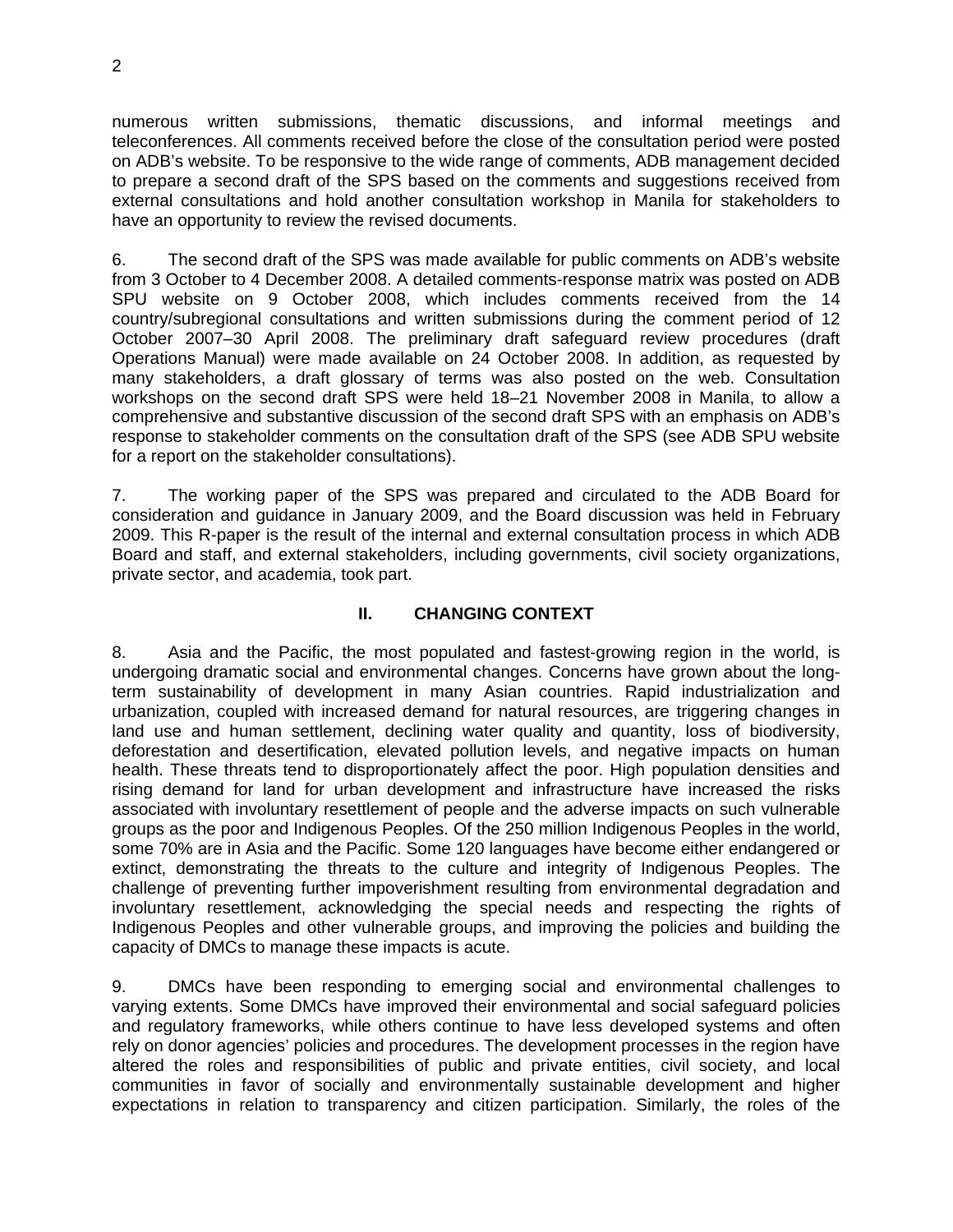commercial banking industry and financial intermediaries have expanded in line with growing pressure for corporations to take their social and environmental responsibilities seriously. DMCs increasingly recognize the need to raise their standards towards international good practice, develop the capacity to respond to global and regional environmental and social risks, and promote social and environmentally sustainable growth. In addition, private sector project proponents are increasingly willing to adopt progressive investment practices that are socially and environmentally responsible and they may to go beyond mere compliance with regulations if they have a clear business case for doing so.

10. MFIs have been updating their environmental and social safeguard policies to ensure the relevance of these policies to changing needs. In 2005, the World Bank launched a program to pilot the use of country systems to address social and environmental safeguards in Banksupported operations.<sup>3</sup> In January 2008, the World Bank issued an evaluation report of the initial phase of the Pilot Program for Use of Country Systems.<sup>4</sup> Based on this report, the World Bank approved a continuation of the program to incrementally scale up the initiative from the project level to the country level to engage borrowers and other development partners in applying a greater range of safeguards and to build borrower capacity on a more sustainable basis than is feasible at the project level. The World Bank also revised its safeguard policies on Indigenous Peoples in 2005 and on physical cultural resources in 2006 to reflect changing circumstances. In 2006, the International Finance Corporation (IFC) adopted its *Policy and Performance*  Standards on Social and Environmental Sustainability,<sup>5</sup> to introduce results-based requirements and good practices for the private sector. More than 60 commercial financial institutions have adopted the new IFC performance standards for project finance. Also in 2006, the Inter-American Development Bank issued its *Environment and Safeguards Compliance Policy*<sup>6</sup> which also provides for selective use of country systems. In May 2008, the European Bank for Reconstruction and Development (EBRD) adopted its *Environmental and Social Policy*,<sup>7</sup> along with 10 performance requirements, which replaces its 2003 environmental policy. The new EBRD policy and performance requirements provide similar safeguards to those of the IFC but reflect the specific characteristics of the EBRD's region of operations and its commitments under the European principles for the environment, to which the EBRD is a signatory.

11. Emphasis on donor harmonization and alignment with country systems has been growing. In 2005, the Paris Declaration on Aid Effectiveness established global commitments for donors and partner countries to improve the management and effectiveness of aid in reducing poverty and inequality, increasing growth, building capacity, and accelerating achievement of the Millennium Development Goals. The declaration has five principles: assuring country ownership; aligning donor programs with countries' development strategies, priorities, and procedures; having donors harmonize their approaches and actions; managing for development results; and having mutual accountability. These principles provide a powerful impetus for donors to help foster better integration of social and environmental considerations into developing country partners' strategies and priorities and to continue and intensify their efforts in relation to harmonizing approaches toward addressing social and environmental issues. The Accra Agenda for Action, adopted in 2008, reaffirmed these principles and further emphasized the importance of country systems. Consultations undertaken in the context of ADB's efforts to enhance support to ordinary capital resources (OCR) borrowers have shown that clients in the

 3 World Bank. 2005. *Piloting the Use of Borrower System to Address Environmental and Social Safeguard Issues in* 

*Bank-Supported Projects.* Washington, DC. 4 World Bank. 2008. *Evaluation of the Initial Phase of the Pilot Program for Use of Country Systems for Environmental and Social Safeguards.* Washington, DC*.* 5

<sup>&</sup>lt;sup>5</sup> IFC. 2006. *Policy and Performance Standards on Social and Environmental Sustainability. Washington, DC.*<br><sup>6</sup> Joter American Development Bank, 2006. *Environment and Sefequerde Complience Deliny Washington, DC*.

<sup>&</sup>lt;sup>o</sup> Inter-American Development Bank. 2006. *Environment and Safeguards Compliance Policy.* Washington, DC.<br><sup>7</sup> ERRD 2008, ERRD Environmental and Sesial Policy Lander.

EBRD. 2008. *EBRD Environmental and Social Policy.* London.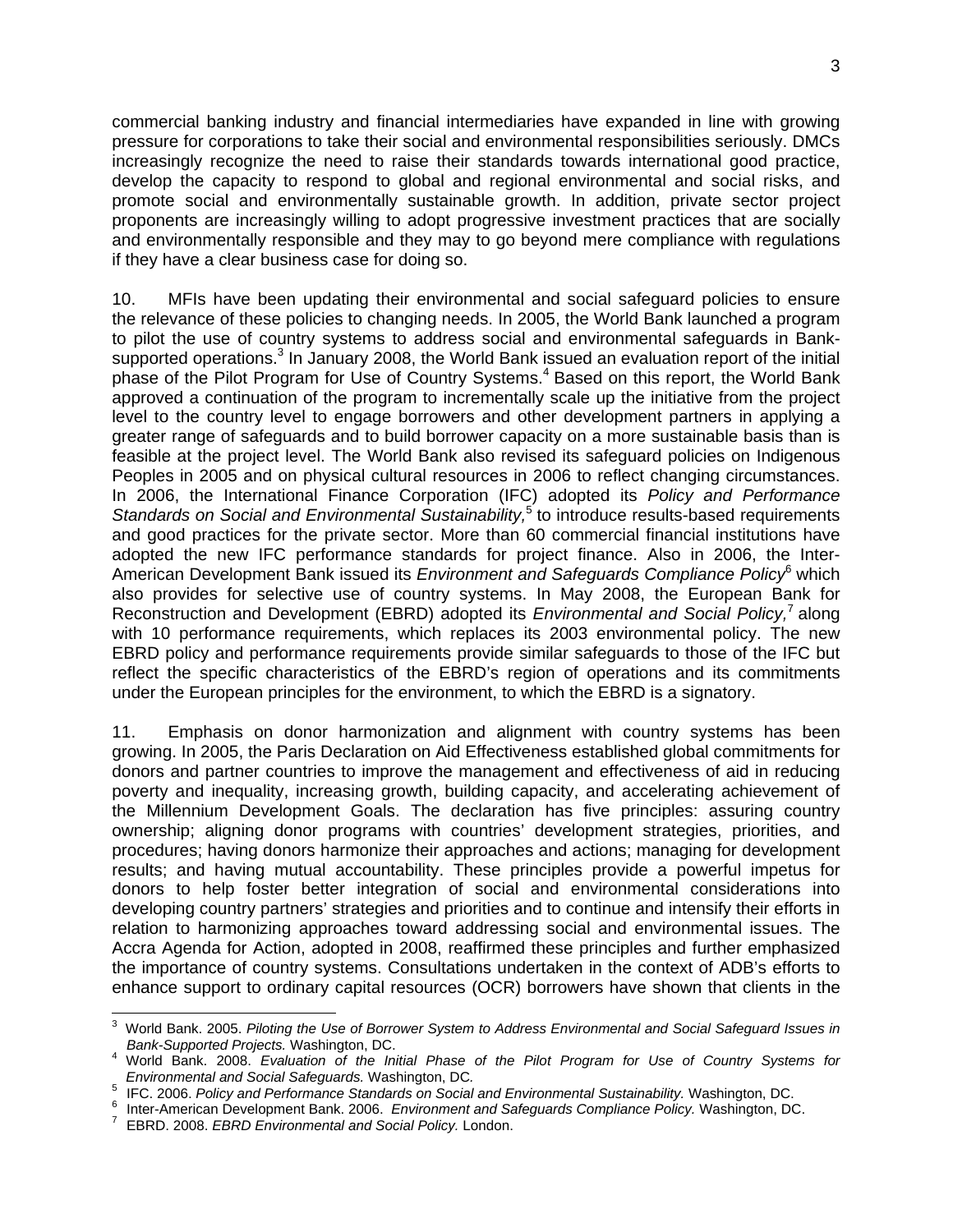public sector generally agree with ADB's safeguard objectives and principles, although some OCR clients believe that shared safeguard principles could be upheld better through their own country systems than through ADB procedures.

12. The nature of ADB's business is also changing. In response to the anticipated economic growth and significant shifts in the development, aid, and financial landscape in the Asia and Pacific region, ADB will transform itself to meet the challenges while remaining dedicated to its overarching goal: reducing poverty in the Asia and Pacific region. ADB will pursue its vision and mission by focusing on inclusive growth, environmentally sustainable growth, and regional integration. ADB's long-term strategic framework 2008-2020 (Strategy 2020)<sup>8</sup> focuses on five drivers of change: (i) private sector development and operations, (ii) good governance and capacity development, (iii) gender equity, (iv) knowledge solutions, and (v) partnerships. ADB will also refocus its operations into five core specializations: (i) infrastructure; (ii) environment, including climate change; (iii) regional cooperation and integration; (iv) financial sector development; and (v) education. With an expanding private sector program, diversifying investments and clients in the financial sector and capital markets, and an increasing number of large-scale infrastructure projects whose social and environmental impacts can be highly complex and sensitive, safeguard policies need to be updated to ensure projects' social and environmental sustainability. This is an important component of positive development outcomes.

13. In August 2004, ADB adopted a comprehensive reform agenda and introduced new lending modalities and instruments to enhance the development effectiveness of its operations. Recent ADB initiatives—managing for development results, innovation and efficiency initiative, and enhancing ADB support to middle-income countries and borrowers from OCR—evolved in tandem with international consensus on the need for increased aid effectiveness. The current generation of safeguard policies was designed when direct project lending was the dominant modality for development assistance. Safeguard policies need to cater to the evolving range of ADB's lending products and innovative financing modalities, which often are not well-served by the traditional project-level safeguard approach. New lending modalities and financing instruments, such as the multitranche financing facility (MFF), have increased the complexity of applying safeguard policies and ensuring compliance. The new modalities and the likelihood of continued innovation, as well as changing client circumstances, suggest a need to enhance the relevance and effectiveness of ADB's safeguards.

# **III. CURRENT SAFEGUARD POLICIES AND EXPERIENCE**

### **A. ADB's Current Safeguard Policies**

14. **ADB's Safeguard Policy Framework.** Safeguard policies are generally understood to be operational policies that seek to avoid, minimize, or mitigate adverse environmental and social impacts, including protecting the rights of those likely to be affected or marginalized by the development process. ADB's safeguard policy framework consists of three operational policies on the environment,<sup>9</sup> Indigenous Peoples, and involuntary resettlement. These are accompanied by *Operations Manual* sections on Environmental Considerations in ADB Operations; 10 Involuntary Resettlement; 11 and Indigenous Peoples*.* 12 ADB's *Handbook on* 

 8 ADB. 2008. *Strategy 2020: The Long-Term Strategic Framework of the Asian Development Bank 2008–2020.*

Manila.<br><sup>9</sup> The *Environment Policy* contains five main elements, but only the fifth is concerned with the environment as a safeguard issue (Integrating Environmental Considerations in ADB Operations, paras. 30 and 50–70).<br><sup>10</sup> ADB. 2006. Operations Manual. Section F1: Environmental Considerations in ADB Operations. Manila.<br><sup>11</sup> ADB. 2006. Oper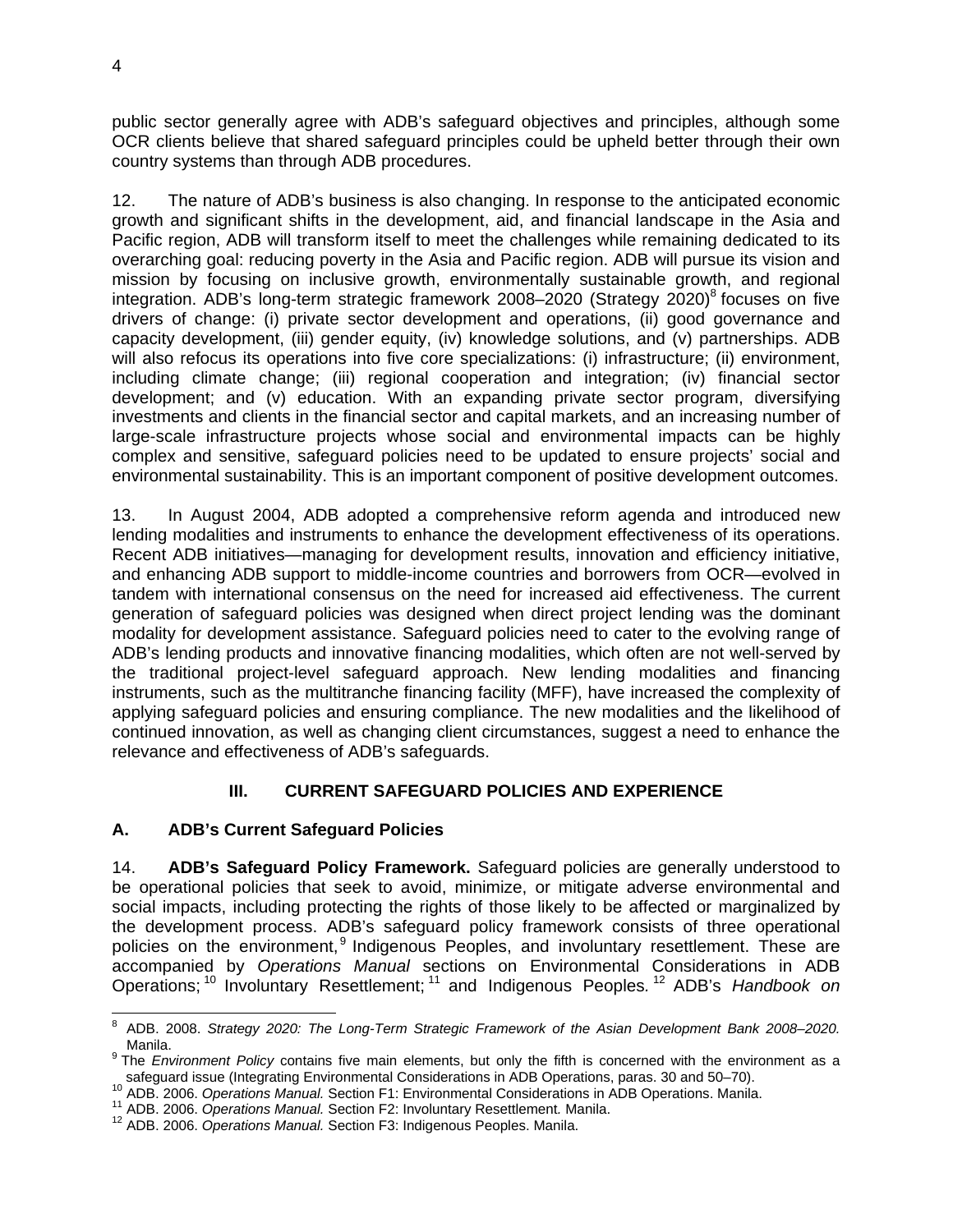*Resettlement* (footnote 2) and *Environmental Assessment Guidelines* (2003) provide information on good practice approaches to implementing safeguards. In addition to the three safeguard policies, several sector policies have environmental safeguard elements, for example, those pertaining to water, energy, and forestry.

15. **Safeguard Requirements.** All three safeguard policies involve a structured process of impact assessment, planning, and mitigation to address the adverse effects of projects throughout the project cycle. The safeguard policies require that (i) impacts are identified and assessed early in the project cycle; (ii) plans to avoid, minimize, mitigate, or compensate for the potential adverse impacts are developed and implemented; and (iii) affected people are informed and consulted during project preparation and implementation. The policies apply to all ADB-financed projects, including private sector operations, and to all project components. The internal procedural requirements are detailed in the *Operations Manual* sections (footnote 10– 12) and involve similar implementation processes as follows: (i) screening and scoping of the main issues start as soon as potential projects for ADB financing are identified and continue throughout the project cycle; (ii) impacts are assessed, safeguard plans summarizing mitigation measures, monitoring program, and institutional arrangements are prepared, and arrangements are made to integrate safeguards into project design and implementation; (iii) affected people are consulted during project preparation and implementation and information is disclosed in a form, manner, and language accessible to them; and (iv) safeguard plans are disclosed to the general public and the information is updated at various stages in the project cycle.<sup>13</sup> ADB's safeguard policies require that both ADB's and DMCs' safeguard requirements are complied with.

16. **Roles and Responsibilities.** A basic principle of the three existing safeguard policies is that implementation of the provisions of the policies is the responsibility of the borrower/client. Borrowers/clients are required to undertake social and environmental assessments, carry out consultations with affected people and communities, prepare and implement safeguard plans, monitor the implementation of these plans, and prepare and submit monitoring reports. ADB's role is to explain policy requirements to borrowers/clients, help borrowers/clients meet those requirements during project processing and implementation through capacity-building programs, ensure due diligence and review, and provide monitoring and supervision. Considerable attention is devoted to the project processing and approval phase of the project cycle, although ADB's role in monitoring safeguard compliance continues during project implementation. ADB's project completion reports and project performance evaluation reports include review of the implementation of safeguards.

### **B. Compliance Oversight**

17. **Compliance System.** Upon its reorganization in 2002,<sup>14</sup> ADB established arrangements for monitoring projects' compliance with its safeguard policies. With the support of the Environment and Social Safeguard Division, ADB's Chief Compliance Officer is responsible for advising management and operations departments on safeguard compliance and related operational procedures and guidelines. Compliance with the safeguard policies is monitored throughout the project cycle. If a project poses risks of noncompliance, actions to ensure compliance are recommended at the Management Review Meeting, and project compliance is reviewed again at a Staff Review Committee meeting. Operations departments take steps to ensure that outstanding safeguard requirements are met before Board approval. Review

<sup>-</sup>13 ADB's *Public Communications Policy* (2005) sets out disclosure requirements for various ADB activities, including safeguards. 14 ADB. 2001. *Reorganization of the Asian Development Bank*. Manila.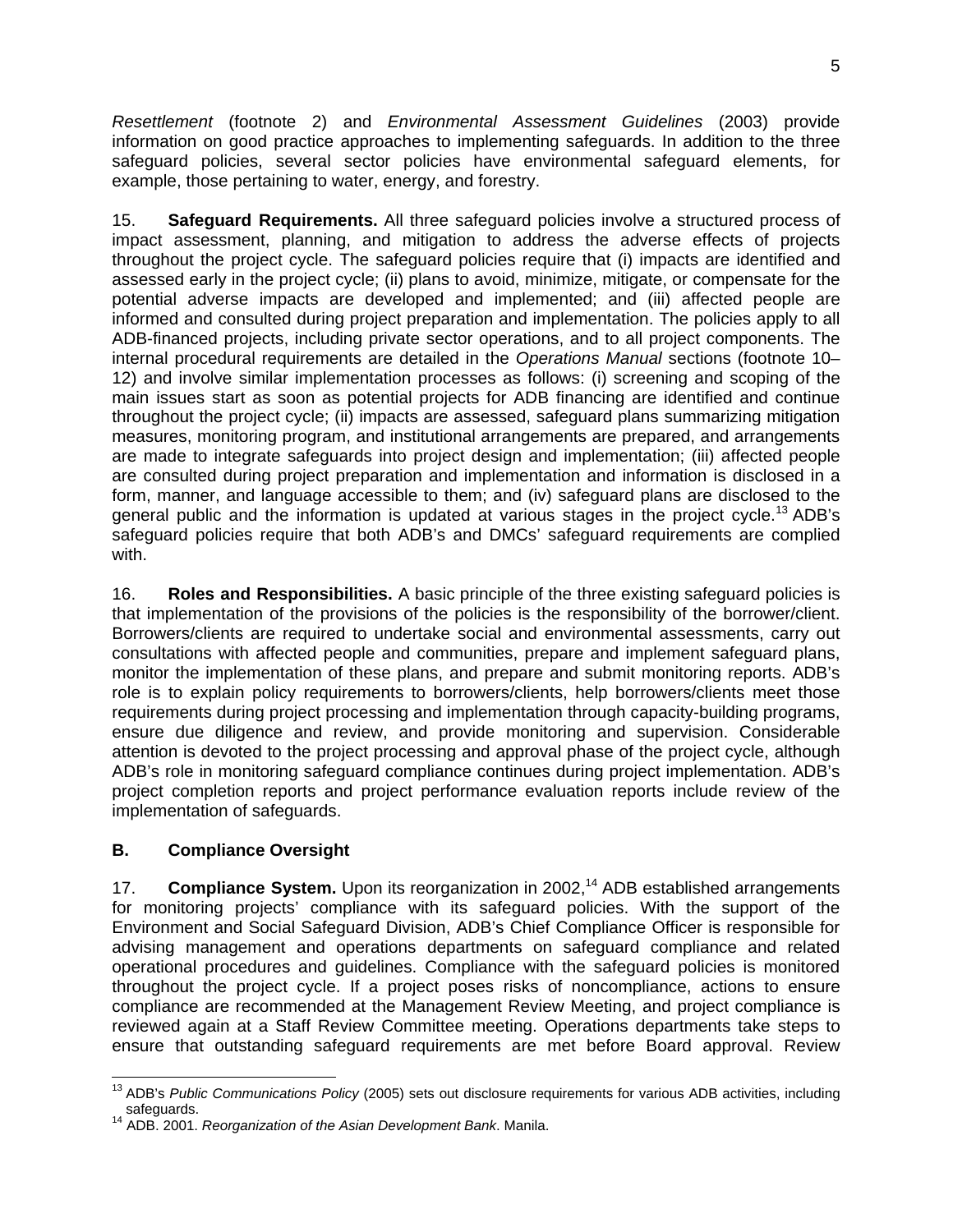missions are undertaken during project implementation to monitor compliance with safeguard provisions in the legal agreements and to take appropriate actions if projects are at risk of noncompliance.

18. **Accountability Mechanism.** In May 2003, ADB adopted a new accountability mechanism<sup>15</sup> whereby people adversely affected by ADB-financed projects can express their grievances; seek solutions; and report alleged violations of ADB's operational policies and procedures, including safeguard policies. The accountability mechanism replaced ADB's *Inspection Function* (1995).<sup>16</sup> ADB's accountability mechanism comprises two separate, but related, functions: (i) consultation, led by ADB's special project facilitator, to assist people adversely affected by ADB-assisted projects in finding solutions to their problems; and (ii) providing a process through which those affected by projects can file requests for compliance review by ADB's Compliance Review Panel.

### **C. Experience with ADB's Safeguard Policies**

19. **Environment.** ADB formally introduced environmental assessment into its lending operations in 1979.17 By the time the current *Environment Policy* was adopted in 2002, ADB had accumulated more than two decades of environmental assessment and management experience. During that period, the policy principles and scope of environmental safeguards evolved from an initial focus on undertaking technical assessment and mitigation measures to an emphasis on developing and implementing a comprehensive environmental management plan (EMP). Key elements of EMPs are mitigation measures, monitoring programs, cost estimates, budgets, and institutional arrangements for implementation. In addition, the environmental assessment process emphasizes public consultation, information disclosure, and consideration of alternatives. While procedural compliance has improved over time, the substantive aspects of compliance—integration of findings and recommendations of environmental assessment into project design, borrower/client ownership of EMPs, and effective implementation of EMPs—remain challenging.

20. The 2006 Operations Evaluation Department (OED) *Special Evaluation Study* (SES) *on Environmental Safeguards<sup>18</sup>* concluded that the safeguard element of ADB's environmental policy is relevant and has been effective in avoiding major adverse environmental impacts from ADB-financed projects, although its transaction costs have decreased the efficiency of project processing. The study recommended revision of the *Environment Policy* to (i) refocus efforts "from front-end loan processing and approval to results delivery," (ii) better integrate and align country systems and procedures with the policy for environmental assessment, (iii) broaden the focus of policy application from the project to capacity building, and (iv) better integrate environmental and social safeguards for a stronger focus on sustainable development. The study also recommended that ADB consider (i) strengthening the environmental expertise of resident missions; (ii) giving nongovernment organizations (NGOs) a greater role in monitoring; (iii) reviewing the application of the environmentally sensitive category B project classification and the 120-day disclosure rule for category A projects; (iv) strengthening country systems; and (v) developing an action plan for implementing the revised environment policy, including paying specific attention to ensuring an appropriate match between ADB's capacity and policy requirements.

 <sup>15</sup> ADB. 2003. Review of the Inspection Function: Establishment of a New ADB Accountability Mechanism. Manila.<br><sup>16</sup> ADB. 1995. Establishment of an Inspection Function. Manila.<br><sup>17</sup> ADB. 1979. Environmental Considerations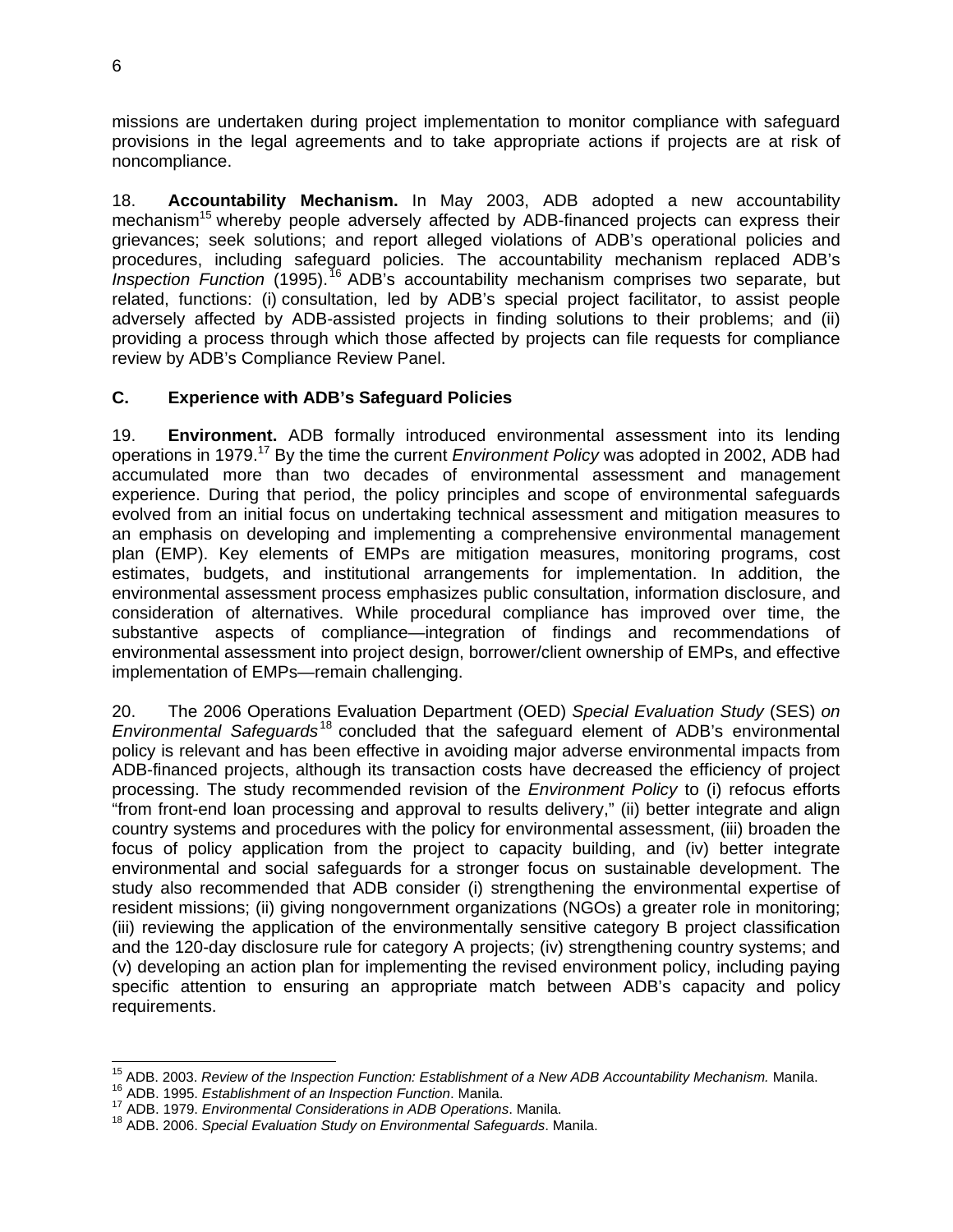21. **Involuntary Resettlement.** The *Involuntary Resettlement Policy* was formulated in 1995 based on the World Bank's policy on involuntary resettlement. As ADB-financed projects became more complex, they had to address their impacts on property, assets, and loss of livelihood without physical relocation, particularly in urban areas, where many informal settlers live. Experience with implementation of this policy suggests that many of its aspects could be improved, including (i) treatment of those without clear land titles (for example, squatters or other informal settlers); (ii) scope of resettlement compensation covering appropriate replacement costs, restoration and/or rehabilitation, and livelihoods; (iii) unambiguous definition of affected versus displaced persons; and (iv) capacity development of DMCs for impact assessment and resettlement planning and implementation.

22. The 2006 OED SES on involuntary resettlement safeguards<sup>19</sup> concluded that the *Involuntary Resettlement Policy* has been broadly effective in achieving outcomes for affected persons and creating resettlement capacity in many DMCs. However, its inputs and processes were assessed as being less than efficient and the current policy approach was assessed as less likely to be sustainable given the transaction costs to ADB and its borrowers/clients. Consequently, the SES recommends that during the SPU, ADB should (i) reconcile the differences between the 1995 *Involuntary Resettlement Policy* and the *Operations Manual* and clarify whether the scope of the policy covers both physical and economic displacement; (ii) clarify ambiguous key terms and implementation modalities, including replacement costs, compensation and relocation assistance, entitlements of squatters, and land acquisition procedures; (iii) develop a results-based framework with a set of performance standards; (iv) increase DMCs' capacity and reliance on country systems for land acquisition and resettlement safeguards; and (v) provide clear guidelines and procedures for involuntary resettlement operations. The SES also identified a mismatch between policy requirements and available staff resources and recommended that the SPU include a policy implementation plan.

23. **Indigenous Peoples.** ADB adopted its *Policy on Indigenous Peoples* in 1998. The broad definition of Indigenous Peoples in the policy follows the international consensus that has been emerging in recent decades, the general classification of Indigenous Peoples by international institutions such as the United Nations and the International Labour Organization, and the status of Indigenous Peoples as recognized by international law. Application of the policy poses particular challenges in the region because of the huge variation in countries' history, cultures, ideologies, economic resources, demography, and politico-institutional frameworks. Countries' national legislation and definitions of Indigenous Peoples, if any, are seldom fully aligned with ADB's policy. Experience with policy implementation has been mixed and key challenges remain, including the following: (i) recognition of Indigenous Peoples' cultural identity and rights to their ancestral lands and resources, (ii) fair sharing of development benefits among affected Indigenous Peoples communities and the rest of society, and (iii) meaningful and culturally appropriate consultation with Indigenous Peoples communities in planning and implementing projects that are likely to affect their lives.

24. The 2007 OED SES on Indigenous Peoples safeguards $^{20}$  concludes that the policy is relevant to ADB and its borrowers/clients, but is less effective. ADB-financed projects have generally avoided or mitigated any adverse impacts, but this has largely been a result of implementation of resettlement plans and environmental management plans rather than of Indigenous Peoples plans. According to the SES, the lack of value added of Indigenous Peoples plans when other safeguard plans exist makes the current policy approach less efficient and less likely to be sustainable given the transaction costs to ADB and its borrowers/clients. The

<sup>&</sup>lt;sup>19</sup> ADB. 2006. Special Evaluation Study on Involuntary Resettlement Safeguards. Manila.

<sup>&</sup>lt;sup>20</sup> ADB. 2007. Special Evaluation Study on Indigenous Peoples Safeguards. Manila.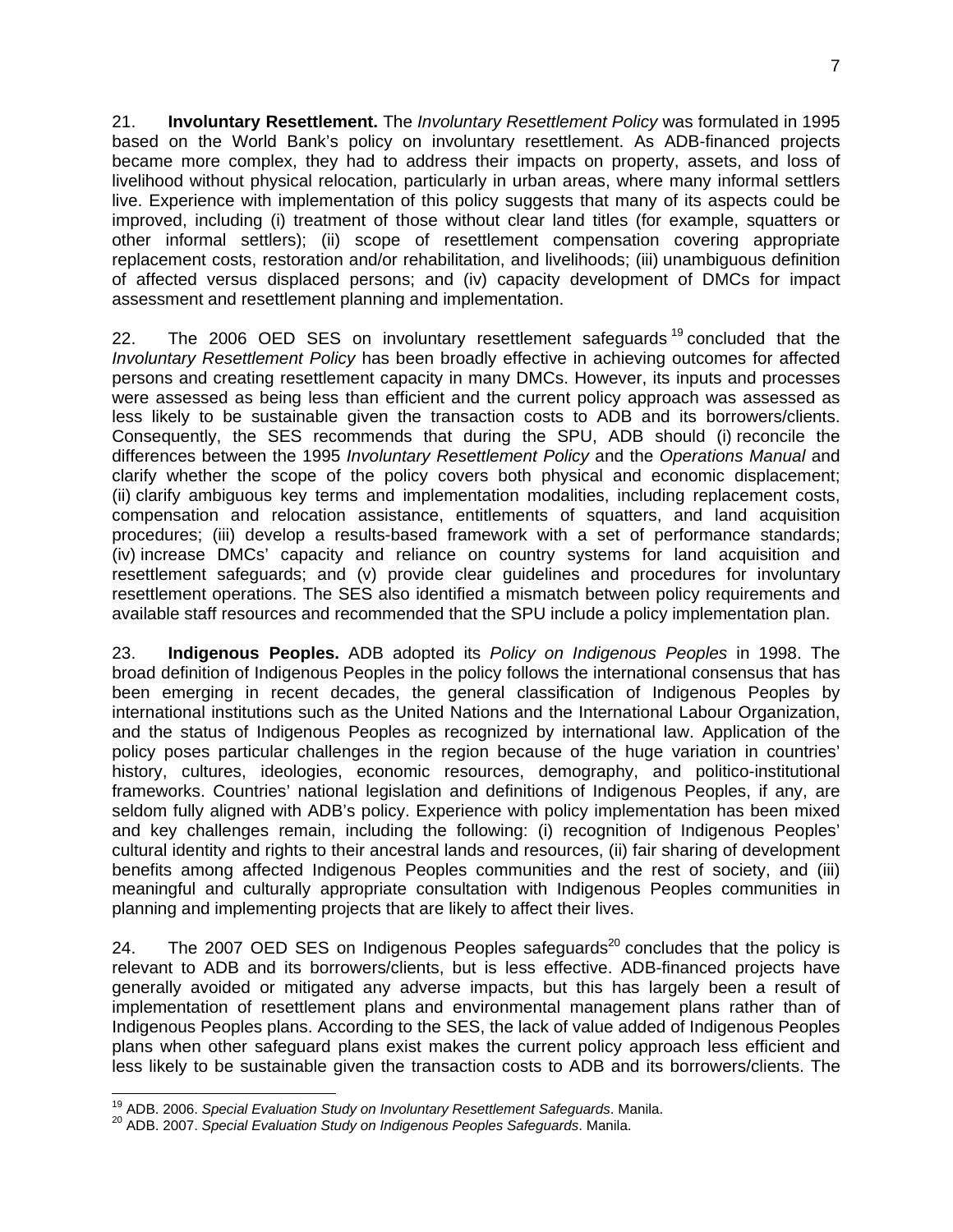SES recommends that during the SPU, ADB (i) clarify those areas in the *Policy on Indigenous Peoples* that are misunderstood or ambiguous, including the definition of Indigenous Peoples; (ii) integrate Indigenous Peoples' issues in resettlement plans or EMPs where risks to Indigenous Peoples are primarily related to resettlement or to environmental damage; (iii) clarify requirements regarding the consultation process during project preparation and implementation; (iv) develop a sequential approach for capacity building in the application of the Indigenous Peoples safeguard; and (v) develop a plan for implementing the safeguard policy on Indigenous Peoples. Responses by ADB management and recommendations by the Board's Development Effectiveness Committee to the special evaluation study on Indigenous Peoples safeguards, as well as to the evaluation studies on environment and involuntary resettlement safeguards, are posted on ADB's website.<sup>21</sup>

25. **Crosscutting Issues**. In recent years, internal reviews of the implementation of ADB environmental and social safeguard policy have also highlighted the need for improved performance. Issues relevant to project preparation and processing include (i) quality of consultation and disclosure, (ii) adequate assessment of DMCs' frameworks and capacities, (iii) optimal sequencing of safeguard planning during the project cycle, and (iv) variable quality of safeguard documents. Also critically important is the adequacy of budgetary allocations for safeguards. Implementation issues have centered on (i) budgeting for safeguard requirements (design changes, compensation payments, and the like); (ii) implementing mitigation measures; (iii) ensuring that safeguard plans are updated based on detailed engineering design and changes in scope; (iv) improving agency oversight at the contractor level; and (v) ensuring adequate ADB supervision and compliance monitoring, especially oversight on the ground.

### **IV. KEY POLICY ISSUES AND CONSIDERATIONS**

### **A. Policy Articulation and Scope**

26. **Improving Clarity, Consistency, and Coherence.** Even though the three safeguard policies share common elements and principles, some ambiguity, duplication, and inconsistency is apparent. For example, (i) the coverage of social elements in environmental assessment needs to be clarified; (ii) some elements of the *Policy on Indigenous Peoples* are also covered in the *Involuntary Resettlement Policy*; (iii) all three policies require disclosure and consultation, but the requirements and processes are not aligned; (iv) the extent to which the policies cover different lending instruments and the procedural responses they prescribe differ; (v) the procedural requirements are currently mixed in with key policy principles, sometimes giving undue emphasis to compliance with procedures that are not necessarily critical to achieving the objectives of the policies; and (vi) the current policies and operational procedures also mix instructions to ADB staff with requirements for borrowers/clients in one place, often making the boundaries of responsibilities and accountabilities unclear. Greater coherence among the safeguard policies and full clarity of their policy principles, requirements for borrowers/clients, and internal implementation procedures would help ADB staff and borrowers/clients better understand what needs to be done to achieve the objectives of safeguard policies, as well as their differentiated roles and responsibilities in enhancing the quality of development outcomes.

27. **Distinguishing Safeguards from Aspirational Development Objectives**. Safeguard "do no harm" elements are currently mixed with aspirational development objectives to varying extents in the three safeguard policies. For instance, ADB's *Environment Policy* contains five main elements: (i) promoting environmental interventions to reduce poverty, (ii) mainstreaming

<sup>-</sup><sup>21</sup> ADB. OED Undertakes Independent Evaluation of ADB's Safeguard Policies. http://www.adb.org/Evaluation/safeguard-policies.asp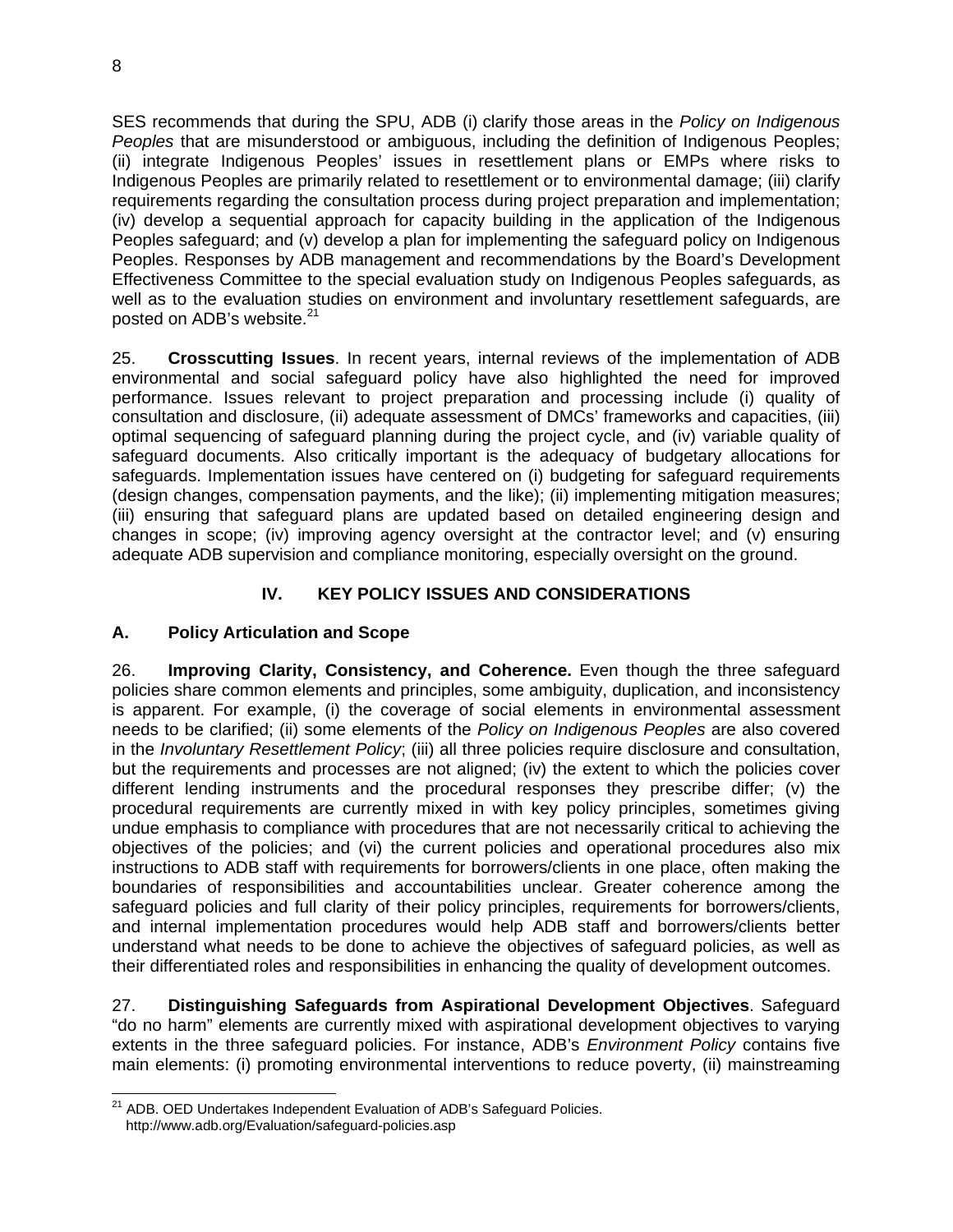environmental considerations into economic growth, (iii) maintaining global and regional lifesupport systems, (iv) building partnerships, and (v) integrating environmental safeguards into ADB operations. However, the first four elements deal with ADB's corporate environment strategy and only the fifth element addresses environmental safeguard issues and assessment at the project level. Separating cross-cutting, thematic environmental issues of an aspirational nature from the safeguard requirements would allow each issue to be addressed in a way that enhances the focus on and attention to appropriate implementation. In parallel, the aspirational elements of the *Environment Policy* would be delivered through a corporate-level environment strategy. Similarly, addressing the developmental aspirations of the *Policy on Indigenous Peoples* at a wider strategic level would be more effective than doing so in the more limited context of safeguard compliance. The SPS's specific focus on safeguards, and not broader aspirational objectives, is therefore considered appropriate.

28. **Addressing Environmental Safeguard Elements in Other Policies and Strategies.** Several safeguard requirements addressing environment-related issues are currently scattered across several ADB sector and thematic policies and strategies.<sup>22</sup> In relation to these other policies and strategies, safeguard requirements are dealt with in a piecemeal fashion and rely partly on the implementation processes of ADB's *Environment Policy*. The resulting compartmentalization reduces opportunities for a holistic understanding of project impacts. In addition, the safeguard component of the existing *Environment Policy* focuses on principles and procedures of environmental assessment. The policy does not explicitly set out policy principles and requirements addressing project impacts and risks in relation to pollution prevention and abatement (including greenhouse gas emissions), biodiversity and natural resource management, and physical cultural resources. Environmental assessments of projects address these issues in an ad hoc manner. Therefore ADB should consolidate environmental safeguard elements currently covered by other ADB sector policies and strategies. The environmental safeguard principles and requirements need to be articulated explicitly to include sectoral issues and cover (i) environmental assessment, (ii) pollution prevention and abatement, (iii) biodiversity and natural resource management, (iv) occupational and community health and safety, and (v) physical cultural resources.

29. **Incorporation of Social Dimensions such as Core Labor Standards and Gender Issues.** Some stakeholders have called for the introduction of policy provisions on core labor standards and gender issues as part of the safeguard policy statement. Core labor standards and broader social protection issues are already included in ADB's *Social Protection Strategy* (2001). Social dimensions are also handled through *Operations Manual* section on incorporation of social dimensions into ADB operations.23 Gender issues already receive specific and focused attention in ADB operations through the implementation of ADB's *Policy on Gender and Development* (1998) and the accompanying *Operations Manual* section on gender and development.<sup>24</sup> However, it is recognized that gender considerations need to be reflected also in the safeguard policies where these are specifically related to safeguard aspects.

30. **Improving the Clarity of Policy Scope and Triggers.** ADB's experience with implementing the *Involuntary Resettlement Policy* and the *Policy on Indigenous Peoples* indicates that further clarification of the scope and triggers of each policy is needed. As pointed out by the special evaluation study (footnote 19), clarification is needed to explain that the *Involuntary Resettlement Policy* is triggered by involuntary acquisition of land and land-based

<sup>-</sup>22 This includes such policies as *the Bank's Policy on Forestry* (1995); *the Bank's Policy Initiatives for the Energy* 

Sector (1995); and the Water Policy of the Asian Development Bank (2001).<br><sup>23</sup> ADB. 2007. Operations Manual. Section C3: Incorporation of Social Dimensions into ADB Operations. Manila.<br><sup>24</sup> ADB. 2006. Operations Manual. Se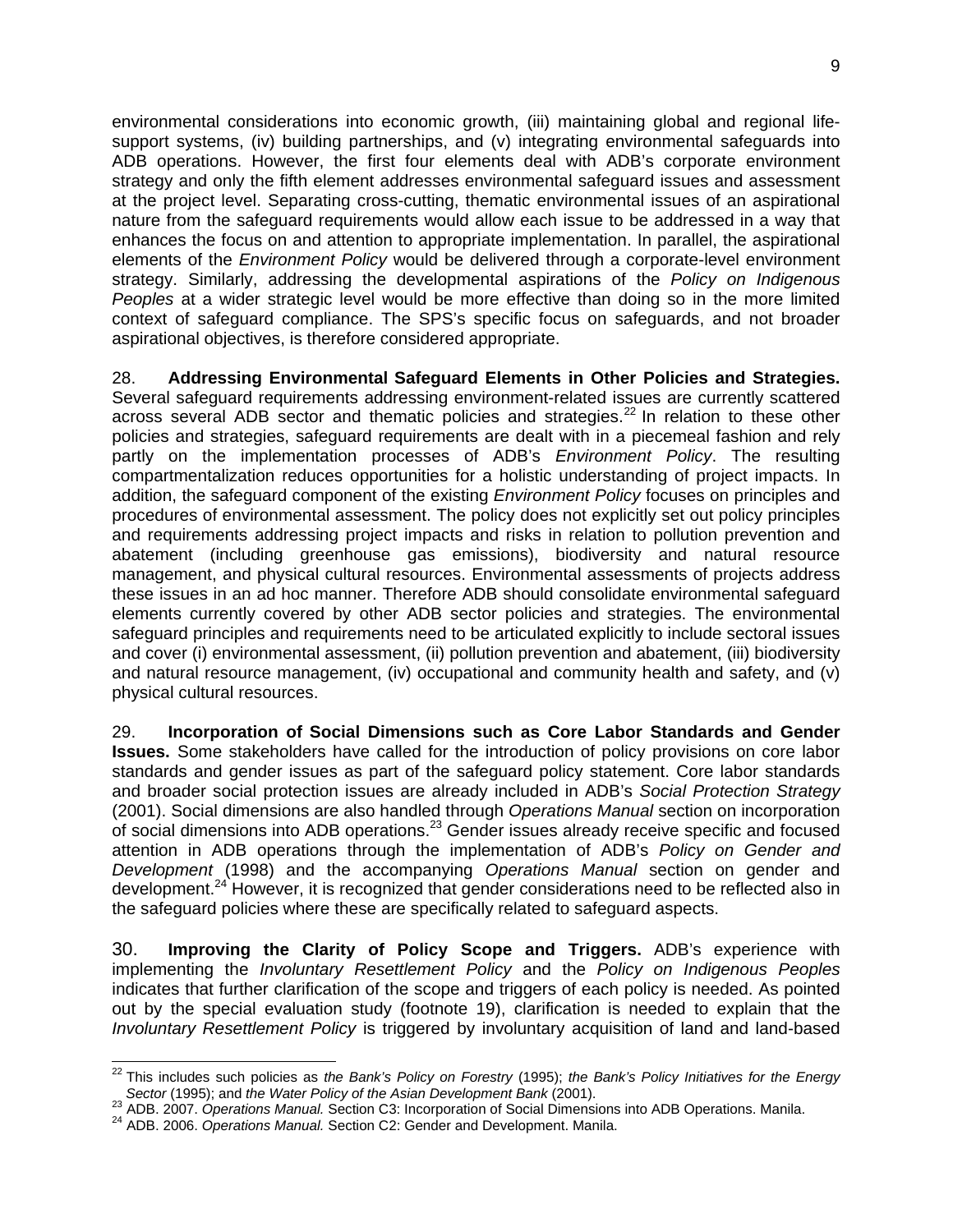assets, restrictions on land use, and restrictions on access to legally designated protected areas. Clarification is also needed to explain that the current policy covers both physical and economic displacement, and these terms need to be clearly defined. Projects can sometimes lead to restricted access to natural resources, such as loss of access to downstream fishing grounds, and decreasing water supply. The safeguard policies need to cover such impacts that may not arise from land acquisition. There is a need to clarify that these impacts will be avoided, minimized, mitigated, or compensated.

31. In its current form, the *Policy on Indigenous Peoples* does not provide a clear operational definition of Indigenous Peoples. The complexities involved in identifying Indigenous Peoples for the purposes of policy application are exacerbated by the need for situational analysis and by different perceptions among indigenous communities regarding their ancestral domain and communal rights, thus the characteristics used to identify Indigenous Peoples need to be clarified. In addition, the triggers of the policy need to be identified as impacts on Indigenous Peoples' dignity; human rights; livelihood systems; culture; ancestral domains; communal assets; and territorial, natural, and cultural resources.

32. **Enhancing Consultation and Participation.** Consultation and participation are central to the achievement of safeguard policy objectives. ADB's existing safeguard policies have varying consultation requirements. They all imply the need for prior and informed consultation with affected persons and communities in the context of safeguard planning and for continued consultation during project implementation to identify and help address safeguard issues that may arise. ADB needs to be explicit that it will require the borrower/client to carry out meaningful consultation with affected persons and communities in the implementation of all three safeguard policies. In addition, ADB needs to clarify what "meaningful consultation" means. For policy application, it would refer to a process that (i) begins early in the project preparation stage and is carried out on an ongoing basis throughout the project cycle; (ii) provides timely disclosure of relevant and adequate information that is understandable and readily accessible to affected people; (iii) is undertaken in an atmosphere free of intimidation or coercion; (iv) is gender inclusive and responsive, and tailored to the needs of disadvantaged and vulnerable groups; and (v) enables the incorporation of all relevant views of affected people and other stakeholders into decision making, such as project design, mitigation measures, the sharing of development benefits and opportunities, and implementation issues.

33. In September 2007, the United Nations 61st General Assembly adopted the United Nations Declaration on the Rights of Indigenous Peoples (UNDRIP), which refers to "obtaining Indigenous communities' free, prior, and informed consent prior to the approval of any project affecting them*.*" This non-binding declaration was supported by many countries in Asia and the Pacific. In recognition of the rights of Indigenous Peoples to direct the course of their own development, and taking into account discussion by ADB Board, ADB's safeguard policy should include the following: Ascertain the consent of affected Indigenous Peoples communities to the following project activities where Indigenous Peoples groups are deemed to be particularly vulnerable: (i) commercial development of the cultural resources and knowledge of Indigenous Peoples; (ii) physical relocation of Indigenous Peoples from traditional or customary lands; and (iii) commercial development of natural resources within customary lands under use that would impact the livelihoods or on cultural, ceremonial, or spiritual uses of the lands that define the identity and community of Indigenous Peoples. For the purposes of policy application, it is proposed that consent of affected Indigenous Peoples communities refers to a collective expression by the affected Indigenous Peoples communities, through individuals and/or their recognized representatives, of broad community support for the project activities. Such broad community support may exist even if some individuals or groups object to the project activities.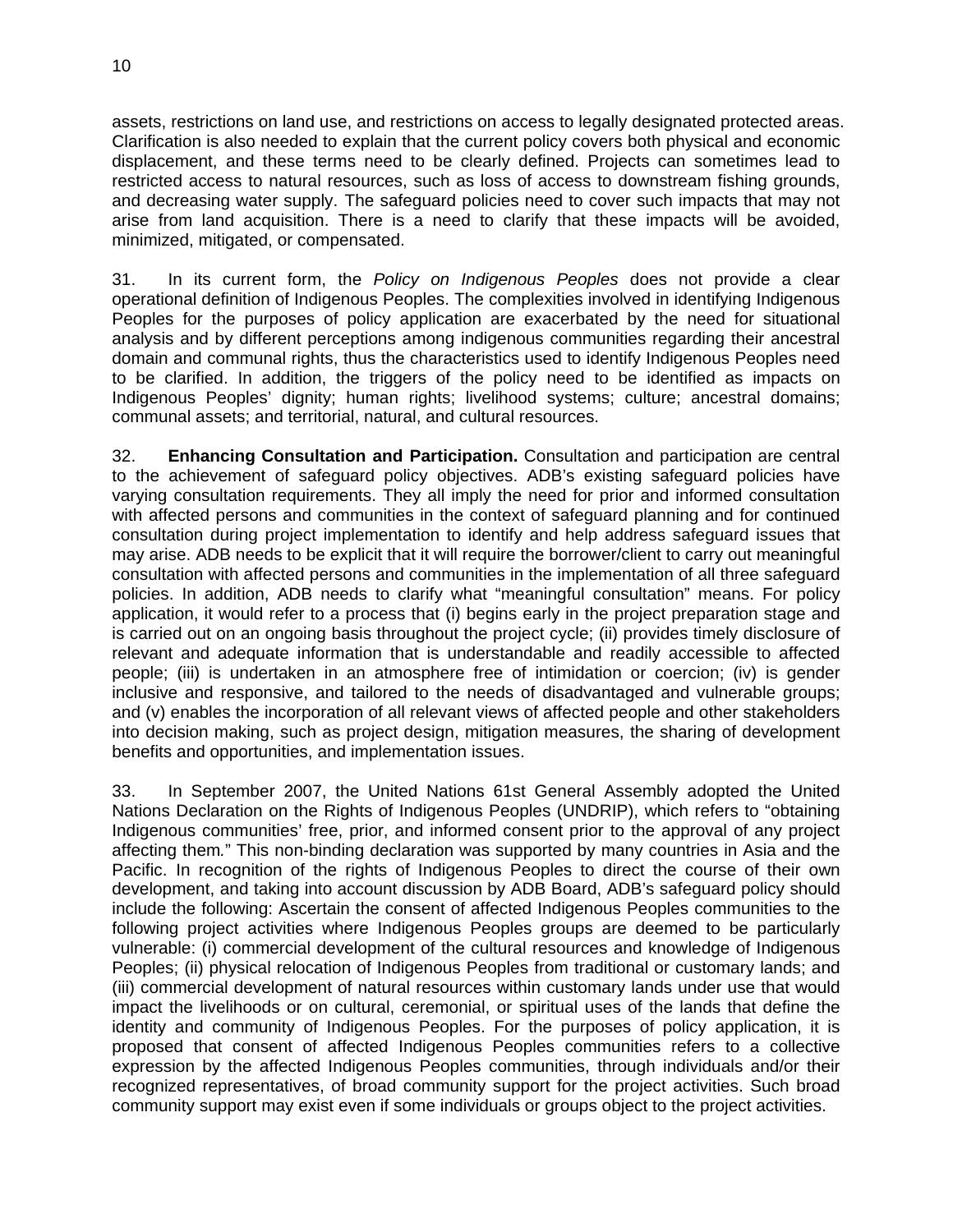#### **B. Policy Application and Delivery Issues**

34. **Balancing Front-Loaded Procedural Requirements with Implementation.** The current safeguard policies place considerable emphasis on meeting procedural requirements and milestones during project processing. The policies pay less attention to supervision and to achieving results during project implementation. The timing and sequencing of front-loaded procedural requirements are not always optimal, and simply achieving these requirements does not ensure satisfactory safeguard outcomes. For instance, during project processing and before project appraisal, significant effort is expended to prepare draft resettlement plans on the basis of project feasibility reports, but the most important resettlement planning and implementation activities might need to be done as part of detailed design activities that may take place later during project implementation. Similarly, significant staff input is expended on preparing draft summary environmental impact assessment reports to satisfy disclosure procedures for environmentally sensitive projects, but the finalization and implementation of robust EMPs, which are the basis for project implementation, receive substantially less attention. ADB's experience with safeguard implementation and the recent OED SESs have observed that substantially more attention needs to be paid to safeguards during project implementation. Policy requirements should include provisions on increased supervision by safeguard specialists, establishment of local grievance redress mechanisms, use of external experts for verification of monitoring reports, and use of independent advisory panels.

35. **Strengthening Safeguard Frameworks.** Safeguard frameworks as currently applied to sector loans and MFFs (namely, the environmental assessment and review framework, the resettlement framework, and the Indigenous Peoples planning framework) provide guidance on safeguard screening, assessment, institutional arrangements, and processes to be followed for subprojects or subsequent tranches that are prepared after Board approval. Safeguard frameworks also specify the criteria for eligibility that ensure that quality subprojects are identified and delivered. However, the current *Involuntary Resettlement Policy* and *Policy on Indigenous Peoples* do not have explicit provisions on the use of frameworks, while none of the safeguard policies address MFF requirements. In addition, there are no formal provisions for the use of frameworks for non-sensitive components of projects, where detailed design takes place after Board approval. These policy gaps have been addressed in the policy update. In addition, a key issue related to this approach is to ensure that borrowers/clients will apply the safeguard frameworks properly when preparing and implementing safeguard plans to subprojects after Board approval. To ensure that the safeguard frameworks are effectively implemented, greater attention is needed in relation to assessments of the institutional capacity of borrowers/clients, and mechanisms and measures for capacity building need to be developed and integrated into project design. Furthermore, more attention needs to be paid to monitoring and supervising subprojects to avoid the risk of noncompliance with safeguard policies.

36. **Managing Environmental and Social Risks in Financial Intermediation**. ADB has a growing portfolio of projects with financial intermediaries, mainly in the context of its private sector operations. Financial intermediation projects present special challenges from a safeguard perspective: ADB does not have direct oversight of or strong leverage in relation to subprojects, because subprojects are often unknown when a financial intermediary (FI) is appraised and funds are dispersed widely to many subprojects and financial intermediation financing can entail several layers of intermediation that complicate social and environmental risk management. While the current *Environment Policy* does have some provisions on financial intermediation, the *Involuntary Resettlement Policy* and the *Policy on Indigenous Peoples* are silent*.* There is a need to address the policy gaps. In addition, there is need to clarify and elaborate (i) requirements at the FI level and the subproject level, and (ii) roles and responsibilities of ADB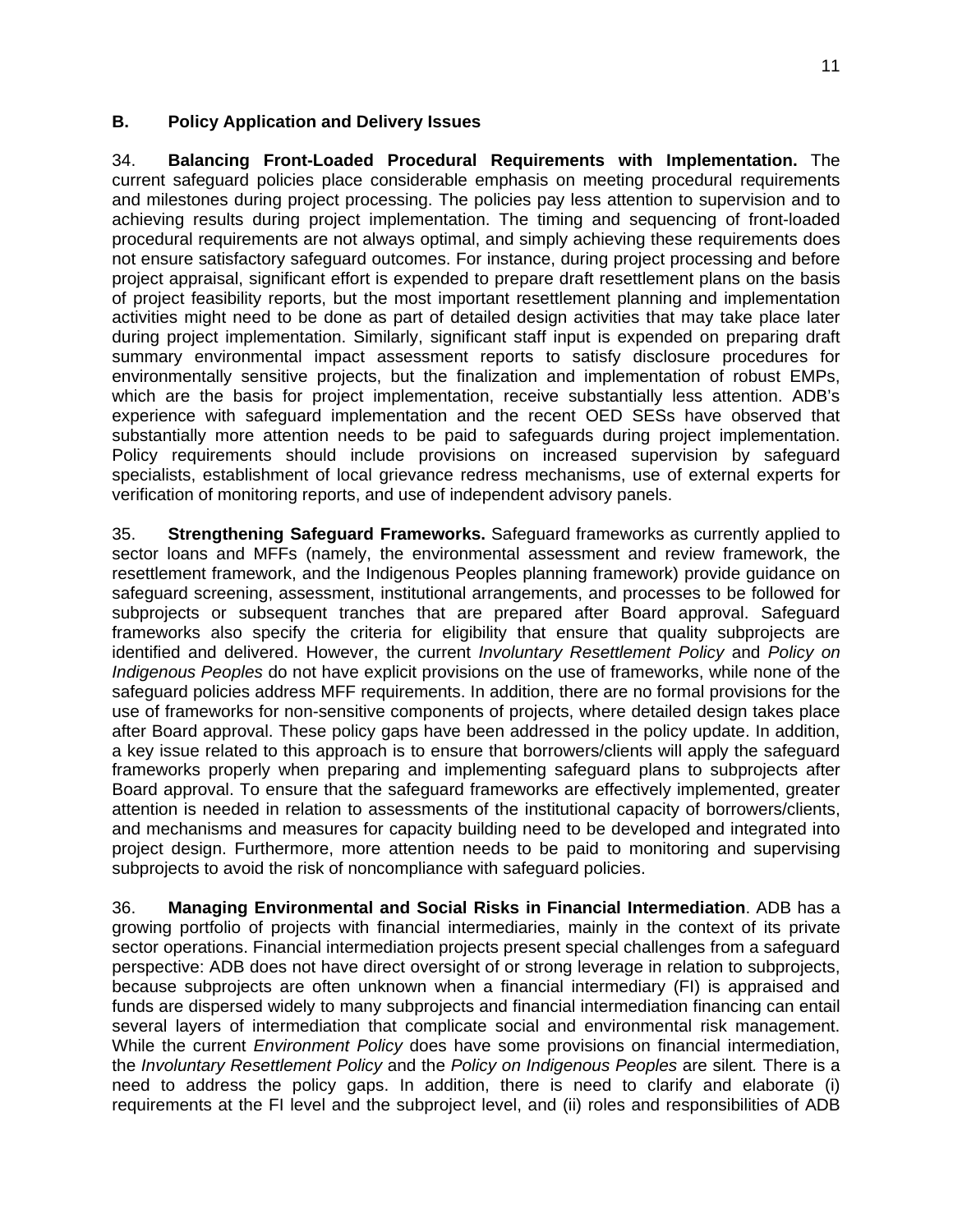and the FI client. It would be desirable to tailor requirements for financial intermediaries based on potential social and environmental impacts and/or risks. This will require strengthened ADB due diligence and review of financial intermediaries' business activities and their capacity for social and environmental management. In addition, financial intermediaries may consider an integrated environmental and social management system (ESMS) to be more useful than three separate systems. Finally, although ADB does not currently require a prohibited investment list, it would be useful to introduce such a requirement.

#### **C. Responding to Changing Client Requirements and Long-Term Sustainability of Safeguard Systems**

37. **Strengthening and Use of Country Safeguard Systems**. Consultations undertaken in the context of ADB's efforts to enhance support to OCR borrowers have shown that many borrowers/clients believe that the transaction costs of complying with ADB's safeguards policy are excessive, and representatives of middle-income countries believe that shared safeguard principles could be upheld better through their own country systems than through ADB's procedures. They believe that ADB'S procedures and approaches could be improved to better reflect different clients' needs and DMCs' widely divergent capacities to implement safeguards. ADB has recognized that DMCs have their own systems for delivering safeguards and that supporting DMCs' efforts to strengthen and use their own systems would enhance country ownership, extend development impacts, and reduce transaction costs. This is also in line with the increasing trend toward country ownership and greater alignment with country systems under the Paris Declaration on Aid Effectiveness and the Accra Agenda for Action. ADB needs to develop its approach toward strengthening country safeguard systems (CSS) and using them in ADB projects, taking into account the World Bank's experience in piloting the use of CSS. There is a need to ensure that ADB's safeguard principles are not compromised and that risks associated with CSS are managed. The approach would therefore be gradual and would include the following attributes: (i) conditions for applying CSS, (ii) methodology of CSS assessments, (iii) consultation and validation processes, (iv) ADB's and borrowers' roles and responsibilities, (v) procedures and other related requirements such as gap filling, and (vi) resource implications.

38. **Harmonizing with Other MFIs' Safeguard Policies.** Over the last 5 years or so, a number of other MFIs have updated their safeguard policies or are currently doing so. The policy advances made and the best practices adopted by these institutions are relevant to ADB operations. Harmonizing ADB's safeguard policy principles and requirements with those of other MFIs is also required to enhance development impacts, reduce transaction costs, and encourage collaborative behavior. MFIs have made some progress in defining a common framework of principles for environmental assessment  $25$  and continued harmonization of safeguard practices across MFIs is needed. ADB believes that it should harmonize its safeguard policies with those of other MFIs, especially in relation to key policy principles, whereas procedures across MFIs need to cater to a variety of clients and situations. Therefore the SPU has ensured that policy principles and requirements on the environment, involuntary resettlement, and Indigenous Peoples are articulated in a manner consistent with the policies of other MFIs, in particular, the World Bank, IFC, and the EBRD.

39. **Working with Private Sector Clients.** ADB's private sector investment program has expanded rapidly over the last 5 years. Private sector clients are a diverse group with varying environmental and social awareness and capabilities, and the projects they finance can vary considerably in size and nature, for example, from small and medium-sized energy efficiency or

 25 Multilateral Financial Institutions Working Group on Environment. 2005. *A Common Framework for Environmental Assessment: A Good Practice Note.*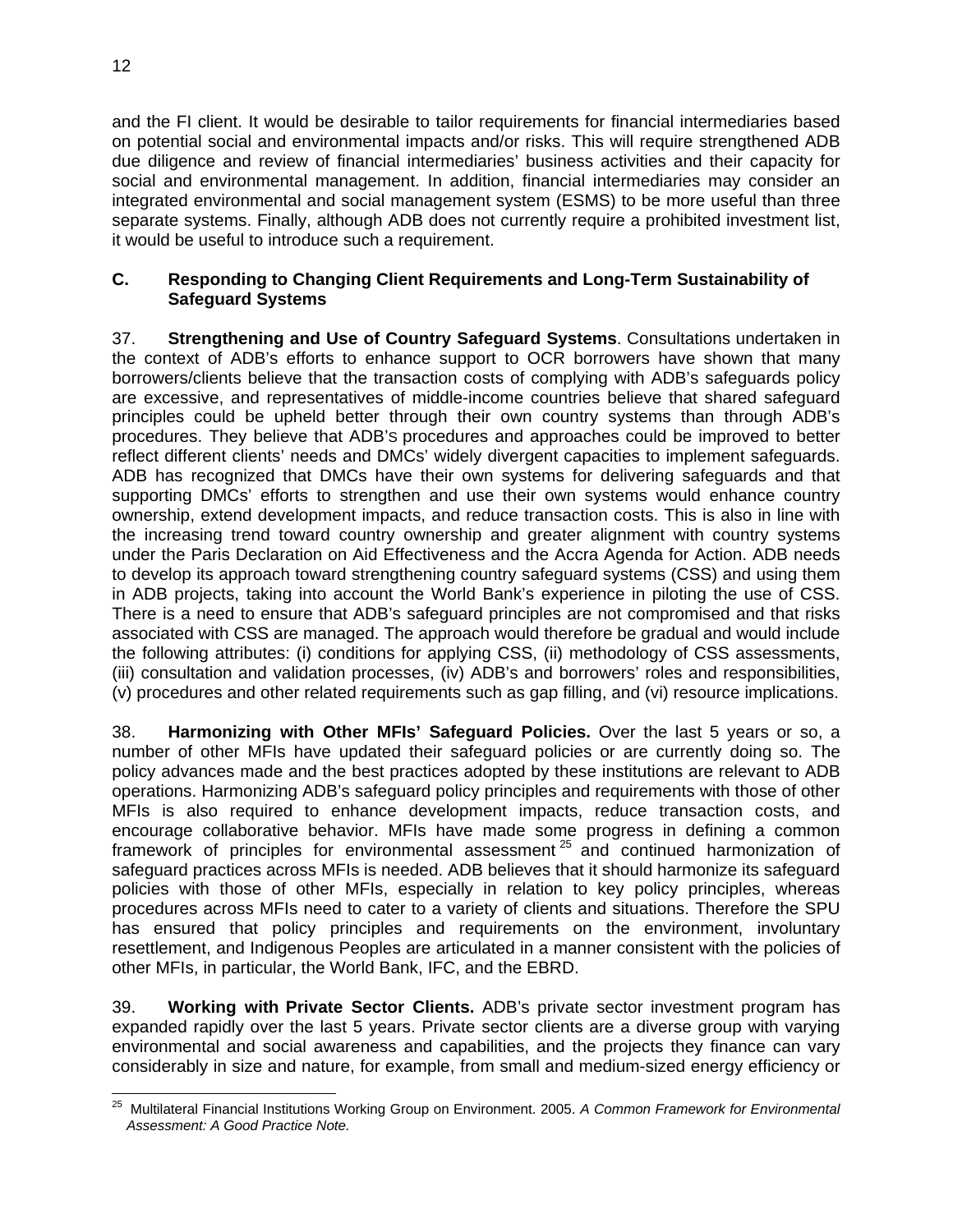renewable energy enterprises to large companies in extractive industries, energy, and infrastructure. The operation cycle is typically much shorter than that for public sector projects, and safeguard due diligence typically needs to be undertaken within tight time frames. Complex financing structures, such as special purpose vehicles for securitization or multitiered financial intermediation, raise difficult questions pertaining to how ADB safeguards should be applied. While existing safeguard procedures remain relevant for traditional infrastructure finance, the ever-changing business environment, the availability of diversified financial products, and the increasing complexity of ADB interventions in the financial sector and capital markets may require different approaches. The safeguard policy principles should apply equally to public and private sector projects, while recognizing that project processing procedures may differ.

40. **Developing ADB's Capacity and Optimizing Resource Allocation**. Improvements in safeguard effectiveness will require enhanced ADB capacity, in particular, devoting greater efforts to project implementation, CSS assessment, and capacity development in DMCs. This will require building ADB's capacity to better understand DMCs' own safeguard frameworks, monitor safeguard implementation, and engage with borrowers/clients in addressing the realities of safeguard implementation. In particular, project teams must have a firm grasp of the objectives and principles of the safeguard policies, as they are on the front line in ensuring that policies are applied. For the past several years, ADB has provided staff training programs on all three safeguard policies, and such training needs to continue both at headquarters and in resident missions. At the same time, staff resources for safeguard implementation in operations departments and the Regional and Sustainable Development Department need to be optimized to ensure that adequate attention is paid to project implementation and supervision while also dealing with project processing needs and due diligence requirements. A critical need is to ensure that resident missions are properly equipped with relevant safeguard expertise, especially in DMCs with extensive portfolios of complex and sensitive projects. Optimal allocation of resources to policy implementation and monitoring will remain central to improved safeguard delivery.

41. **Reducing Transaction Costs.** While the effectiveness of ADB-supported projects has substantially improved as a result of attention to safeguard policies, some borrowers/clients have questioned whether the transaction cost to comply with ADB's safeguard policies has become too high, or unnecessary costs have been introduced because of parallel requirements of ADB and host countries. Studies examining the costs and benefits of implementing safeguard policies have concluded that these policies are constructive instruments for ensuring project sustainability.<sup>26</sup> Where the implementation of safeguard policies has been ineffective and has generated unnecessary costs, this is caused primarily by (i) requirements being introduced that are beyond the capacity of the borrower to implement, (ii) ambiguity in key policy requirements, (iii) indecision and delay in approving safeguard plans, (iv) rigidity in application ("legalistic" policy interpretation rather than professional judgment), and (v) capacity depletion (arising from a "ring-fenced" approach). Recommendations have centered on a more strategic approach to enhance the development impact of the policies and to reduce the costs by (i) clarifying responsibilities between MFI and borrower, with special attention to high-risk operations; (ii) addressing ambiguities in policies; (iii) harmonizing policies with other MFIs to reduce confusion; (iv) ensuring adequate resources for internal skill enhancement and expanded project supervision; (v) providing incentives to move safeguard analysis upstream; and (v) building borrower capacity and using of country systems. Similar findings and recommendations were provided in OED's special evaluation studies on ADB's safeguard policies. These considerations have been taken into account in the SPU, and have been addressed through the five thrusts of the SPU (para. 2).

<sup>-</sup>26 World Bank. 2001. *Cost of Doing Business.* Washington, DC.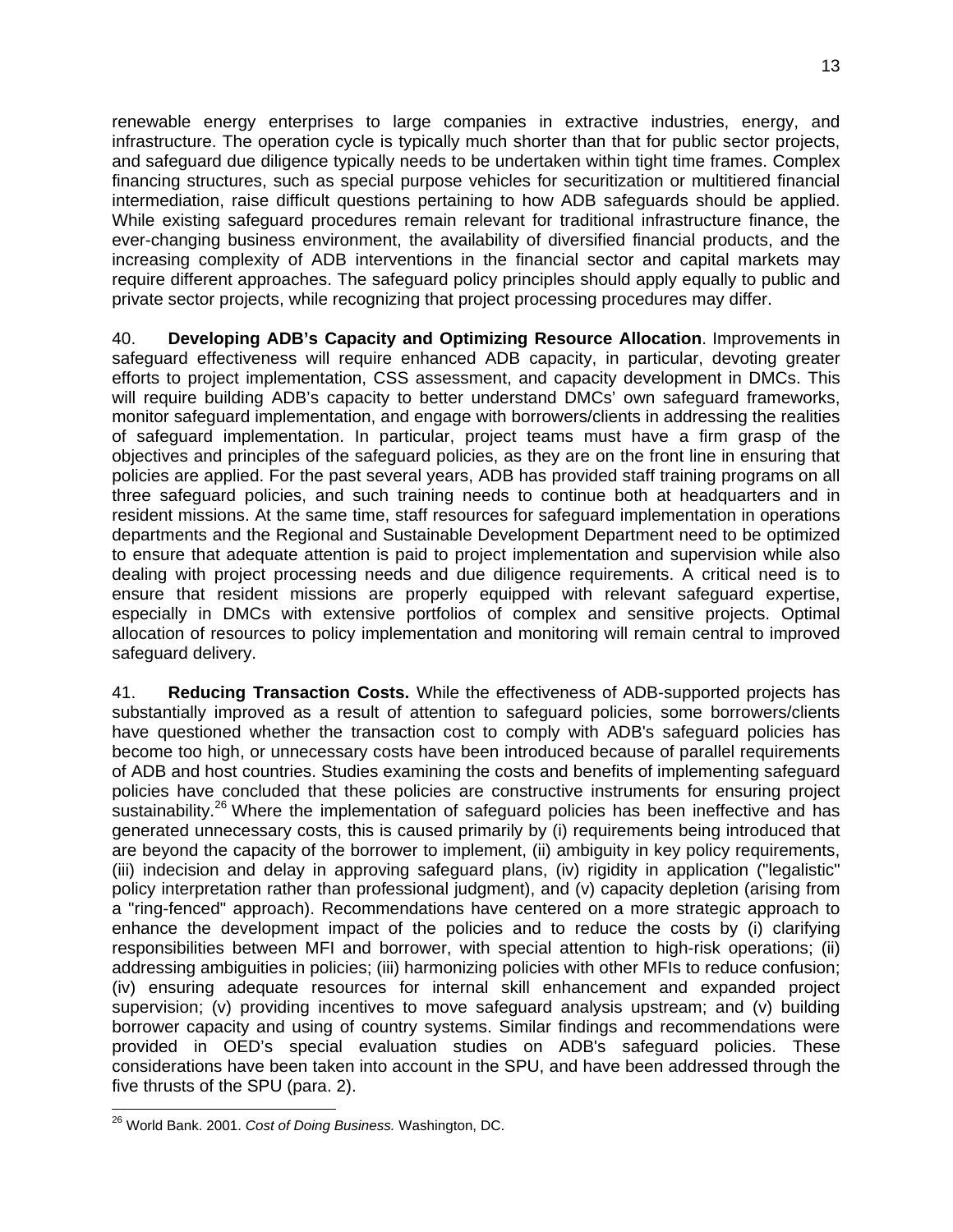### **V. SAFEGUARD POLICY STATEMENT**

#### **A. Overarching Statement on ADB's Commitment and Policy Principles**

42. ADB affirms that environmental and social sustainability is a cornerstone of economic growth and poverty reduction in Asia and the Pacific. ADB's Strategy 2020 therefore emphasizes assisting DMCs to pursue environmentally sustainable and inclusive economic growth. In addition, ADB is committed to ensuring the social and environmental sustainability of the projects it supports. In this context, the goal of the SPS is to promote the sustainability of project outcomes by protecting the environment and people from projects' potential adverse impacts.

43. The objectives of ADB's safeguards are to:

- (i) avoid adverse impacts of projects on the environment and affected people, where possible;
- (ii) minimize, mitigate, and/or compensate for adverse project impacts on the environment and affected people when avoidance is not possible; and
- (iii) help borrowers/clients to strengthen their safeguard systems and develop the capacity to manage environmental and social risks.

44. ADB adheres to the objectives of the safeguards and their delivery. ADB assumes the responsibility for conducting due diligence and for reviewing, monitoring, and supervising projects throughout the ADB's project cycle in conformity with the principles and requirements embodied in the SPS. By adhering to its social and environmental safeguards, ADB enhances the predictability, transparency, and accountability of its actions and decision making; helps borrowers/clients manage social and environmental impacts and risks; and promotes the longterm sustainability of investments. Transforming this commitment into results on the ground depends on shared, but differentiated, efforts by ADB and its borrowers/clients.

45. ADB's SPS sets out the policy objectives, scope and triggers, and principles for three key safeguard areas:

- (i) environmental safeguards,
- (ii) involuntary resettlement safeguards, and
- (iii) Indigenous Peoples safeguards.

46. To achieve the policy objectives and deliver the policy principles, ADB carries out the actions described in the following subsection ("B. Policy Delivery Process"). To help borrowers/clients and their projects achieve the desired outcomes, ADB adopts a set of specific safeguard requirements that borrowers/clients are required to meet in addressing environmental and social impacts and risks. ADB staff, through their due diligence, review, and supervision, will ensure that borrowers/clients comply with these requirements during project preparation and implementation. These safeguard requirements are as follows:

- (i) Safeguard Requirements 1: Environment (Appendix 1),
- (ii) Safeguard Requirements 2: Involuntary Resettlement (Appendix 2),
- (iii) Safeguard Requirements 3: Indigenous Peoples (Appendix 3), and
- (iv) Safeguard Requirements 4: Special Requirements for Different Finance Modalities (Appendix 4).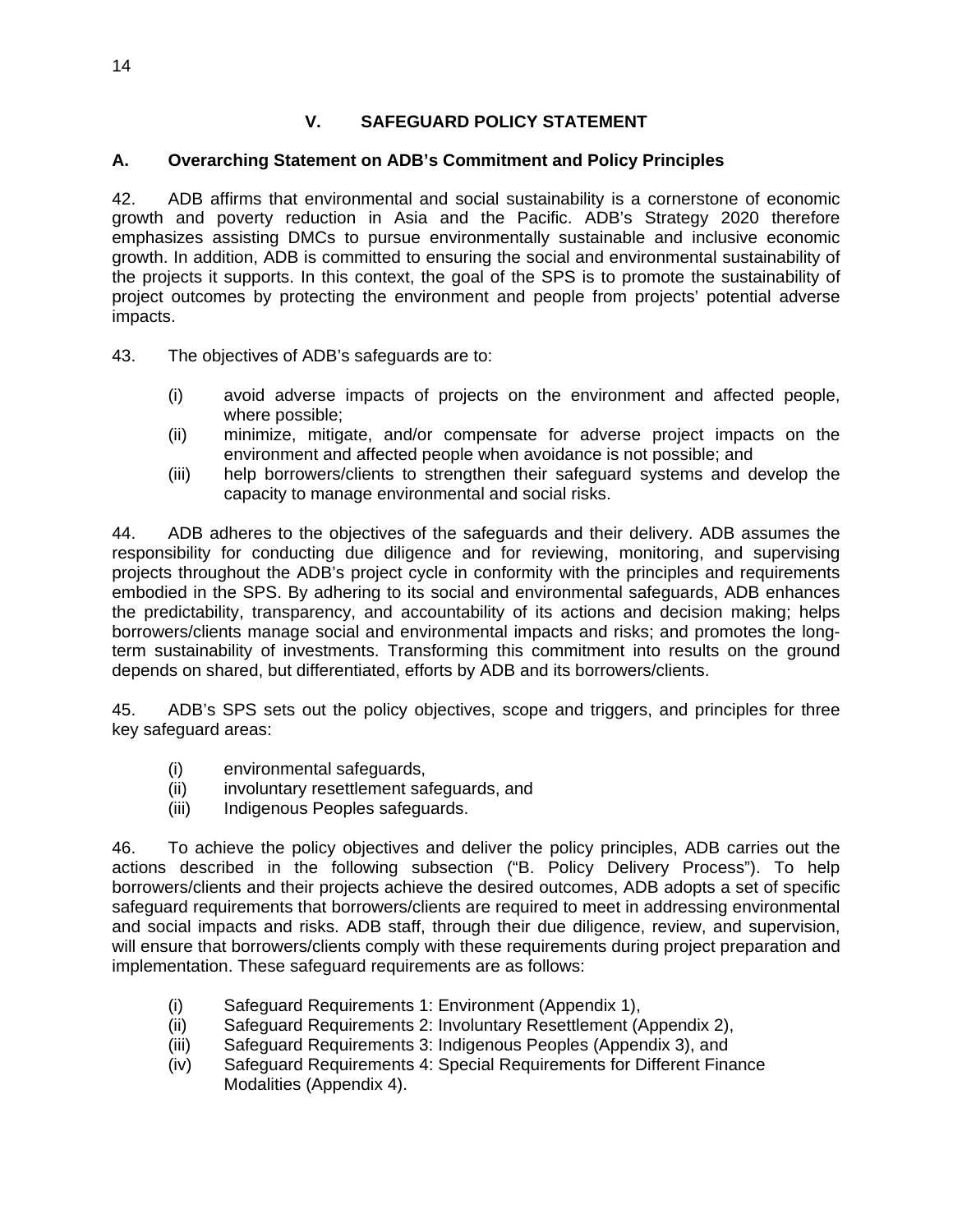47. ADB will not finance projects that do not comply with its safeguard policy statement, nor will it finance projects that do not comply with the host country's social and environmental laws and regulations, including those laws implementing host country obligations under international law. In addition, ADB will not finance activities on the prohibited investment activities list (Appendix 5).

48. This safeguard policy statement applies to all ADB-financed and/or ADB-administered sovereign and non-sovereign projects, and their components regardless of the source of financing, including investment projects funded by a loan; and/or a grant; and/or other means, such as equity and/or guarantees (hereafter broadly referred to as projects).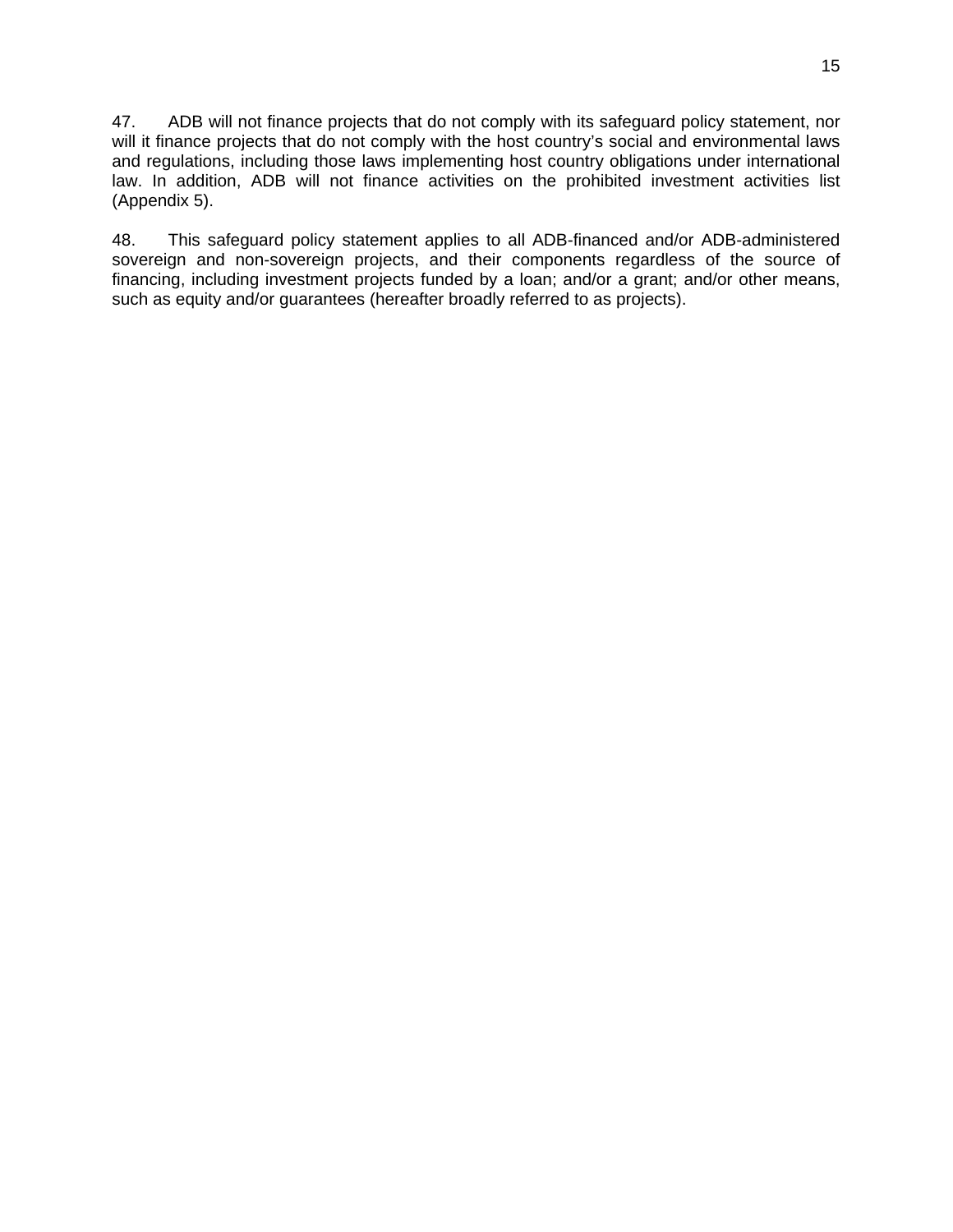#### **1. Environmental Safeguards**

**Objectives:** To ensure the environmental soundness and sustainability of projects and to support the integration of environmental considerations into the project decision-making process.

**Scope and Triggers:** Environmental safeguards are triggered if a project is likely to have potential environmental risks and impacts.

#### **Policy Principles:**

- 1. Use a screening process for each proposed project, as early as possible, to determine the appropriate extent and type of environmental assessment so that appropriate studies are undertaken commensurate with the significance of potential impacts and risks.
- 2. Conduct an environmental assessment for each proposed project to identify potential direct, indirect, cumulative, and induced impacts and risks to physical, biological, socioeconomic (including impacts on livelihood through environmental media, health and safety, vulnerable groups, and gender issues), and physical cultural resources in the context of the project's area of influence. Assess potential transboundary and global impacts, including climate change. Use strategic environmental assessment where appropriate.
- 3. Examine alternatives to the project's location, design, technology, and components and their potential environmental and social impacts and document the rationale for selecting the particular alternative proposed. Also consider the no project alternative.
- 4. Avoid, and where avoidance is not possible, minimize, mitigate, and/or offset adverse impacts and enhance positive impacts by means of environmental planning and management. Prepare an environmental management plan (EMP) that includes the proposed mitigation measures, environmental monitoring and reporting requirements, related institutional or organizational arrangements, capacity development and training measures, implementation schedule, cost estimates, and performance indicators. Key considerations for EMP preparation include mitigation of potential adverse impacts to the level of no significant harm to third parties, and the polluter pays principle.
- 5. Carry out meaningful consultation with affected people and facilitate their informed participation. Ensure women's participation in consultation. Involve stakeholders, including affected people and concerned nongovernment organizations, early in the project preparation process and ensure that their views and concerns are made known to and understood by decision makers and taken into account. Continue consultations with stakeholders throughout project implementation as necessary to address issues related to environmental assessment. Establish a grievance redress mechanism to receive and facilitate resolution of the affected people's concerns and grievances regarding the project's environmental performance.
- 6. Disclose a draft environmental assessment (including the EMP) in a timely manner, before project appraisal, in an accessible place and in a form and language(s) understandable to affected people and other stakeholders. Disclose the final environmental assessment, and its updates if any, to affected people and other stakeholders.
- 7. Implement the EMP and monitor its effectiveness. Document monitoring results, including the development and implementation of corrective actions, and disclose monitoring reports.
- 8. Do not implement project activities in areas of critical habitats, unless (i) there are no measurable adverse impacts on the critical habitat that could impair its ability to function, (ii) there is no reduction in the population of any recognized endangered or critically endangered species, and (iii) any lesser impacts are mitigated. If a project is located within a legally protected area, implement additional programs to promote and enhance the conservation aims of the protected area. In an area of natural habitats, there must be no significant conversion or degradation, unless (i) alternatives are not available, (ii) the overall benefits from the project substantially outweigh the environmental costs, and (iii) any conversion or degradation is appropriately mitigated. Use a precautionary approach to the use, development, and management of renewable natural resources.
- 9. Apply pollution prevention and control technologies and practices consistent with international good practices as reflected in internationally recognized standards such as the World Bank Group's Environmental, Health and Safety Guidelines. Adopt cleaner production processes and good energy efficiency practices. Avoid pollution, or, when avoidance is not possible, minimize or control the intensity or load of pollutant emissions and discharges, including direct and indirect greenhouse gases emissions, waste generation, and release of hazardous materials from their production, transportation, handling, and storage. Avoid the use of hazardous materials subject to international bans or phaseouts. Purchase, use, and manage pesticides based on integrated pest management approaches and reduce reliance on synthetic chemical pesticides.
- 10. Provide workers with safe and healthy working conditions and prevent accidents, injuries, and disease. Establish preventive and emergency preparedness and response measures to avoid, and where avoidance is not possible, to minimize, adverse impacts and risks to the health and safety of local communities.
- 11. Conserve physical cultural resources and avoid destroying or damaging them by using field-based surveys that employ qualified and experienced experts during environmental assessment. Provide for the use of "chance find" procedures that include a pre-approved management and conservation approach for materials that may be discovered during project implementation.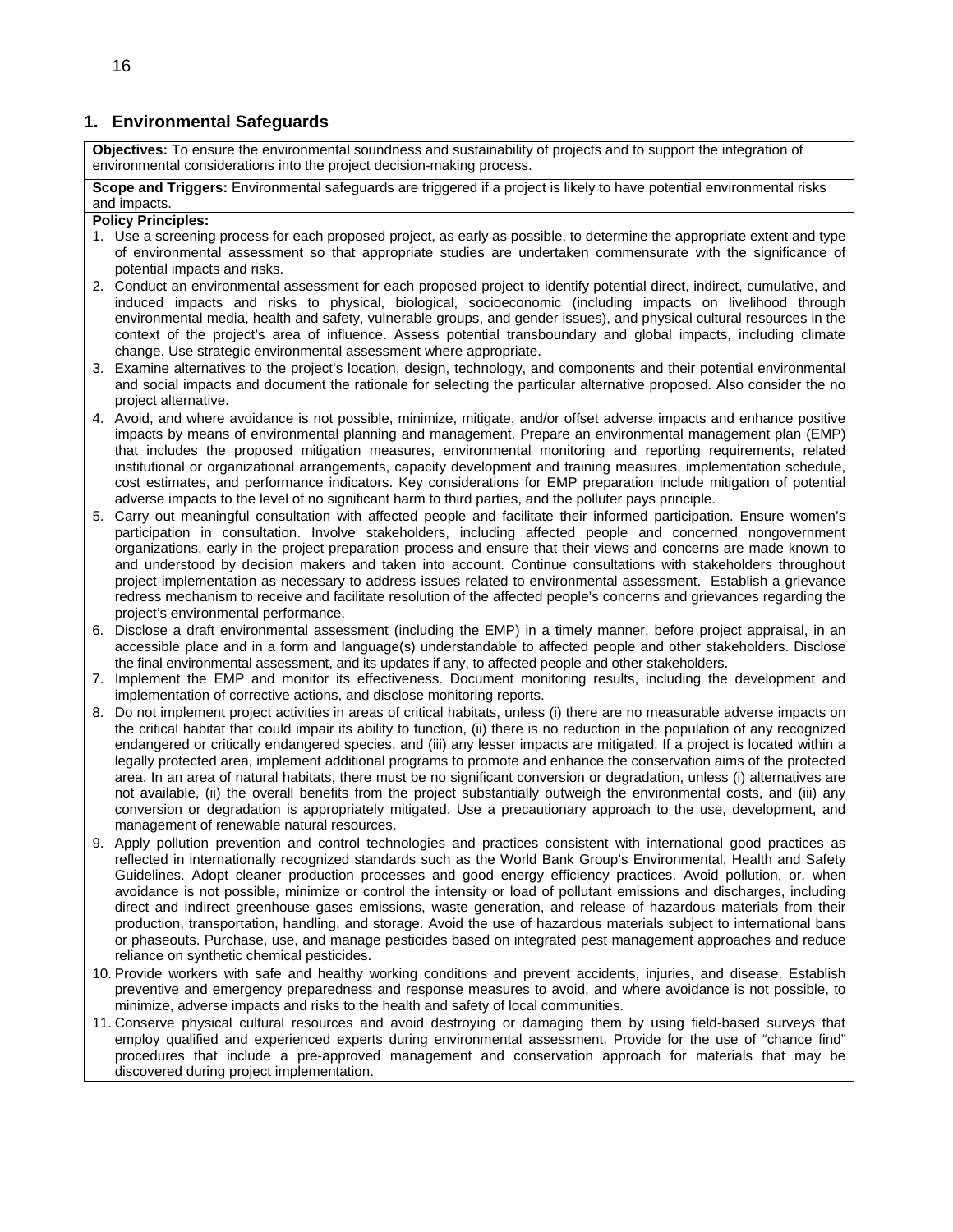#### **2. Involuntary Resettlement Safeguards**

**Objectives:** To avoid involuntary resettlement wherever possible; to minimize involuntary resettlement by exploring project and design alternatives; to enhance, or at least restore, the livelihoods of all displaced persons in real terms relative to pre-project levels; and to improve the standards of living of the displaced poor and other vulnerable groups.

**Scope and Triggers:** The involuntary resettlement safeguards covers physical displacement (relocation, loss of residential land, or loss of shelter) and economic displacement (loss of land, assets, access to assets, income sources, or means of livelihoods) as a result of (i) involuntary acquisition of land, or (ii) involuntary restrictions on land use or on access to legally designated parks and protected areas. It covers them whether such losses and involuntary restrictions are full or partial, permanent or temporary.

#### **Policy Principles:**

- 1. Screen the project early on to identify past, present, and future involuntary resettlement impacts and risks. Determine the scope of resettlement planning through a survey and/or census of displaced persons, including a gender analysis, specifically related to resettlement impacts and risks.
- 2. Carry out meaningful consultations with affected persons, host communities, and concerned nongovernment organizations. Inform all displaced persons of their entitlements and resettlement options. Ensure their participation in planning, implementation, and monitoring and evaluation of resettlement programs. Pay particular attention to the needs of vulnerable groups, especially those below the poverty line, the landless, the elderly, women and children, and Indigenous Peoples, and those without legal title to land, and ensure their participation in consultations. Establish a grievance redress mechanism to receive and facilitate resolution of the affected persons' concerns. Support the social and cultural institutions of displaced persons and their host population. Where involuntary resettlement impacts and risks are highly complex and sensitive, compensation and resettlement decisions should be preceded by a social preparation phase.
- 3. Improve, or at least restore, the livelihoods of all displaced persons through (i) land-based resettlement strategies when affected livelihoods are land based where possible or cash compensation at replacement value for land when the loss of land does not undermine livelihoods, (ii) prompt replacement of assets with access to assets of equal or higher value, (iii) prompt compensation at full replacement cost for assets that cannot be restored, and (iv) additional revenues and services through benefit sharing schemes where possible.
- 4. Provide physically and economically displaced persons with needed assistance, including the following: (i) if there is relocation, secured tenure to relocation land, better housing at resettlement sites with comparable access to employment and production opportunities, integration of resettled persons economically and socially into their host communities, and extension of project benefits to host communities; (ii) transitional support and development assistance, such as land development, credit facilities, training, or employment opportunities; and (iii) civic infrastructure and community services, as required.
- 5. Improve the standards of living of the displaced poor and other vulnerable groups, including women, to at least national minimum standards. In rural areas provide them with legal and affordable access to land and resources, and in urban areas provide them with appropriate income sources and legal and affordable access to adequate housing.
- 6. Develop procedures in a transparent, consistent, and equitable manner if land acquisition is through negotiated settlement to ensure that those people who enter into negotiated settlements will maintain the same or better income and livelihood status.
- 7. Ensure that displaced persons without titles to land or any recognizable legal rights to land are eligible for resettlement assistance and compensation for loss of nonland assets.
- 8. Prepare a resettlement plan elaborating on displaced persons' entitlements, the income and livelihood restoration strategy, institutional arrangements, monitoring and reporting framework, budget, and time-bound implementation schedule.
- 9. Disclose a draft resettlement plan, including documentation of the consultation process in a timely manner, before project appraisal, in an accessible place and a form and language(s) understandable to affected persons and other stakeholders. Disclose the final resettlement plan and its updates to affected persons and other stakeholders.
- 10. Conceive and execute involuntary resettlement as part of a development project or program. Include the full costs of resettlement in the presentation of project's costs and benefits. For a project with significant involuntary resettlement impacts, consider implementing the involuntary resettlement component of the project as a stand-alone operation.
- 11. Pay compensation and provide other resettlement entitlements before physical or economic displacement. Implement the resettlement plan under close supervision throughout project implementation.
- 12. Monitor and assess resettlement outcomes, their impacts on the standards of living of displaced persons, and whether the objectives of the resettlement plan have been achieved by taking into account the baseline conditions and the results of resettlement monitoring. Disclose monitoring reports.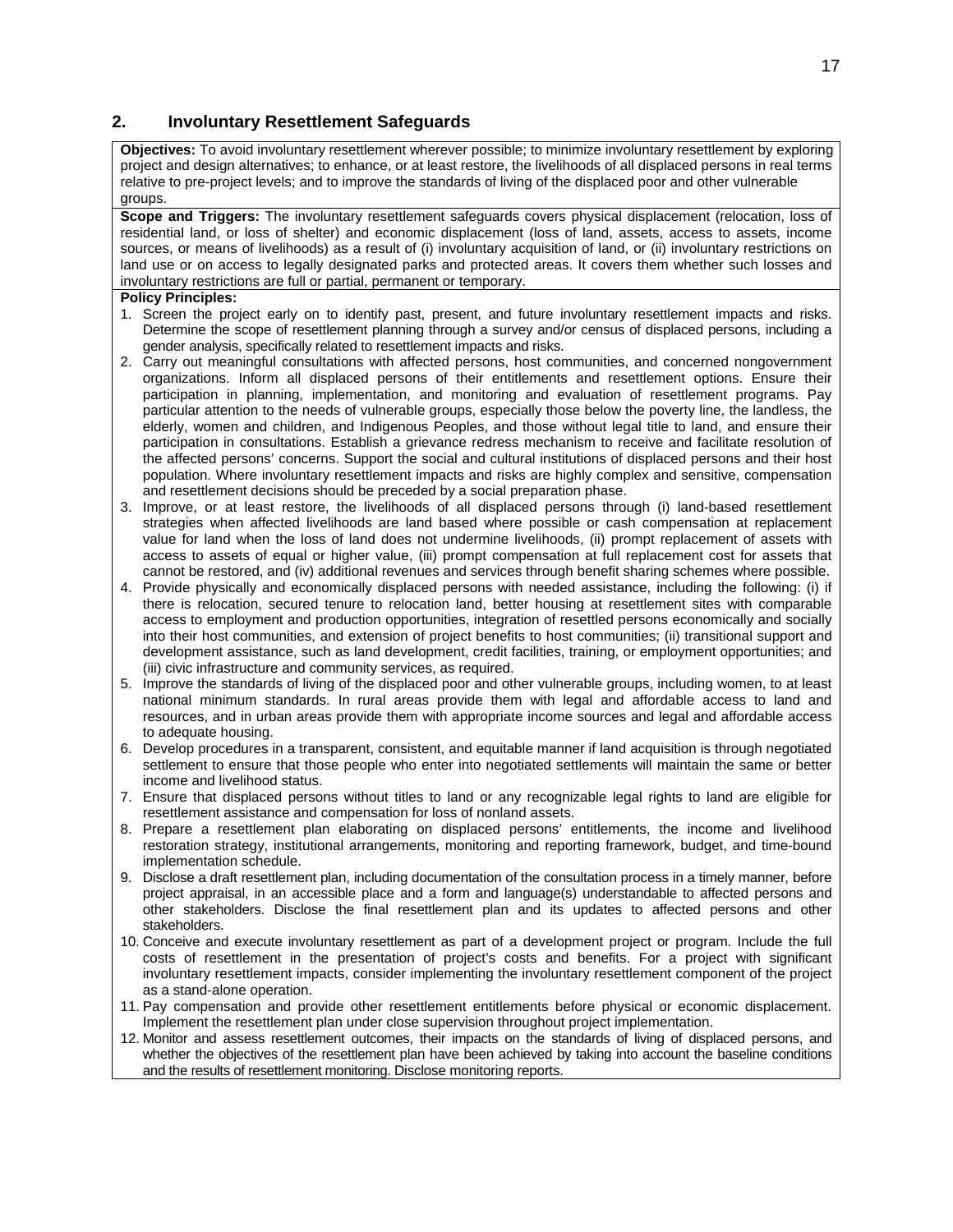#### **3. Indigenous Peoples Safeguards**

**Objectives:** To design and implement projects in a way that fosters full respect for Indigenous Peoples' identity, dignity, human rights, livelihood systems, and cultural uniqueness as defined by the Indigenous Peoples themselves so that they (i) receive culturally appropriate social and economic benefits, (ii) do not suffer adverse impacts as a result of projects, and (iii) can participate actively in projects that affect them.

**Scope and Triggers:** The Indigenous Peoples safeguards are triggered if a project directly or indirectly affects the dignity, human rights, livelihood systems, or culture of Indigenous Peoples or affects the territories or natural or cultural resources that Indigenous Peoples own, use, occupy, or claim as an ancestral domain or asset. The term Indigenous Peoples is used in a generic sense to refer to a distinct, vulnerable, social and cultural group possessing the following characteristics in varying degrees: (i) self-identification as members of a distinct indigenous cultural group and recognition of this identity by others; (ii) collective attachment to geographically distinct habitats or ancestral territories in the project area and to the natural resources in these habitats and territories; (iii) customary cultural, economic, social, or political institutions that are separate from those of the dominant society and culture; and (iv) a distinct language, often different from the official language of the country or region. In considering these characteristics, national legislation, customary law, and any international conventions to which the country is a party will be taken into account. A group that has lost collective attachment to geographically distinct habitats or ancestral territories in the project area because of forced severance remains eligible for coverage under this policy.

#### **Policy Principles:**

- 1. Screen early on to determine (i) whether Indigenous Peoples are present in, or have collective attachment to, the project area; and (ii) whether project impacts on Indigenous Peoples are likely.
- 2. Undertake a culturally appropriate and gender-sensitive social impact assessment or use similar methods to assess potential project impacts, both positive and adverse, on Indigenous Peoples. Give full consideration to options the affected Indigenous Peoples prefer in relation to the provision of project benefits and the design of mitigation measures. Identify social and economic benefits for affected Indigenous Peoples that are culturally appropriate and gender and intergenerationally inclusive and develop measures to avoid, minimize, and/or mitigate adverse impacts on Indigenous Peoples.
- 3. Undertake meaningful consultations with affected Indigenous Peoples communities and concerned Indigenous Peoples organizations to solicit their participation (i) in designing, implementing, and monitoring measures to avoid adverse impacts or, when avoidance is not possible, to minimize, mitigate, or compensate for such effects; and (ii) in tailoring project benefits for affected Indigenous Peoples communities in a culturally appropriate manner. To enhance Indigenous Peoples' active participation, projects affecting them will provide for culturally appropriate and gender inclusive capacity development. Establish a culturally appropriate and gender inclusive grievance mechanism to receive and facilitate resolution of the Indigenous Peoples' concerns.
- 4. Ascertain the consent of affected Indigenous Peoples communities to the following project activities: (i) commercial development of the cultural resources and knowledge of Indigenous Peoples; (ii) physical displacement from traditional or customary lands; and (iii) commercial development of natural resources within customary lands under use that would impact the livelihoods or the cultural, ceremonial, or spiritual uses that define the identity and community of Indigenous Peoples. For the purposes of policy application, the consent of affected Indigenous Peoples communities refers to a collective expression by the affected Indigenous Peoples communities, through individuals and/or their recognized representatives, of broad community support for such project activities. Broad community support may exist even if some individuals or groups object to the project activities.
- 5. Avoid, to the maximum extent possible, any restricted access to and physical displacement from protected areas and natural resources. Where avoidance is not possible, ensure that the affected Indigenous Peoples communities participate in the design, implementation, and monitoring and evaluation of management arrangements for such areas and natural resources and that their benefits are equitably shared.
- 6. Prepare an Indigenous Peoples plan (IPP) that is based on the social impact assessment with the assistance of qualified and experienced experts and that draw on indigenous knowledge and participation by the affected Indigenous Peoples communities. The IPP includes a framework for continued consultation with the affected Indigenous Peoples communities during project implementation; specifies measures to ensure that Indigenous Peoples receive culturally appropriate benefits; identifies measures to avoid, minimize, mitigate, or compensate for any adverse project impacts; and includes culturally appropriate grievance procedures, monitoring and evaluation arrangements, and a budget and time-bound actions for implementing the planned measures.
- 7. Disclose a draft IPP, including documentation of the consultation process and the results of the social impact assessment in a timely manner, before project appraisal, in an accessible place and in a form and language(s) understandable to affected Indigenous Peoples communities and other stakeholders. The final IPP and its updates will also be disclosed to the affected Indigenous Peoples communities and other stakeholders.
- 8. Prepare an action plan for legal recognition of customary rights to lands and territories or ancestral domains when the project involves (i) activities that are contingent on establishing legally recognized rights to lands and territories that Indigenous Peoples have traditionally owned or customarily used or occupied, or (ii) involuntary acquisition of such lands.
- 9. Monitor implementation of the IPP using qualified and experienced experts; adopt a participatory monitoring approach, wherever possible; and assess whether the IPP's objective and desired outcome have been achieved, taking into account the baseline conditions and the results of IPP monitoring. Disclose monitoring reports.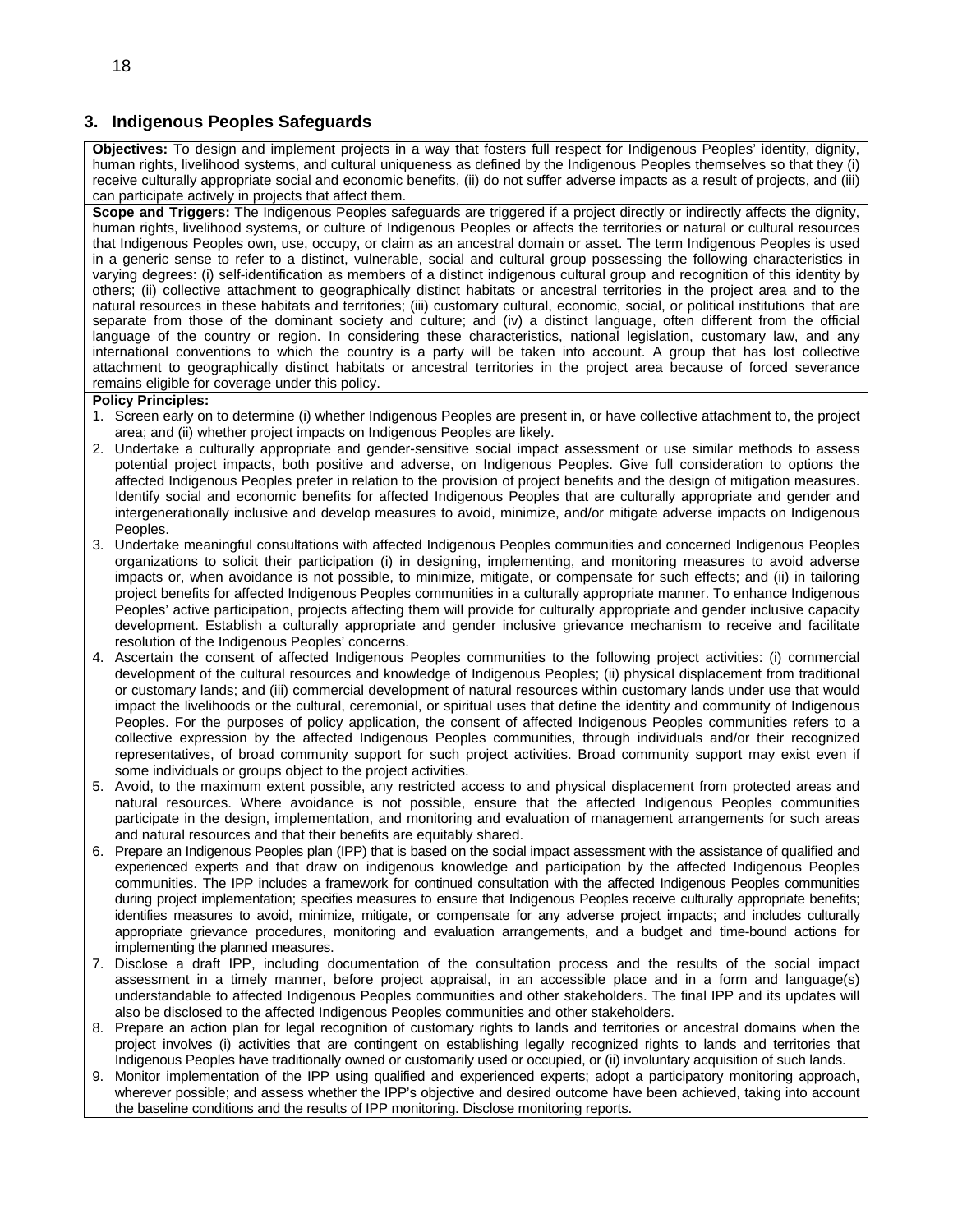### **B. Policy Delivery Process**

#### **1. General Requirements**

49. **Screening and Categorization.** ADB will carry out project screening and categorization at the earliest stage of project preparation when sufficient information is available for this purpose. Screening and categorization is undertaken to (i) reflect the significance of potential impacts or risks that a project might present; (ii) identify the level of assessment and institutional resources required for the safeguard measures; and (iii) determine disclosure requirements.

50. **Environment Categorization.** ADB uses a classification system to reflect the significance of a project's potential environmental impacts. A project's category is determined by the category of its most environmentally sensitive component, including direct, indirect, cumulative, and induced impacts in the project's area of influence. Each proposed project is scrutinized as to its type, location, scale, and sensitivity and the magnitude of its potential environmental impacts. Projects are assigned to one of the following four categories:

- (i) **Category A.** A proposed project is classified as category A if it is likely to have significant adverse environmental impacts that are irreversible, diverse, or unprecedented. These impacts may affect an area larger than the sites or facilities subject to physical works. An environmental impact assessment is required.
- (ii) **Category B.** A proposed project is classified as category B if its potential adverse environmental impacts are less adverse than those of category A projects. These impacts are site-specific, few if any of them are irreversible, and in most cases mitigation measures can be designed more readily than for category A projects. An initial environmental examination is required.
- (iii) **Category C.** A proposed project is classified as category C if it is likely to have minimal or no adverse environmental impacts. No environmental assessment is required although environmental implications need to be reviewed.
- (iv) **Category FI.** A proposed project is classified as category FI if it involves investment of ADB funds to or through a FI (paras. 65-67).

51. **Involuntary Resettlement.** ADB will screen all projects to determine whether or not they involve involuntary resettlement. For a project involving involuntary resettlement, a resettlement plan will be prepared that is commensurate with the extent and degree of the impacts. The degree of impacts shall be determined by (i) the scope of physical and economic displacement, and (ii) the vulnerability of the affected persons. For FI projects, see paras. 65-67.

52. **Indigenous Peoples.** ADB will screen all projects to determine whether or not they have potential impacts on Indigenous Peoples. For projects with impacts on Indigenous Peoples, an Indigenous Peoples plan will be prepared. The plan's level of detail and comprehensiveness will be commensurate with the degree of impacts. The degree of impacts is determined by evaluating (i) the magnitude of the impact on Indigenous Peoples' customary rights of use and access to land and natural resources; socioeconomic status; cultural and communal integrity; health, education, livelihood systems, and social security status; or indigenous knowledge; and (ii) the vulnerability of the affected Indigenous Peoples. For FI projects, see paras. 65-67.

53. **Information Disclosure.** In line with ADB's Public Communications Policy, ADB is committed to working with the borrower/client to ensure that relevant information (whether positive or negative) about social and environmental safeguard issues is made available in a timely manner, in an accessible place, and in a form and language(s) understandable to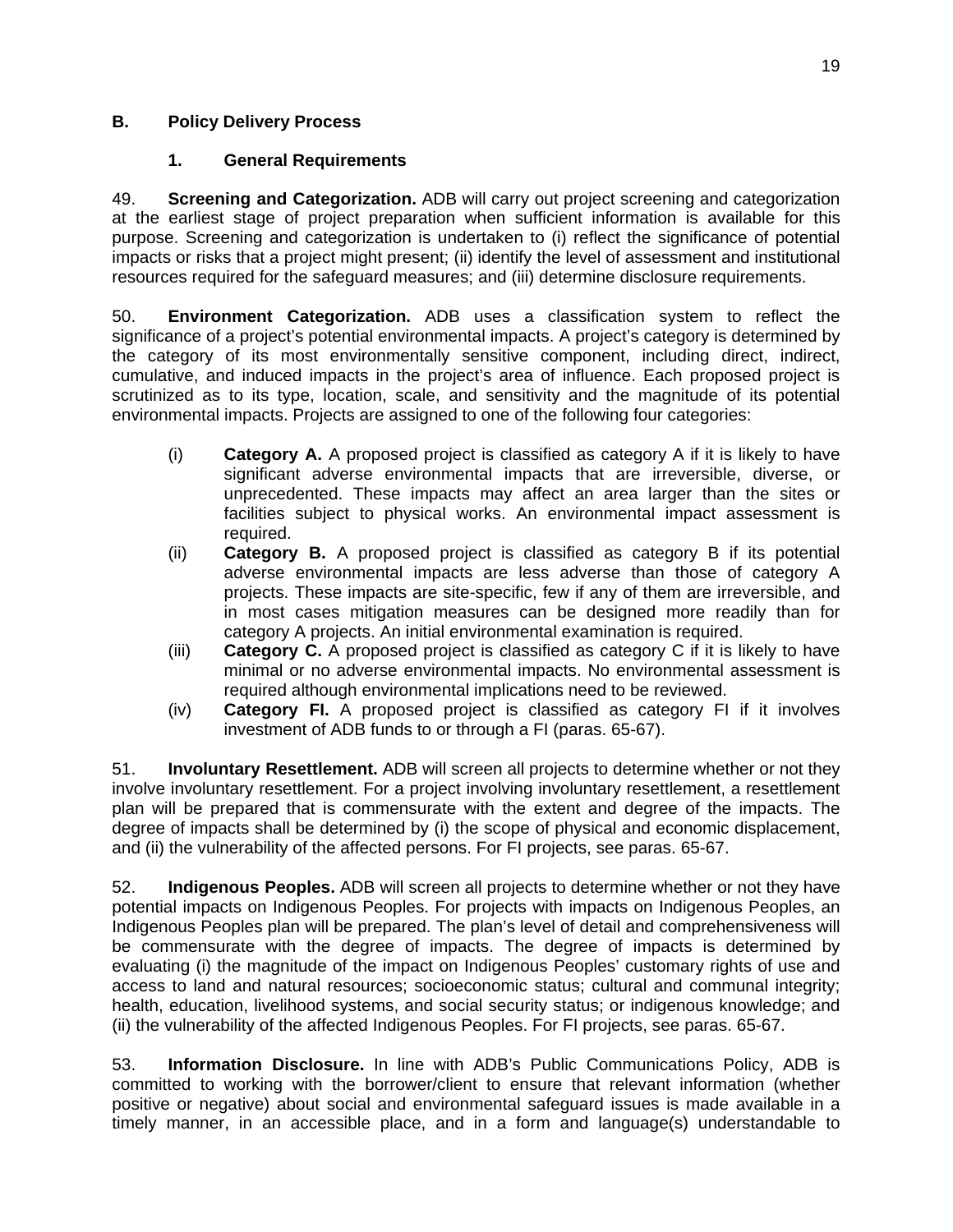affected people and to other stakeholders, including the general public, so they can provide meaningful inputs into project design and implementation. ADB will post the following safeguard documents on its website:

- (i) for environment category A projects, draft environmental impact assessment reports at least 120 days before Board consideration;
- (ii) draft environmental assessment and review framework, draft resettlement frameworks and/or plans, and draft Indigenous Peoples planning frameworks and/or plans before project appraisal;
- (iii) final or updated environmental impact assessments and/or initial environmental examinations, resettlement plans, and Indigenous Peoples plans upon receipt;
- (iv) environmental, involuntary resettlement, and Indigenous Peoples monitoring reports submitted by borrowers/clients during project implementation upon receipt.

54. **Consultation and Participation.** ADB is committed to working with borrowers/clients to put meaningful consultation processes into practice. For policy application, meaningful consultation is a process that (i) begins early in the project preparation stage and is carried out on an ongoing basis throughout the project cycle; (ii) provides timely disclosure of relevant and adequate information that is understandable and readily accessible to affected people; (iii) is undertaken in an atmosphere free of intimidation or coercion; (iv) is gender inclusive and responsive, and tailored to the needs of disadvantaged and vulnerable groups; and (v) enables the incorporation of all relevant views of affected people and other stakeholders into decision making, such as project design, mitigation measures, the sharing of development benefits and opportunities, and implementation issues. ADB will require borrowers/clients to engage with communities, groups, or people affected by proposed projects, and with civil society through information disclosure, consultation, and informed participation in a manner commensurate with the risks to and impacts on affected communities. For projects with significant adverse environmental, involuntary resettlement, or Indigenous Peoples impacts, ADB project teams will participate in consultation activities to understand the concerns of affected people and ensure that such concerns are addressed in project design and safeguard plans.

55. In addition, ADB recognizes that Indigenous Peoples may be particularly vulnerable in certain project circumstances. Therefore, consent of affected Indigenous Peoples communities, through meaningful consultation, will be ascertained for the following project activities: (i) commercial development of the cultural resources and knowledge of Indigenous Peoples; (ii) physical relocation from traditional or customary lands; and (iii) commercial development of natural resources within customary lands under use that would impact the livelihoods or cultural, ceremonial, or spiritual uses that define the identity and community of Indigenous Peoples. For the purposes of policy application, consent of affected Indigenous Peoples communities refers to a collective expression by the affected Indigenous Peoples communities, through individuals and/or their recognized representatives, of broad community support for such project activities. Broad community support may exist even if some individuals or groups object to the project activities. The borrower/client will ascertain whether the affected Indigenous Peoples communities provide their broad support to the project activities, and where such broad community support exists, the IPP will clearly document the consultation process. ADB will review the borrower's/client's documentation of the engagement process, and in addition, through its own investigation, will assure itself that broad community support for the project activities has been demonstrated by the affected Indigenous Peoples communities. ADB will not finance the project if such broad community support does not exist.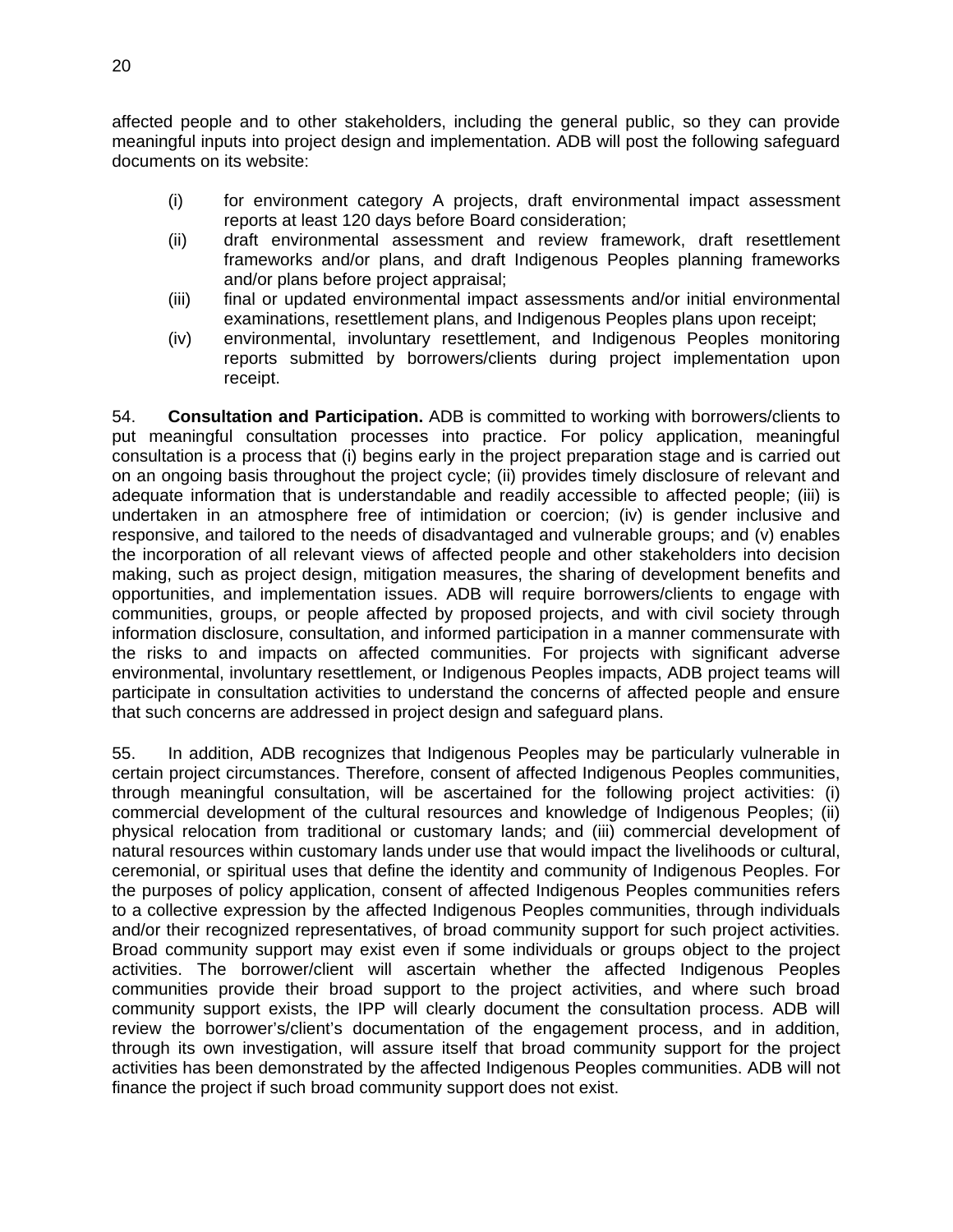56. **Due Diligence and Review.** For projects proposed for financing, ADB will conduct safeguard reviews, including reviews of the borrower's/client's safeguard documents, as part of its overall due diligence. ADB's safeguard due diligence and review emphasizes environmental and social impact assessments and the planning process, in addition to safeguard documentation. Due diligence and review involves field visits as well as desk reviews. Through such due diligence and review, ADB will confirm (i) that all key potential social and environmental impacts and risks of a project are identified; (ii) that effective measures to avoid, minimize, mitigate, or compensate for the adverse impacts are incorporated into the safeguard plans and project design; (iii) that the borrower/client understands ADB's safeguard policy principles and requirements as laid out in Safeguard Requirements 1–4 and has the necessary commitment and capacity to manage social and environmental impacts and/or risks adequately; (iv) that the role of third parties is appropriately defined in the safeguard plans; and (v) that consultations with affected people are conducted in accordance with ADB's requirements. In cases where the assessment and planning process, or the safeguard documents, do not meet ADB's safeguard requirements, the borrower/client will be required to undertake additional assessment and/or improve the safeguard plans. When the borrower/client has inadequate capacity to carry out safeguard plans for a proposed project, the project will include component(s) to strengthen that capacity. For projects that are deemed by ADB to be highly complex and sensitive,  $27$  ADB will require the borrower/client to engage an independent advisory panel during project preparation and implementation.

57. **Monitoring and Reporting.** Both the borrower/client and ADB have their own separate monitoring responsibilities. The extent of monitoring activities, including their scope and periodicity, will be commensurate with the project's risks and impacts. Borrowers/clients are required to implement safeguard measures and relevant safeguard plans, as provided in the legal agreements, and to submit periodic monitoring reports on their implementation performance. ADB will require borrowers/clients to:

- (i) establish and maintain procedures to monitor the progress of implementation of safeguard plans,
- (ii) verify the compliance with safeguard measures and their progress toward intended outcomes,
- (iii) document and disclose monitoring results and identify necessary corrective and preventive actions in the periodic monitoring reports,
- (iv) follow up on these actions to ensure progress toward the desired outcomes,
- $(v)$  retain qualified and experienced external experts<sup>28</sup> or qualified NGOs to verify monitoring information for projects with significant impacts and risks,
- (vi) use independent advisory panels to monitor project implementation for highly complex and sensitive projects, and
- (vii) submit periodic monitoring reports on safeguard measures as agreed with ADB.

58. ADB reviews project performance against borrowers'/clients' commitments as agreed in the legal documents. The extent of ADB's monitoring and supervision activities will be commensurate with the project's risks and impacts. Monitoring and supervising of social and environmental safeguards is integrated into the project performance management system. ADB will monitor projects on an ongoing basis until a project completion report is issued. ADB will carry out the following monitoring actions to supervise project implementation:

<sup>-</sup> $27$  Highly complex and sensitive projects are projects that ADB deems to be highly risky or contentious or involve serious and multidimensional and generally interrelated potential social and/or environmental impacts.<br><sup>28</sup> External experts mean experts not involved in day-to-day project implementation or supervision.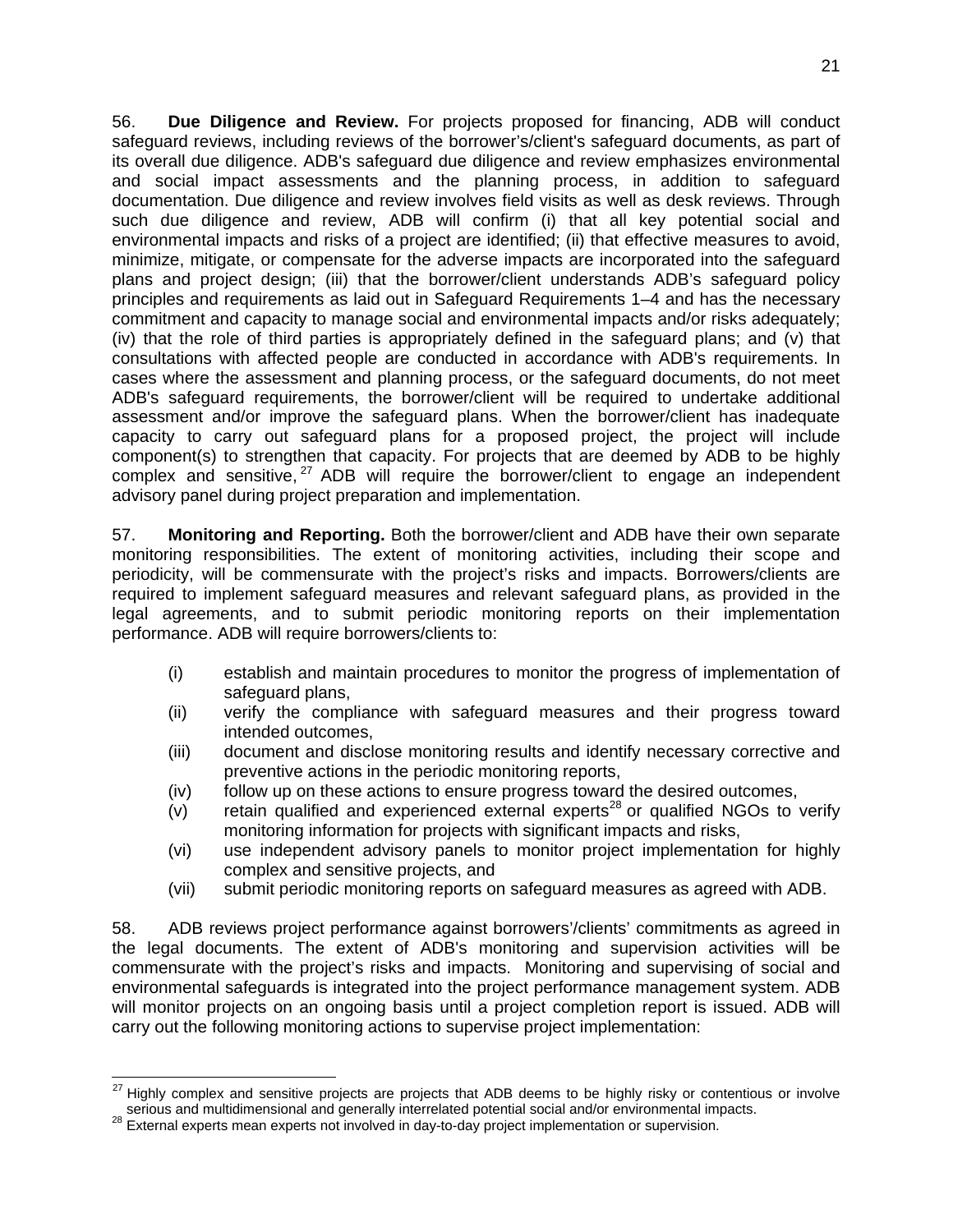- (i) conduct periodic site visits for projects with adverse environmental or social impacts;
- (ii) conduct supervision missions with detailed review by ADB's safeguard specialists/officers or consultants for projects with significant adverse social or environmental impacts;
- (iii) review the periodic monitoring reports submitted by borrowers/clients to ensure that adverse impacts and risks are mitigated as planned and as agreed with ADB;
- (iv) work with borrowers/clients to rectify to the extent possible any failures to comply with their safeguard commitments, as covenanted in the legal agreements, and exercise remedies to reestablish compliance as appropriate; and
- (v) prepare a project completion report that assesses whether the objective and desired outcomes of the safeguard plans have been achieved, taking into account the baseline conditions and the results of monitoring.

59. **Local Grievance Redress Mechanism.** ADB requires that the borrower/client establish and maintain a grievance redress mechanism to receive and facilitate resolution of affected peoples' concerns and grievances about the borrower's/client's social and environmental performance at project level. The grievance redress mechanism should be scaled to the risks and impacts of the project. It should address affected people's concerns and complaints promptly, using an understandable and transparent process that is gender responsive, culturally appropriate, and readily accessible to all segments of the affected people.

60. **Accountability Mechanism.** Project-affected people can also submit complaints to ADB's Accountability Mechanism. The Accountability Mechanism provides an independent forum and process whereby people adversely affected by ADB-financed projects can voice, and seek a resolution of their problems, as well as report alleged violations of ADB's operational policies and procedures. The Accountability Mechanism comprises two separate, but related, phases, namely: (i) a consultation phase, led by ADB's special project facilitator who reports directly to the ADB President, to assist project-affected people in finding solutions to their problems; and (ii) a compliance review phase, led by a three-member panel that reports to the Board of Directors. The Compliance Review Panel investigates alleged violations of ADB's operational policies and procedures, as defined by the Board of Directors, including safeguard policies, that have resulted or are likely to result in direct adverse and material harm to projectaffected people and recommends how to ensure project compliance with those policies and procedures.

# **2. Special Requirements**

61. In addition to standard project loans that follow the general requirements stipulated in paras. 49–60, a number of specific cases require tailored approaches to address social and environmental impacts and risks. Appendix 4 specifies additional requirements for program lending, sector lending, multitranche financing facilities, emergency assistance loans, existing facilities, financial intermediaries, and general corporate finance. If and when new lending modalities are developed, Appendix 4 will be updated to address these.

# **a. Safeguard Frameworks**

62. Safeguard frameworks apply to projects delivered through sector loans, MFFs, emergency assistance loans or other lending modalities including projects where subprojects or project components are prepared after Board approval. The purpose of a safeguard framework is to ensure that the subprojects or project components implemented under the framework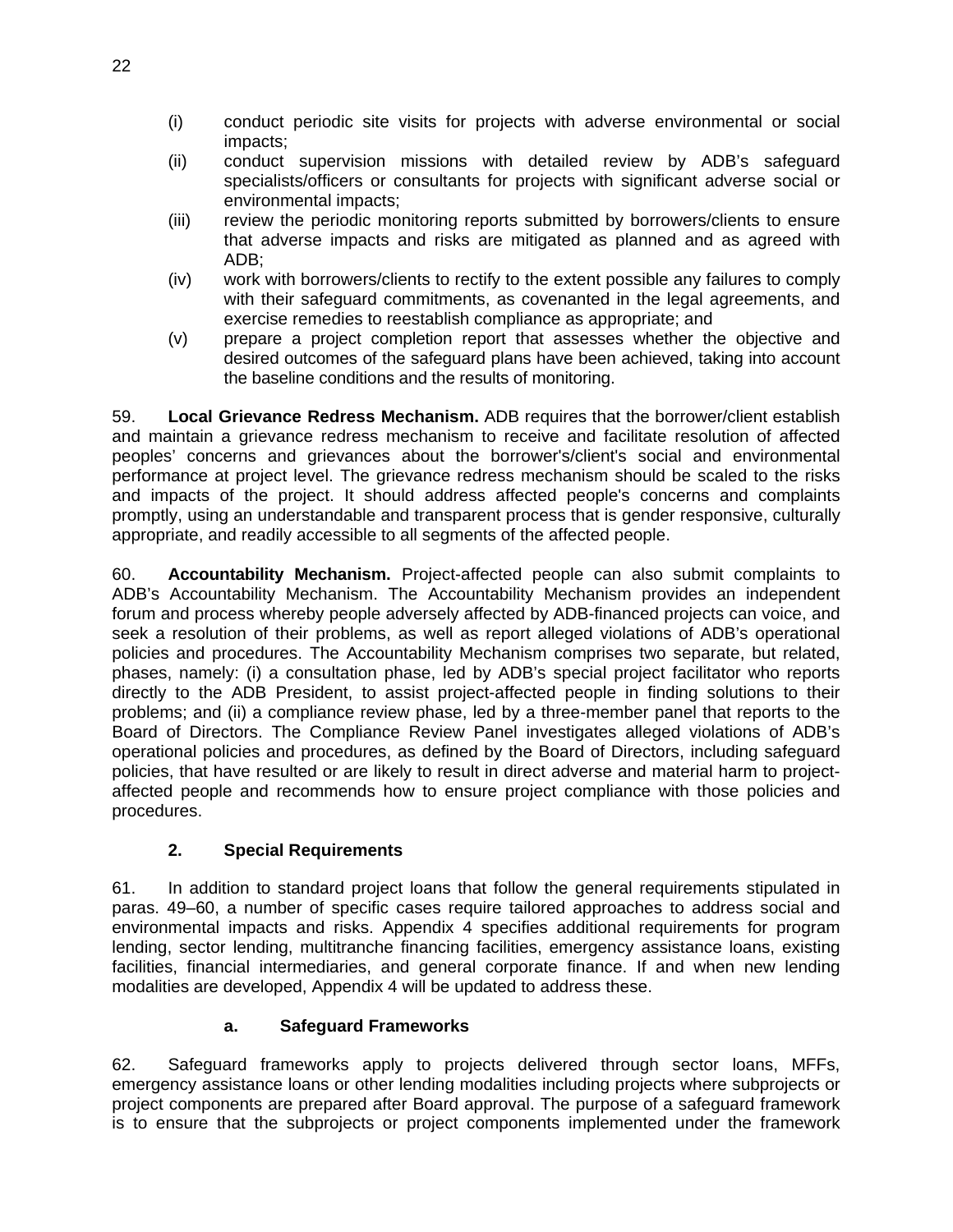comply with ADB safeguard objectives, principles and requirements. Safeguard frameworks (including environmental assessment and review frameworks, resettlement frameworks, and Indigenous Peoples planning frameworks) need to be in place prior to project approval to provide guidance on screening and categorization, assessment, planning, institutional arrangements, and processes to be followed for subprojects and/or components that are prepared after Board approval. Impact assessments and safeguard plans are prepared during subproject or component preparation in conformity with the safeguard frameworks agreed to by ADB and the borrower/client. Safeguard frameworks will not be used for highly complex and sensitive subprojects of sector loans or of sector loan tranches of MFFs**.** 

- 63. Safeguard frameworks will be prepared for each safeguard area and will:
	- (i) reflect fully the policy objectives and relevant policy principles and safeguard requirements governing preparation and implementation of subprojects and/or components;
	- (ii) explain the general anticipated impacts of the subprojects and/or components to be financed under the proposed project;
	- (iii) specify the requirements that will be followed for subproject screening and categorization, assessment, and planning, including arrangements for information disclosure, meaningful consultation with measures to involve vulnerable groups including women, grievance redress mechanism, and where applicable, safeguard criteria that are to be used in selecting subprojects and/or components;
	- (iv) describe implementation procedures, including budgets, institutional arrangements, and capacity development requirements;
	- (v) specify monitoring and reporting requirements; and
	- (vi) specify the responsibilities and authorities of the borrower/client, ADB, and relevant government agencies in relation to the preparation, submission, review, and clearance of subproject safeguard documents, and monitoring and supervision of safeguard plan implementation.

64. To determine whether the application of safeguard frameworks is appropriate, ADB will assess the borrower's/client's capacity to manage environmental and social impacts and risks and to implement national laws and ADB's requirements. If gaps exist between ADB's requirements and countries' laws, or where gaps in borrowers' capacity are apparent, the safeguard frameworks should include the details of the specific gap-filling requirements to ensure that policy principles and safeguard requirements are achieved.

### **b. Financial Intermediaries**

65. For projects involving investment of ADB funds to or through financial intermediaries (FI), ADB conducts safeguard due diligence to assess the potential environmental and social impacts and risks associated with the FI's existing and likely future portfolio, and its commitment and capacity in social and environmental management. All FIs will ensure that their investments are in compliance with applicable national laws and regulations and will apply the prohibited investment activities list (Appendix 5) to subprojects financed by ADB. Where the FI's investments have minimal or no adverse environmental or social risks, the FI project will be treated as category C project and need not apply any other specific requirements. All other FIs will be required to have in place or establish an appropriate environmental and social management system (ESMS) commensurate with the nature and risks of the FI's likely future portfolio to be maintained as part of the FI's overall management system.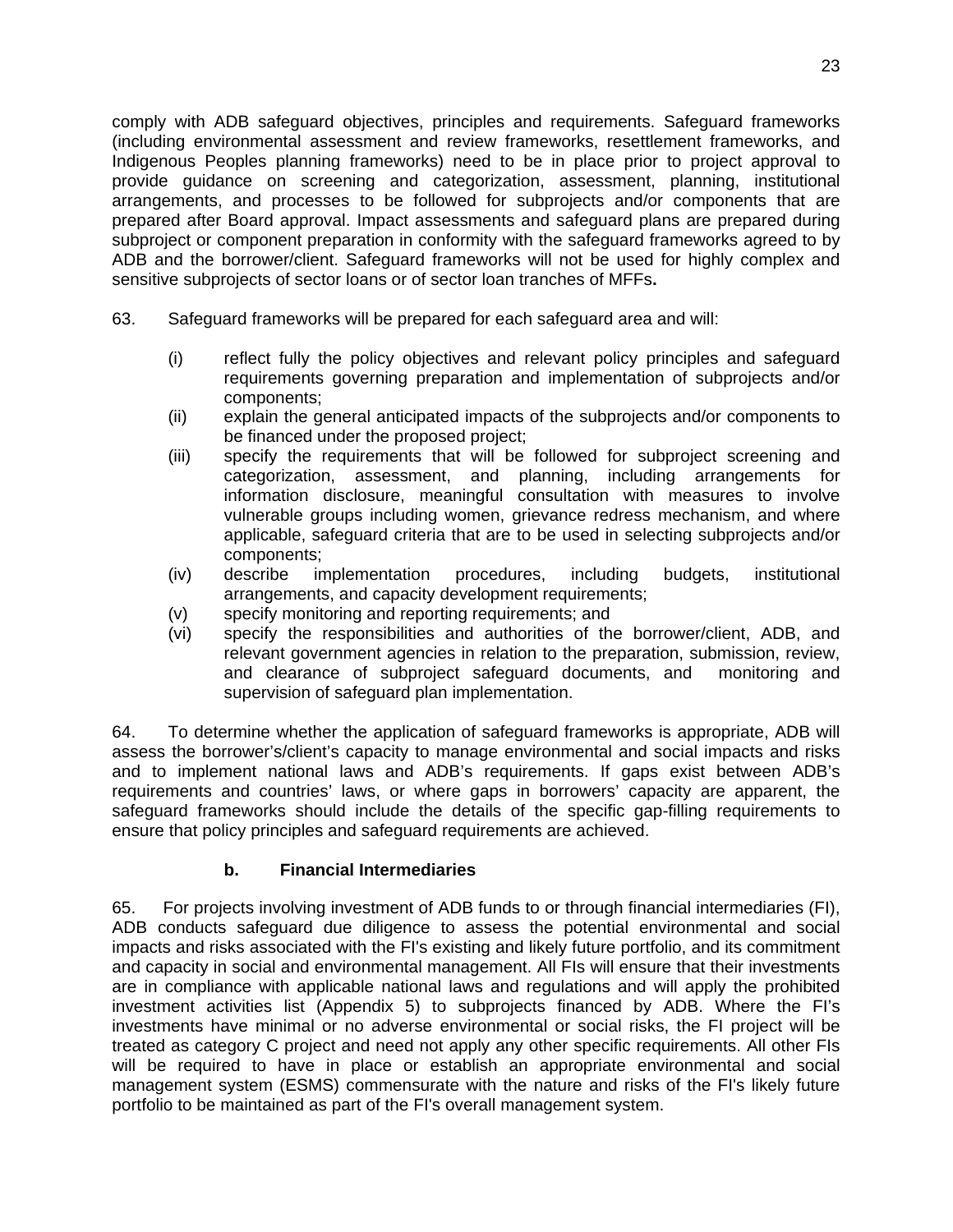66. The ESMS will incorporate the following elements: (i) environmental and social policies; (ii) screening, categorization, and review procedure; (iii) organizational structure and staffing including skills and competencies in environmental and social areas; (iv) training requirements; and (v) monitoring and reporting. The system will be documented and agreed upon by ADB and the FI. Where the FI's subprojects to be funded by ADB, either through credit-line, other loans, equity, guarantee, or other financing instruments, have potential for significant environmental or social impacts, the FI will be required to ensure that such subprojects meet ADB's safeguard policy requirements, including those specified in Safeguard Requirements 1-3. ADB may also set additional requirements for the FI's activities more generally depending on the FI's portfolio and the host country's safeguard systems. ADB will monitor the FI's performance on the basis of its environment and social management system.

67. ADB will assess the adequacy of the FI's capacity to manage environment and social impacts and risks. Where there are gaps in the FI's capacity, the ADB and FI will establish a time-bound plan to address identified gaps. ADB will work with clients to improve their overall capacity to address environmental and social risks more generally.

# **c. Strengthening and Use of Country Safeguard Systems**

68. ADB recognizes that DMCs have developed their own systems for delivering safeguards in varying degrees, and that supporting DMCs' efforts to strengthen and effectively use their own systems would enhance country ownership, reduce transaction costs, and extend development impacts over the long term. ADB is committed to supporting the strengthening and effective application of the DMCs' country safeguard systems (CSS) with a focus on the capacity development of borrowers. At the same time, ADB needs to ensure that application of country safeguard systems (CSS) in ADB projects does not undermine the achievement of ADB's policy objectives and principles. ADB's overall strategy for strengthening and using CSS has the following attributes and emphasizes a phased approach:

- (i) **Definition.** CSS refers to a country's legal and institutional framework, consisting of its national, subnational, or sectoral implementing institutions and relevant laws, regulations, rules, and procedures that pertain to the safeguard policy areas.
- (ii) **Prerequisites for the use of country safeguard systems—equivalence and acceptability assessments.** Application of CSS in ADB-financed projects is not automatic or mandatory. ADB may consider application of a borrower's CSS to identify and manage the social and environmental risks associated with ADBfinanced projects at the national, subnational, sector, or agency level provided that (a) the CSS is equivalent to ADB's (equivalence assessment), that is, the CSS is designed to achieve the objectives and adhere to the policy scope, triggers, and applicable principles set out in this SPS (page 16-18); and (b) the borrower has the acceptable implementation practice, track record, and capacity (acceptability assessment), and commitment to implement the applicable laws, regulations, rules, and procedures in the country, specific sector, or agency concerned.
- (iii) **Addressing the needs to strengthen CSS and develop capacity.** If the borrower has to strengthen its CSS to meet the objectives and adhere to the policy scope, triggers, and applicable principles set out in this SPS (page 16-18), and commits to doing so by implementing an action plan with specific measures, ADB may, when determining equivalence, take account of these measures. Similarly, if the borrower needs to strengthen its implementation practice and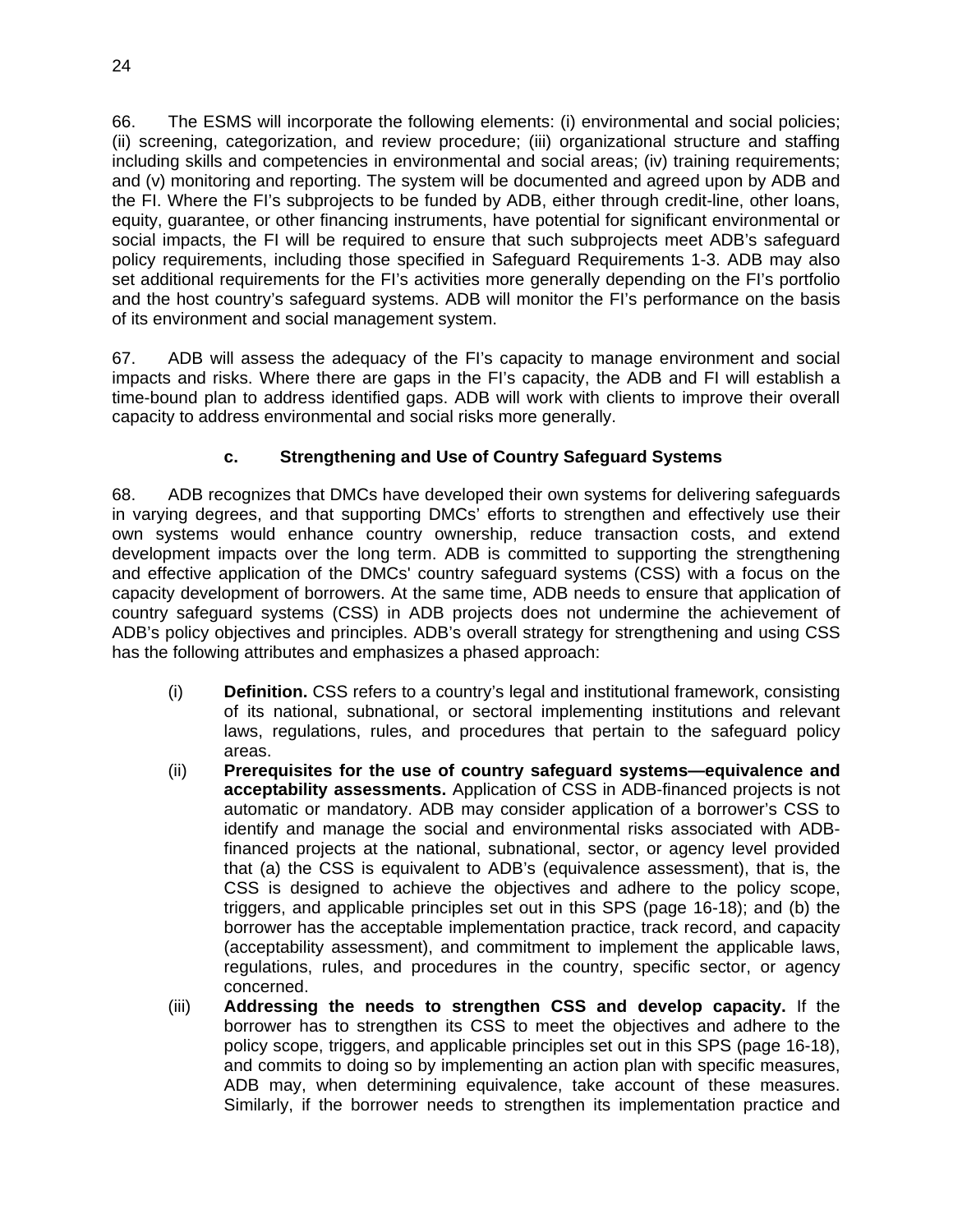capacity, and commits to doing so by implementing an action plan with specific measures, ADB may, when determining acceptability, take account of these measures. Such measures are to be carried out before the borrower undertakes implementation of the relevant project activities, and may include ADB-supported efforts.

- (iv) **Scope of country safeguard systems application.** Because the extent of equivalence and acceptability is safeguard specific, a country, sector, or agency may qualify for a CSS approach for one, two, or all three safeguard areas depending on the result of the CSS assessments.
- (v) **Exclusion of country safeguard systems**. CSS will not be applied to highly complex and sensitive projects financed by ADB.
- (vi) **Disclosure and consultation.** Upon completion, draft equivalence and acceptability assessments (including gap-filling measures, if any) at the national, subnational, sector, or agency level will be documented and disclosed on ADB's website for public comment. ADB will organize in-country consultation workshops to solicit comments and feedback from stakeholders, including governments and NGOs. Upon completion, final equivalence and acceptability assessment reports will be disclosed on ADB's website. Disclosure and consultation related to acceptability assessments at the project level will follow the normal safeguard document disclosure and consultation process undertaken for project preparation as specified in paras. 53–55.
- (vii) **Role and responsibilities of ADB.** ADB is responsible for assessing and determining the equivalence of the CSS and the adequacy of the borrower's implementation practice and capacity. ADB coordinates closely with other possible development partners when preparing the equivalence and acceptability assessments.<sup>29</sup> For projects that use CSS, ADB's responsibilities for safeguard review and due diligence will remain the same as for any other ADB-financed project. The due diligence and review will be based on the requirements under the CSS and the agreed action plan (rather than ADB's requirements). After the Board approves a project that uses CSS, ADB supervision will follow the same procedures as for any other ADB-financed project.
- (viii) **Role and obligations of borrower.** The borrower is responsible for achieving and maintaining equivalence as well as developing acceptable implementation practices, track record, and capacity, in accordance with ADB's assessments. For a specific project, the borrower identifies those provisions of the CSS that are necessary to ensure that the policy objectives and principles set out in this SPS are met. These provisions may vary from project to project, depending on such factors as the structure of the CSS and the type of operation. In all cases, these provisions and any additional measures that the borrower needs to undertake to achieve and maintain equivalence and acceptable implementation capacity become part of the borrower's contractual obligations to ADB's normal contractual remedies.
- (ix) **ADB accountability mechanism.** The use of CSS will not alter the role of ADB accountability mechanism.
- (x) **A phased approach.** Use of CSS will include a limited number of DMCs with a focus on subnational, sector, or agency levels during the first 3 years after this policy becomes effective. An operational review of the effectiveness of the application and use of CSS will be undertaken 3 years after the policy becomes effective.

-

 $^{29}$  Recent analytical work and diagnostic assessments by other development partners, updated as required, can be used. Joint assessments with other development partners will be encouraged.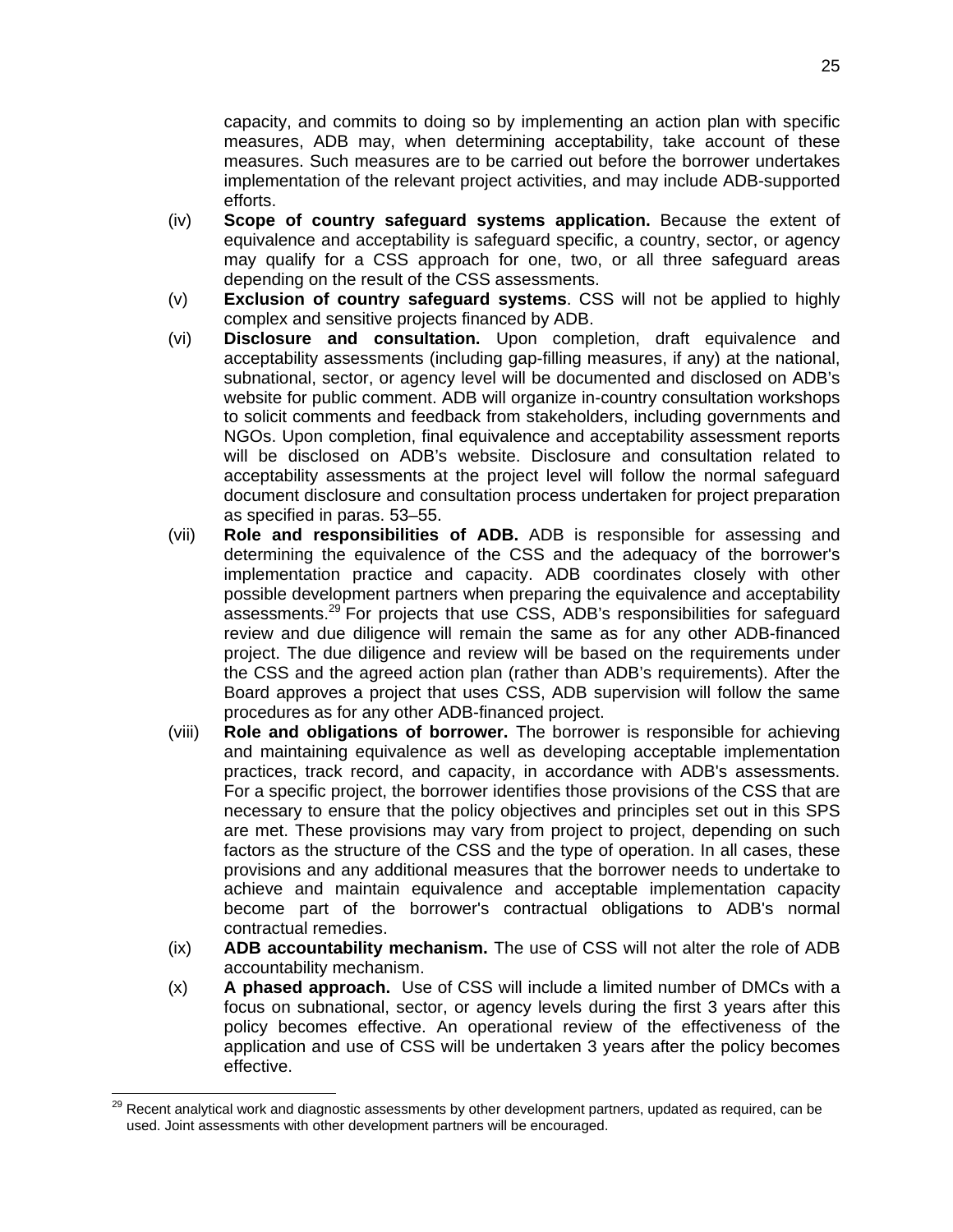69. Appendix 6 provides details of the approach for strengthening and use of CSS.

# **d. Projects with Cofinancing**

70. ADB will make efforts to collaborate with the borrower/client and cofinanciers to adopt a single social and environmental assessment and planning process and unified safeguard documentation, consultation, and disclosure requirements to satisfy the safeguard principles and requirements of ADB and the cofinanciers.

### **C. Roles and Responsibilities**

### **1. ADB's Roles and Responsibilities**

71. ADB is responsible for screening projects to specify ADB's safeguard requirements; undertaking due diligence; and reviewing the borrower's/client's social and environmental assessments and plans to ensure that safeguard measures are in place to avoid, wherever possible, and minimize, mitigate, and compensate for adverse social and environmental impacts in compliance with ADB's safeguard policy principles and Safeguard Requirements 1–4; determining the feasibility of ADB financing; helping the borrower/client in building capacity to deliver the safeguards; and monitoring and supervising the borrower's/client's social and environmental performance throughout the project cycle. ADB discloses safeguard plans and frameworks, including social and environmental assessments and monitoring reports, on its website.

72. If a borrower/client fails to comply with legal agreements on safeguard requirements, including those described in the safeguard plans and frameworks, ADB will seek corrective measures and work with the borrower/client to bring it back into compliance. If the borrower/client fails to reestablish compliance, then ADB may exercise legal remedies, including suspension, cancellation, or acceleration of maturity, that are available under ADB legal agreements. Before resorting to such measures, ADB uses other available means to rectify the situation satisfactory to all parties to the legal agreements, including initiating dialogue with the parties concerned to achieve compliance with legal agreements.

# **2. Roles and Obligations of Borrowers/Clients**

73. The borrower/client is responsible for assessing projects and their environmental and social impacts, preparing safeguard plans, and engaging with affected communities through information disclosure, consultation, and informed participation following all policy principles and safeguard requirements. The borrower/client will submit all required information, including assessment reports, safeguard plans/frameworks, and monitoring reports, to ADB for review. The borrower/client must comply with host country laws, regulations, and standards, including host country obligations under international law. Furthermore, the borrower/client must implement safeguard measures agreed with ADB to deliver the policy principles and meet the requirements specified in Safeguard Requirements 1–4. To ensure that contractors appropriately implement the agreed measures, the borrower/client will include the safeguard requirements in bidding documents and civil works contracts. Where national safeguard policies and regulations differ from ADB's safeguard policy statement including Safeguard Requirements 1–4, ADB and the borrower/client will formulate and agree on specific measures to ensure that ADB's safeguard policy principles and requirements are fully complied with.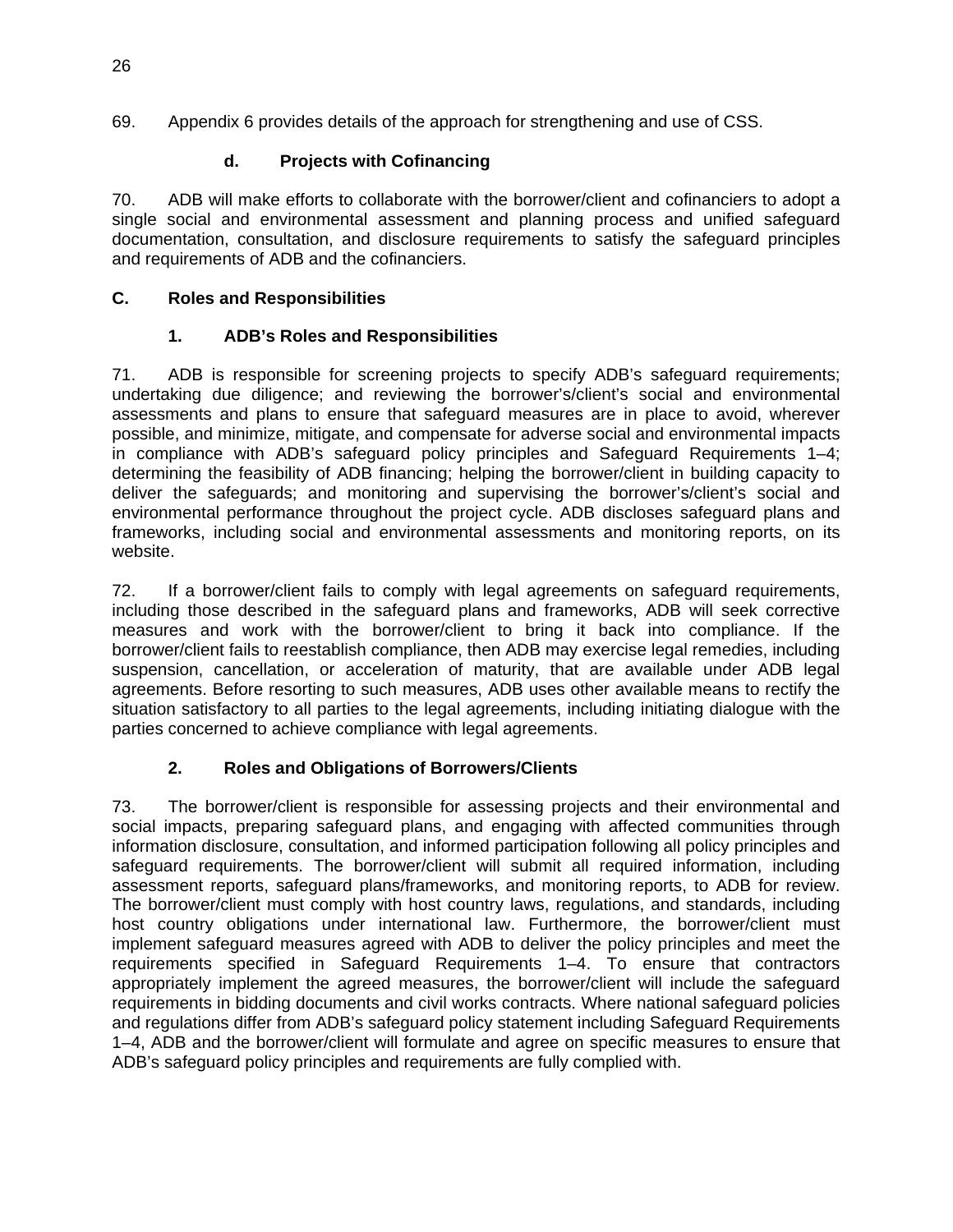### **VI. IMPLEMENTATION ARRANGEMENTS AND RESOURCE IMPLICATIONS**

### **A. Implementation and Monitoring**

74. The implementation of the SPS at the corporate level will be guided by 3-year mediumterm action plans, beginning with the period 2010–2012. The action plans should be developed based on the following key elements: (i) supporting capacity development of borrowers/clients for safeguard delivery; (ii) developing and maintaining the tools and instruments (such as guidelines and handbooks) to assist in implementing the SPS; (iii) ensuring ADB's organizational capacity and resources for SPS implementation; and (iv) improving and maintaining ADB's internal review and compliance monitoring system. The 2010–2012 action plan, including proposed actions, associated results and required resources are set out in Attachment 2.

75. ADB will monitor and evaluate its overall safeguard performance against the objectives of the SPS. ADB will maintain an internal review and compliance monitoring system to assess bank-wide and project-level performance with regard to ADB's safeguard policy statement.

### **B. Resource Implications**

76. ADB will allocate appropriate resources to ensure effective implementation of the SPS. In optimizing resource utilization and allocation, various options are being examined in the context of the following considerations: (i) efficient and effective apportionment of incremental resource requirements across internal administrative budgets, technical assistance, and loans, determined by the demarcation between ADB and borrower/client responsibilities; (ii) efficiencies and streamlined internal procedural requirements that achieve ADB's safeguard objectives and adhere to the principles of the SPS; and (iii) efficiency measures, which will include improving skill mixes and competencies, optimizing the number of safeguard specialists at headquarters and at resident missions, and increasing sector specialization and pooling of specialist resources.

77. The SPS places major emphasis on the need to assist DMC's to strengthen their own safeguard systems and develop capacity to implement these. Such capacity development will be pursued together with bilateral and multilateral partners, based on demand from DMCs. Targeted resources of \$80-100 million, through establishment of a trust fund to mobilize external resources, will be sought in the medium term to (i) support DMCs to strengthen their safeguard policies, legal frameworks, regulations, rules and procedures; (ii) support capacity development of DMC government agencies, borrowers/clients and civil societies at national, subnational, sector, agency and project-level; and (iii) work with DMCs to conduct CSS equivalence and acceptability assessment, and diagnostics on a demand-driven basis.

78. ADB has made systematic progress in recruiting safeguard specialists during the past years. Since the *Environment Policy* was approved in 2002, when ADB already had 19 environmental specialists (18 professional staff and 1 national officer), there has been a net increase of 14 environmental specialists (8 professional staff and 6 national officers). Since the *Involuntary Resettlement Policy* was approved in 1995 and the subsequent approval of the *Policy on Indigenous Peoples* in 1998, the number of staff with social safeguard expertise has increased from only 1 professional staff to 22 professional staff and 9 national officers by May 2009. Currently, ADB has a total of 48 professional staff positions for safeguard review work,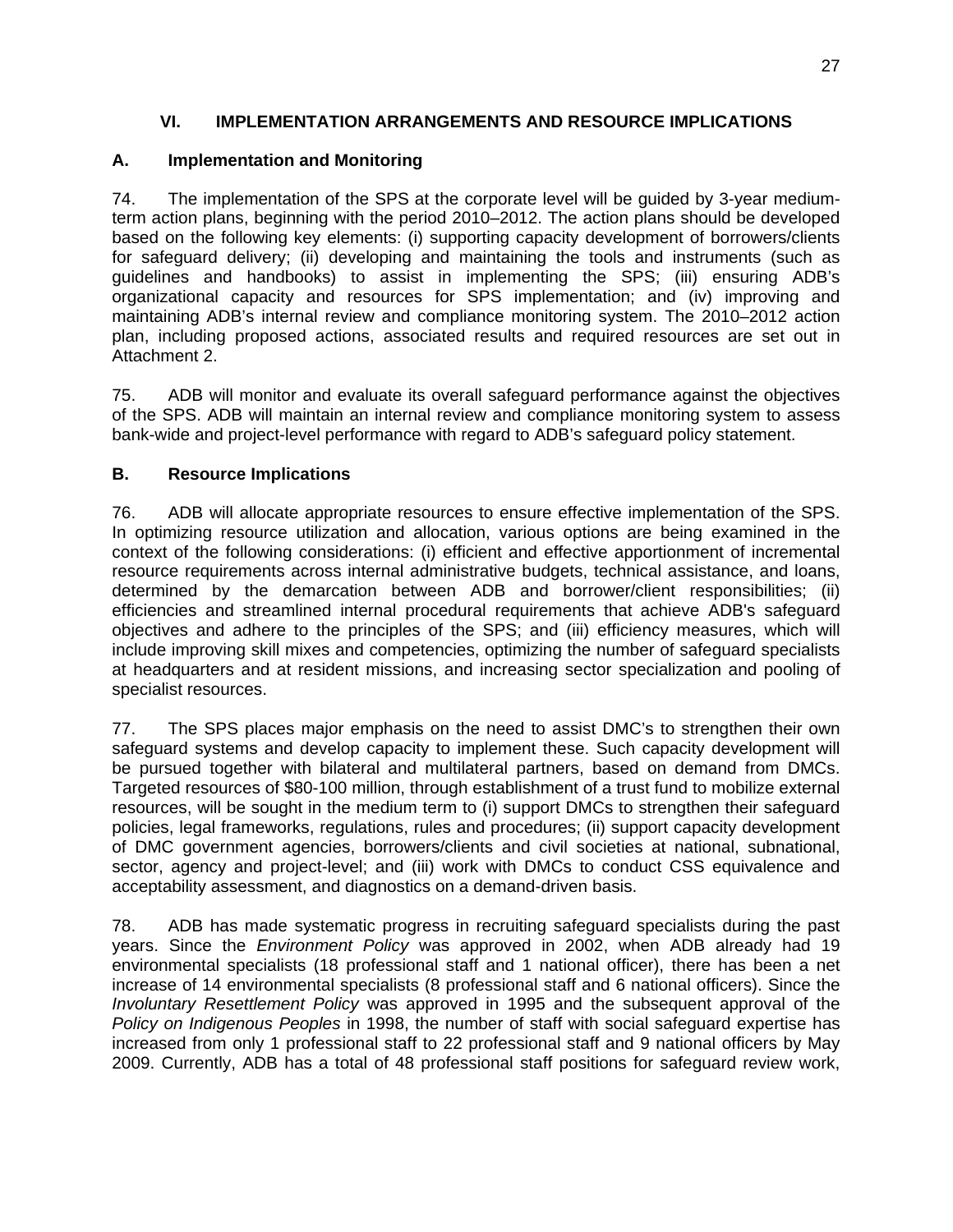including 26 environmental specialist positions and 22 social development specialist positions.<sup>30</sup> ADB has additional 17 local staff positions working on safeguards, including 8 environmental officer positions, and 9 social safeguard officer positions, 12 positions of which are allocated in 7 resident missions.

79. Resource implications have been examined in the context of internal surveys and application of staff-week coefficients for safeguard due diligence, review and supervision tasks within ADB. The estimates suggest that incremental staff resources ranging from 1253-1749 person-weeks per year will be required for safeguard review work in the immediate to medium term  $(2010-2012)$ .<sup>31</sup> The estimated increase in safeguard staff resources requirement is mainly due to the rapid increase of operational volume in the last few years as well as in the context of the fifth General Capital Increase. These estimates are dependent on assumptions concerning internal safeguard review procedures, redeployment of staff resources within ADB, actual staff time inputs on safeguards, as well as the composition and mix of project pipeline.<sup>32</sup> The additional resources will be filled over the 3-year medium-term timeframe by a combination of staff positions (both professional staff and national officers) and staff consultants. Where appropriate, priority to increase staff capacity can be given to resident missions. The role of national officers will be expanded with appropriate training programs. They will be required to correspond to three major areas: (i) enhancing the implementation of the existing policy requirements that will be retained under the SPS; (ii) implementing new requirements on community engagement; and (iii) undertaking additional safeguard review missions during project implementation for projects with significant impacts and risks. In addition, there may be a need for additional resources for legal expertise in the Office of the General Counsel to address legal aspects of safeguard policy implementation and to review equivalence assessments of CSS.

80. In the medium term, there will be incremental costs associated with CSS. Additional professional staff weeks may be required each year for conducting equivalence assessment of CSS on a demand-driven basis. This may include 5–12 staff weeks for each equivalence assessment, and additional staff-weeks for acceptability assessment. The potential increased resources requirements can be partially met by engaging staff consultancy on a need basis. In addition, the World Bank is playing a significant role in developing and applying methodologies for CSS diagnostics and there is strong interest in joint work in this area. Working with partner institutions such as the World Bank will also allow improved effectiveness and ensure additional resource efficiencies.

### **C. Effective Date and Transitional Period**

81. The SPS and Appendixes 1–6 shall become effective 6 months after the date of approval by the Board of Directors. For projects that initiate preparation after the policy's effective date, the SPS and Appendixes 1–6 shall apply. Projects that have already completed the Management Review Meeting, or any tranche under an existing MFF for which Management review of periodic financing request has been completed at the time of the effective date will be

 $\overline{a}$  $30$  These staff do not work exclusively on safeguards, and allocation of their time on safeguards ranges from 30% to

<sup>90%.&</sup>lt;br><sup>31</sup> The estimation of staff resources required is based on an analysis which was conducted to (i) assess the adequacy of staff resources to implement the existing safeguard requirements that will retain in the new policy; (ii) identify the resource implications of the safeguard policy update; and (iii) identify options that offer optimal use and

allocation of existing human resources for safeguard work.<br> $32$ The anticipated number of projects in pipeline used for resource estimates is based on Project Processing Information System (PPIS) data.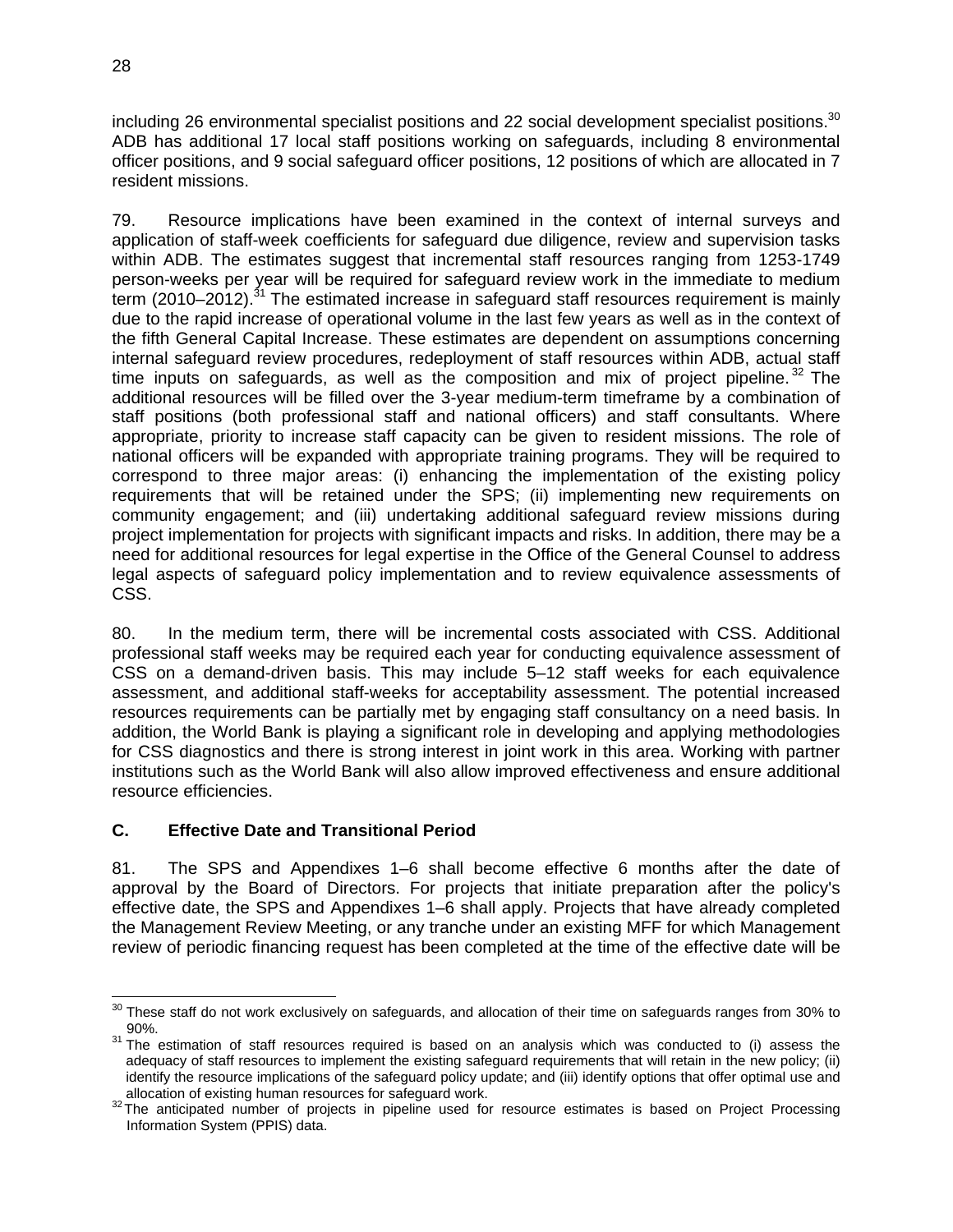subject to the application of the ADB's *Involuntary Resettlement Policy* (1995), *Policy on Indigenous Peoples* (1998), and *Environment Policy* (2002).

#### **D. Policy Review**

82. A review will be conducted 5 years after the effective date of the Safeguard Policy Statement to assess its effectiveness in achieving ADB's safeguard objectives. In addition, an operational review will be undertaken 3 years after the policy becomes effective, with particular emphasis on assessing (i) progress on the use of CSS and effectiveness of CSS; and (ii) implementation of safeguard requirements for FI projects, and the effectiveness of such requirements. Both the 3-year and 5-year reviews will be conducted by the Independent Evaluation Department, and the resulting reports will be submitted to the Board of Directors and ADB Management. Taking into account the recommendations of the 3-year review and the views of Board's Development Effectiveness Committee, Management will submit a paper to the Board on the application of CSS and the implementation of safeguard requirements for FI projects for Board approval. Management would also submit a paper to the Board taking into account the 5-year review.

#### **VII. RECOMMENDATION**

83. The President recommends that the Board approve the ADB Safeguard Policy Statement as described in this paper, including Chapter V and VI, and Appendixes 1–6, which will supersede the *Involuntary Resettlement Policy* (1995), the *Policy on Indigenous Peoples* (1998), the *Environment Policy* (2002), and the second sentence of para. 73, paras. 77–85, and 92 of the *Public Communications Policy* (2005).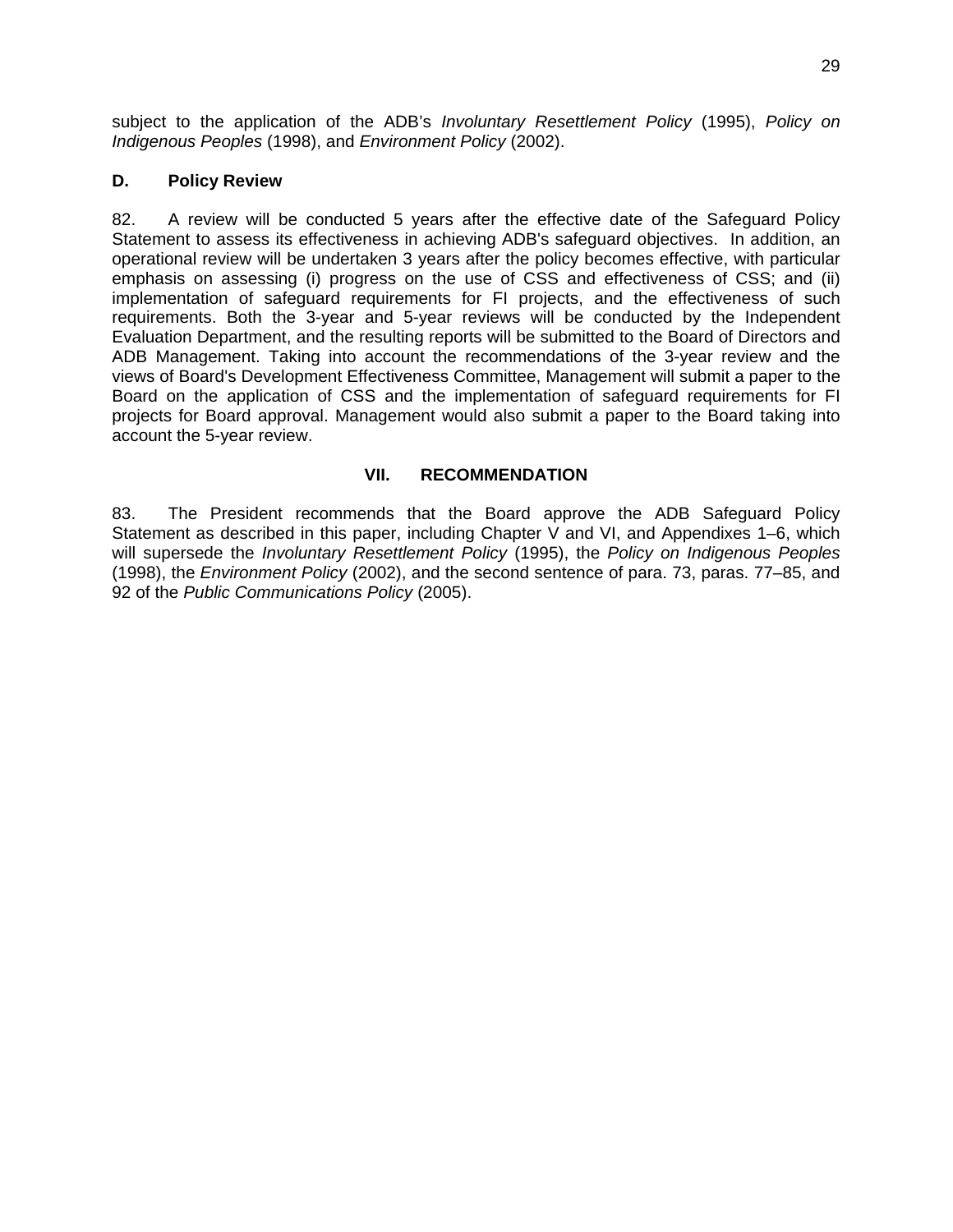#### **SAFEGUARD REQUIREMENTS 1: ENVIRONMENT**

#### **A. Introduction**

1. Safeguard Requirements 1 outlines the requirements that borrowers/clients are required to meet when delivering environmental safeguards for projects supported by the Asian Development Bank (ADB). It discusses the objectives and scope of application, and underscores the requirements for undertaking the environmental assessment process. These requirements include assessing impacts, planning and managing impact mitigations, preparing environmental assessment reports, disclosing information and undertaking consultation, establishing a grievance mechanism, and monitoring and reporting. The document also includes particular environmental safeguard requirements pertaining to biodiversity conservation and sustainable management of natural resources, pollution prevention and abatement, occupational and community health and safety, and conservation of physical cultural resources. The applicability of particular requirements is established through the environmental assessment process and compliance with the requirements is achieved through implementation of environmental management plans agreed to by ADB and the borrower/client.

#### **B. Objectives**

2. The objectives are to ensure the environmental soundness and sustainability of projects, and to support the integration of environmental considerations into the project decision-making process.

#### **C. Scope of Application**

3. The requirements apply to all ADB-financed and/or ADB-administered sovereign and non-sovereign projects, and their components regardless of the source of financing, including investment projects funded by a loan; and/or a grant; and/or other means, such as equity and/or guarantees (hereafter broadly referred to as projects).

#### **D. Requirements**

#### **1. Environmental Assessment**

4. Environmental assessment is a generic term used to describe a process of environmental analysis and planning to address the environmental impacts and risks associated with a project. At an early stage of project preparation, the borrower/client will identify potential direct, indirect, cumulative and induced environmental impacts on and risks to physical, biological, socioeconomic, and physical cultural resources and determine their significance and scope, in consultation with stakeholders, including affected people and concerned NGOs. If potentially adverse environmental impacts and risks are identified, the borrower/client will undertake an environmental assessment as early as possible in the project cycle. For projects with potentially significant adverse impacts that are diverse, irreversible, or unprecedented, the borrower/client will examine alternatives to the project's location, design, technology, and components that would avoid, and, if avoidance is not possible, minimize adverse environmental impacts and risks. The rationale for selecting the particular project location, design, technology, and components will be properly documented, including, cost-benefit analysis, taking environmental costs and benefits of the various alternatives considered into account. The "no project" alternative will be also considered.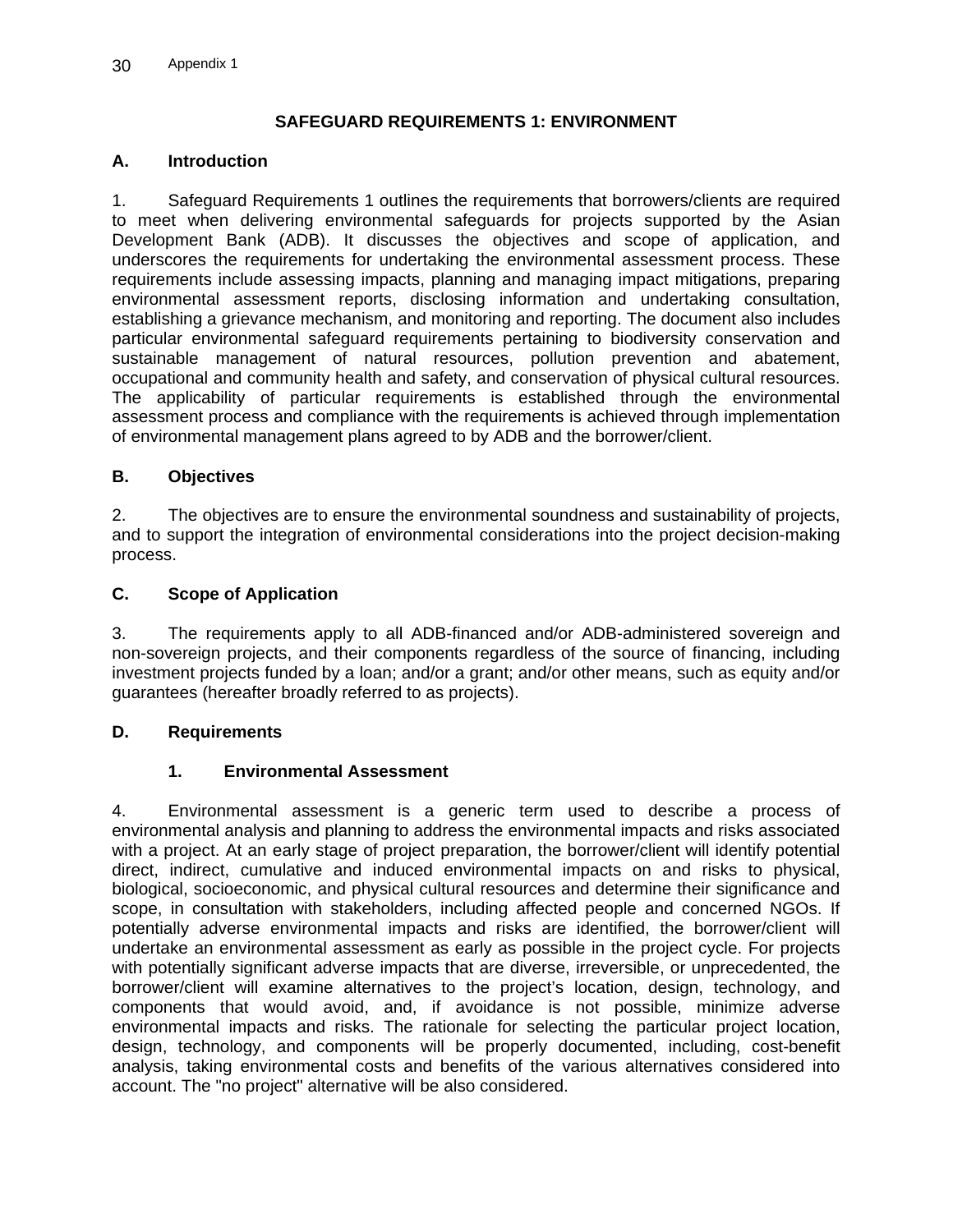5. The assessment process will be based on current information, including an accurate project description, and appropriate environmental and social baseline data. The environmental assessment will consider all potential impacts and risks of the project on physical, biological, socioeconomic (occupational health and safety, community health and safety, vulnerable groups and gender issues, and impacts on livelihoods through environmental media [Appendix 2, para. 6]) and physical cultural resources in an integrated way. The project's potential environmental impacts and risks will be reviewed against the requirements presented in this document and applicable laws and regulations of the jurisdictions in which the project operates that pertain to environmental matters, including host country obligations under international law.

6. Impacts and risks will be analyzed in the context of the project's area of influence. This area of influence encompasses (i) the primary project site(s) and related facilities that the borrower/client (including its contractors) develops or controls, such as power transmission corridors, pipelines, canals, tunnels, access roads, borrow pits and disposal areas, and construction camps; (ii) associated facilities that are not funded as part of the project (funding may be provided separately by the borrower/client or by third parties), and whose viability and existence depend exclusively on the project and whose goods or services are essential for successful operation of the project; (iii) areas and communities potentially affected by cumulative impacts from further planned development of the project, other sources of similar impacts in the geographical area, any existing project or condition, and other project-related developments that are realistically defined at the time the assessment is undertaken; and (iv) areas and communities potentially affected by impacts from unplanned but predictable developments caused by the project that may occur later or at a different location. The area of influence does not include potential impacts that might occur without the project or independently of the project. Environmental impacts and risks will also be analyzed for all relevant stages of the project cycle, including preconstruction, construction, operations, decommissioning, and postclosure activities such as rehabilitation or restoration.

7. The assessment will identify potential transboundary effects, such as air pollution, increased use or contamination of international waterways, as well as global impacts, such as emission of greenhouse gases and impacts on endangered species and habitats.

8. The environmental assessment will examine whether particular individuals and groups may be differentially or disproportionately affected by the project's potential adverse environmental impacts because of their disadvantaged or vulnerable status, in particular, the poor, women and children, and Indigenous Peoples. Where such individuals or groups are identified, the environmental assessment will recommend targeted and differentiated measures so that adverse environmental impacts do not fall disproportionately on them.

9. Depending on the significance of project impacts and risks, the assessment may comprise a full-scale environmental impact assessment (EIA) for category A projects, an initial environmental examination (IEE) or equivalent process for category B projects, or a desk review. An EIA report includes the following major elements: (i) executive summary, (ii) description of the project, (iii) description of the environment (with comprehensive baseline data), (iv) anticipated environmental impacts and mitigation measures, (v) analysis of alternatives, (vi) environmental management plan(s), (vii) consultation and information disclosure, and (viii) conclusion and recommendations. The annex to this appendix provides further details. An IEE, with its narrower scope, may be conducted for projects with limited impacts that are few in number, generally site-specific, largely reversible, and readily addressed through mitigation measures.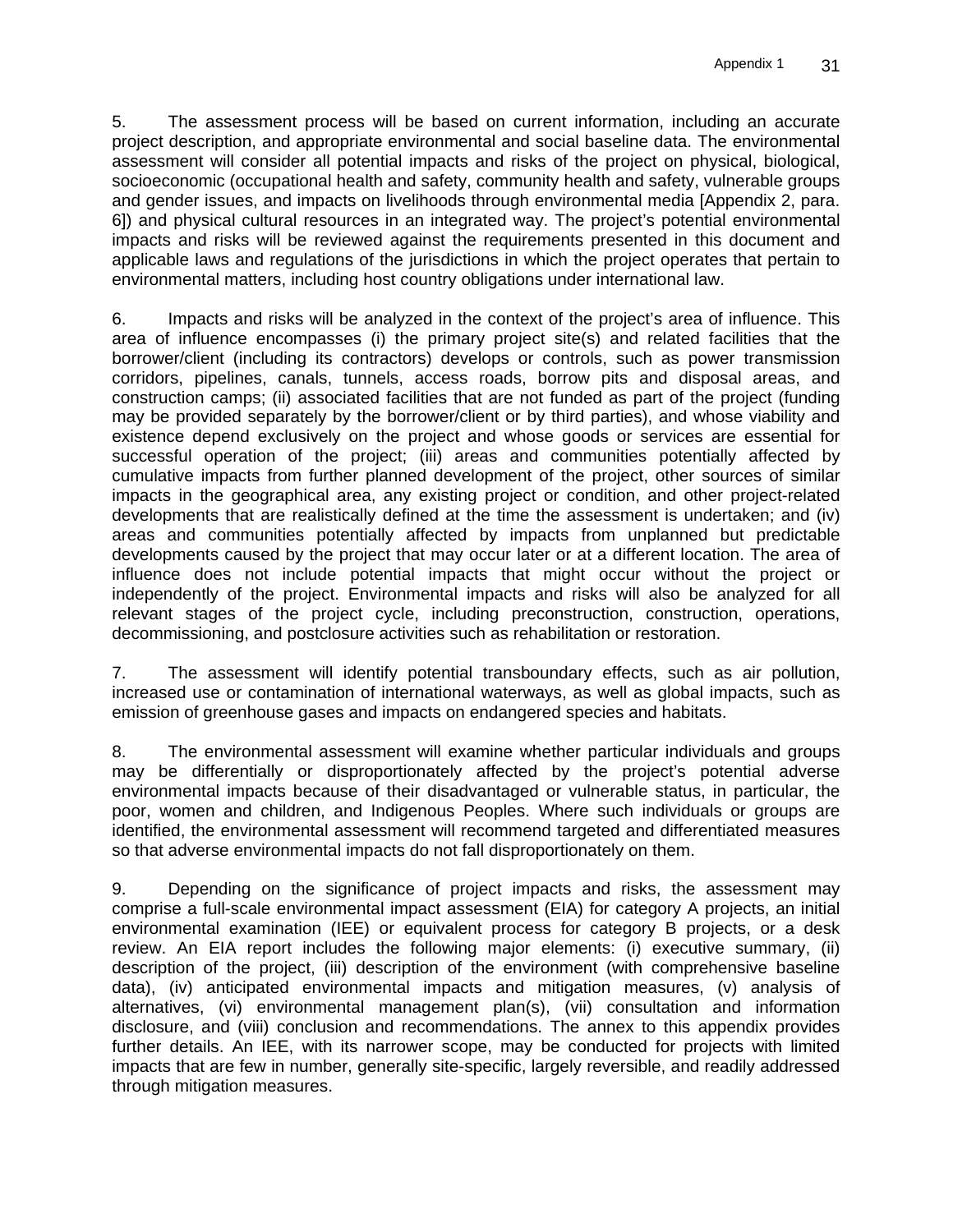10. When the project involves existing activities or facilities, relevant external experts will perform environmental audits to determine the existence of any areas where the project may cause or is causing environmental risks or impacts. If the project does not foresee any new major expansion, the audit constitutes the environmental assessment for the project. A typical environmental audit report includes the following major elements: (i) executive summary; (ii) facilities description, including both past and current activities; (iii) summary of national, local, and any other applicable environmental laws, regulations, and standards; (iv) audit and site investigation procedure; (v) findings and areas of concern; and (vi) corrective action plan that provides the appropriate corrective actions for each area of concern, including costs and schedule.

11. When the project involves the development of or changes to policies, plans, or programs that are likely to have significant environmental impacts that are regional or sectoral, strategic environmental assessment will be required. A strategic environmental assessment report will include (i) an analysis of the scenario, (ii) an assessment of long-term and indirect impacts, (iii) a description of the consultation process, and (iv) an explanation of option selection.

# **2. Environmental Planning and Management**

12. The borrower/client will prepare an environmental management plan (EMP) that addresses the potential impacts and risks identified by the environmental assessment. The EMP will include the proposed mitigation measures, environmental monitoring and reporting requirements, emergency response procedures, related institutional or organizational arrangements, capacity development and training measures, implementation schedule, cost estimates, and performance indicators. Where impacts and risks cannot be avoided or prevented, mitigation measures and actions will be identified so that the project is designed, constructed, and operated in compliance with applicable laws and regulations and meets the requirements specified in this document. The level of detail and complexity of the environmental planning documents and the priority of the identified measures and actions will be commensurate with the project's impacts and risks. Key considerations include mitigation of potential adverse impacts to the level of "no significant harm to third parties", the polluter pays principle, the precautionary approach, and adaptive management.

13. If some residual impacts are likely to remain significant after mitigation, the EMP will also include appropriate compensatory measures (offset) that aim to ensure that the project does not cause significant net degradation to the environment. Such measures may relate, for instance, to conservation of habitat and biodiversity, preservation of ambient conditions, and greenhouse gas emissions. Monetary compensation in lieu of offset is acceptable in exceptional circumstances, provided that the compensation is used to provide environmental benefits of the same nature and is commensurate with the project's residual impact.

14. The EMP will define expected outcomes as measurable events to the extent possible and will include performance indicators or targets that can be tracked over defined periods. It will be responsive to changes in project design, such as a major change in project location or route, or in technology, unforeseen events, and monitoring results.

15. At times, a third party's involvement will influence implementation of the EMP. A third party may be, inter alia, a government agency, a contractor, or an operator of an associated facility. When the third-party risk is high and the borrower/client has control or influence over the actions and behavior of the third party, the borrower/client will collaborate with the third party to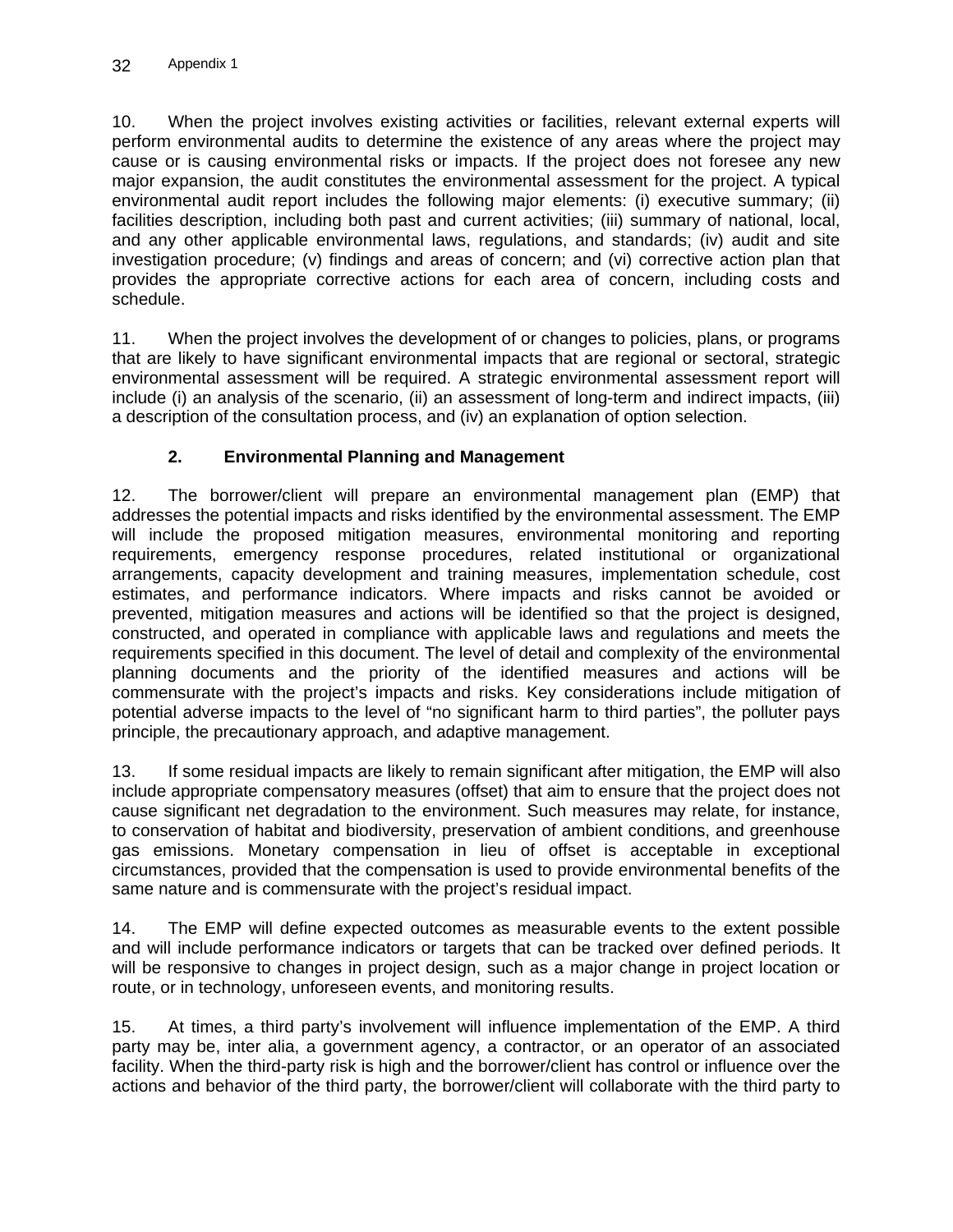achieve the outcome consistent with the requirements for the borrower/client. Specific actions will be determined on a case-by-case basis.

16. The borrower/client will use qualified and experienced experts to prepare the environmental assessment and the EMP. For highly complex and sensitive projects, independent advisory panels of experts not affiliated with the project will be used during project preparation and implementation.

### **3. Information Disclosure**

17. The borrower/client will submit to ADB the following documents for disclosure on ADB's website:

- (i) a draft full EIA (including the draft EMP) at least 120 days prior to ADB Board consideration, and/or environmental assessment and review frameworks before project appraisal, where applicable;
- (ii) the final EIA/IEE;
- (iii) a new or updated EIA/IEE and corrective action plan prepared during project implementation, if any; and
- (iv) the environmental monitoring reports.

18. The borrower/client will provide relevant environmental information, including information from the documents in para. 17 in a timely manner, in an accessible place and in a form and language(s) understandable to affected people and other stakeholders. For illiterate people, other suitable communication methods will be used.

## **4. Consultation and Participation**

19. The borrower/client will carry out meaningful consultation with affected people and other concerned stakeholders, including civil society, and facilitate their informed participation. Meaningful consultation is a process that (i) begins early in the project preparation stage and is carried out on an ongoing basis throughout the project cycle;<sup>1</sup> (ii) provides timely disclosure of relevant and adequate information that is understandable and readily accessible to affected people; (iii) is undertaken in an atmosphere free of intimidation or coercion; (iv) is gender inclusive and responsive, and tailored to the needs of disadvantaged and vulnerable groups; and (v) enables the incorporation of all relevant views of affected people and other stakeholders into decision making, such as project design, mitigation measures, the sharing of development benefits and opportunities, and implementation issues. Consultation will be carried out in a manner commensurate with the impacts on affected communities. The consultation process and its results are to be documented and reflected in the environmental assessment report.

#### **5. Grievance Redress Mechanism**

20. The borrower/client will establish a mechanism to receive and facilitate resolution of affected peoples' concerns, complaints, and grievances about the project's environmental performance. The grievance mechanism should be scaled to the risks and adverse impacts of the project. It should address affected people's concerns and complaints promptly, using an understandable and transparent process that is gender responsive, culturally appropriate, and

 1 For environment category A projects, such consultations will necessarily include consultations at the early stage of EIA field work and when the draft EIA report is available during project preparation, and before project appraisal by ADB.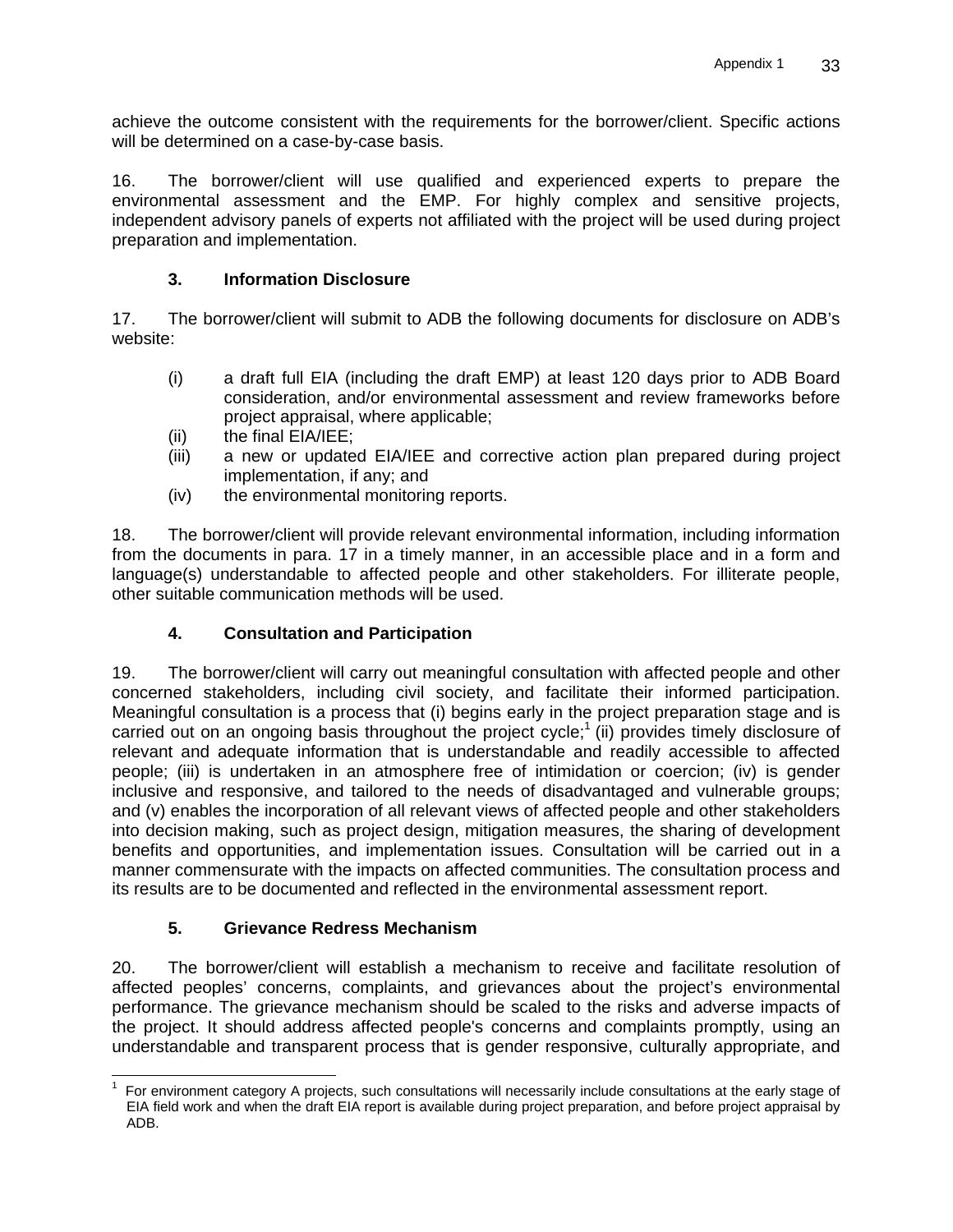readily accessible to all segments of the affected people at no costs and without retribution. The mechanism should not impede access to the country's judicial or administrative remedies. The affected people will be appropriately informed about the mechanism.

## **6. Monitoring and Reporting**

21. The borrower/client will monitor and measure the progress of implementation of the EMP. The extent of monitoring activities will be commensurate with the project's risks and impacts. In addition to recording information to track performance, the borrower/client will undertake inspections to verify compliance with the EMP and progress toward the expected outcomes. For projects likely to have significant adverse environmental impacts, the borrower/client will retain qualified and experienced external experts or qualified NGOs to verify its monitoring information. The borrower/client will document monitoring results, identify the necessary corrective actions, and reflect them in a corrective action plan. The borrower/client will implement these corrective actions and follow up on these actions to ensure their effectiveness.

22. The borrower/client will prepare periodic monitoring reports that describe progress with implementation of the EMP and compliance issues and corrective actions, if any. The borrower/client will submit at least semiannual monitoring reports during construction for projects likely to have significant adverse environmental impacts, and quarterly monitoring reports for highly complex and sensitive projects. For projects likely to have significant adverse environmental impacts during operation, reporting will continue at the minimum on an annual basis. Such periodic reports will be posted in a location accessible to the public. Project budgets will reflect the costs of monitoring and reporting requirements.

## **7. Unanticipated Environmental Impacts**

23. Where unanticipated environmental impacts become apparent during project implementation, the borrower/client will update the environmental assessment and EMP or prepare a new environmental assessment and EMP to assess the potential impacts, evaluate the alternatives, and outline mitigation measures and resources to address those impacts.

## **8. Biodiversity Conservation and Sustainable Natural Resource Management**

24. The borrower/client will assess the significance of project impacts and risks on biodiversity<sup>2</sup> and natural resources as an integral part of the environmental assessment process specified in paras. 4–10. The assessment will focus on the major threats to biodiversity, which include destruction of habitat and introduction of invasive alien species, and on the use of natural resources in an unsustainable manner. The borrower/client will need to identify measures to avoid, minimize, or mitigate potentially adverse impacts and risks and, as a last resort, propose compensatory measures, such as biodiversity offsets, to achieve no net loss or a net gain of the affected biodiversity.

#### **a. Modified Habitats**

25. In areas of modified habitat, where the natural habitat has apparently been altered, often through the introduction of alien species of plants and animals, such as in agricultural areas, the

**EXENDED THE VARKS TO THE VIDEO THE VIDEO THE VIDEO THE VIDEO THE VIDEO THE VIDEO THE VIDEO THE VIDEO THE VIDEO**<br><sup>2</sup> The variability among living organisms from all sources including, inter alia, terrestrial, marine and ot ecosystems and the ecological complexes of which they are part; this includes diversity within species, between species and of ecosystems.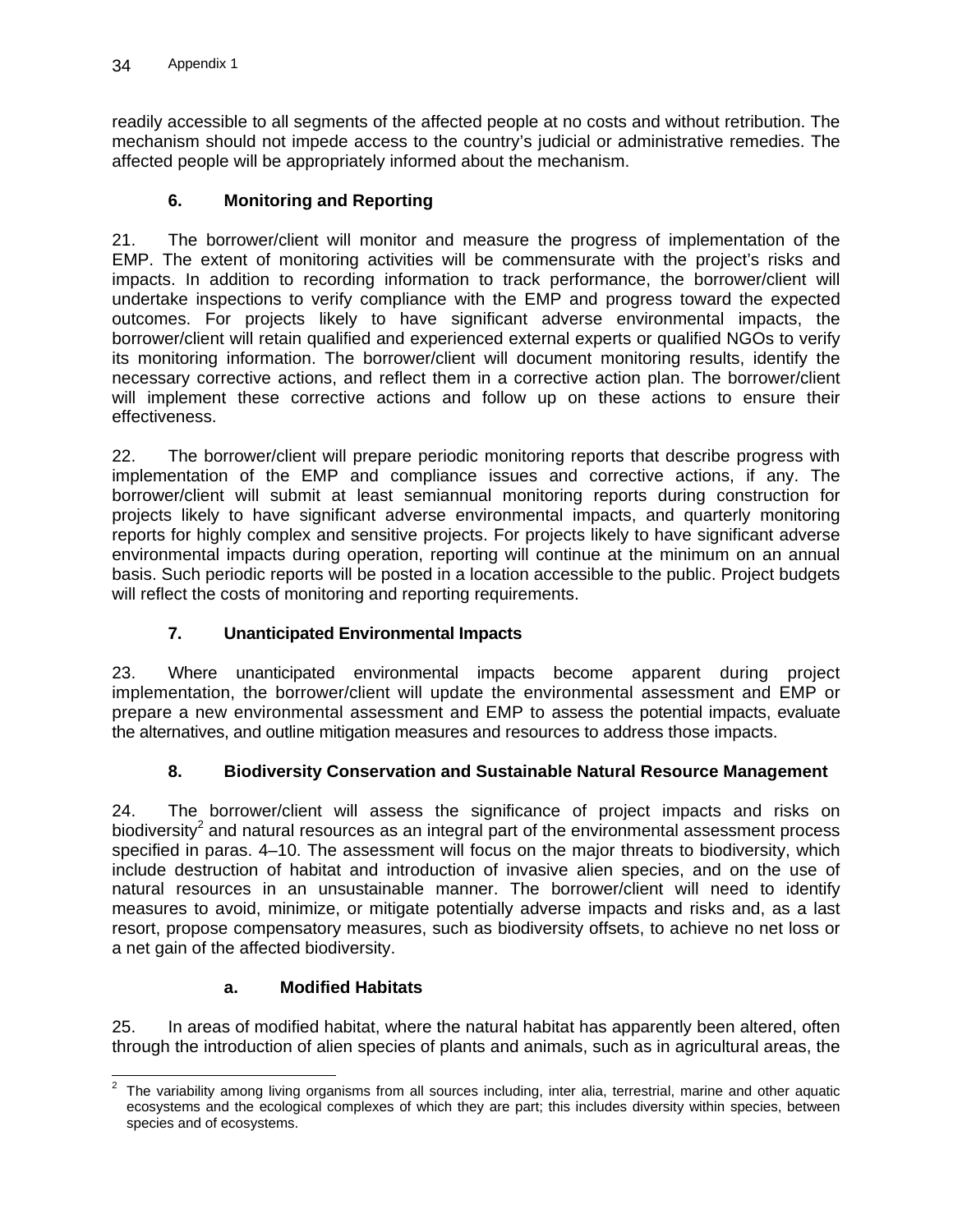borrower/client will exercise care to minimize any further conversion or degradation of such habitat, and will, depending on the nature and scale of the project, identify opportunities to enhance habitat and protect and conserve biodiversity as part of project operations.

### **b. Natural Habitats**

26. In areas of natural habitat,<sup>3</sup> the project will not significantly convert or degrade<sup>4</sup> such habitat, unless the following conditions are met:

- (i) No alternatives are available.
- (ii) A comprehensive analysis demonstrates that the overall benefits from the project will substantially outweigh the project costs, including environmental costs.
- (iii) Any conversion or degradation is appropriately mitigated.

27. Mitigation measures will be designed to achieve at least no net loss of biodiversity. They may include a combination of actions, such as postproject restoration of habitats, offset of losses through the creation or effective conservation of ecologically comparable areas that are managed for biodiversity while respecting the ongoing use of such biodiversity by Indigenous Peoples or traditional communities, and compensation to direct users of biodiversity.

### **c. Critical Habitats**

28. No project activity will be implemented in areas of critical habitat<sup>5</sup> unless the following requirements are met:

- (i) There are no measurable adverse impacts, or likelihood of such, on the critical habitat which could impair its high biodiversity value or the ability to function.
- (ii) The project is not anticipated to lead to a reduction in the population of any recognized endangered or critically endangered species $^6$  or a loss in area of the habitat concerned such that the persistence of a viable and representative host ecosystem be compromised.
- (iii) Any lesser impacts are mitigated in accordance with para. 27.

29. When the project involves activities in a critical habitat, the borrower/client will retain qualified and experienced external experts to assist in conducting the assessment.

 3 Land and water areas where the biological communities are formed largely by native plant and animal species, and

where human activity has not essentially modified the area's primary ecological functions.<br><sup>4</sup> Significant conversion or degradation is (i) the elimination or severe diminution of the integrity of a habitat caused by a major, long-term change in land or water use; or (ii) the modification of a habitat that substantially reduces the habitat's ability to maintain viable populations of its native species. Significant conversion may include, for example, land clearing; replacement of natural vegetation (for example, by crops or tree plantations); permanent flooding (by a reservoir for instance); drainage, dredging, filling, or canalization of wetlands; or surface

flooding (by a reservoir for instance); drainage, dredging, filling, or canalization of wetlands; or surface mining.<br><sup>5</sup> Critical habitat is a subset of both natural and modified habitat that deserves particular attention. includes areas with high biodiversity value, including habitat required for the survival of critically endangered or endangered species; areas having special significance for endemic or restricted-range species; sites that are critical for the survival of migratory species; areas supporting globally significant concentrations or numbers of individuals of congregatory species; areas with unique assemblages of species or that are associated with key evolutionary processes or provide key ecosystem services; and areas having biodiversity of significant social, economic, or cultural importance to local communities. Critical habitats include those areas either legally protected or officially proposed for protection, such as areas that meet the criteria of the Word Conservation Union classification, the Ramsar List of Wetlands of International Importance, and the United Nations Educational, Scientific, and Cultural Organization's world natural heritage sites.<br><sup>6</sup> As defined by the Word Conservation Union's Pod List of Three

As defined by the Word Conservation Union's Red List of Threatened Species or as defined in any national legislation.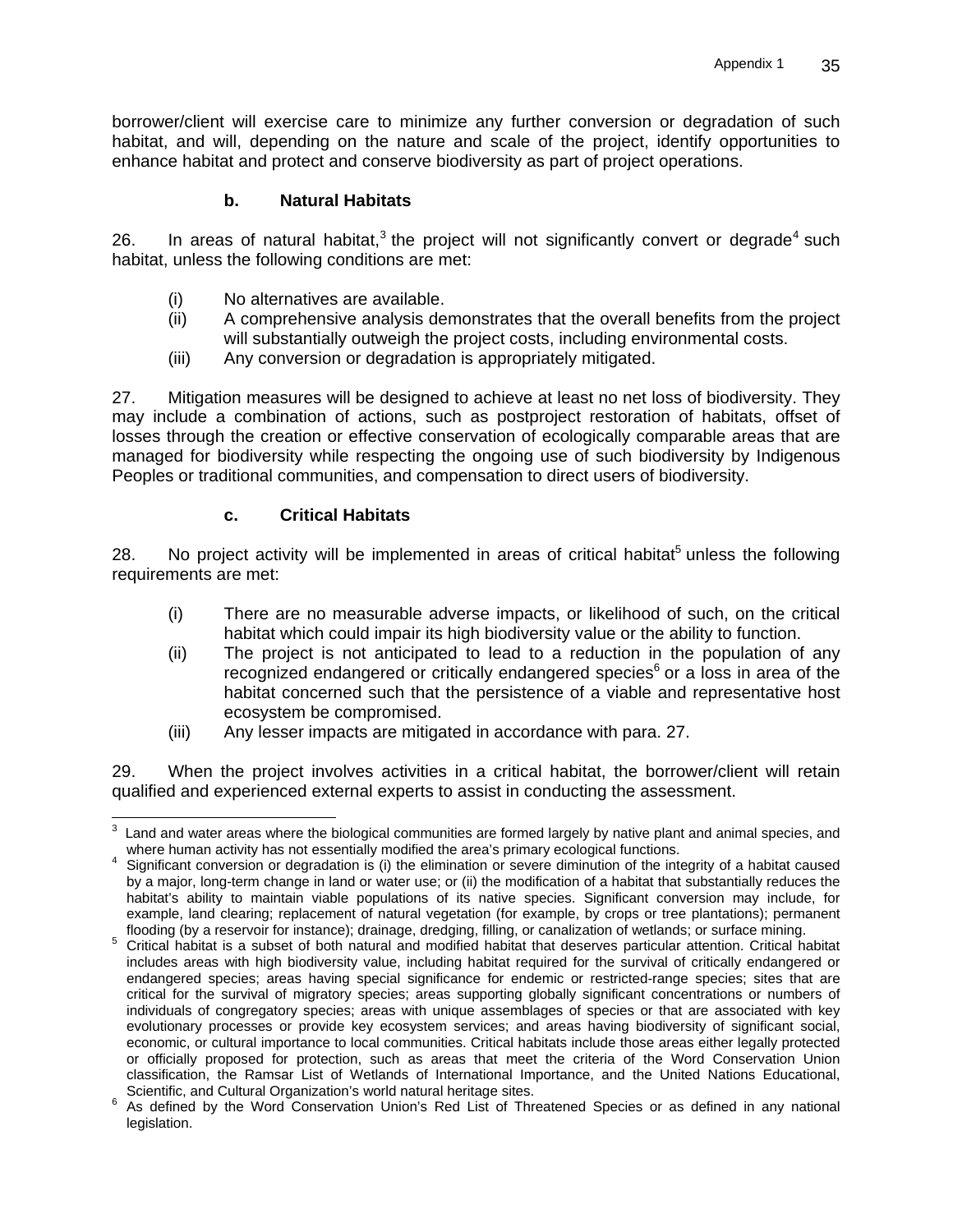## **d. Legally Protected Areas**

30. In circumstances where some project activities are located within a legally protected area, in addition to the requirement specified in para. 28, the borrower/client will meet the following requirements:

- (i) Act in a manner consistent with defined protected area management plans.
- (ii) Consult protected area sponsors and managers, local communities, and other key stakeholders on the proposed project.
- (iii) Implement additional programs, as appropriate, to promote and enhance the conservation aims of the protected area.

#### **e. Invasive Alien Species**

31. The borrower/client will not intentionally introduce any new alien species (that is, species not currently established in the country or region of the project) unless carried out in accordance with the existing regulatory framework for such introduction, if such a framework is present, or unless the introduction is subject to a risk assessment (as part of the environmental assessment) to determine the potential for invasive behavior. Under no circumstances must species known to be invasive be introduced into new environments. The borrower/client will undertake assessment of the possibility of accidental or unintended introduction of such invasive alien species and identify measures to minimize the potential for release.

### **f. Management and Use of Renewable Natural Resources**

32. Renewable natural resources will be managed in a sustainable manner. Sustainable resource management is management of the use, development, and protection of resources in a way, or at a rate, that enables people and communities, including Indigenous Peoples, to provide for their current social, economic, and cultural well-being while also sustaining the potential of those resources to meet the reasonably foreseeable needs of future generations. This includes safeguarding the life-supporting capacity of air, water, and soil ecosystems. Where possible, the borrower/client will demonstrate the sustainable management of resources through an appropriate system of independent certification.

## **9. Pollution Prevention and Abatement**

33. During the design, construction, and operation of the project the borrower/client will apply pollution prevention and control technologies and practices consistent with international good practice, as reflected in internationally recognized standards such as the World Bank Group's *Environment, Health and Safety Guidelines.*<sup>7</sup> These standards contain performance levels and measures that are normally acceptable and applicable to projects. When host country regulations differ from these levels and measures, the borrower/client will achieve whichever is more stringent. If less stringent levels or measures are appropriate in view of specific project circumstances, the borrower/client will provide full and detailed justification for any proposed alternatives that are consistent with the requirements presented in this document.

 7 World Bank Group, 2007. *Environmental, Health, and Safety General Guidelines.* Washington, DC.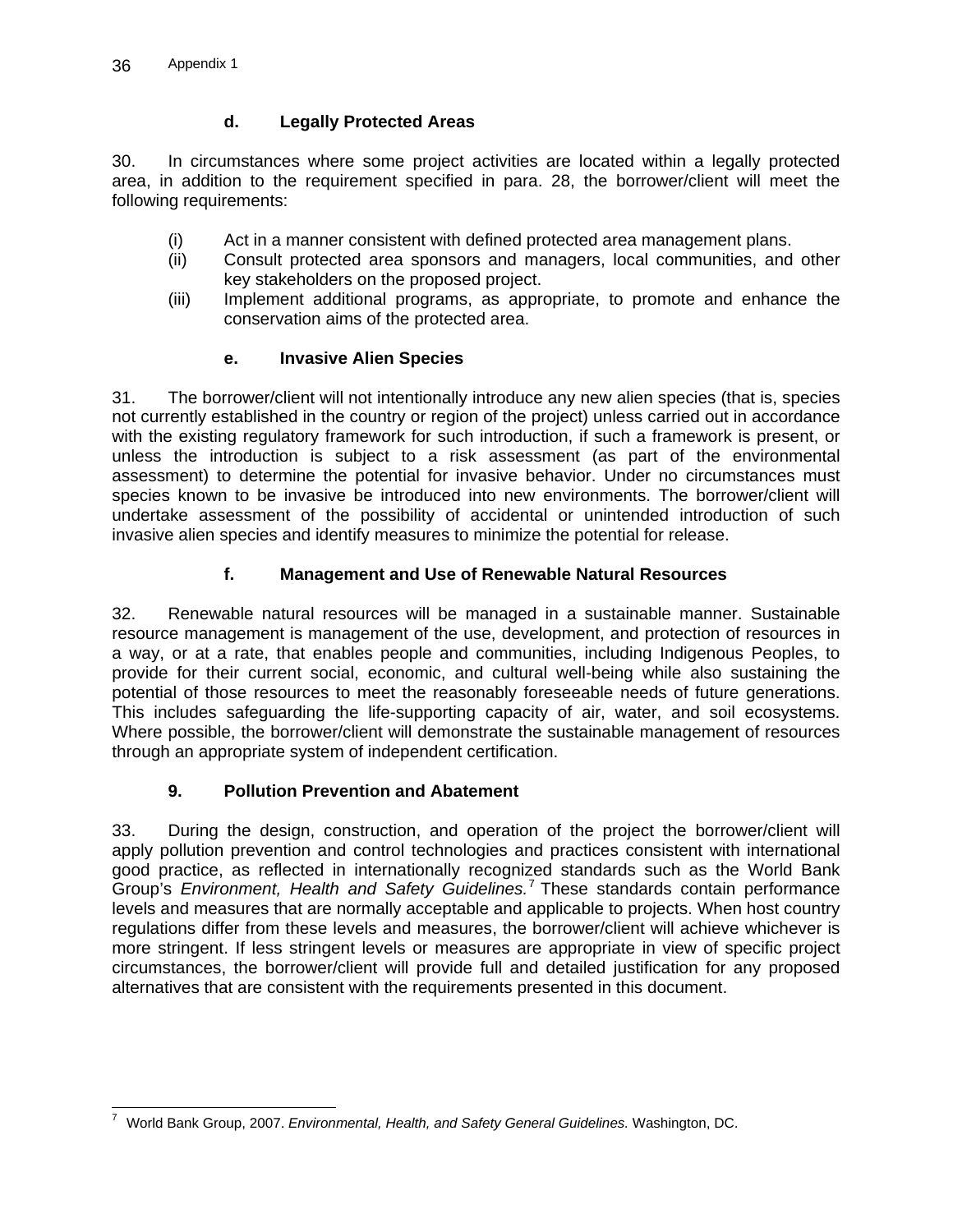## **a. Pollution Prevention, Resource Conservation, and Energy Efficiency**

34. The borrower/client will avoid, or where avoidance is impossible, will minimize or control the intensity or load of pollutant emission and discharge. In addition the borrower/client will examine and incorporate in its operations resource conservation and energy efficiency measures consistent with the principles of cleaner production. When the project has the potential to constitute a significant source of emissions in an already degraded area, strategies that help improve ambient conditions, such as evaluating alternative project locations and considering emissions offsets, will be introduced.

## **b. Wastes**

35. The borrower/client will avoid, or where avoidance is not possible, will minimize or control the generation of hazardous and nonhazardous wastes and the release of hazardous materials resulting from project activities. Where waste cannot be recovered or reused, it will be treated, destroyed, and disposed of in an environmentally sound manner. If the generated waste is considered hazardous, the client will explore reasonable alternatives for its environmentally sound disposal considering the limitations applicable to its transboundary movement.<sup>8</sup> When waste disposal is conducted by third parties, the borrower/client will use contractors that are reputable and legitimate enterprises licensed by the relevant regulatory agencies.

# **c. Hazardous Materials**

36. The borrower/client will avoid the manufacture, trade, and use of hazardous substances and materials subject to international bans or phaseouts because of their high toxicity to living organisms, environmental persistence, potential for bioaccumulation, or potential for depletion of the ozone layer<sup>9</sup> and will consider the use of less hazardous substitutes for such chemicals and materials.

# **d. Pesticide Use and Management**

37. The environmental assessment will ascertain that any pest and/or vector management activities related to the project are based on integrated pest management approaches and aim to reduce reliance on synthetic chemical pesticides in agricultural and public health projects. The borrower/client's integrated pest/vector management program will entail coordinated use of pest and environmental information along with available pest/vector control methods, including cultural practices, biological, genetic and, as a last resort, chemical means to prevent unacceptable levels of pest damage. The health and environmental risks associated with pest management should be minimized with support, as needed, to institutional capacity development, to help regulate and monitor the distribution and use of pesticides and enhance the application of integrated pest management.

38. The borrower/client will not use products that fall in World Health Organization Recommended Classification of Pesticides by Hazard Classes Ia (extremely hazardous) and Ib (highly hazardous) or Class II (moderately hazardous), if the project host country lacks restrictions on distribution and use of these chemicals, or if they are likely to be accessible to personnel without proper training, equipment, and facilities to handle, store, apply and dispose

 8 Consistent with the objectives of the Basel Convention on the Control of Transboundary Movements of Hazardous Wastes.

Consistent with the objectives of the Stockholm Convention on Persistent Organic Pollutants and the Montreal Protocol on Substances that Deplete the Ozone Layer.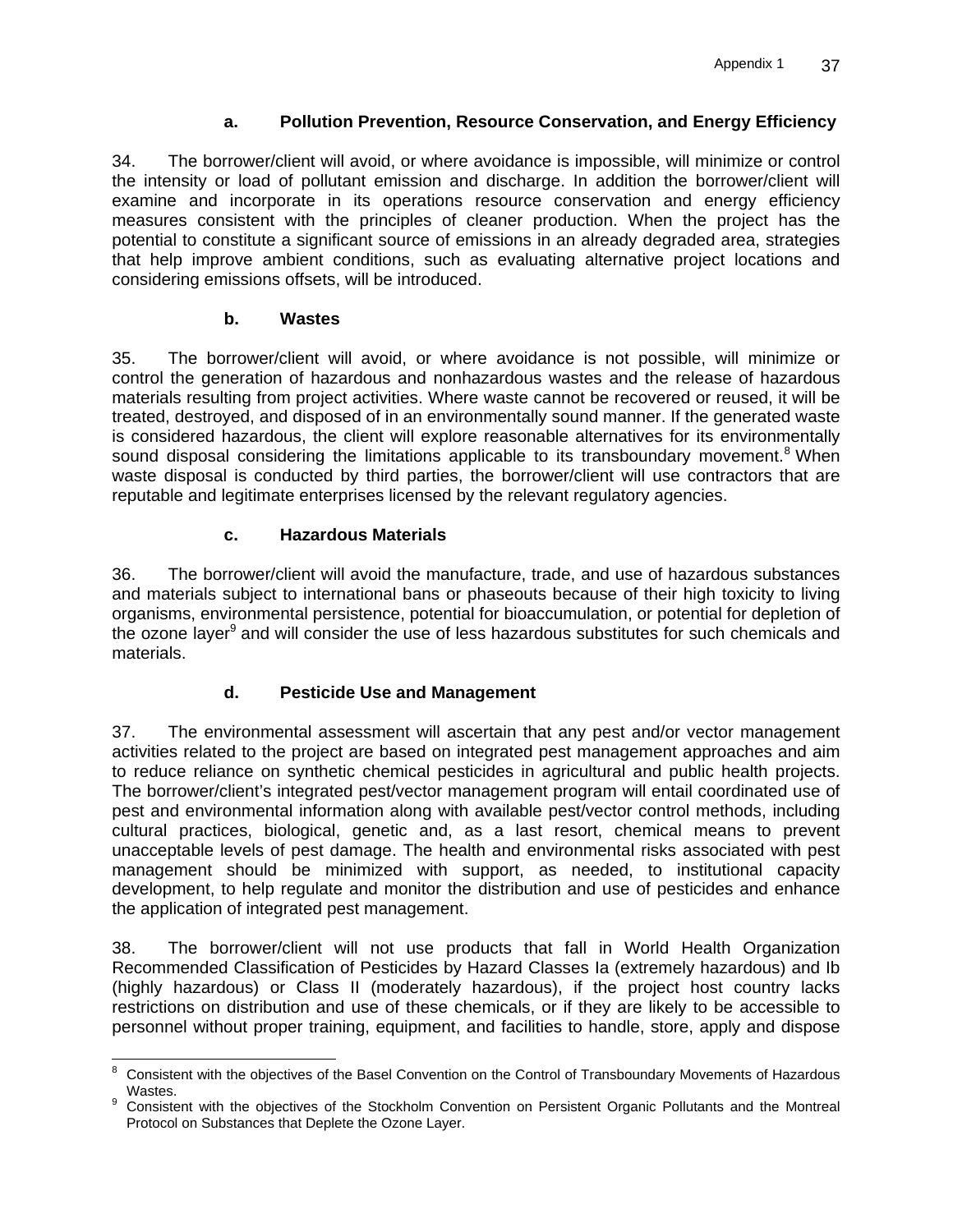of these products properly. The borrower/client will handle, store, apply and dispose of pesticides in accordance with international good practice such as the Food and Agricultural Organization's International Code of Conduct on the Distribution and Use of Pesticides.

### **e. Greenhouse Gas Emissions**

39. The borrower/client will promote the reduction of project-related anthropogenic greenhouse gas emissions in a manner appropriate to the nature and scale of project operations and impacts. During the development or operation of projects that are expected to or currently produce significant quantities of greenhouse gases,<sup>10</sup> the borrower/client will quantify direct emissions from the facilities within the physical project boundary and indirect emissions associated with the off-site production of power used by the project. The borrower/client will conduct quantification and monitoring of greenhouse gas emissions annually in accordance with internationally recognized methodologies.<sup>11</sup> In addition, the borrower/client will evaluate technically and financially feasible and cost-effective options to reduce or offset project-related greenhouse gas emissions during project design and operation, and pursue appropriate options.

#### **10. Health and Safety**

## **a. Occupational Health and Safety**

40. The borrower/client will provide workers<sup>12</sup> with a safe and healthy working environment, taking into account risks inherent to the particular sector and specific classes of hazards in the borrower's/client's work areas, including physical, chemical, biological, and radiological hazards. The borrower/client will take steps to prevent accidents, injury, and disease arising from, associated with, or occurring during the course of work by (i) identifying and minimizing, so far as reasonably practicable, the causes of potential hazards to workers; (ii) providing preventive and protective measures, including modification, substitution, or elimination of hazardous conditions or substances; (iii) providing appropriate equipment to minimize risks and requiring and enforcing its use; (iv) training workers and providing them with appropriate incentives to use and comply with health and safety procedures and protective equipment; (v) documenting and reporting occupational accidents, diseases, and incidents; and (vi) having emergency prevention, preparedness, and response arrangements in place.

41. The borrower/client will apply preventive and protective measures consistent with international good practice, as reflected in internationally recognized standards such as the World Bank Group's *Environment, Health and Safety Guidelines* (footnote 7)*.*

## **b. Community Health and Safety**

42. The borrower/client will identify and assess the risks to, and potential impacts on, the safety of affected communities during the design, construction, operation, and decommissioning of the project, and will establish preventive measures and plans to address them in a manner commensurate with the identified risks and impacts. These measures will favor the prevention

<sup>-</sup> $10$  Even though the significance of a project's contribution to greenhouse gas emissions varies between industry sectors, the significance threshold to be considered for these requirements is generally 100,000 tons of carbon dioxide equivalent per year for the aggregate emissions of direct sources and indirect sources associated with<br>electricity purchased for own consumption.

electricity purchased for own consumption.<br>
11 Estimation methodologies are provided by the Intergovernmental Panel on Climate Change (IPCC), various<br>
international organizations, and relevant host country agencies.

international organizations, and relevant host country agencies. 12 Including nonemployee workers engaged by the borrower/client through contractors or other intermediaries to work on project sites or perform work directly related to the project's core functions.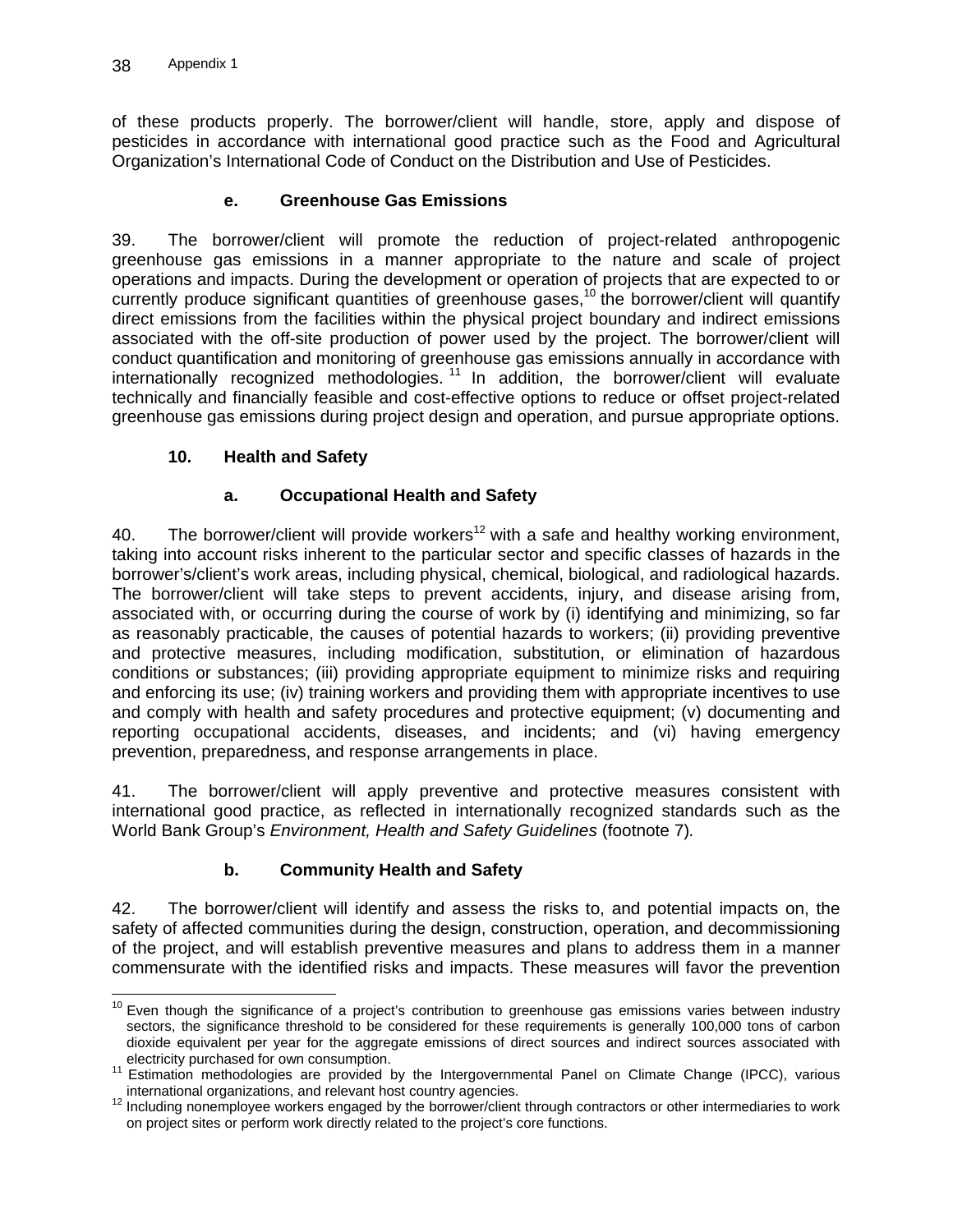or avoidance of risks and impacts over their minimization and reduction. Consideration will be given to potential exposure to both accidental and natural hazards, especially where the structural elements of the project are accessible to members of the affected community or where their failure could result in injury to the community. The borrower/client will avoid or minimize the exacerbation of impacts caused by natural hazards, such as landslides or floods, that could result from land use changes due to project activities.

43. The borrower/client will inform affected communities of significant potential hazards in a culturally appropriate manner. The borrower/client will be prepared to respond to accidental and emergency situations. This preparation will include response planning document(s) that addresses the training, resources, responsibilities, communications, procedures, and other aspects required to respond effectively to emergencies associated with project hazards. Appropriate information about emergency preparedness and response activities, resources, and responsibilities will be disclosed to affected communities.

44. When structural elements or components, such as dams, tailings dams, or ash ponds, are situated in high-risk locations and their failure or malfunction may threaten the safety of communities, the borrower/client will engage qualified and experienced experts, separate from those responsible for project design and construction, to conduct a review as early as possible in project development and throughout project design, construction, and commissioning.

# **11. Physical Cultural Resources**

45. The borrower/client is responsible for siting and designing the project to avoid significant damage to physical cultural resources.<sup>13</sup> Such resources likely to be affected by the project will be identified, and qualified and experienced experts will assess the project's potential impacts on these resources using field-based surveys as an integral part of the environmental assessment process specified in paras. 4–10.

46. When a project may affect physical cultural resources, the borrower/client will consult with affected communities who use, or have used them within living memory, for long-standing cultural purposes to identify physical cultural resources of importance and to incorporate the views of the affected communities on such resources into the borrower's/client's decisionmaking process. Consultation will also involve relevant national or local regulatory agencies that are entrusted with protecting physical cultural resources. The findings are disclosed as part of, and in the same manner as, the environmental assessment report, except when such disclosure would compromise or jeopardize the safety or integrity of the physical cultural resources.

47. When the project is likely to have adverse impacts on physical cultural resources, the borrower/client will identify appropriate measures for avoiding or mitigating these impacts as part of the environmental planning process specified in paras. 12–16. These measures may range from avoidance to full site protection to selective mitigation, including salvage and documentation, in cases where a portion or all of the physical cultural resources may be lost.

48. When the proposed location of a project is in areas where physical cultural resources are expected to be found as determined during the environmental assessment process, chance finds procedures will be included in the EMP. Chance finds shall not be disturbed until an

 <sup>13</sup> Defined as movable or immovable objects, sites, structures, groups of structures, and natural features and landscapes that have archaeological, paleontological, historical, architectural, religious, aesthetic, or other cultural significance. Physical cultural resources may be located in urban or rural settings and may be above or below ground or under water. Their cultural interest may be at the local, provincial, national, or international level.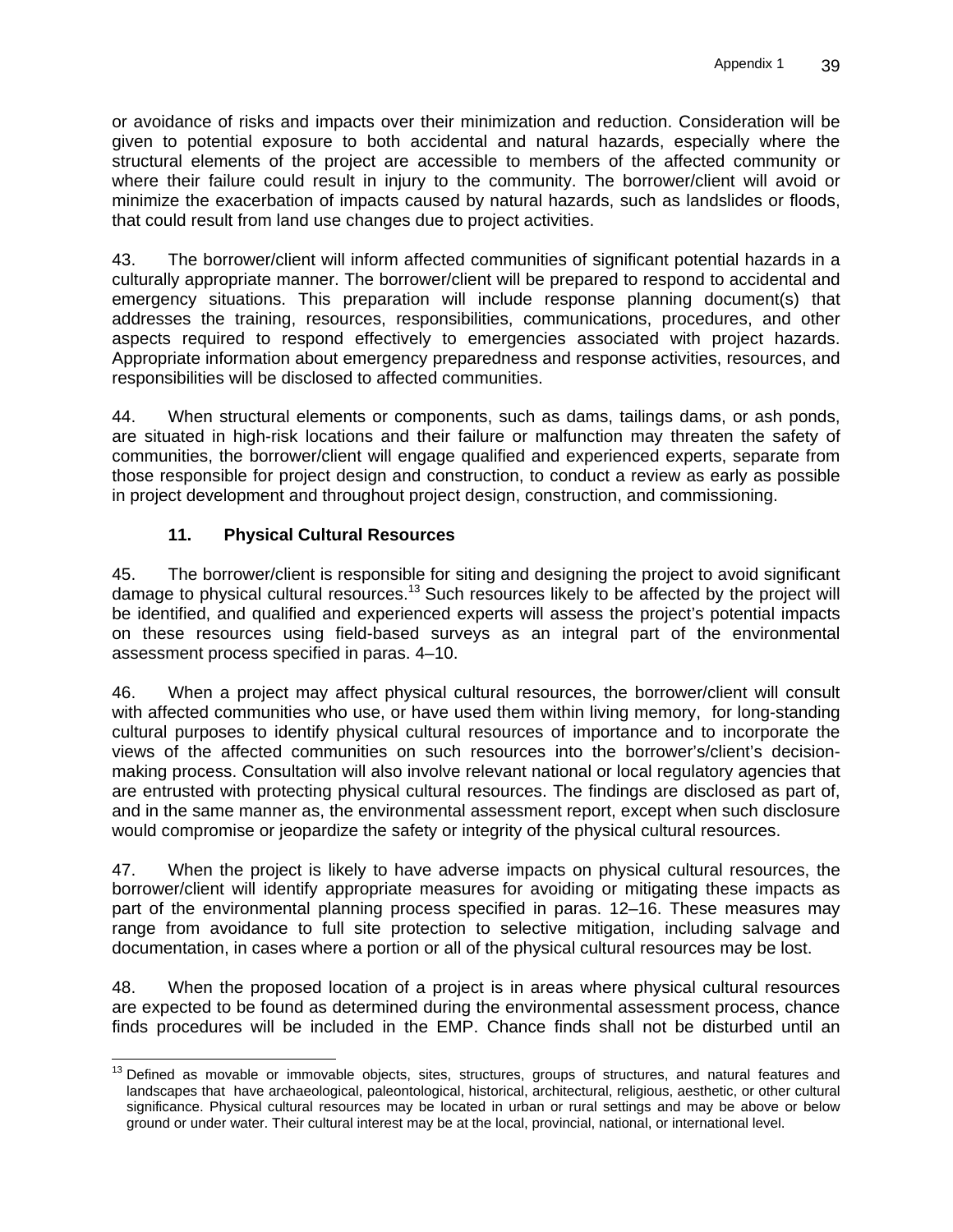assessment by a competent specialist is made and actions consistent with these requirements are identified.

49. The project will not remove any physical cultural resources unless the following conditions are met:

- (i) No alternatives to removal are available.
- (ii) The overall benefits of the project substantially outweigh the anticipated cultural heritage loss from removal.
- (iii) Any removal is conducted in accordance with relevant provisions of national and/or local laws, regulations, and protected area management plans and national obligations under international laws, and employs the best available techniques.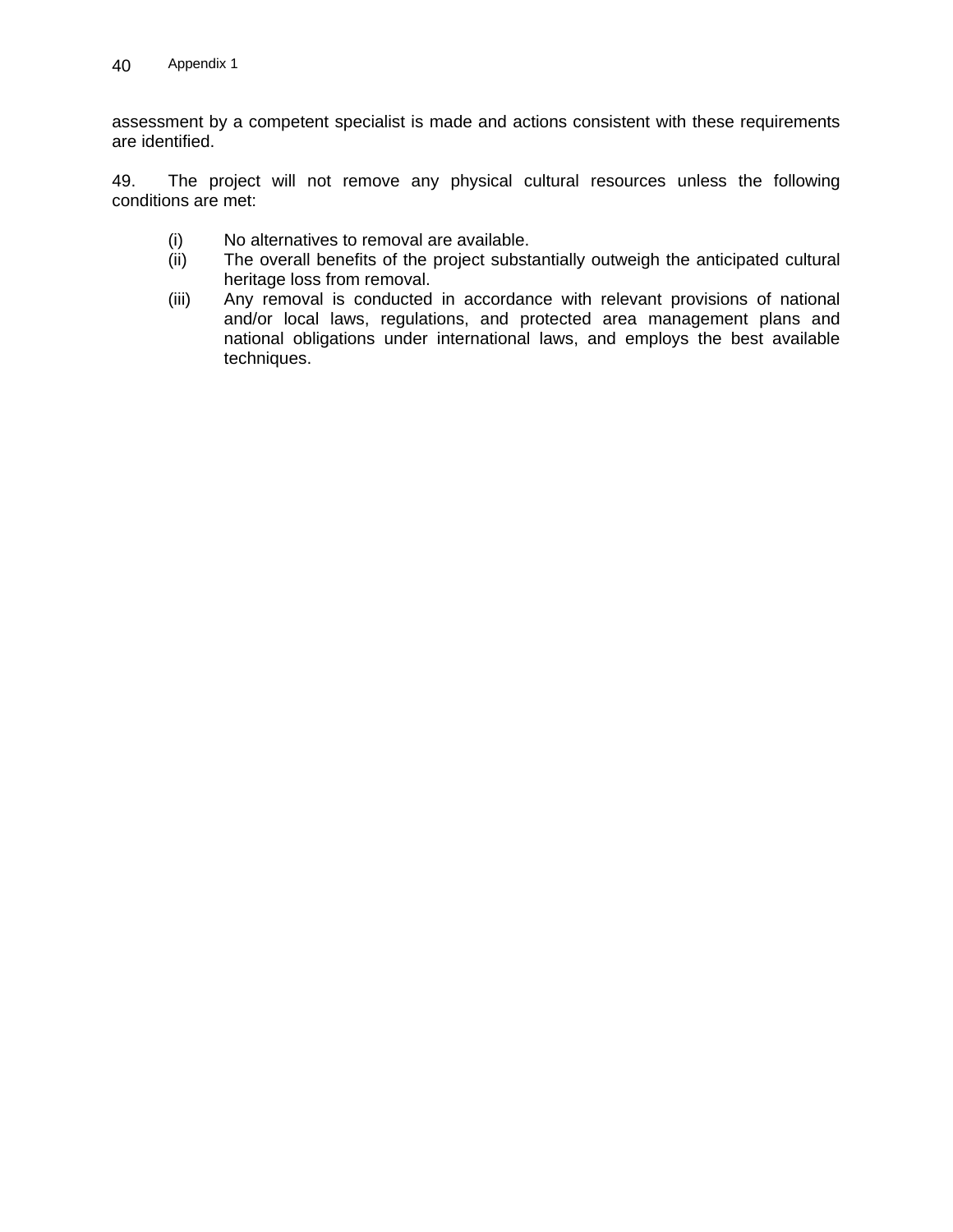#### **OUTLINE OF AN ENVIRONMENTAL IMPACT ASSESSMENT REPORT**

This outline is part of the Safeguard Requirements 1. An environmental assessment report is required for all environment category A and B projects. Its level of detail and comprehensiveness is commensurate with the significance of potential environmental impacts and risks. A typical EIA report contains the following major elements, and an IEE may have a narrower scope depending on the nature of the project. The substantive aspects of this outline will guide the preparation of environmental impact assessment reports, although not necessarily in the order shown.

### **A. Executive Summary**

This section describes concisely the critical facts, significant findings, and recommended actions.

#### **B. Policy, Legal, and Administrative Framework**

This section discusses the national and local legal and institutional framework within which the environmental assessment is carried out. It also identifies project-relevant international environmental agreements to which the country is a party.

### **C. Description of the Project**

This section describes the proposed project; its major components; and its geographic, ecological, social, and temporal context, including any associated facility required by and for the project (for example, access roads, power plants, water supply, quarries and borrow pits, and spoil disposal). It normally includes drawings and maps showing the project's layout and components, the project site, and the project's area of influence.

#### **D. Description of the Environment (Baseline Data)**

This section describes relevant physical, biological, and socioeconomic conditions within the study area. It also looks at current and proposed development activities within the project's area of influence, including those not directly connected to the project. It indicates the accuracy, reliability, and sources of the data.

#### **E. Anticipated Environmental Impacts and Mitigation Measures**

This section predicts and assesses the project's likely positive and negative direct and indirect impacts to physical, biological, socioeconomic (including occupational health and safety, community health and safety, vulnerable groups and gender issues, and impacts on livelihoods through environmental media [Appendix 2, para. 6]), and physical cultural resources in the project's area of influence, in quantitative terms to the extent possible; identifies mitigation measures and any residual negative impacts that cannot be mitigated; explores opportunities for enhancement; identifies and estimates the extent and quality of available data, key data gaps, and uncertainties associated with predictions and specifies topics that do not require further attention; and examines global, transboundary, and cumulative impacts as appropriate.

#### **F. Analysis of Alternatives**

This section examines alternatives to the proposed project site, technology, design, and operation—including the no project alternative—in terms of their potential environmental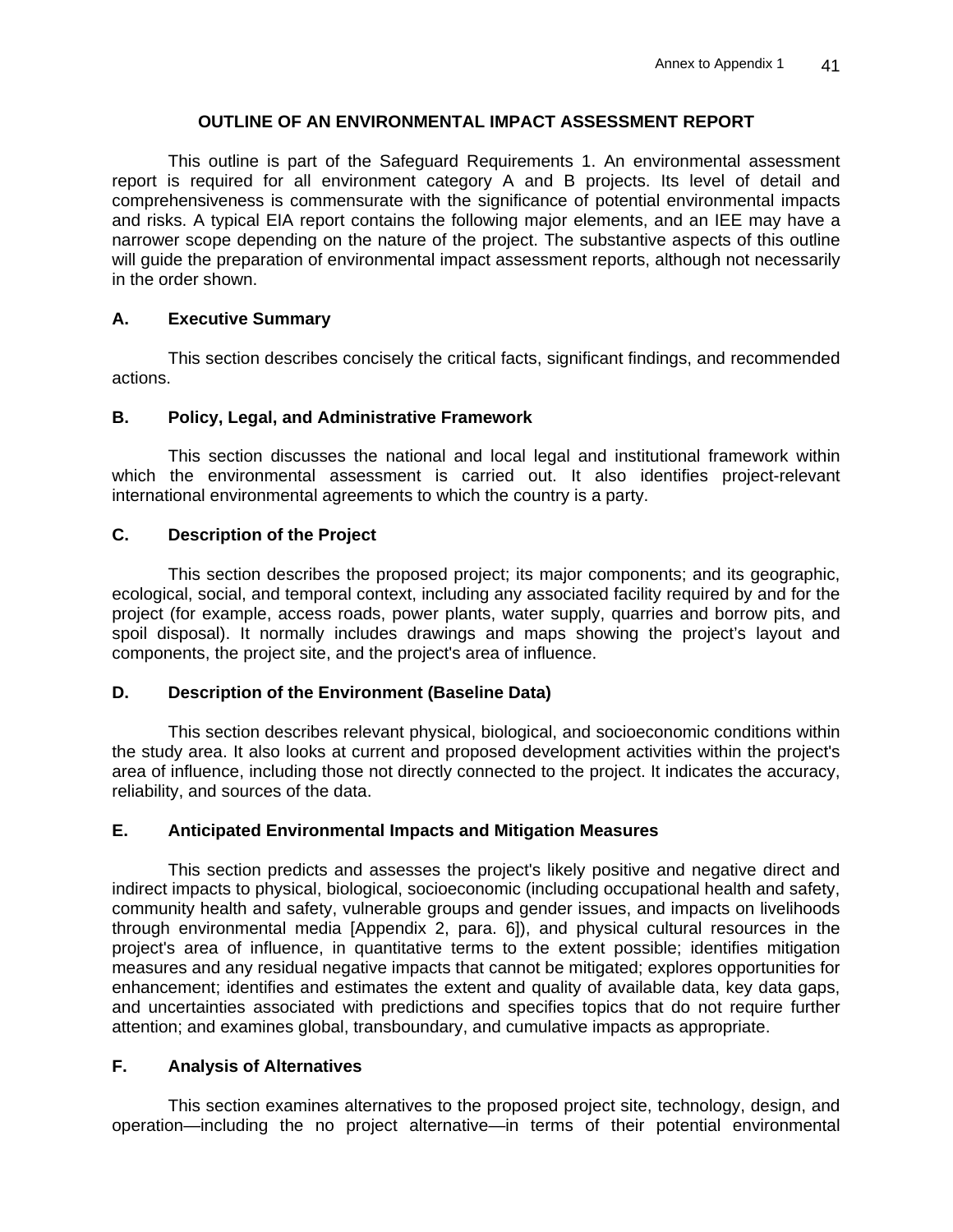impacts; the feasibility of mitigating these impacts; their capital and recurrent costs; their suitability under local conditions; and their institutional, training, and monitoring requirements. It also states the basis for selecting the particular project design proposed and, justifies recommended emission levels and approaches to pollution prevention and abatement.

### **G. Information Disclosure, Consultation, and Participation**

This section:

- (i) describes the process undertaken during project design and preparation for engaging stakeholders, including information disclosure and consultation with affected people and other stakeholders;
- (ii) summarizes comments and concerns received from affected people and other stakeholders and how these comments have been addressed in project design and mitigation measures, with special attention paid to the needs and concerns of vulnerable groups, including women, the poor, and Indigenous Peoples; and
- (iii) describes the planned information disclosure measures (including the type of information to be disseminated and the method of dissemination) and the process for carrying out consultation with affected people and facilitating their participation during project implementation.

#### **H. Grievance Redress Mechanism**

This section describes the grievance redress framework (both informal and formal channels), setting out the time frame and mechanisms for resolving complaints about environmental performance.

#### **I. Environmental Management Plan**

This section deals with the set of mitigation and management measures to be taken during project implementation to avoid, reduce, mitigate, or compensate for adverse environmental impacts (in that order of priority). It may include multiple management plans and actions. It includes the following key components (with the level of detail commensurate with the project's impacts and risks):

- (i) Mitigation:
	- (a) identifies and summarizes anticipated significant adverse environmental impacts and risks;
	- (b) describes each mitigation measure with technical details, including the type of impact to which it relates and the conditions under which it is required (for instance, continuously or in the event of contingencies), together with designs, equipment descriptions, and operating procedures, as appropriate; and
	- (c) provides links to any other mitigation plans (for example, for involuntary resettlement, Indigenous Peoples, or emergency response) required for the project.
- (ii) Monitoring:
	- (a) describes monitoring measures with technical details, including parameters to be measured, methods to be used, sampling locations,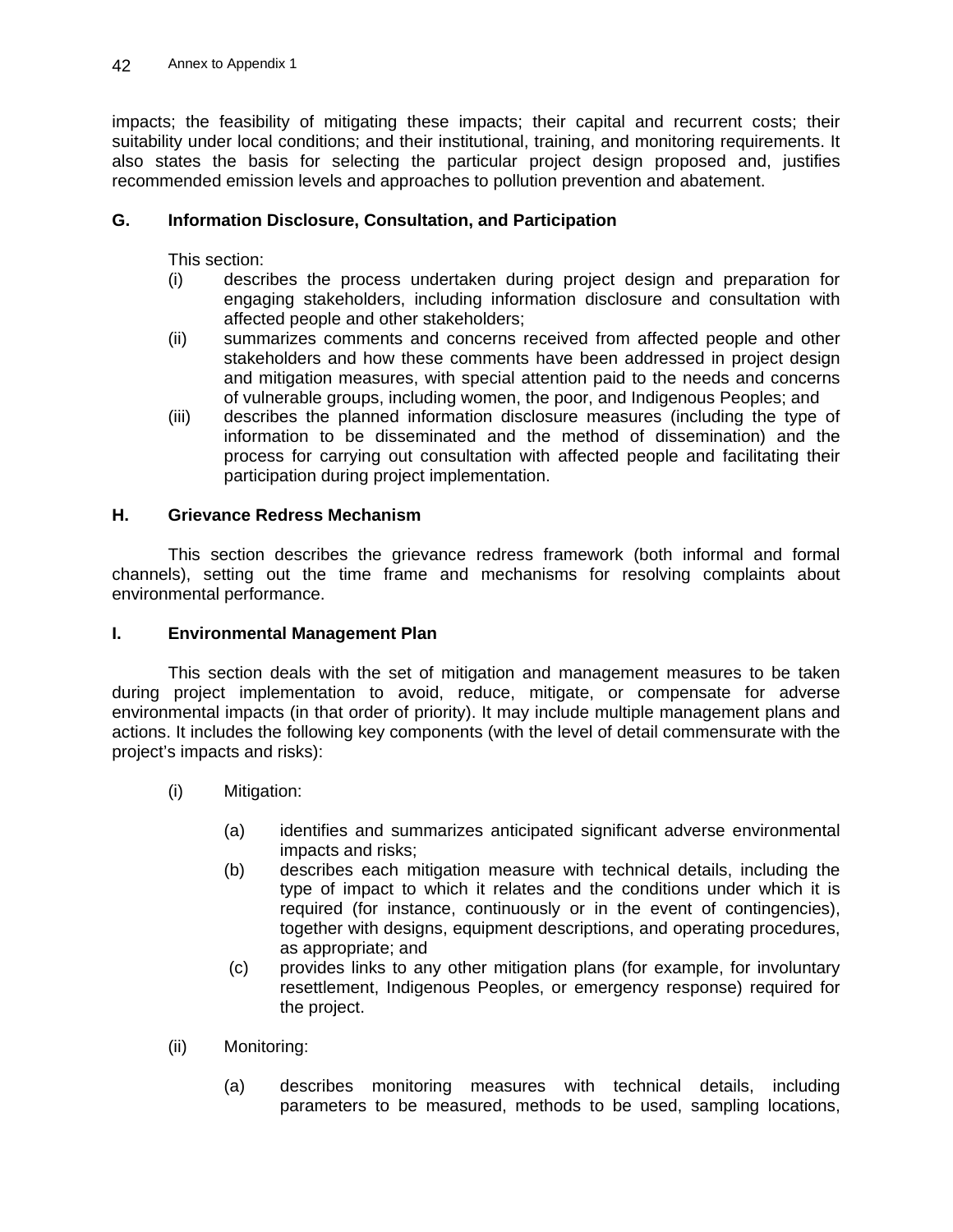frequency of measurements, detection limits and definition of thresholds that will signal the need for corrective actions; and

- (b) describes monitoring and reporting procedures to ensure early detection of conditions that necessitate particular mitigation measures and document the progress and results of mitigation.
- (iii) Implementation arrangements:
	- (a) specifies the implementation schedule showing phasing and coordination with overall project implementation;
	- (b) describes institutional or organizational arrangements, namely, who is responsible for carrying out the mitigation and monitoring measures, which may include one or more of the following additional topics to strengthen environmental management capability: technical assistance programs, training programs, procurement of equipment and supplies related to environmental management and monitoring, and organizational changes; and
	- (c) estimates capital and recurrent costs and describes sources of funds for implementing the environmental management plan.
- (iv) Performance indicators: describes the desired outcomes as measurable events to the extent possible, such as performance indicators, targets, or acceptance criteria that can be tracked over defined time periods.

#### **J. Conclusion and Recommendation**

This section provides the conclusions drawn from the assessment and provides recommendations.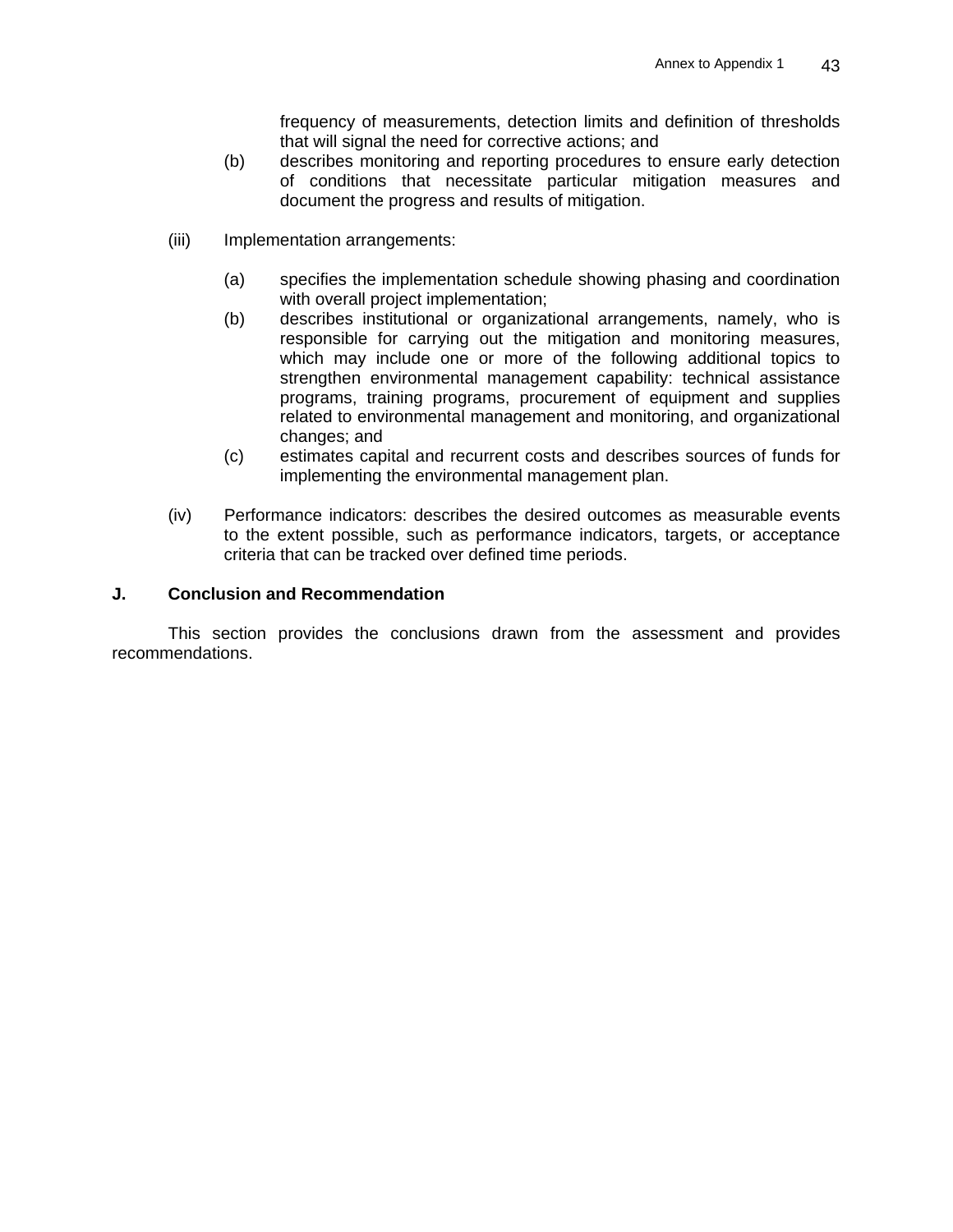### **SAFEGUARD REQUIREMENTS 2: INVOLUNTARY RESETTLEMENT**

#### **A. Introduction**

1. ADB experience indicates that involuntary resettlement under development projects, if unmitigated, could give rise to severe economic, social, and environmental risks: production systems are dismantled; people face impoverishment when their productive assets or income sources are lost; people are relocated to environments where their productive skills may be less applicable, and the competition for resources greater; community institutions and social networks are weakened; kin groups are dispersed; and cultural identity, traditional authority, and the potential for mutual help are diminished or lost. ADB therefore seeks to avoid involuntary resettlement wherever possible; minimize involuntary resettlement by exploring project and design alternatives; enhance, or at least restore, the livelihoods of all displaced persons in real terms relative to pre-project levels; and improve the standards of living of the affected poor and other vulnerable groups.

2. Safeguard Requirements 2 outlines the requirements that borrowers/clients are required to meet in delivering involuntary resettlement safeguards to projects supported by the Asian Development Bank (ADB). It discusses the objectives, scope of application, and underscores the requirements for undertaking the social impact assessment and resettlement planning process, preparing social impact assessment reports and resettlement planning documents, exploring negotiated land acquisition, disclosing information and engaging in consultations, establishing a grievance mechanism, and resettlement monitoring and reporting.

### **B. Objectives**

3. The objectives are to avoid involuntary resettlement wherever possible; to minimize involuntary resettlement by exploring project and design alternatives; to enhance, or at least restore, the livelihoods of all displaced persons<sup>1</sup> in real terms relative to pre-project levels; and to improve the standards of living of the displaced poor and other vulnerable groups.

#### **C. Scope of Application**

4. The requirements apply to all ADB-financed and/or ADB-administered sovereign and non-sovereign projects, and their components regardless of the source of financing, including investment projects funded by a loan; and/or a grant; and/or other means, such as equity and/or guarantees (hereafter broadly referred to as projects). The requirements also cover involuntary resettlement actions conducted by the borrower/client in anticipation of ADB support.

5. The involuntary resettlement requirements apply to full or partial, permanent or temporary physical displacement (relocation, loss of residential land, or loss of shelter) and economic displacement (loss of land, assets, access to assets, income sources, or means of livelihoods) resulting from (i) involuntary acquisition of land, or (ii) involuntary restrictions on land use or on access to legally designated parks and protected areas. Resettlement is considered involuntary when displaced individuals or communities do not have the right to refuse land acquisition that results in displacement. This occurs in cases where (i) lands are acquired through expropriation based on eminent domain; and (ii) lands are acquired through negotiated settlements, if expropriation process would have resulted upon the failure of negotiation.

<sup>-</sup>1 In the context of involuntary resettlement, displaced persons are those who are physically displaced (relocation, loss of residential land, or loss of shelter) and/or economically displaced (loss of land, assets, access to assets, income sources, or means of livelihoods) as a result of (i) involuntary acquisition of land, or (ii) involuntary restrictions on land use or on access to legally designated parks and protected areas.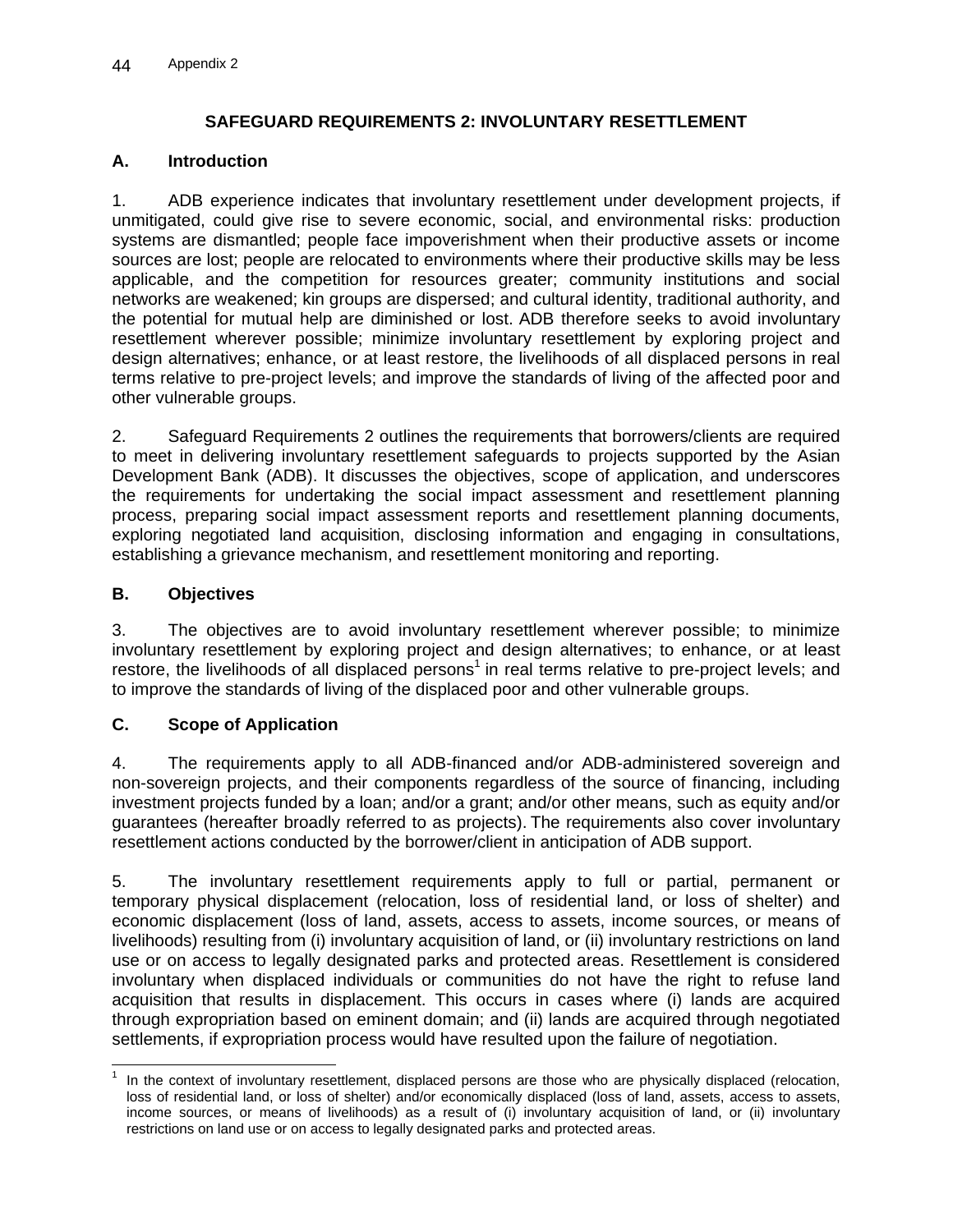6. If potential adverse economic, social, or environmental impacts from project activities other than land acquisition (including involuntary restrictions on land use, or on access to legally designated parks and protected areas) are identified, such as loss of access to assets or resources or restrictions on land use, they will be avoided, or at least minimized, mitigated, or compensated for, through the environmental assessment process. If these impacts are found to be significantly adverse at any stage of the project, the borrower/client will be required to develop and implement a management plan to restore the livelihood of affected persons to at least pre-project level or better.

### **D. Requirements**

## **1. Compensation, Assistance and Benefits for Displaced Persons**

7. Displaced persons in a project area could be of three types: (i) persons with formal legal rights to land lost in its entirety or in part; (ii) persons who lost the land they occupy in its entirety or in part who have no formal legal rights to such land, but who have claims to such lands that are recognized or recognizable under national laws; and (iii) persons who lost the land they occupy in its entirety or in part who have neither formal legal rights nor recognized or recognizable claims to such land. The involuntary resettlement requirements apply to all three types of displaced persons.

8. The borrower/client will provide adequate and appropriate replacement land and structures or cash compensation at full replacement cost for lost land and structures, adequate compensation for partially damaged structures, and relocation assistance, if applicable, to those persons described in para. 7(i) and 7(ii) prior to their relocation. For those persons described in para. 7(iii), the borrower/client will compensate them for the loss of assets other than land, such as dwellings, and also for other improvements to the land, at full replacement cost. The entitlements of those under para. 7(iii) is given only if they occupied the land or structures in the project area prior to the cutoff date for eligibility for resettlement assistance.

9. Preference will be given to land-based resettlement strategies for displaced persons whose livelihoods are land-based. These strategies may include resettlement on public land, or on private land acquired or purchased for resettlement. Whenever replacement land is offered, displaced persons are provided with land for which a combination of productive potential, locational advantages, and other factors is at least equivalent to the advantages of the land taken. If land is not the preferred option of the displaced persons, or sufficient land is not available at a reasonable price, non-land-based options built around opportunities for employment or self-employment should be provided in addition to cash compensation for land and other assets lost. The lack of land will be demonstrated and documented to the satisfaction of ADB.

10. The rate of compensation for acquired housing, land and other assets will be calculated at full replacement costs. The calculation of full replacement cost will be based on the following elements: (i) fair market value; (ii) transaction costs; (iii) interest accrued, (iv) transitional and restoration costs; and (v) other applicable payments, if any. Where market conditions are absent or in a formative stage, the borrower/client will consult with the displaced persons and host populations to obtain adequate information about recent land transactions, land value by types, land titles, land use, cropping patterns and crop production, availability of land in the project area and region, and other related information. The borrower/client will also collect baseline data on housing, house types, and construction materials. Qualified and experienced experts will undertake the valuation of acquired assets. In applying this method of valuation, depreciation of structures and assets should not be taken into account.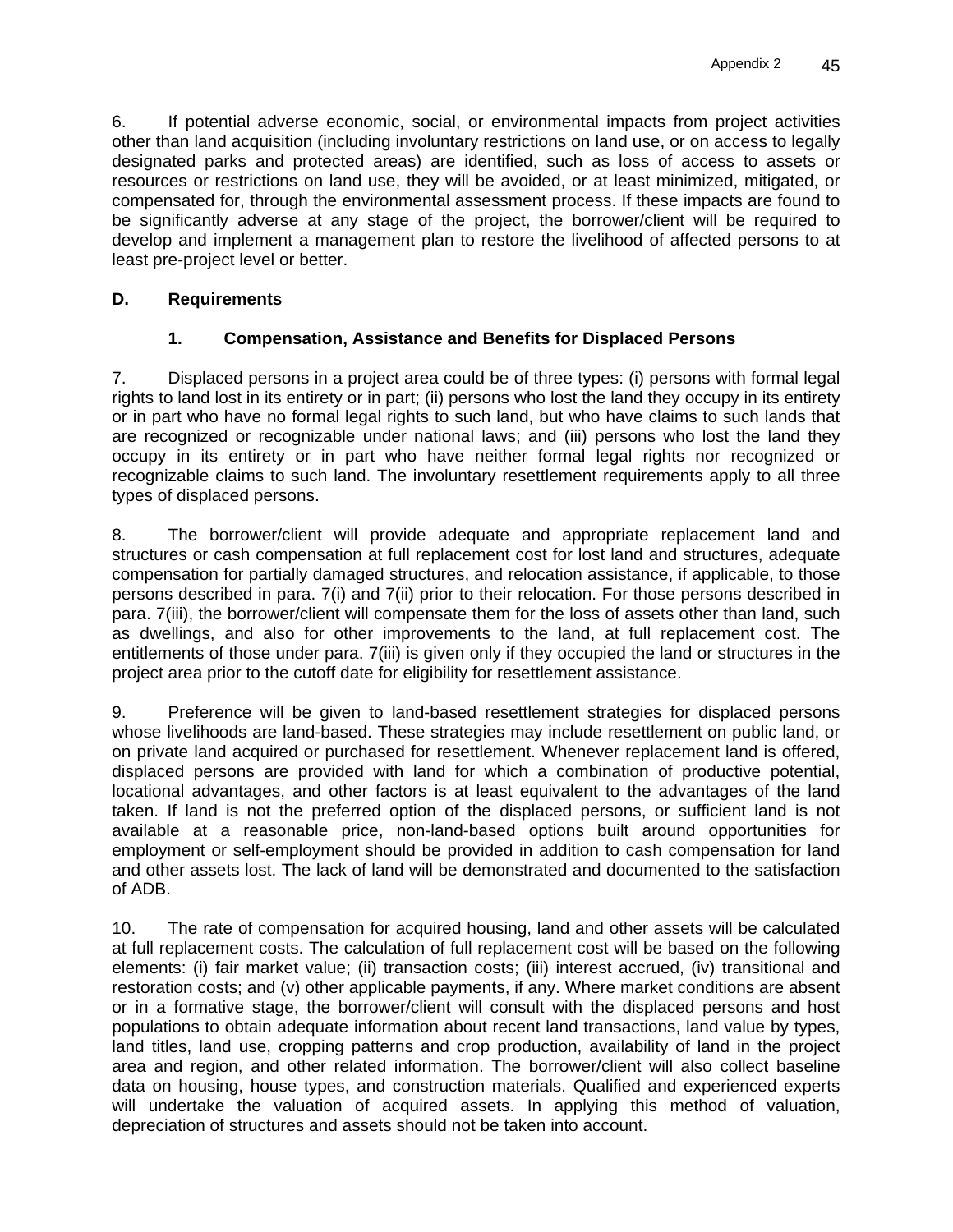11. In the case of physically displaced persons, the borrower/client will provide (i) relocation assistance, secured tenure to relocation land, better housing at resettlement sites with comparable access to employment and production opportunities, and civic infrastructure and community services as required; (ii) transitional support and development assistance, such as land development, credit facilities, training, or employment opportunities; and (iii) opportunities to derive appropriate development benefits from the project.

12. In the case of economically displaced persons, regardless of whether or not they are physically displaced, the borrower/client will promptly compensate for the loss of income or livelihood sources at full replacement cost. The borrower/client will also provide assistance such as credit facilities, training, and employment opportunities so that they can improve, or at least restore, their income-earning capacity, production levels, and standards of living to predisplacement levels. The borrower/client will also provide opportunities to displaced persons to derive appropriate development benefits from the project. The borrower/client will compensate economically displaced people under paragraph 7(iii) for lost assets such as crops, irrigation infrastructure, and other improvements made to the land (but not for the land) at full replacement cost. In cases where land acquisition affects commercial structures, affected business owners are entitled to (i) the costs of reestablishing commercial activities elsewhere; (ii) the net income lost during the transition period; and (iii) the costs of transferring and reinstalling plant, machinery, or other equipment. Business owners with legal rights or recognized or recognizable claims to land where they carry out commercial activities are entitled to replacement property of equal or greater value or cash compensation at full replacement cost.

13. Involuntary resettlement should be conceived of and executed as part of a development project or program. In this regard, the best strategy is to provide displaced persons with opportunities to share project benefits in addition to providing compensation and resettlement assistance. Such opportunities would help prevent impoverishment among affected persons, and also help meet the ethical demand for development interventions to spread development benefits widely. Therefore borrowers/clients are encouraged to ascertain specific opportunities for engaging affected persons as project beneficiaries and to discuss how to spread such opportunities as widely as possible among affected persons in the resettlement plan.

14. The borrower/client will ensure that no physical displacement or economic displacement will occur until (i) compensation at full replacement cost has been paid to each displaced person for project components or sections that are ready to be constructed; (ii) other entitlements listed in the resettlement plan have been provided to displaced persons; and (iii) a comprehensive income and livelihood rehabilitation program, supported by an adequate budget, is in place to help displaced persons improve, or at least restore, their incomes and livelihoods. While compensation is required to be paid before displacement, full implementation of the resettlement plan might take longer. If project activities restrict land use or access to legally designated parks and protected areas, such restrictions will be imposed in accordance with the timetable outlined in the resettlement plan agreed between the borrower/client and ADB.

## **2. Social Impact Assessment**

15. The borrower/client will conduct socioeconomic survey(s) and a census, with appropriate socioeconomic baseline data to identify all persons who will be displaced by the project and to assess the project's socioeconomic impacts on them. For this purpose, normally a cut-off date will be established by the host government procedures. In the absence of such procedures, the borrower/client will establish a cut-off date for eligibility. Information regarding the cutoff date will be documented and disseminated throughout the project area. The social impact assessment (SIA) report will include (i) identified past, present and future potential social impacts, (ii) an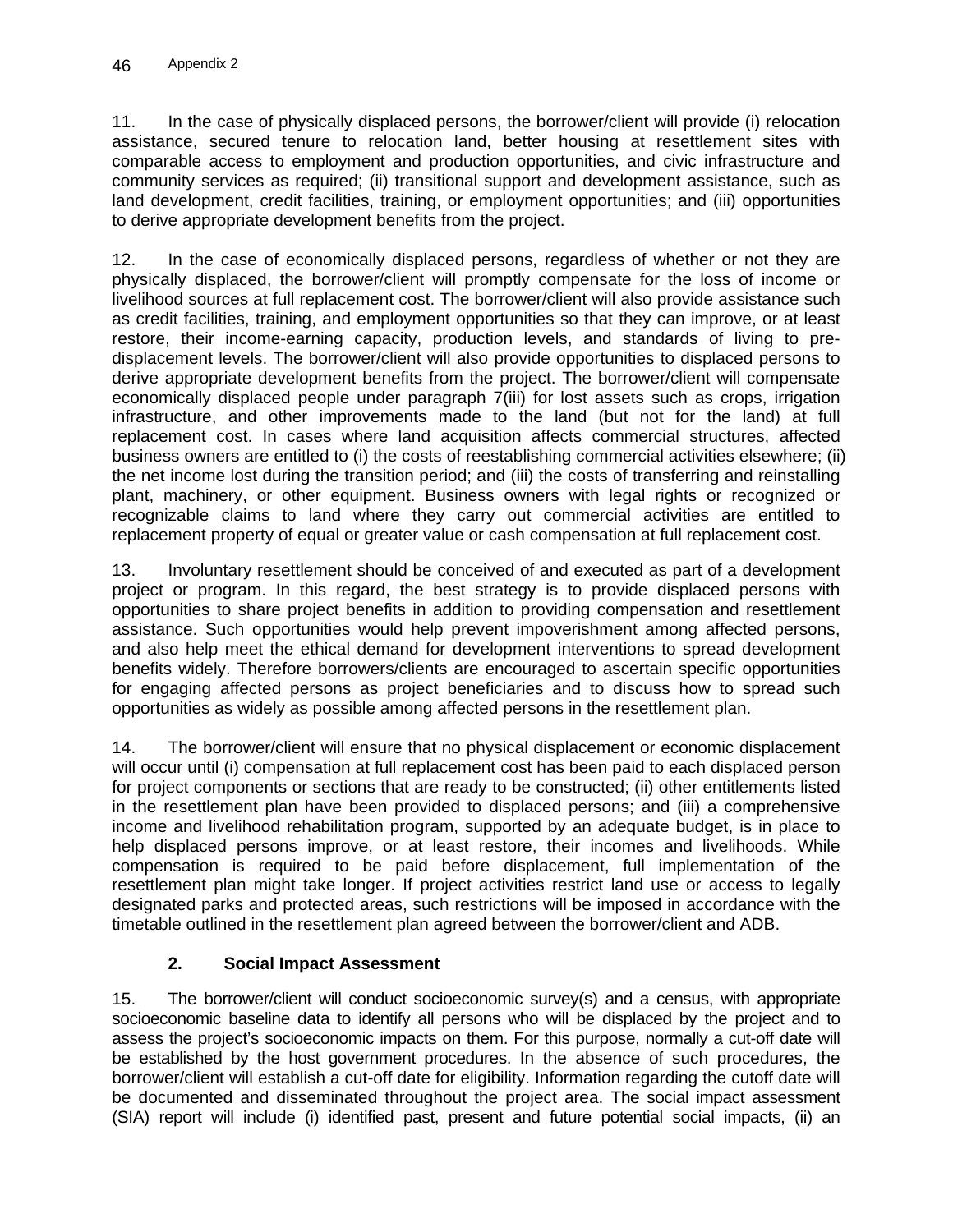inventory of displaced persons<sup>2</sup> and their assets,<sup>3</sup> (iii) an assessment of their income and livelihoods, and (iv) gender-disaggregated information pertaining to the economic and sociocultural conditions of displaced persons. The project's potential social impacts and risks will be assessed against the requirements presented in this document and applicable laws and regulations of the jurisdictions in which the project operates that pertain to involuntary resettlement matters, including host country obligations under international law.

16. As part of the social impact assessment, the borrower/client will identify individuals and groups who may be differentially or disproportionately affected by the project because of their disadvantaged or vulnerable status. Where such individuals and groups are identified, the borrower/client will propose and implement targeted measures so that adverse impacts do not fall disproportionately on them and they are not disadvantaged in relation to sharing the benefits and opportunities resulting from development.

# **3. Resettlement Planning**

17. The borrower/client will prepare a resettlement plan, if the proposed project will have involuntary resettlement impacts. The objective of a resettlement plan is to ensure that livelihoods and standard s of living of displaced persons are improved, or at least restored to pre-project (physical and/or economic) levels and that the standards of living of the displaced poor and other vulnerable groups are improved, not merely restored, by providing adequate housing, security of land tenure and steady income and livelihood sources. The resettlement plan will address all relevant requirements specified in Safeguard Requirements 2, and its level of detail and comprehensiveness of the resettlement plan will be commensurate with the significance of involuntary resettlement impacts. An outline of resettlement plan is provided in the annex to this appendix.

18. A resettlement plan will be based on the social impact assessment and through meaningful consultation with the affected persons. A resettlement plan will include measures to ensure that the displaced persons are (i) informed about their options and entitlements pertaining to compensation, relocation, and rehabilitation; (ii) consulted on resettlement options and choices; and (iii) provided with resettlement alternatives. During the identification of the impacts of resettlement and resettlement planning, and implementation, the borrower/client will pay adequate attention to gender concerns, including specific measures addressing the need of female headed households, gender-inclusive consultation, information disclosure, and grievance mechanisms, to ensure that both men and women receive adequate and appropriate compensation for their lost property and resettlement assistance, if required, as well as assistance to restore and improve their incomes and living standards.

19. The borrower/client will analyze and summarize national laws and regulations pertaining to land acquisition, compensation payment, and relocation of affected persons in the resettlement plan. The borrower/client will compare and contrast such laws and regulations with ADB's involuntary resettlement policy principles and requirements. If a gap between the two exists, the borrower/client will propose a suitable gap-filling strategy in the resettlement plan in consultation with ADB.

 $\frac{1}{2}$  A population record of all displaced persons by their residence based on the census. If a census is not conducted prior to project appraisal and the resettlement plan is based on a sample survey, an updated resettlement plan will be prepared based on a census of displaced persons after the detailed measurement survey has been completed but before any land acquisition for the project.

 $3$  The asset inventory is a preliminary record of affected or lost assets at the household, enterprise, or community level.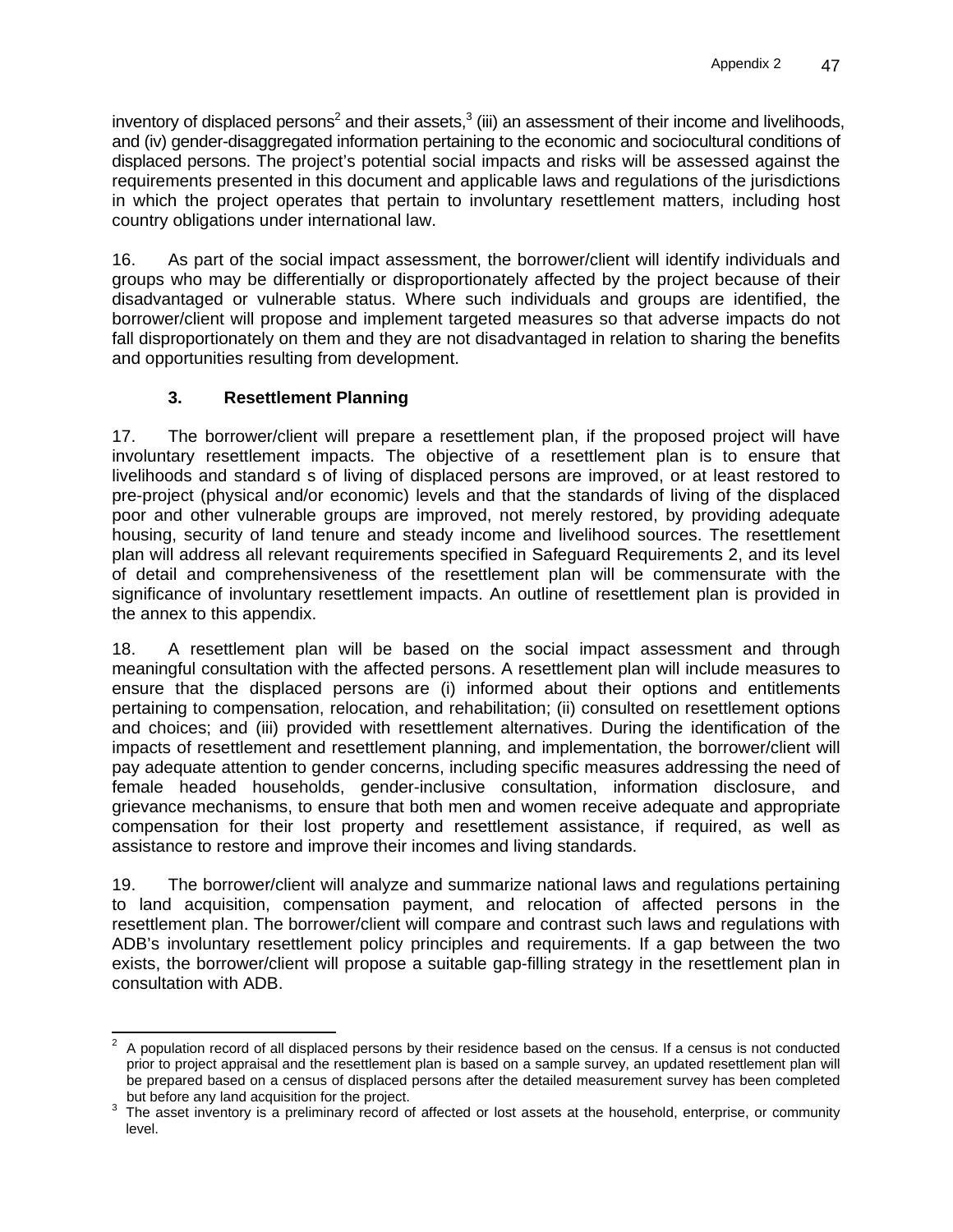20. All costs of compensation, relocation, and livelihood rehabilitation will be considered project costs. To ensure timely availability of required resources, land acquisition and resettlement costs may be considered for inclusion in ADB financing. Resettlement expenditure is eligible for ADB financing if incurred in compliance with ADB's safeguard policy statement and with ADB-approved resettlement planning documents. If ADB funds are used for resettlement costs, such expenditure items will be clearly reflected in the resettlement plan.

21. The borrower/client will include detailed measures for income restoration and livelihood improvement of displaced persons in the resettlement plan. Income sources and livelihoods affected by project activities will be restored to pre-project levels, and the borrower/client will make every attempt to improve the incomes of displaced persons so that they can benefit from the project. For vulnerable persons and households affected, the resettlement plan will include measures to provide extra assistance so that they can improve their incomes in comparison with pre-project levels. The resettlement plan will specify the income and livelihoods restoration strategy, the institutional arrangements, the monitoring and reporting framework, the budget, and the time-bound implementation schedule.

22. The information contained in a resettlement plan may be tentative until a census of affected persons has been completed. Soon after the completion of engineering designs, the borrower/client will finalize the resettlement plan by completing the census and inventories of loss of assets. At this stage, changes to the resettlement plan take the form of revising the number of displaced persons, the extent of land acquired, the resettlement budget, and the timetable for implementing the resettlement plan. The entitlement matrix of the resettlement plan may be updated at this stage to reflect the relevant changes but the standards set in the original entitlement matrix cannot be lowered when the resettlement plan is revised and finalized. The borrower/client will ensure that the final resettlement plan (i) adequately addresses all involuntary resettlement issues pertaining to the project, (ii) describes specific mitigation measures that will be taken to address the issues, and (iii) ensures the availability of sufficient resources to address the issues satisfactorily.

23. Projects with significant involuntary resettlement impacts will need adequate contingency funds to address involuntary resettlement impacts that are identified during project implementation. The borrower/client will ensure that such funds are readily available. Moreover, the borrower/client will consult with displaced persons identified after the formulation of the final resettlement plan and inform them of their entitlements and relocation options. The borrower/client will prepare a supplementary resettlement plan, or a revised resettlement plan, and will submit it to ADB for review before any contracts are awarded.

24. The borrower/client will use qualified and experienced experts to prepare the social impact assessment and the resettlement plan. For highly complex and sensitive projects, independent advisory panels of experts not affiliated with the project will be used during project preparation and implementation.

## **4. Negotiated Land Acquisition**

25. Safeguard Requirements 2 does not apply to negotiated settlements, unless expropriation would result upon the failure of negotiations. Negotiated settlements help avoid expropriation and eliminate the need to use governmental authority to remove people forcibly. The borrower/client is encouraged to acquire land and other assets through a negotiated settlement wherever possible, based on meaningful consultation with affected persons, including those without legal title to assets. A negotiated settlement will offer adequate and fair price for land and/or other assets. The borrower/client will ensure that any negotiations with displaced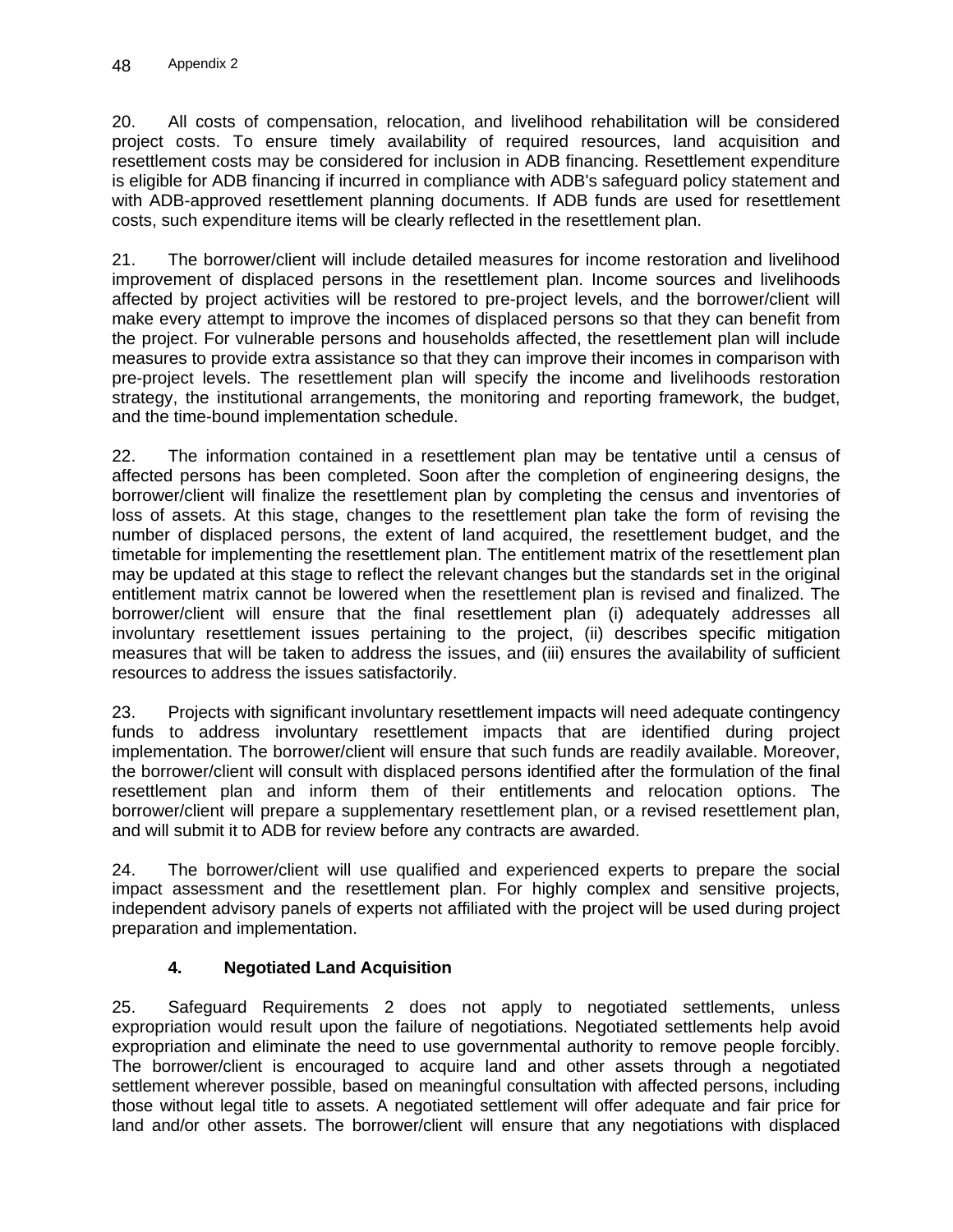persons openly address the risks of asymmetry of information and bargaining power of the parties involved in such transactions. For this purpose, the borrower/client will engage an independent external party to document the negotiation and settlement processes. The borrower/client will agree with ADB on consultation processes, policies, and laws that are applicable to such transactions; third-party validation; mechanisms for calculating the replacement costs of land and other assets affected; and record-keeping requirements.

## **5. Information Disclosure**

26. The borrower/client will submit the following documents to ADB for disclosure on ADB's website:

- (i) a draft resettlement plan and/or resettlement framework endorsed by the borrower/client before project appraisal;
- (ii) the final resettlement plan endorsed by the borrower/client after the census of affected persons has been completed;
- (iii) a new resettlement plan or an updated resettlement plan, and a corrective action plan prepared during project implementation, if any; and
- (iv) the resettlement monitoring reports.

27. The borrower/client will provide relevant resettlement information, including information from the documents in para. 26 in a timely manner, in an accessible place and in a form and language(s) understandable to affected persons and other stakeholders. For illiterate people, suitable other communication methods will be used.

# **6. Consultation and Participation**

28. The borrower/client will conduct meaningful consultation with affected persons, their host communities, and civil society for every project and subproject identified as having involuntary resettlement impacts. Meaningful consultation is a process that (i) begins early in the project preparation stage and is carried out on an ongoing basis throughout the project cycle; (ii) provides timely disclosure of relevant and adequate information that is understandable and readily accessible to affected people; (iii) is undertaken in an atmosphere free of intimidation or coercion; (iv) is gender inclusive and responsive, and tailored to the needs of disadvantaged and vulnerable groups; and (v) enables the incorporation of all relevant views of affected people and other stakeholders into decision making, such as project design, mitigation measures, the sharing of development benefits and opportunities, and implementation issues. Consultation will be carried out in a manner commensurate with the impacts on affected communities. The borrower/client will pay particular attention to the need of disadvantaged or vulnerable groups, especially those below the poverty line, the landless, the elderly, female headed households, women and children, Indigenous Peoples, and those without legal title to land.

## **7. Grievance Redress Mechanism**

29. The borrower/client will establish a mechanism to receive and facilitate the resolution of affected persons' concerns and grievances about physical and economic displacement and other project impacts, paying particular attention to the impacts on vulnerable groups. The grievance redress mechanism should be scaled to the risks and adverse impacts of the project. It should address affected persons' concerns and complaints promptly, using an understandable and transparent process that is gender responsive, culturally appropriate, and readily accessible to the affected persons at no costs and without retribution. The mechanism should not impede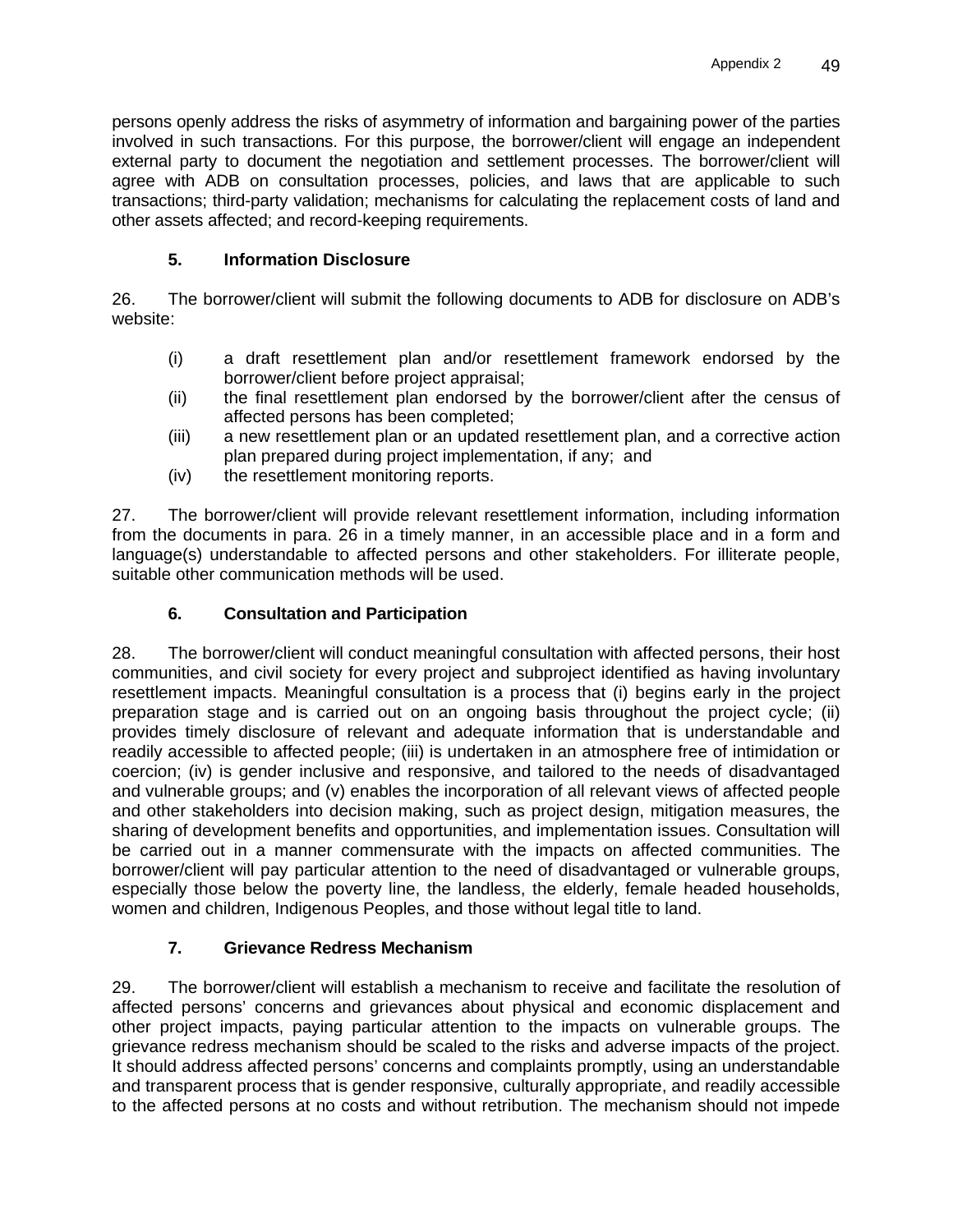access to the country's judicial or administrative remedies. The borrower/client will inform affected persons about the mechanism.

### **8. Monitoring and Reporting**

30. The borrower/client will monitor and measure the progress of implementation of the resettlement plan. The extent of monitoring activities will be commensurate with the project's risks and impacts. In addition to recording the progress in compensation payment and other resettlement activities, the borrower/client will prepare monitoring reports to ensure that the implementation of the resettlement plan has produced the desired outcomes. For projects with significant involuntary resettlement impacts, the borrower/client will retain qualified and experienced external experts or qualified NGOs to verify the borrower's/client's monitoring information. The external experts engaged by the borrower/client will advise on safeguard compliance issues, and if any significant involuntary resettlement issues are identified, a corrective action plan will be prepared to address such issues. Until such planning documents are formulated, disclosed and approved, the borrower/client will not proceed with implementing the specific project components for which involuntary resettlement impacts are identified.

31. The borrower/client will prepare semiannual monitoring reports that describe the progress of the implementation of resettlement activities and any compliance issues and corrective actions. These reports will closely follow the involuntary resettlement monitoring indicators agreed at the time of resettlement plan approval. The costs of internal and external resettlement monitoring requirements will be included in the project budget.

### **9. Unanticipated Impacts**

32. If unanticipated involuntary resettlement impacts are found during project implementation, the borrower/client will conduct a social impact assessment and update the resettlement plan or formulate a new resettlement plan covering all applicable requirements specified in this document.

## **10. Special Considerations for Indigenous Peoples**

33. The borrower/client will explore to the maximum extent possible alternative project designs to avoid physical relocation of Indigenous Peoples that will result in adverse impacts on their identity, culture, and customary livelihoods. If avoidance is impossible, in consultation with ADB, a combined Indigenous Peoples plan and resettlement plan could be formulated to address both involuntary resettlement and Indigenous Peoples issues. Such a combined plan will also meet all relevant requirements specified under Safeguard Requirements 3.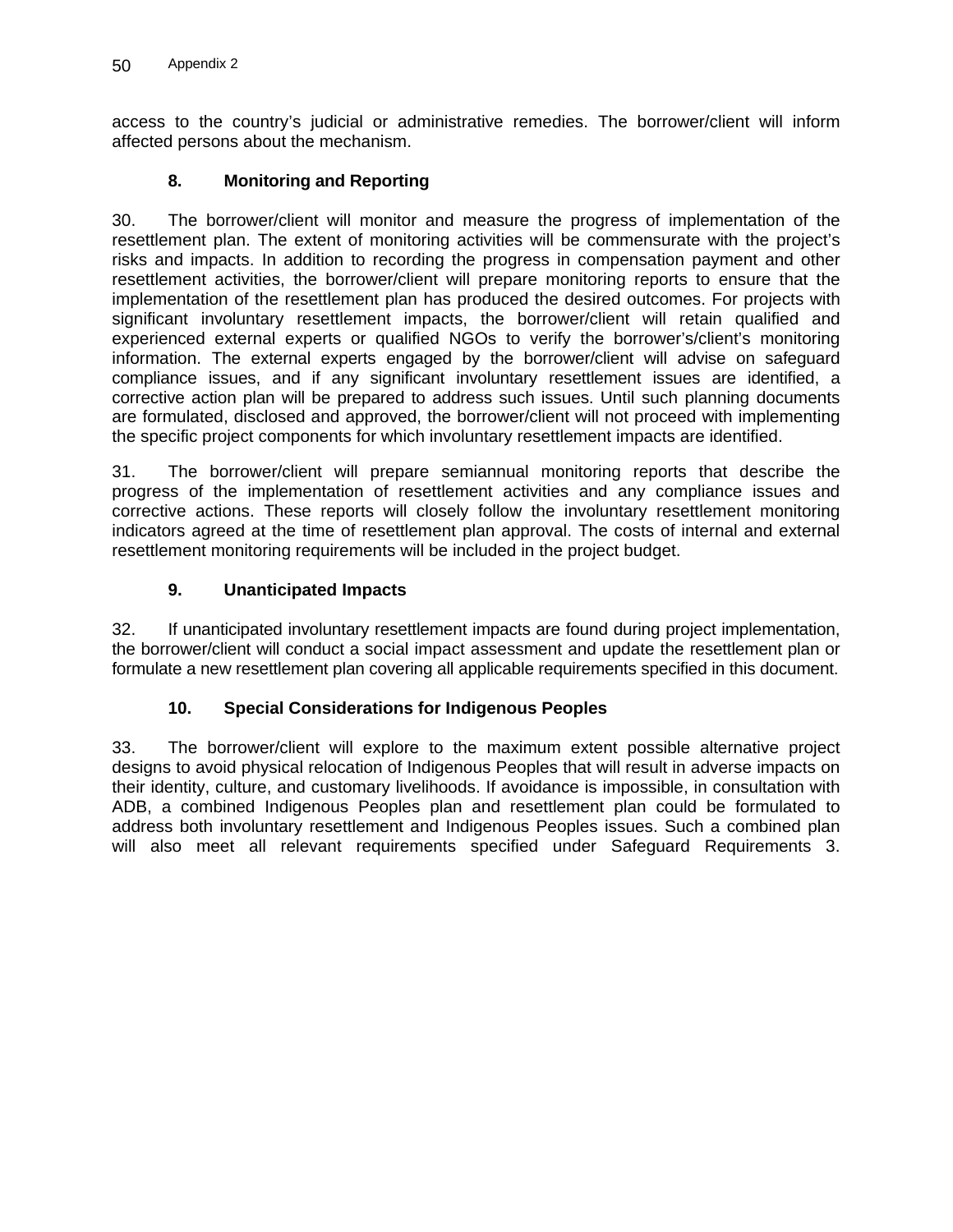## **OUTLINE OF A RESETTLEMENT PLAN**

This outline is part of the Safeguard Requirements 2. A resettlement plan is required for all projects with involuntary resettlement impacts. Its level of detail and comprehensiveness is commensurate with the significance of potential involuntary resettlement impacts and risks. The substantive aspects of the outline will guide the preparation of the resettlement plans, although not necessarily in the order shown.

## **A. Executive Summary**

This section provides a concise statement of project scope, key survey findings, entitlements and recommended actions.

## **B. Project Description**

 This section provides a general description of the project, discusses project components that result in land acquisition, involuntary resettlement, or both and identify the project area. It also describes the alternatives considered to avoid or minimize resettlement. Include a table with quantified data and provide a rationale for the final decision.

## **C. Scope of Land Acquisition and Resettlement**

This section:

- (i) discusses the project's potential impacts, and includes maps of the areas or zone of impact of project components or activities;
- (ii) describes the scope of land acquisition (provide maps) and explains why it is necessary for the main investment project;
- (iii) summarizes the key effects in terms of assets acquired and displaced persons; and
- (iv) provides details of any common property resources that will be acquired.

## **D. Socioeconomic Information and Profile**

This section outlines the results of the social impact assessment, the census survey, and other studies, with information and/or data disaggregated by gender, vulnerability, and other social groupings, including:

- (i) define, identify, and enumerate the people and communities to be affected;<br>(ii) describe the likely impacts of land and asset acquisition on the people
- describe the likely impacts of land and asset acquisition on the people and communities affected taking social, cultural, and economic parameters into account;
- (iii) discuss the project's impacts on the poor, indigenous and/or ethnic minorities, and other vulnerable groups; and
- (iv) identify gender and resettlement impacts, and the socioeconomic situation, impacts, needs, and priorities of women.

## **E. Information Disclosure, Consultation, and Participation**

This section:

- (i) identifies project stakeholders, especially primary stakeholders;
- (ii) describes the consultation and participation mechanisms to be used during the different stages of the project cycle;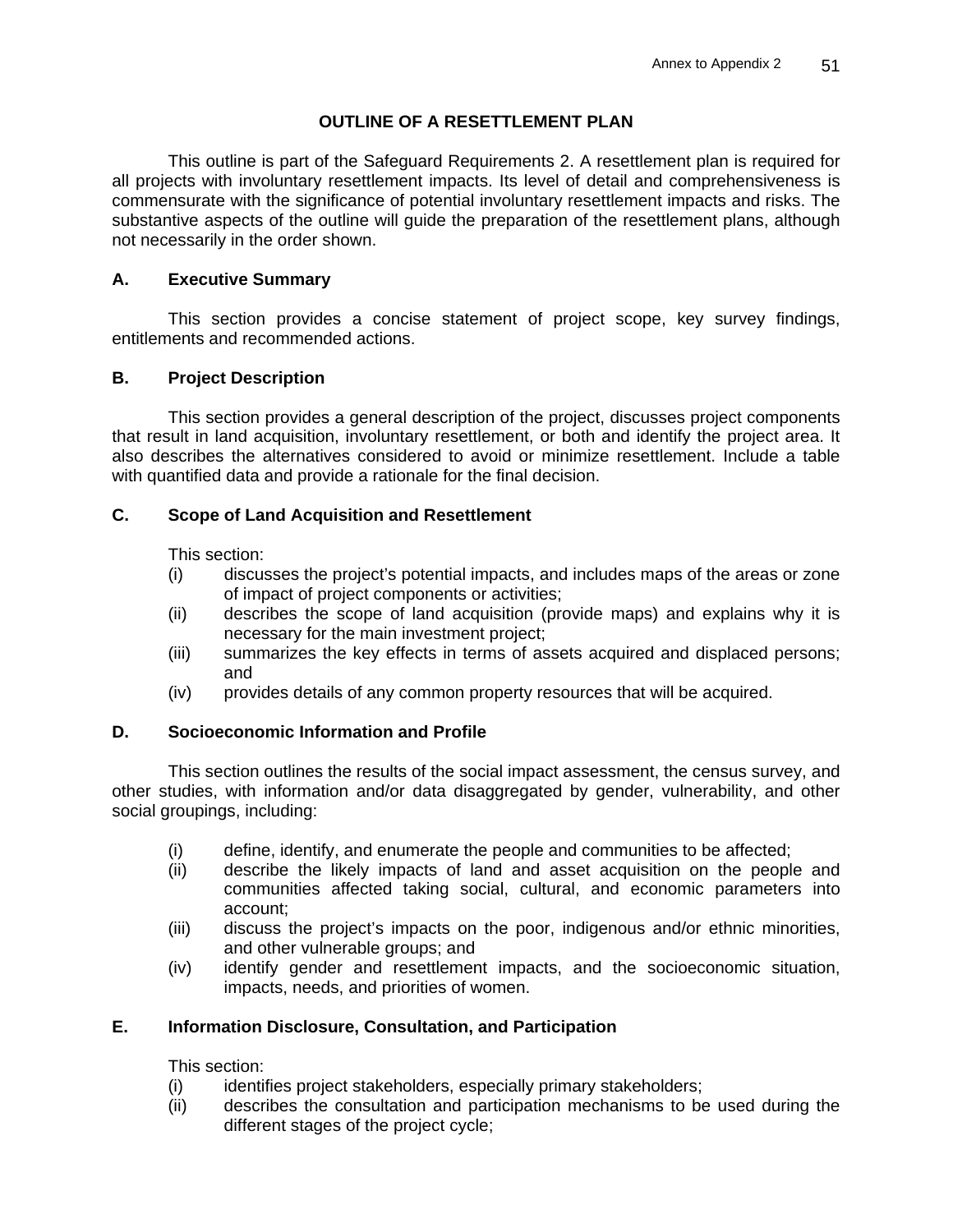- (iii) describes the activities undertaken to disseminate project and resettlement information during project design and preparation for engaging stakeholders;
- (iv) summarizes the results of consultations with affected persons (including host communities), and discusses how concerns raised and recommendations made were addressed in the resettlement plan;
- (v) confirms disclosure of the draft resettlement plan to affected persons and includes arrangements to disclose any subsequent plans; and
- (vi) describes the planned information disclosure measures (including the type of information to be disseminated and the method of dissemination) and the process for consultation with affected persons during project implementation.

#### **F. Grievance Redress Mechanisms**

This section describes mechanisms to receive and facilitate the resolution of affected persons' concerns and grievances. It explains how the procedures are accessible to affected persons and gender sensitive.

#### **G. Legal Framework**

This section:

- (i) describes national and local laws and regulations that apply to the project and identify gaps between local laws and ADB's policy requirements; and discuss how any gaps will be addressed.
- (ii) describes the legal and policy commitments from the executing agency for all types of displaced persons;
- (iii) outlines the principles and methodologies used for determining valuations and compensation rates at replacement cost for assets, incomes, and livelihoods; and set out the compensation and assistance eligibility criteria and how and when compensation and assistance will be provided.
- (iv) describes the land acquisition process and prepare a schedule for meeting key procedural requirements.

#### **H. Entitlements, Assistance and Benefits**

This section:

- (i) defines displaced persons' entitlements and eligibility, and describes all resettlement assistance measures (includes an entitlement matrix);
- (ii) specifies all assistance to vulnerable groups, including women, and other special groups; and.
- (iii) outlines opportunities for affected persons to derive appropriate development benefits from the project.

#### **I. Relocation of Housing and Settlements**

This section:

- (i) describes options for relocating housing and other structures, including replacement housing, replacement cash compensation, and/or self-selection (ensure that gender concerns and support to vulnerable groups are identified);
- (ii) describes alternative relocation sites considered; community consultations conducted; and justification for selected sites, including details about location, environmental assessment of sites, and development needs;
- (iii) provides timetables for site preparation and transfer;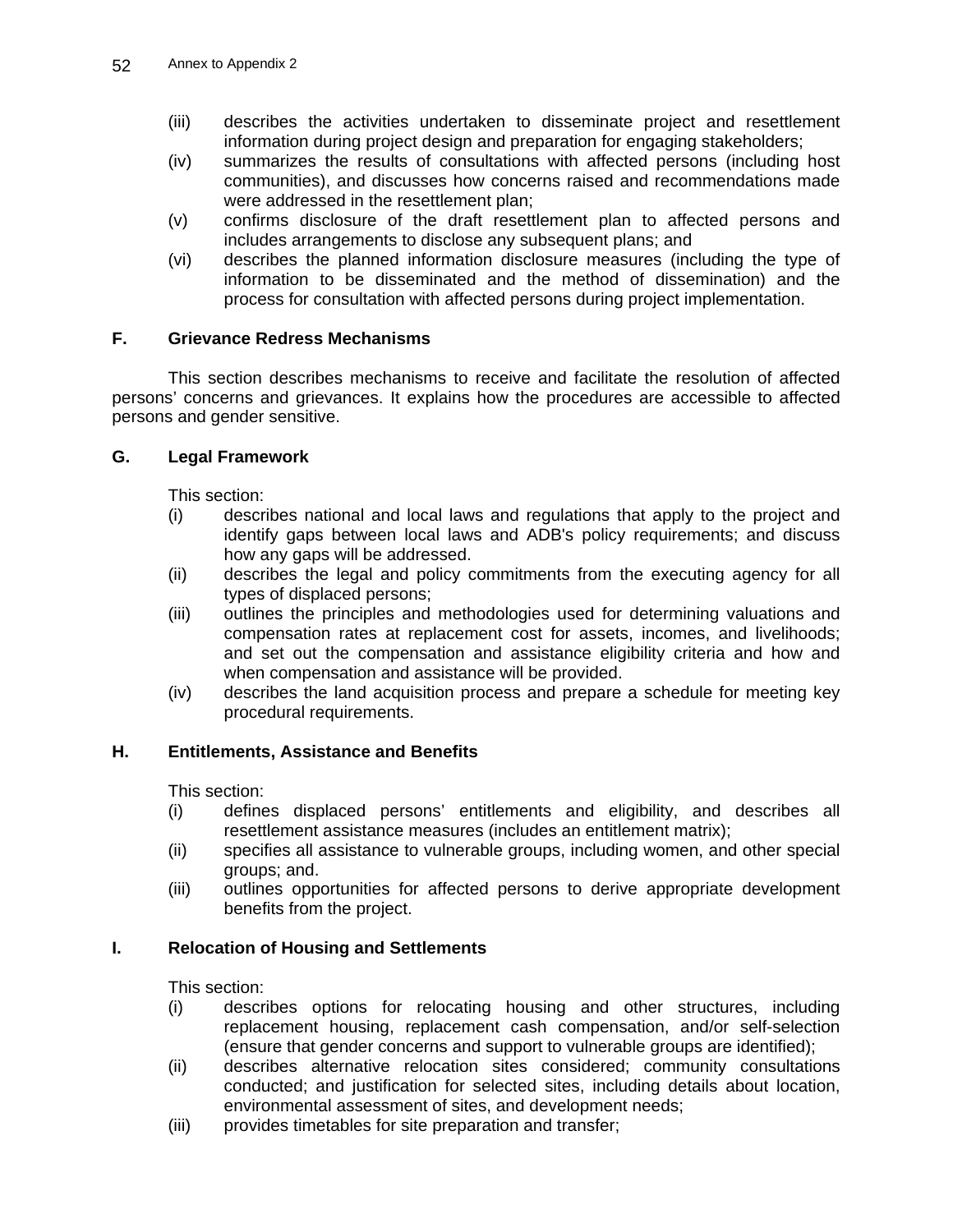- (iv) describes the legal arrangements to regularize tenure and transfer titles to resettled persons;
- (v) outlines measures to assist displaced persons with their transfer and establishment at new sites;
- (vi) describes plans to provide civic infrastructure; and
- (vii) explains how integration with host populations will be carried out.

#### **J. Income Restoration and Rehabilitation**

This section:

- (i) identifies livelihood risks and prepare disaggregated tables based on demographic data and livelihood sources;
- (ii) describes income restoration programs, including multiple options for restoring all types of livelihoods (examples include project benefit sharing, revenue sharing arrangements, joint stock for equity contributions such as land, discuss sustainability and safety nets);
- (iii) outlines measures to provide social safety net through social insurance and/or project special funds;
- (iv) describes special measures to support vulnerable groups;
- (v) explains gender considerations; and
- (vi) describes training programs.

### **K. Resettlement Budget and Financing Plan**

This section:

- (i) provides an itemized budget for all resettlement activities, including for the resettlement unit, staff training, monitoring and evaluation, and preparation of resettlement plans during loan implementation.
- (ii) describes the flow of funds (the annual resettlement budget should show the budget-scheduled expenditure for key items).
- (iii) includes a justification for all assumptions made in calculating compensation rates and other cost estimates (taking into account both physical and cost contingencies), plus replacement costs.
- (iv) includes information about the source of funding for the resettlement plan budget.

#### **L. Institutional Arrangements**

This section:

- (i) describes institutional arrangement responsibilities and mechanisms for carrying out the measures of the resettlement plan;
- (ii) includes institutional capacity building program, including technical assistance, if required;
- (iii) describes role of NGOs, if involved, and organizations of affected persons in resettlement planning and management; and
- (iv) describes how women's groups will be involved in resettlement planning and management,

#### **M. Implementation Schedule**

This section includes a detailed, time bound, implementation schedule for all key resettlement and rehabilitation activities. The implementation schedule should cover all aspects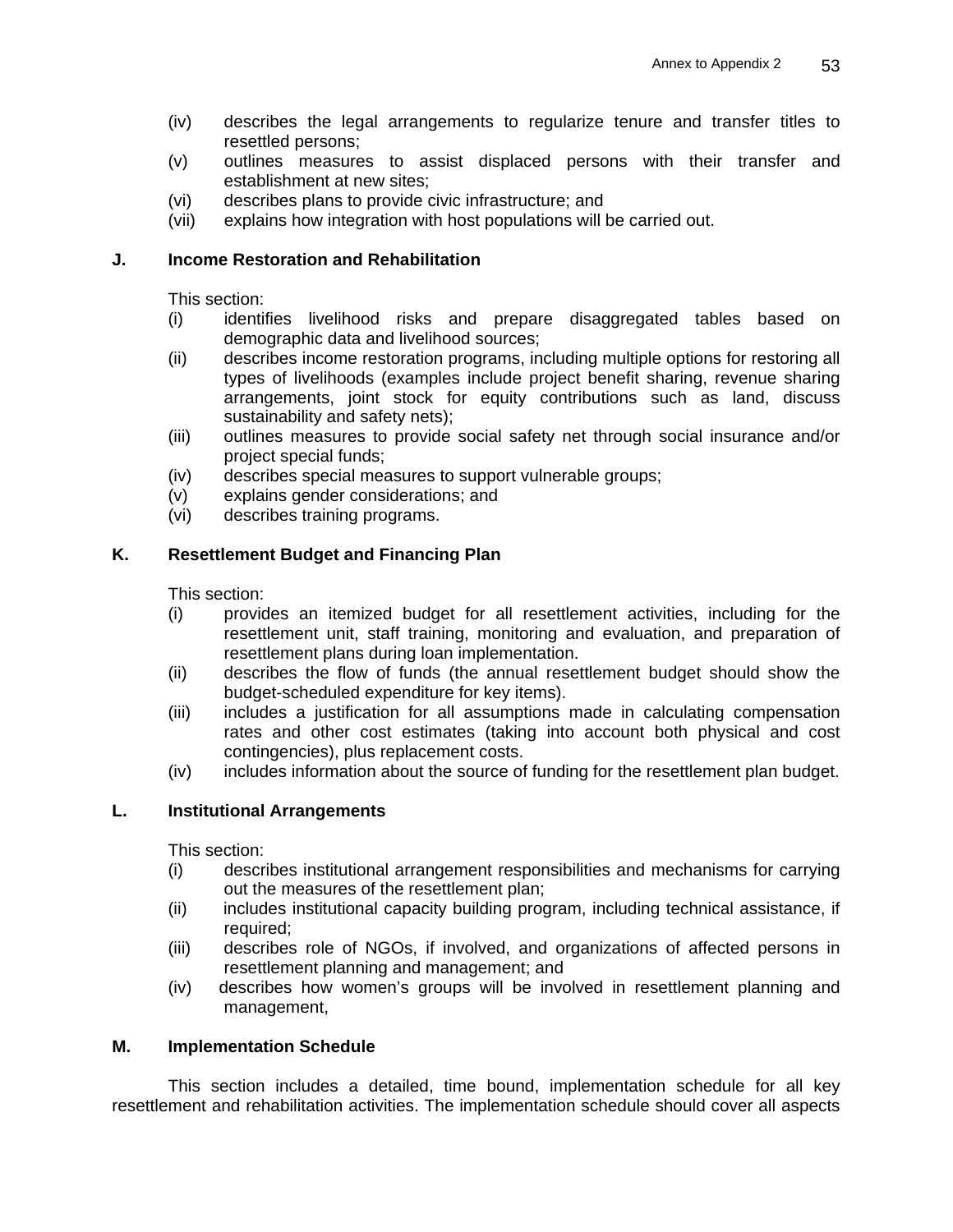of resettlement activities synchronized with the project schedule of civil works construction, and provide land acquisition process and timeline.

## **N. Monitoring and Reporting**

This section describes the mechanisms and benchmarks appropriate to the project for monitoring and evaluating the implementation of the resettlement plan. It specifies arrangements for participation of affected persons in the monitoring process. This section will also describe reporting procedures.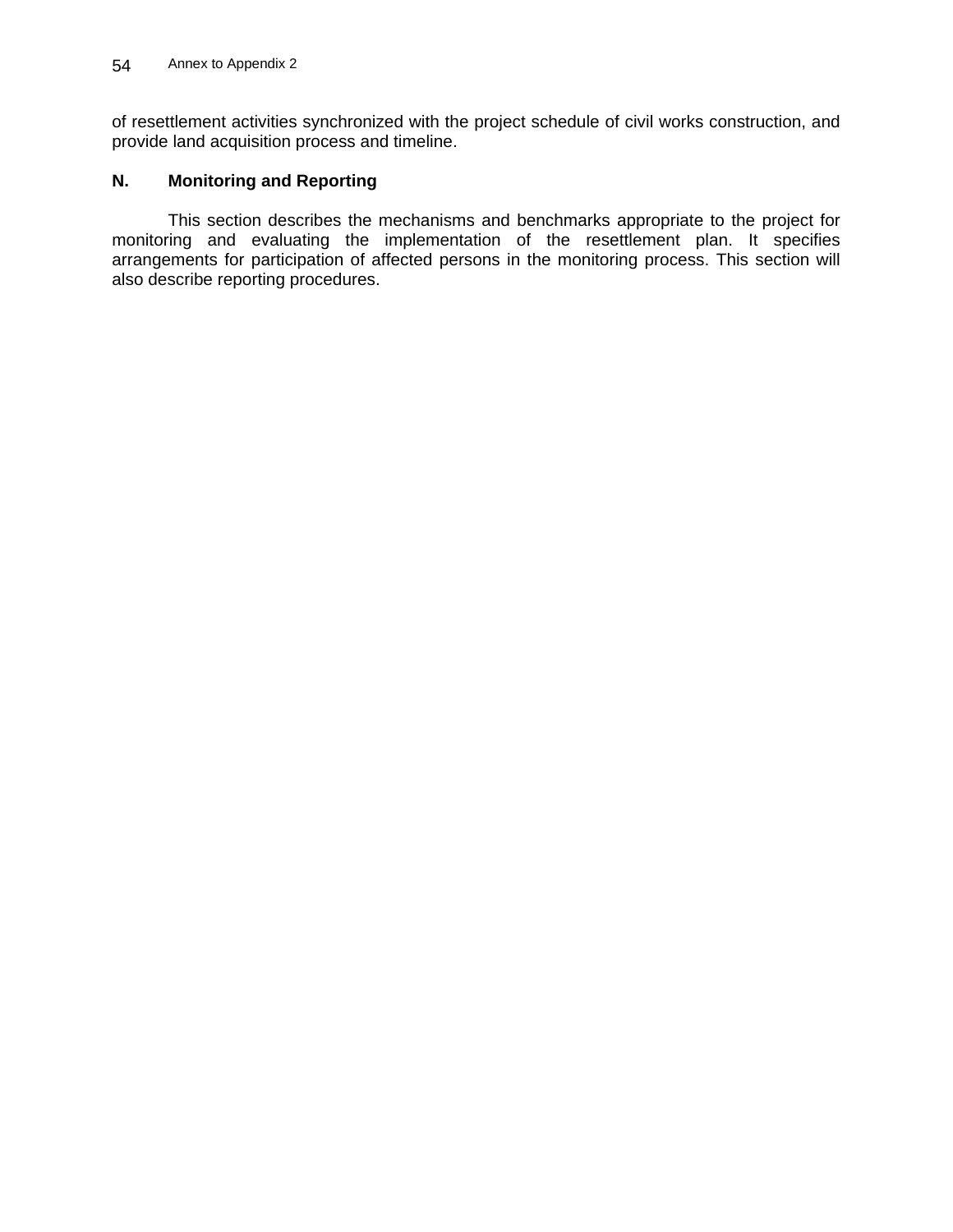### **SAFEGUARD REQUIREMENTS 3: INDIGENOUS PEOPLES**

### **A. Introduction**

1. The United Nations Declaration on the Rights of Indigenous Peoples was adopted by the United Nations General Assembly in September 2007. Many countries in Asia and the Pacific have voted in favor of this nonbinding declaration. The Asian Development Bank (ADB) recognizes the rights of Indigenous Peoples to direct the course of their own development. Indigenous Peoples do not automatically benefit from development, which is often planned and implemented by those in the mainstream or dominant population in the countries in which they live. Special efforts are needed to engage Indigenous Peoples in the planning of development programs that affect them, in particular, development programs that are supposedly designed to meet their specific needs and aspirations. Indigenous Peoples are increasingly threatened as development programs infringe into areas that they traditionally own, occupy, use, or view as ancestral domain.

2. Safeguard Requirements 3 outlines the requirements that borrowers/clients are required to meet in delivering Indigenous Peoples safeguards to projects supported by ADB. It discusses the objectives and scope of application, and underscores the requirements pertaining to (i) undertaking the social impact assessment and planning process; (ii) preparing social impact assessment reports and planning documents; (iii) disclosing information and undertaking consultation, including ascertaining consent of affected Indigenous Peoples community to selected project activities; (iv) establishing a grievance mechanism; and (v) monitoring and reporting. This set of policy requirements will safeguard Indigenous Peoples' rights to maintain, sustain, and preserve their cultural identities, practices, and habitats and to ensure that projects affecting them will take the necessary measures to protect these rights.

#### **B. Objectives**

3. The objective is to design and implement projects in a way that fosters full respect for Indigenous Peoples' identity, dignity, human rights, livelihood systems, and cultural uniqueness as defined by the Indigenous Peoples themselves so that they (i) receive culturally appropriate social and economic benefits, (ii) do not suffer adverse impacts as a result of projects, and (iii) can participate actively in projects that affect them.

## **C. Scope of Application**

4. The requirements apply to all ADB-financed and/or ADB-administered sovereign and non-sovereign projects, and their components regardless of the source of financing, including investment projects funded by a loan; and/or a grant; and/or other means, such as equity and/or guarantees (hereafter broadly referred to as projects). The requirements also cover actions conducted by the borrower/client in anticipation of ADB projects.

5. Within Asia and the Pacific, individual indigenous communities reflect tremendous diversity in their cultures, histories, and current circumstances. The contexts in which such peoples live are varied and changing and no universally accepted definition of Indigenous Peoples exists. Indigenous Peoples may be referred to in different countries by such terms as indigenous ethnic minorities, indigenous cultural communities, aboriginals, hill tribes, minority nationalities, scheduled tribes, or tribal groups. Such groups can be considered Indigenous Peoples for operational purposes when they possess the characteristics listed in para. 6.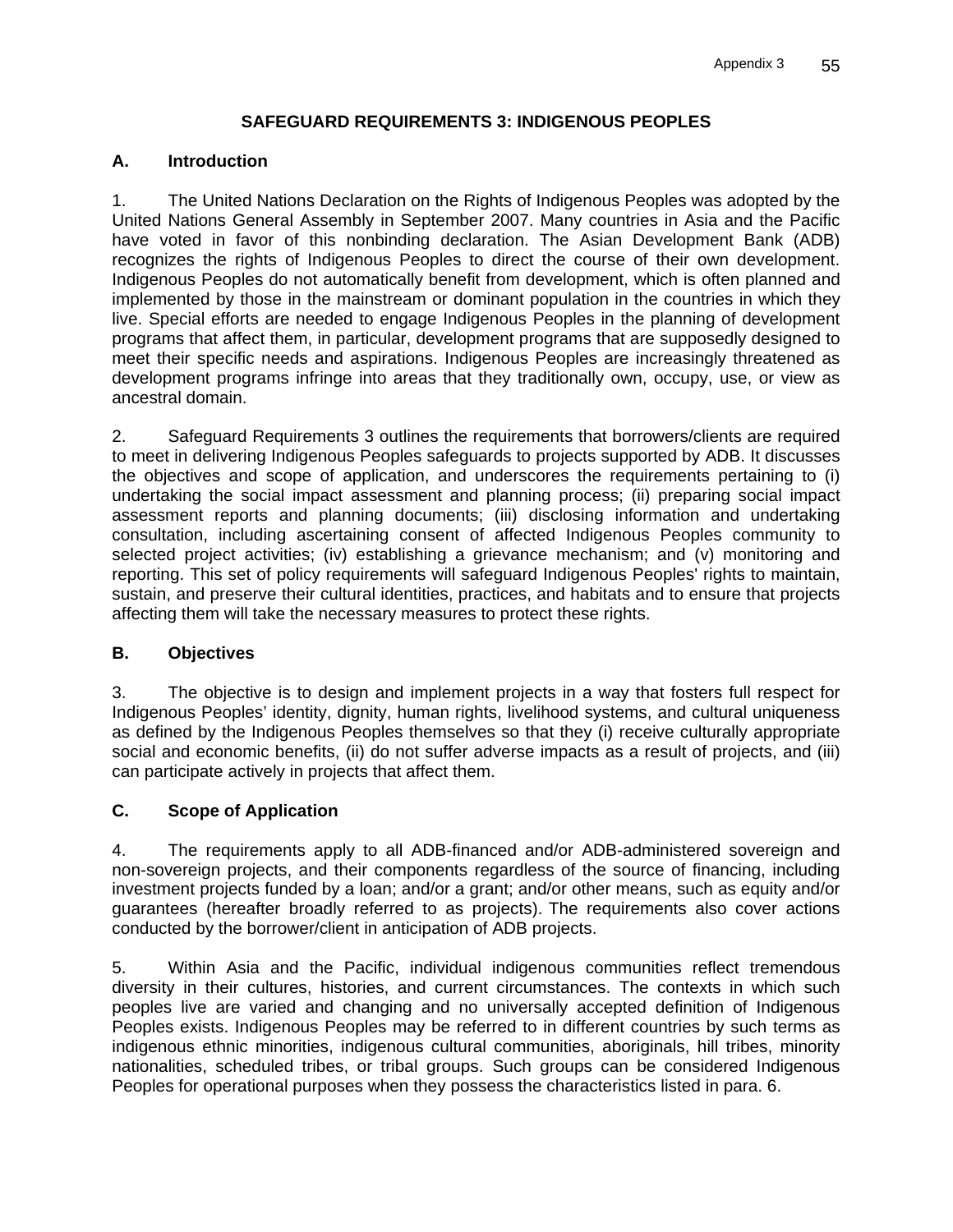6. For operational purposes, the term Indigenous Peoples is used in a generic sense to refer to a distinct, vulnerable, social and cultural group possessing the following characteristics in varying degrees:

- (i) self-identification as members of a distinct indigenous cultural group and recognition of this identity by others;
- (ii) collective attachment to geographically distinct habitats or ancestral territories in the project area and to the natural resources in these habitats and territories;
- (iii) customary cultural, economic, social, or political institutions that are separate from those of the dominant society and culture; and
- (iv) a distinct language, often different from the official language of the country or region.

7. In considering these characteristics, national legislation, customary law, and any international conventions to which the country is a party will be taken into account.

8. A group that has lost collective attachment to geographically distinct habitats or ancestral territories in the project area because of forced severance remains eligible for coverage under this policy.

9. The Indigenous Peoples safeguards are triggered if a project directly or indirectly affects the dignity, human rights, livelihood systems, or culture of Indigenous Peoples or affects the territories or natural or cultural resources that Indigenous Peoples own, use, occupy, or claim as their ancestral domain.

### **D. General Requirements**

## **1. Consultation and Participation**

10. The borrower/client will undertake meaningful consultation with affected Indigenous Peoples to ensure their informed participation in (i) designing, implementing, and monitoring measures to avoid adverse impacts on them or, when avoidance is not possible, to minimize, mitigate, and compensate for such effects; and (ii) tailoring project benefits that accrue to them in a culturally appropriate manner. Meaningful consultation is a process that (i) begins early in the project preparation stage and is carried out on an ongoing basis throughout the project cycle; (ii) provides timely disclosure of relevant and adequate information that is understandable and readily accessible to affected people; (iii) is undertaken in an atmosphere free of intimidation or coercion; (iv) is gender inclusive and responsive, and tailored to the needs of disadvantaged and vulnerable groups; and (v) enables the incorporation of all relevant views of affected people and other stakeholders into decision making, such as project design, mitigation measures, the sharing of development benefits and opportunities, and implementation issues. Consultation will be carried out in a manner commensurate with the impacts on affected communities. The consultation process and its results will be documented and reflected in the Indigenous Peoples plan (IPP).

11. To carry out meaningful consultation with affected Indigenous Peoples, the borrower/client will establish a context-specific strategy for inclusive and participatory consultation, including approaches of identifying appropriate Indigenous Peoples representatives, and consultation methods appropriate to the social and cultural values of the affected Indigenous Peoples communities. The borrower/client will pay special attention to the concerns of indigenous women and youth.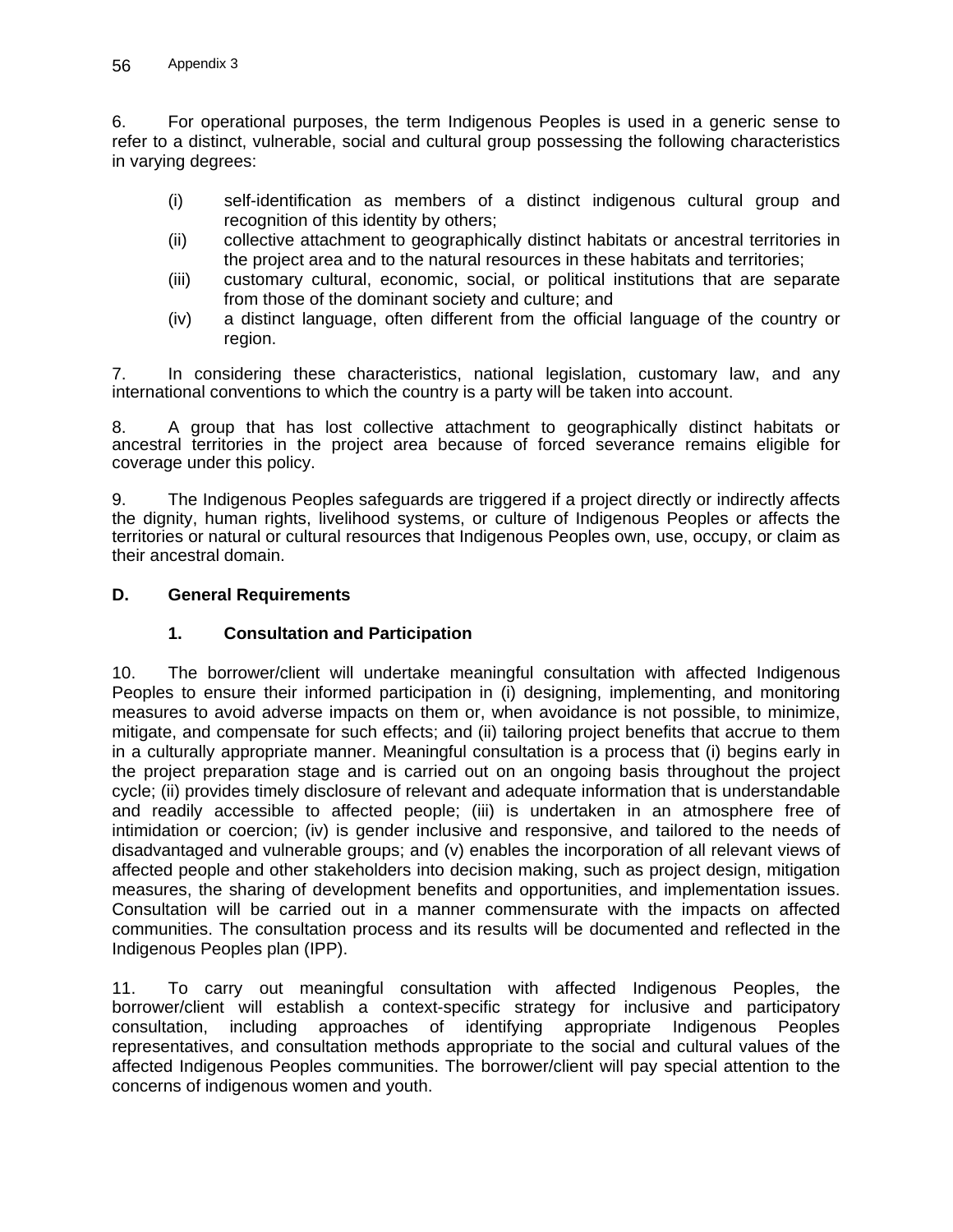12. When the borrower/client and the affected Indigenous Peoples have serious differences and disagreements in relation to the project, its components, or the IPP, the borrower/ client will undertake good faith negotiations to resolve such differences and disagreements.

## **2. Social Impact Assessment**

13. When screening by ADB confirms likely impacts on Indigenous Peoples, the borrower/client will retain qualified and experienced experts to carry out a full social impact assessment (SIA), and if impacts on Indigenous Peoples are identified, the borrower/client will prepare an IPP in conjunction with the feasibility study. The project's potential social impacts and risks will be assessed against the requirements presented in this document and applicable laws and regulations of the jurisdictions in which the project operates that pertain to Indigenous Peoples matters, including host country obligations under international law.

14. Based on the screening, a field-based SIA will be conducted either as part of the feasibility study or as a stand-alone activity. The SIA will, in a gender-sensitive manner, in consultation with Indigenous Peoples communities, identify the project-affected Indigenous Peoples and the potential impacts of the proposed project on them. The SIA will provide a baseline socioeconomic profile of the indigenous groups in the project area and project impact zone; assess their access to and opportunities to avail themselves of basic social and economic services; assess the short- and long-term, direct and indirect, and positive and negative impacts of the project on each group's social, cultural, and economic status; assess and validate which indigenous groups will trigger the Indigenous Peoples policy principles; and assess the subsequent approaches and resource requirements for addressing the various concerns and issues of projects that affect them.

15. The level of detail and comprehensiveness of the SIA will be proportional to the complexity of the proposed project and commensurate with the nature and scale of the proposed project's potential effects on Indigenous Peoples, whether positive or negative.

## **3. Indigenous Peoples Planning**

16. If the screening and SIA indicate that the proposed project will have impacts, positive and/or negative, on Indigenous Peoples, the borrower/client will prepare an IPP in the context of the SIA and through meaningful consultation with the affected Indigenous Peoples communities. The IPP will set out the measures whereby the borrower/client will ensure (i) that affected Indigenous Peoples receive culturally appropriate social and economic benefits; and (ii) that when potential adverse impacts on Indigenous Peoples are identified, these will be avoided to the maximum extent possible. Where this avoidance is proven to be impossible, based on meaningful consultation with indigenous communities, the IPP will outline measures to minimize, mitigate, and compensate for the adverse impacts. The level of detail and comprehensiveness of IPPs (annex to this appendix) will vary depending on the specific project and the nature of impacts to be addressed. The borrower/client will integrate the elements of the IPP into the project's design.

17. If Indigenous Peoples are the sole or the overwhelming majority of direct project beneficiaries,<sup>1</sup> and when only positive impacts are identified, the elements of an IPP could be included in the overall project design in lieu of preparing a separate IPP. In such cases, the project document will include a summary of about how the project complies with Indigenous Peoples safeguards. In particular, it will explain how the requirements for meaningful

<sup>-</sup> $1$  This may be the case in certain developing countries such as Pacific island nations.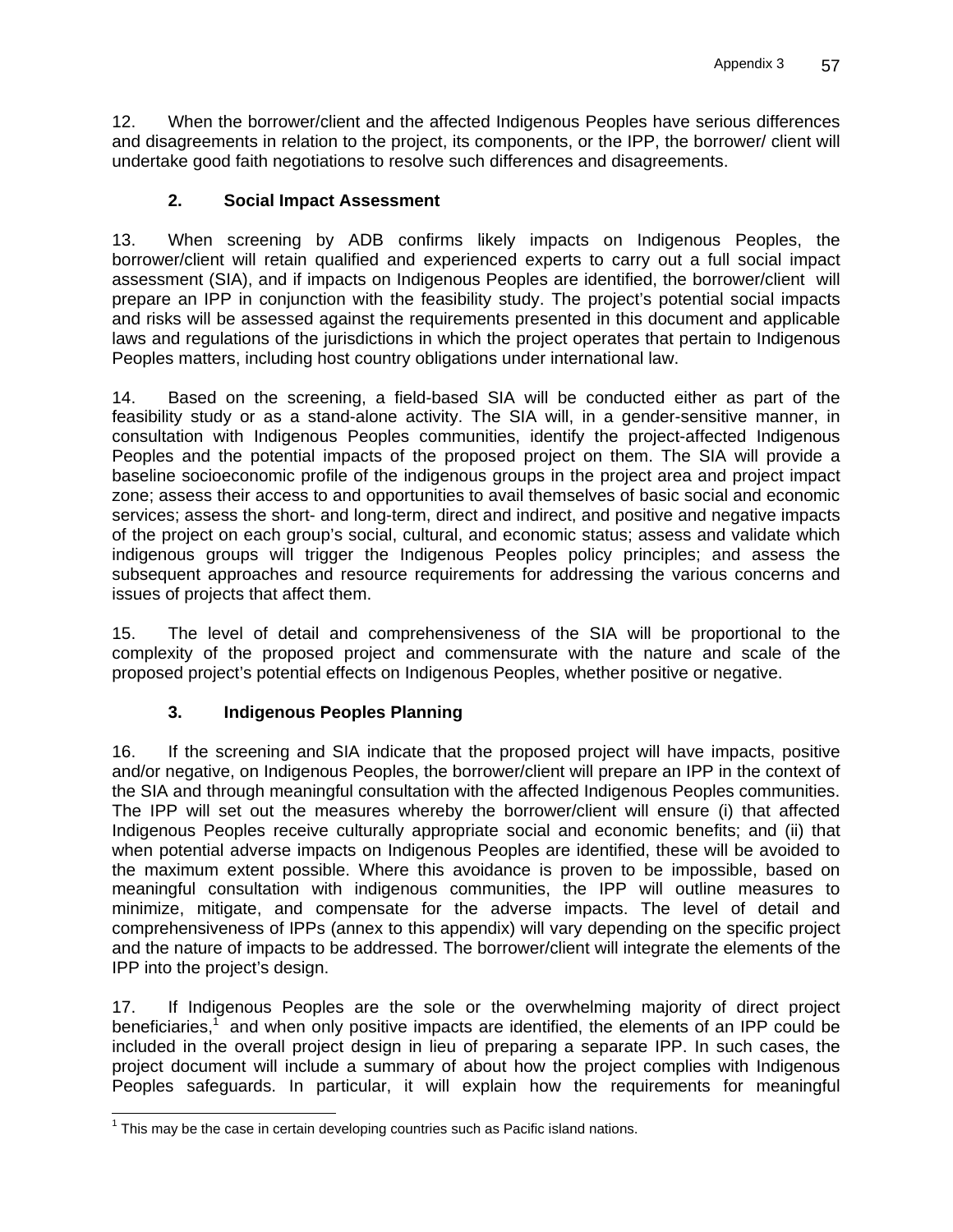consultation are fulfilled and how the accrual of benefits has been integrated into the project design.

18. The borrower/client will update the IPP following the completion of detailed engineering design and detailed measurement surveys. The updated IPP will closely follow the award of contract packages and the implementation time schedules of each project component or subproject. Mitigating measures to avoid adverse impacts on Indigenous Peoples and measures to enhance culturally appropriate development benefits will be adjusted, but the agreed outcomes as specified in the draft IPP will not be lowered or minimized. If new groups of Indigenous Peoples are identified prior to submission of the final IPP to ADB, meaningful consultation will be undertaken with them also.

19. The borrower/client will use qualified and experienced experts to prepare the social impact assessment and IPP. For highly complex and sensitive projects, independent advisory panels of experts not affiliated with the project will be used during project preparation and implementation. Any highly complex and sensitive projects affecting Indigenous Peoples will require an Indigenous Peoples expert on the advisory panel.

### **4. Information Disclosure**

20. The borrower/client will submit to ADB the following documents to disclose on ADB's website:

- (i) a draft IPP and/or Indigenous Peoples planning framework, including the social impact assessment, endorsed by the borrower/client, before appraisal;
- (ii) the final IPP upon completion;
- (iii) a new or updated IPP and a corrective action plan prepared during implementation, if any; and
- (iv) the monitoring reports.

21. The borrower/client will provide relevant information, including information from the above documents in a timely manner, in an accessible place and in a form and language(s) understandable to the affected Indigenous Peoples and other stakeholders. If the Indigenous Peoples are illiterate, other appropriate communication methods will be used.

#### **5. Grievance Redress Mechanism**

22. The borrower/client will establish a mechanism to receive and facilitate resolution of the affected Indigenous Peoples communities' concerns, complaints, and grievances. The grievance mechanism will be scaled to the impacts of the project. It should address concerns and complaints promptly, using an understandable and transparent process that is culturally appropriate, gender responsive, and accessible to the affected Indigenous Peoples communities at no cost and without retribution. The mechanism should not impede access to the country's judicial or administrative remedies. The affected Indigenous Peoples communities will be appropriately informed about the mechanism.

#### **6. Monitoring and Reporting**

23. The borrower/client will monitor and measure the progress of implementation of the IPP. The extent of monitoring activities will be commensurate with the project's risks and impacts. In addition to recording information to track performance, the borrower/client should use dynamic mechanisms, such as inspections and audits, to verify compliance with requirements and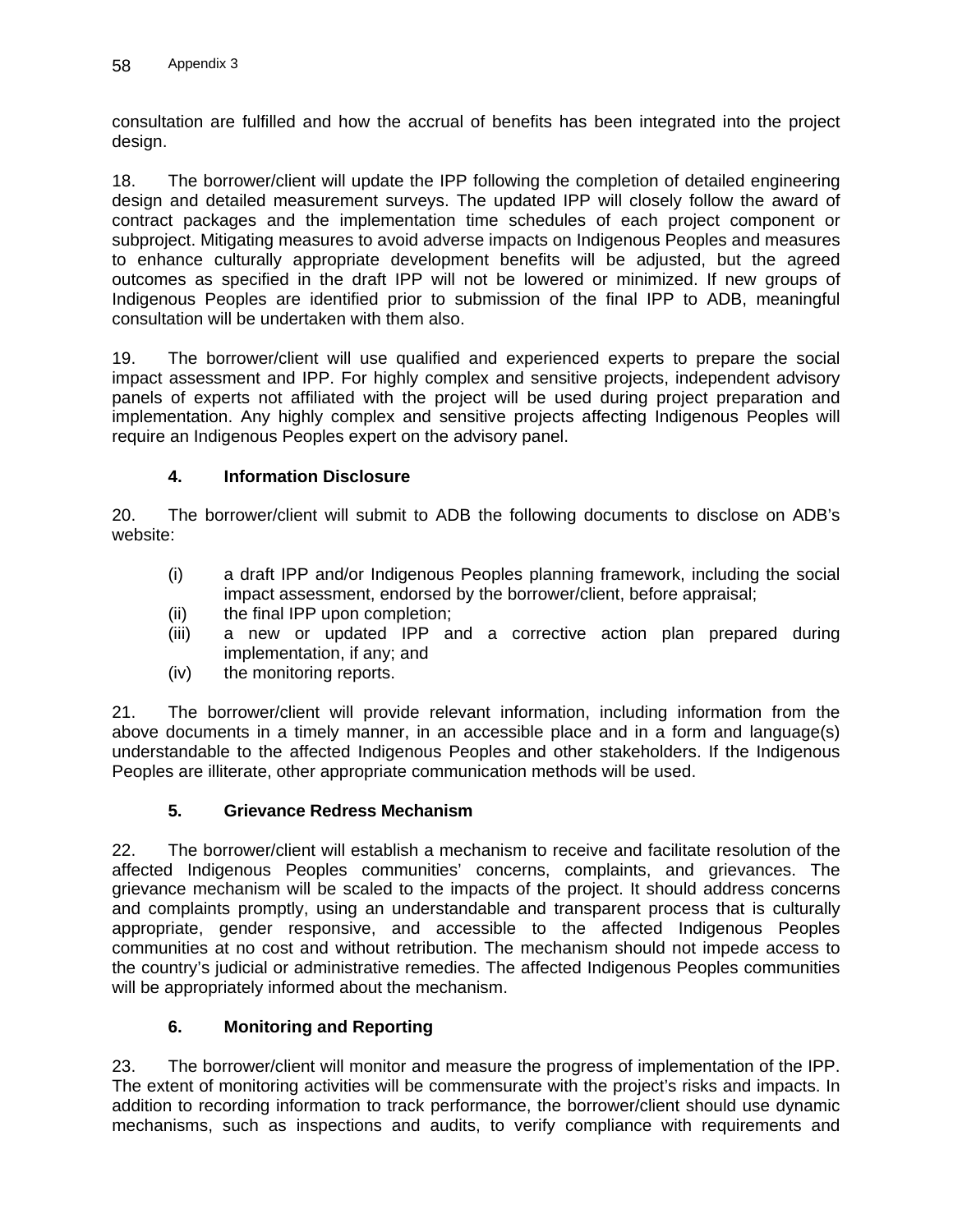progress toward achieving the desired outcomes. For projects with significant adverse impacts on Indigenous Peoples, the borrower/client will retain qualified and experienced external experts or qualified NGOs to verify monitoring information. The external experts engaged by the borrower/client will advise on compliance issues, and if any significant Indigenous Peoples issues are found, the borrower/client will prepare a corrective action plan or an update to the approved IPP. The borrower/client will implement the corrective actions and follow up on these actions to ensure their effectiveness.

24. The borrower/client will prepare periodic monitoring reports on the progress of IPP implementation, highlighting compliance issues and corrective actions, if any. The borrower/client will submit semiannual monitoring reports. The costs of monitoring requirements will be reflected in project budgets.

## **7. Unanticipated Impacts**

25. If unanticipated impacts on Indigenous Peoples become apparent during project implementation, such as a change in the project's footprint, the borrower/client will carry out a social impact assessment and update the IPP or formulate a new IPP covering all applicable requirements specified in this document.

#### **E. Special Requirements**

## **1. Ancestral Domains and Lands and Related Natural Resources**

26. Indigenous Peoples are closely tied to land, forests, water, wildlife, and other natural resources, and therefore special considerations apply if the project affects such ties. In this situation, when carrying out the social impact assessment and preparing the IPP, the borrower/client will pay particular attention to the following:

- (i) the customary rights of the Indigenous Peoples, both individual and collective, pertaining to ancestral domains, lands, or territories that they traditionally own or customarily use or occupy, and where access to natural resources is vital to the sustainability of their cultures and livelihood systems;
- (ii) the need to protect such ancestral domains, lands, and resources against illegal intrusion or encroachment;
- (iii) the cultural and spiritual values that the Indigenous Peoples attribute to such lands and resources;
- (iv) the Indigenous Peoples' natural resources management practices and the longterm sustainability of such practices; and
- (v) the need to rehabilitate the livelihood systems of Indigenous Peoples who have been evicted from their lands.

27. If the project involves activities that are contingent on establishing legally recognized rights to lands and territories that Indigenous Peoples have traditionally owned or customarily used or occupied, such as land titling projects, or the acquisition of such lands, the borrower/client will integrate an action plan for the legal recognition of customary rights to such lands, territories, and ancestral domains in the IPP. The action plan is normally carried out before project implementation, but in some cases it may need to be formulated concurrently with the project itself. Such legal recognition may take the following forms:

(i) full legal recognition of existing customary land tenure systems of Indigenous Peoples, or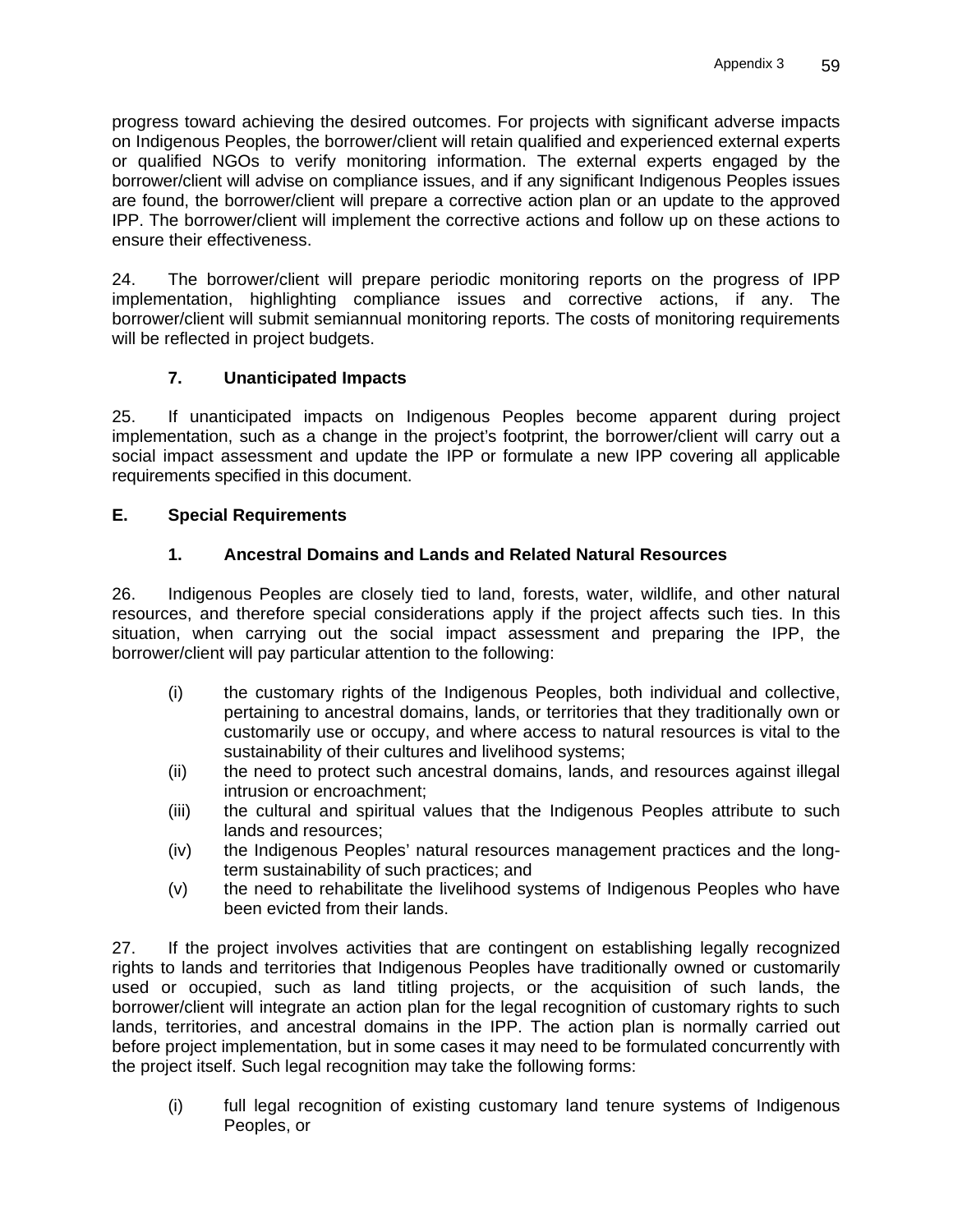(ii) conversion of customary usage rights to communal and/or individual ownership rights.

28. If neither option is possible under national law, the IPP will include an action plan for legal recognition of perpetual or long-term renewable custodial or user rights.

29. In addition, for projects with potential impacts on Indigenous Peoples, the borrower/client will ensure their meaningful consultation and facilitate their informed participation on matters affecting them directly, such as proposed mitigation measures, sharing of project benefits and opportunities, and implementation arrangements.

### **2. Consent of Affected Indigenous Peoples Communities**

30. Indigenous Peoples may be particularly vulnerable when project activities include (i) commercial development of the cultural resources and knowledge of Indigenous Peoples; (ii) physical displacement from traditional or customary lands; and (iii) commercial development of natural resources within customary lands under use that that would impact the livelihoods or the cultural, ceremonial, or spiritual uses that define the identity and community of Indigenous Peoples. In deciding whether to proceed with a project involving such project activities, the borrower/client will seek the consent of affected Indigenous Peoples communities.

31. For purposes of policy application, consent of affected Indigenous Peoples communities refers to a collective expression by the affected Indigenous Peoples communities, through individuals and/or their recognized representatives, of broad community support for the project activities listed in para. 30. Such broad community support may exist even if some individuals or groups object to the project activities.

32. Where broad community support has been ascertained, the borrower/client will provide documentation that details the process and outcomes of consultations with Indigenous Peoples and Indigenous Peoples' organizations, including (i) the findings of the SIA; (ii) the process of meaningful consultation with the affected Indigenous Peoples communities; (iii) the additional measures, including project design modification, that may be required to address adverse impacts on the Indigenous Peoples and to provide them with culturally appropriate project benefits; (iv) the recommendations for meaningful consultation with and participation by Indigenous Peoples communities during project implementation, monitoring, and evaluation; and (v) the content of any formal agreements reached with Indigenous Peoples communities and/or Indigenous Peoples' organizations. The borrower/client will submit documentation of the engagement process to ADB for review and for ADB's own investigation to assure itself of the existence of broad community support for the project activities. ADB will not finance the project if such support does not exist.

33. When the borrower/client and the affected Indigenous Peoples have major disagreements relating to the design, the IPP, or the implementation of the activities relating to commercial development of the cultural resources, physical displacement of Indigenous Peoples, and/or to commercial development of natural resources, the borrower/client will adopt a process of good faith negotiations for resolving such differences and disagreements.

34. **Commercial Development of Cultural Resources.** If the project involves the commercial development of Indigenous Peoples' cultural resources and knowledge, the borrower/client will ensure that the affected communities are informed of (i) their rights to such resources under statutory and customary law; (ii) the scope and nature of the proposed commercial development and the parties interested or involved in such development; and (iii)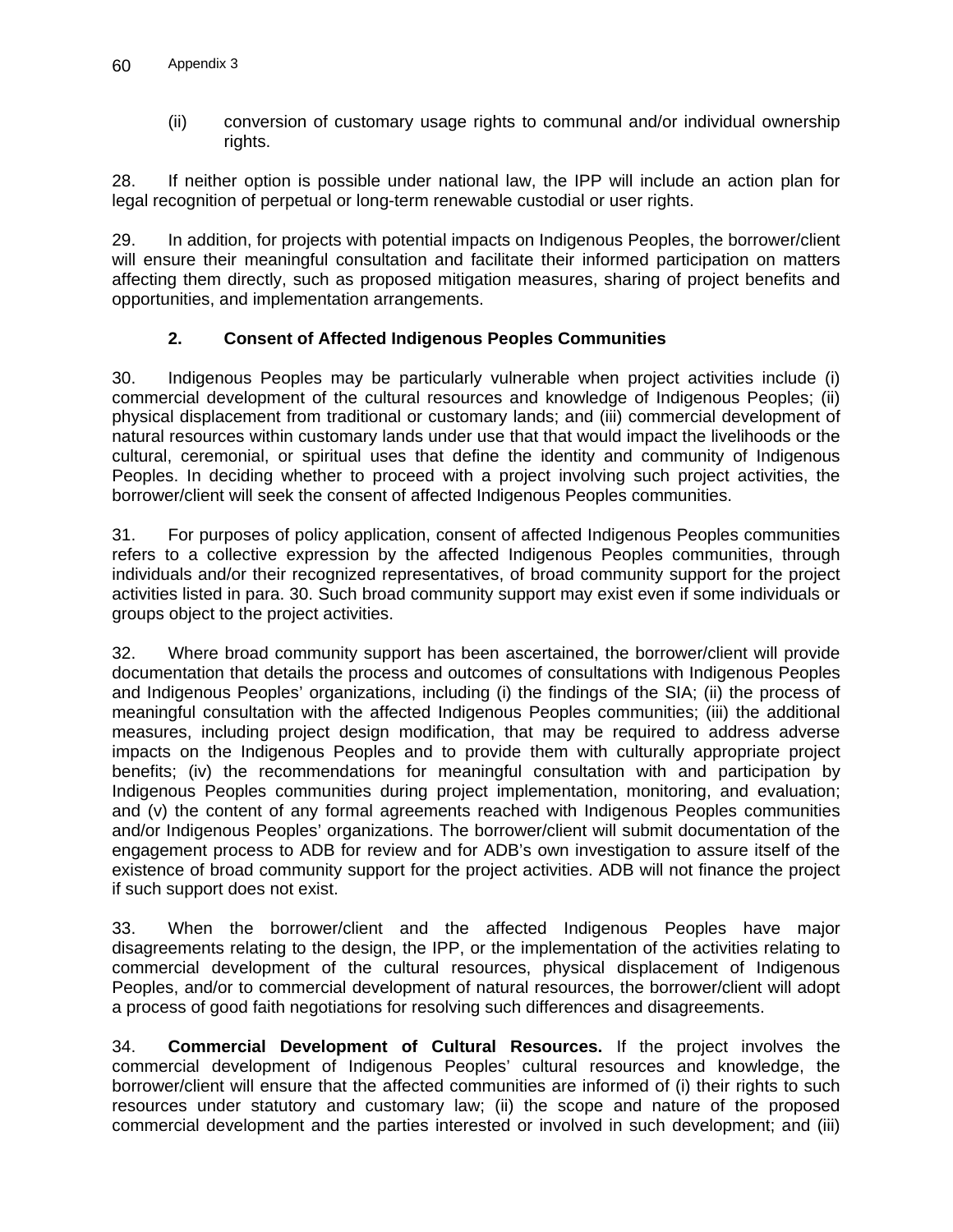the potential effects of such development on Indigenous Peoples' livelihoods, environment, and use of such resources. The IPP will reflect the nature and content of agreements and will include arrangements to ensure that Indigenous Peoples receive an equitable share of the benefits to be derived from such commercial development in a culturally appropriate way.

35. **Physical Displacement of Indigenous Peoples.** The borrower/client will explore to the maximum extent possible alternative project designs to avoid physical displacement of Indigenous Peoples that will result in adverse impacts on their identity, culture, and customary livelihoods. In exceptional circumstances, when avoidance is impossible, the borrower/client will prepare an IPP that could be combined with a resettlement plan. Such a combined plan needs to be compatible with the Indigenous Peoples' cultural preferences and will include a land-based resettlement strategy. Where possible, the plan will allow the affected Indigenous Peoples to return to the lands and territories they traditionally owned or customarily used or occupied if the reasons for their relocation cease to exist. The plan should include provisions to rehabilitate such lands, if needed.

36. **Commercial Development of Natural Resources**. If the project involves the commercial development of natural resources (such as minerals, hydrocarbons, forests, water, or hunting or fishing grounds) within customary lands under use by Indigenous Peoples, the borrower/client will ensure that the affected communities are informed of (i) their rights to such resources under statutory and customary law; (ii) the scope and nature of the proposed commercial development and the parties interested or involved in such development; and (iii) the potential effects of such development on the Indigenous Peoples' livelihoods, environment, and use of such resources. The borrower/client will include in the IPP arrangements to enable the Indigenous Peoples to receive in a culturally appropriate manner an equitable share of the benefits to be derived from such commercial development that is at least equal to or higher than that of any other affected landowners.

## **3. Indigenous Peoples and Development**

37. In furtherance of the objectives to benefit Indigenous Peoples, developing member countries can ask ADB to support them in their development planning and poverty reduction strategies by providing financial assistance for a variety of initiatives, such as the following:

- (i) strengthen local legislation to establish legal recognition of the customary or traditional land tenure systems of Indigenous Peoples;
- (ii) enhance participation by Indigenous Peoples in the development process by incorporating their perspectives into the design of development programs and poverty reduction strategies and providing them with opportunities to benefit more fully from development programs through policy and legal reforms, capacity building, and meaningful consultations, participation, and empowerment;
- (iii) support the development priorities of Indigenous Peoples through programs developed by governments in cooperation with Indigenous Peoples;
- (iv) address the gender and intergenerational issues that exist among many Indigenous Peoples, including the special needs of indigenous women, youth, and children;
- (v) prepare participatory profiles of Indigenous Peoples to document their culture, demographic structure, gender and intergenerational relations, and social organization, institutions, production systems, religious beliefs, and resource use patterns;
- (vi) strengthen the capacity of Indigenous Peoples communities and Indigenous Peoples' organizations to prepare, implement, monitor, and evaluate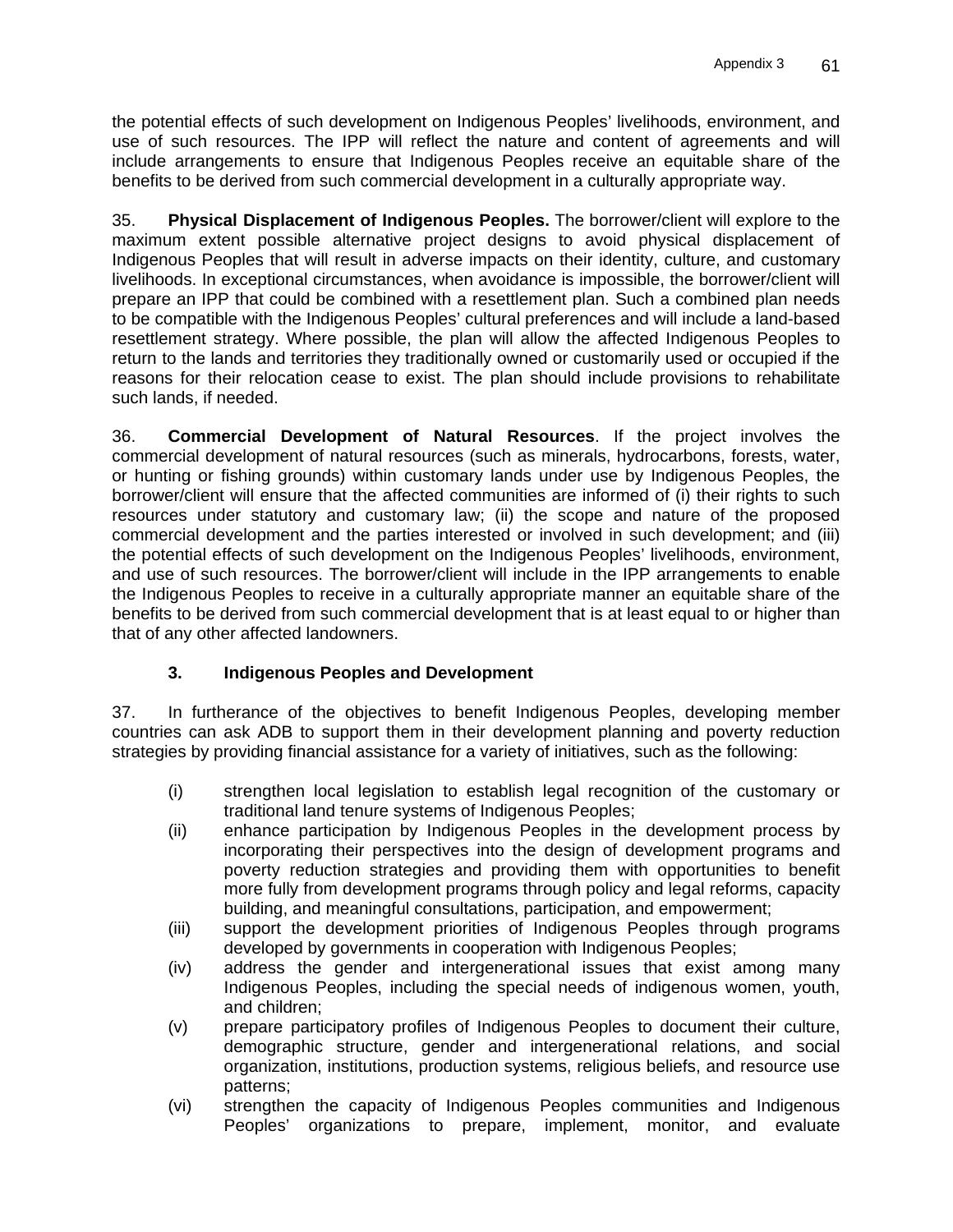development programs;

- (vii) strengthen the capacity of government agencies responsible for providing development services to Indigenous Peoples;
- (viii) preserve and respect indigenous knowledge, including strengthening intellectual property rights; and
- (ix) facilitate partnerships among the government, Indigenous Peoples' organizations, civil society organizations, and the private sector to promote Indigenous Peoples' development programs.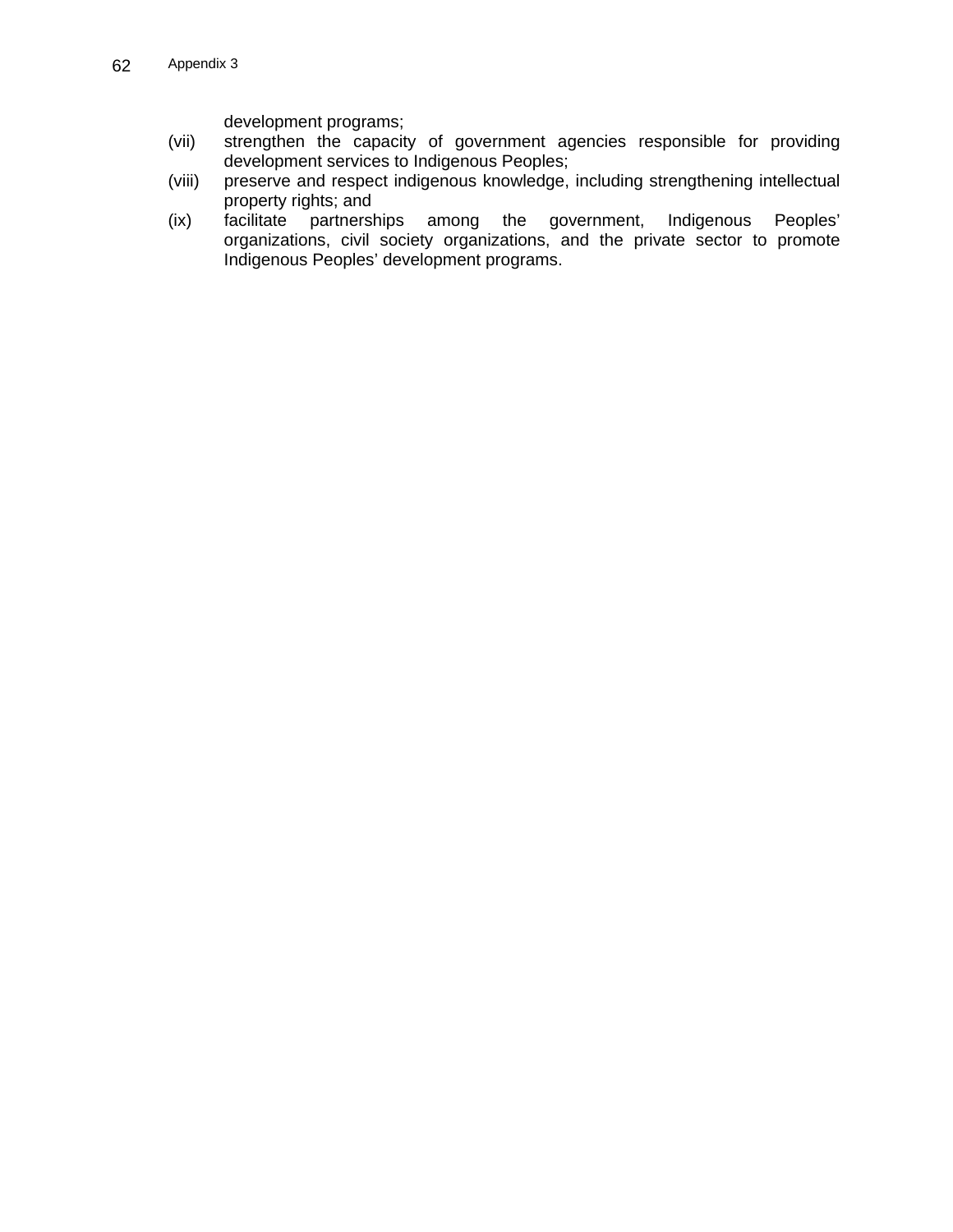### **OUTLINE OF AN INDIGENOUS PEOPLES PLAN**

This outline is part of the Safeguard Requirements 3. An Indigenous Peoples plan (IPP) is required for all projects with impacts on Indigenous Peoples. Its level of detail and comprehensiveness is commensurate with the significance of potential impacts on Indigenous Peoples. The substantive aspects of this outline will guide the preparation of IPPs, although not necessarily in the order shown.

### **A. Executive Summary of the Indigenous Peoples Plan**

This section concisely describes the critical facts, significant findings, and recommended actions.

### **B. Description of the Project**

 This section provides a general description of the project; discusses project components and activities that may bring impacts on Indigenous Peoples; and identify project area.

### **C. Social Impact Assessment**

This section:

- (i) reviews the legal and institutional framework applicable to Indigenous Peoples in project context.
- (ii) provides baseline information on the demographic, social, cultural, and political characteristics of the affected Indigenous Peoples communities; the land and territories that they have traditionally owned or customarily used or occupied; and the natural resources on which they depend.
- (iii) identifies key project stakeholders and elaborate a culturally appropriate and gender-sensitive process for meaningful consultation with Indigenous Peoples at each stage of project preparation and implementation, taking the review and baseline information into account.
- (iv) assesses, based on meaningful consultation with the affected Indigenous Peoples communities, the potential adverse and positive effects of the project. Critical to the determination of potential adverse impacts is a gender-sensitive analysis of the relative vulnerability of, and risks to, the affected Indigenous Peoples communities given their particular circumstances and close ties to land and natural resources, as well as their lack of access to opportunities relative to those available to other social groups in the communities, regions, or national societies in which they live.
- (v) includes a gender-sensitive assessment of the affected Indigenous Peoples' perceptions about the project and its impact on their social, economic, and cultural status.
- (vi) identifies and recommends, based on meaningful consultation with the affected Indigenous Peoples communities, the measures necessary to avoid adverse effects or, if such measures are not possible, identifies measures to minimize, mitigate, and/or compensate for such effects and to ensure that the Indigenous Peoples receive culturally appropriate benefits under the project.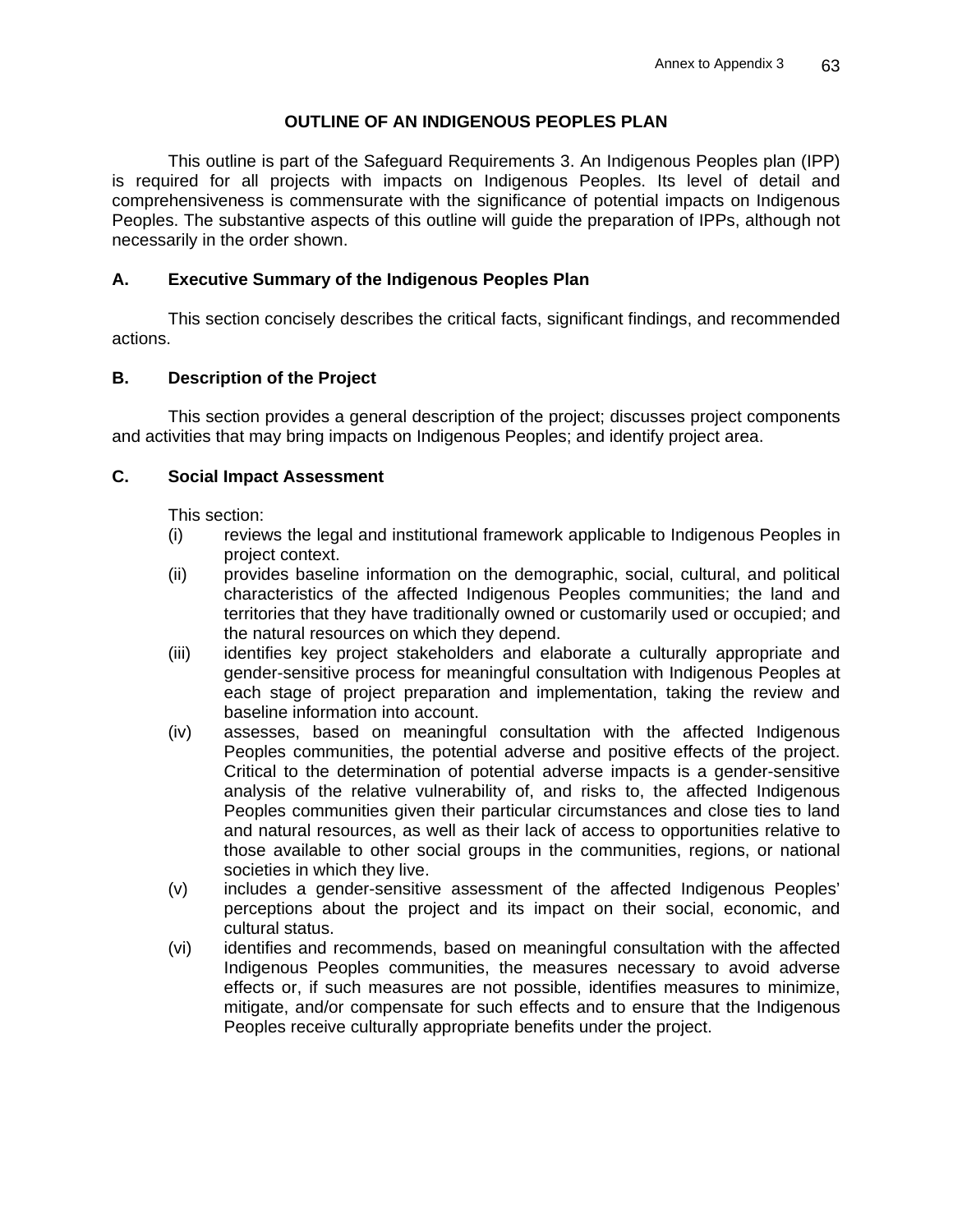### **D. Information Disclosure, Consultation and Participation**

This section:

- (i) describes the information disclosure, consultation and participation process with the affected Indigenous Peoples communities that was carried out during project preparation;
- (ii) summarizes their comments on the results of the social impact assessment and identifies concerns raised during consultation and how these have been addressed in project design;
- (iii) in the case of project activities requiring broad community support, documents the process and outcome of consultations with affected Indigenous Peoples communities and any agreement resulting from such consultations for the project activities and safeguard measures addressing the impacts of such activities;
- (iv) describes consultation and participation mechanisms to be used during implementation to ensure Indigenous Peoples participation during implementation; and
- (v) confirms disclosure of the draft and final IPP to the affected Indigenous Peoples communities.

#### **E. Beneficial Measures**

This section specifies the measures to ensure that the Indigenous Peoples receive social and economic benefits that are culturally appropriate, and gender responsive.

#### **F. Mitigative Measures**

This section specifies the measures to avoid adverse impacts on Indigenous Peoples; and where the avoidance is impossible, specifies the measures to minimize, mitigate and compensate for identified unavoidable adverse impacts for each affected Indigenous Peoples groups.

#### **G. Capacity Building**

 This section provides measures to strengthen the social, legal, and technical capabilities of (a) government institutions to address Indigenous Peoples issues in the project area; and (b) Indigenous Peoples organizations in the project area to enable them to represent the affected Indigenous Peoples more effectively.

#### **H. Grievance Redress Mechanism**

This section describes the procedures to redress grievances by affected Indigenous Peoples communities. It also explains how the procedures are accessible to Indigenous Peoples and culturally appropriate and gender sensitive.

#### **I. Monitoring, Reporting and Evaluation**

This section describes the mechanisms and benchmarks appropriate to the project for monitoring, and evaluating the implementation of the IPP. It also specifies arrangements for participation of affected Indigenous Peoples in the preparation and validation of monitoring, and evaluation reports.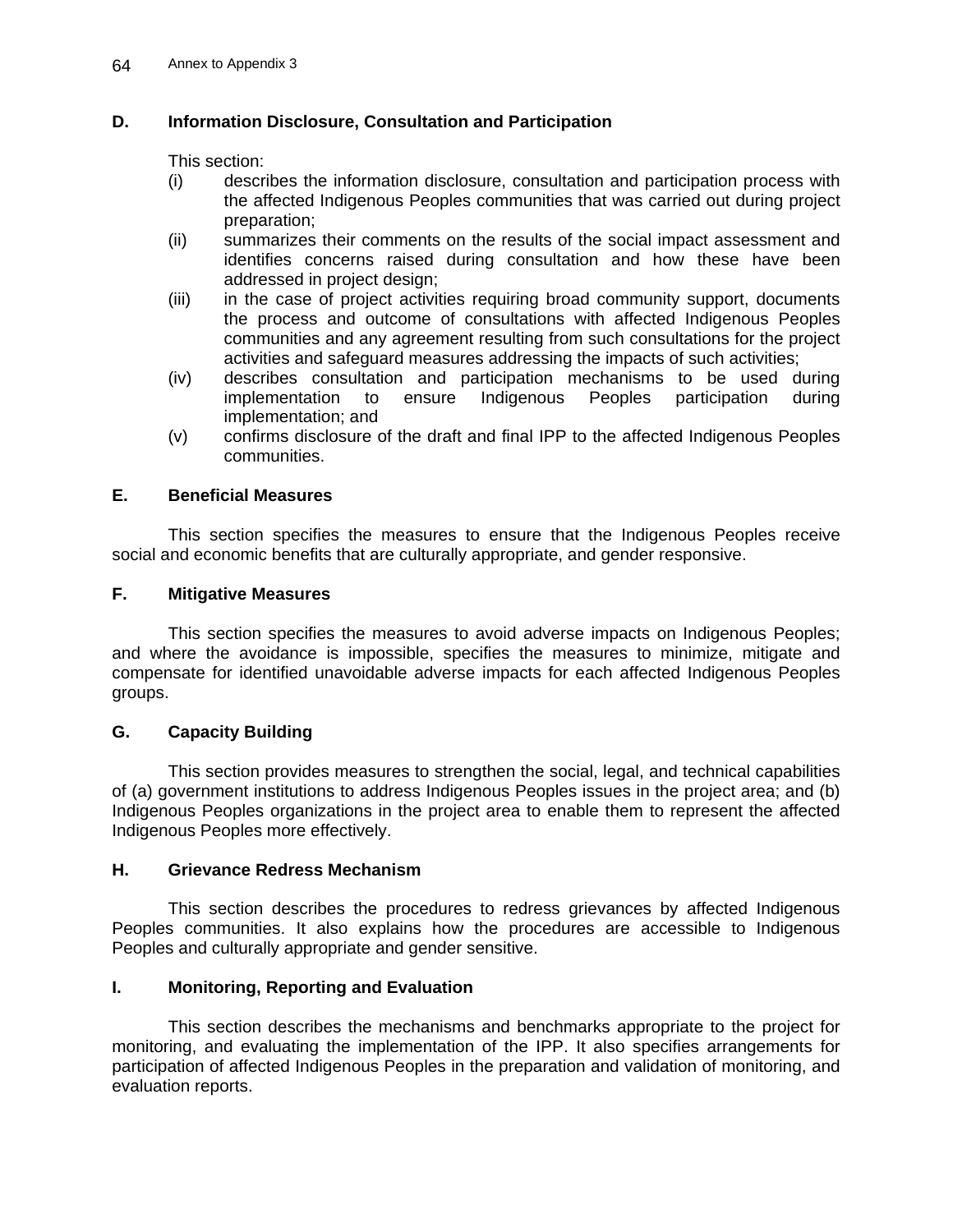### **J. Institutional Arrangement**

This section describes institutional arrangement responsibilities and mechanisms for carrying out the various measures of the IPP. It also describes the process of including relevant local organizations and NGOs in carrying out the measures of the IPP.

#### **K. Budget and Financing**

This section provides an itemized budget for all activities described in the IPP.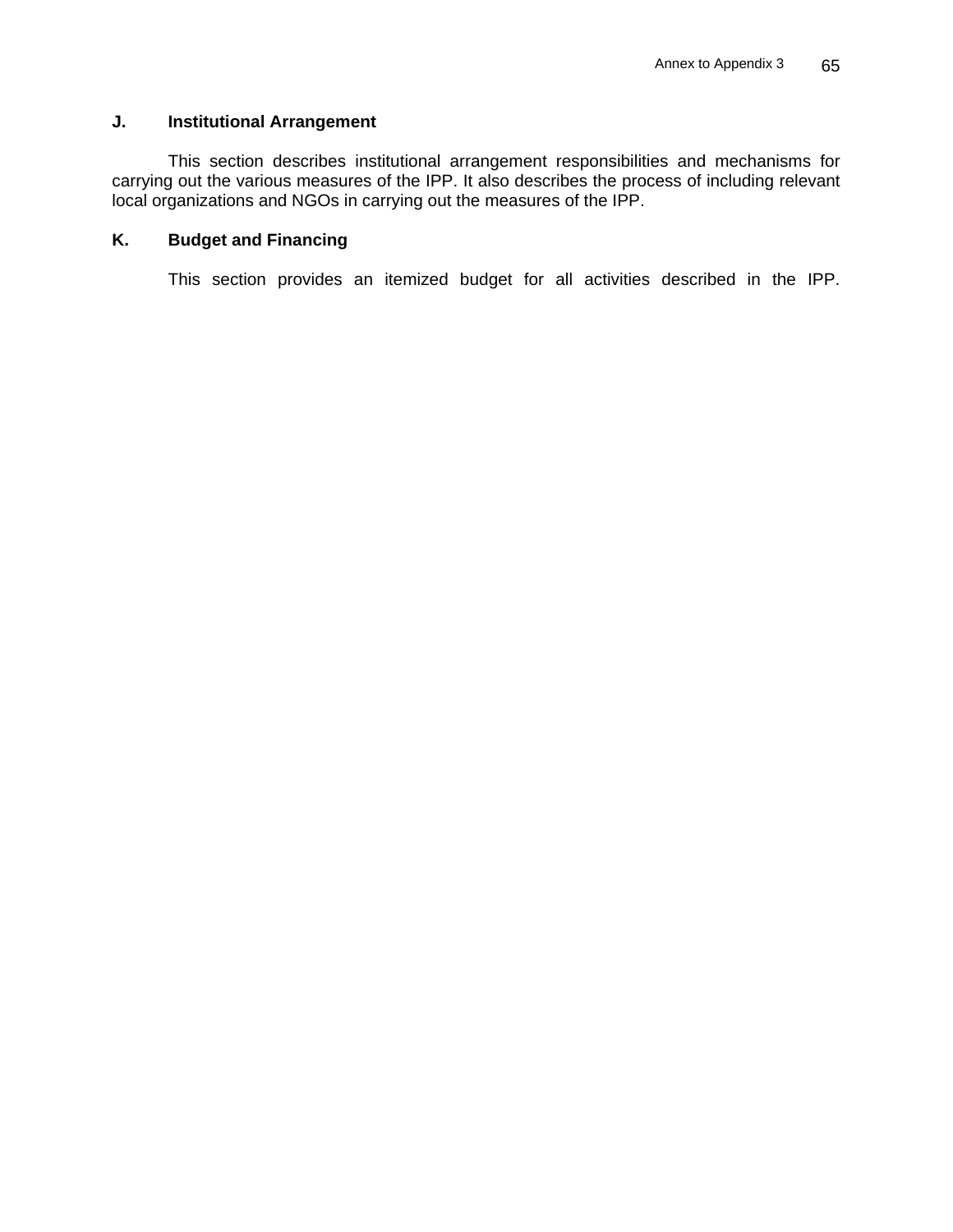#### **SAFEGUARD REQUIREMENTS 4: SPECIAL REQUIREMENTS FOR DIFFERENT FINANCE MODALITIES**

### **A. Introduction**

1. Various lending modalities and financial products are key instruments for ADB to promote inclusive growth and sustainable development in its developing member countries. In addition to standard project loans, ADB provides a variety of investment instruments, including program loans, sector finance, multitranche financing facilities (MFFs), emergency assistance loans, financial intermediaries and corporate finance. Safeguard Requirements 4 outlines the special requirements for different finance modalities that borrowers/clients are requested to meet.

### **B. Program Lending**

2. The borrower/client will evaluate potential direct or indirect environmental or involuntary resettlement impacts or impacts on Indigenous Peoples associated with policy actions to be supported by program loans, identify appropriate mitigation measures to address these impacts, and integrate the mitigation measures into the program's design. A matrix of potential impacts of each policy action, together with appropriate mitigation measures, will be prepared, with a qualitative indication of the likely order of magnitude of each impact, and brief reasons for the judgment. Strategic environmental assessment (SEA) may be usefully applied where appropriate.

#### **C. Sector Lending**

3. For sector investments with potential environmental or involuntary resettlement impacts or impacts on Indigenous Peoples, before project approval by the Asian Development Bank (ADB), the borrower/client will agree with ADB on an environmental assessment and review framework, a resettlement framework, or an Indigenous Peoples planning framework (IPPF) to guide subproject selection, screening and categorization, social and environmental assessment, and preparation and implementation of safeguard plans of subprojects and to facilitate compliance with the requirements specified in Safeguard Requirements 1–3.

4. The environmental assessment and review framework, resettlement framework, and IPPF will (i) describe the project and its subprojects and/or components; (ii) explain the general anticipated environmental and/or social impacts of the components or subprojects to be financed under the proposed project; (iii) specify the requirements that will be followed in relation to subproject screening and categorization, assessment, and planning, including arrangements for meaningful consultation with affected people and other stakeholders and information disclosure requirements and, where applicable, safeguard criteria that are to be used in selecting subprojects and/or components; (iv) assess the adequacy of the borrower's/client's capacity to implement national laws and ADB's requirements and identify needs for capacity building; (v) specify implementation procedures, including the budget, institutional arrangements, and capacity development requirements; (vi) specify monitoring and reporting requirements; and (vii) describe the responsibilities of the borrower/client and of ADB in relation to the preparation, implementation, and progress review of safeguard documents of subprojects.

5. In addition to the elements listed in para. 4, the resettlement framework will outline the social impact assessment and census methodologies. Where applicable, the IPPF will specify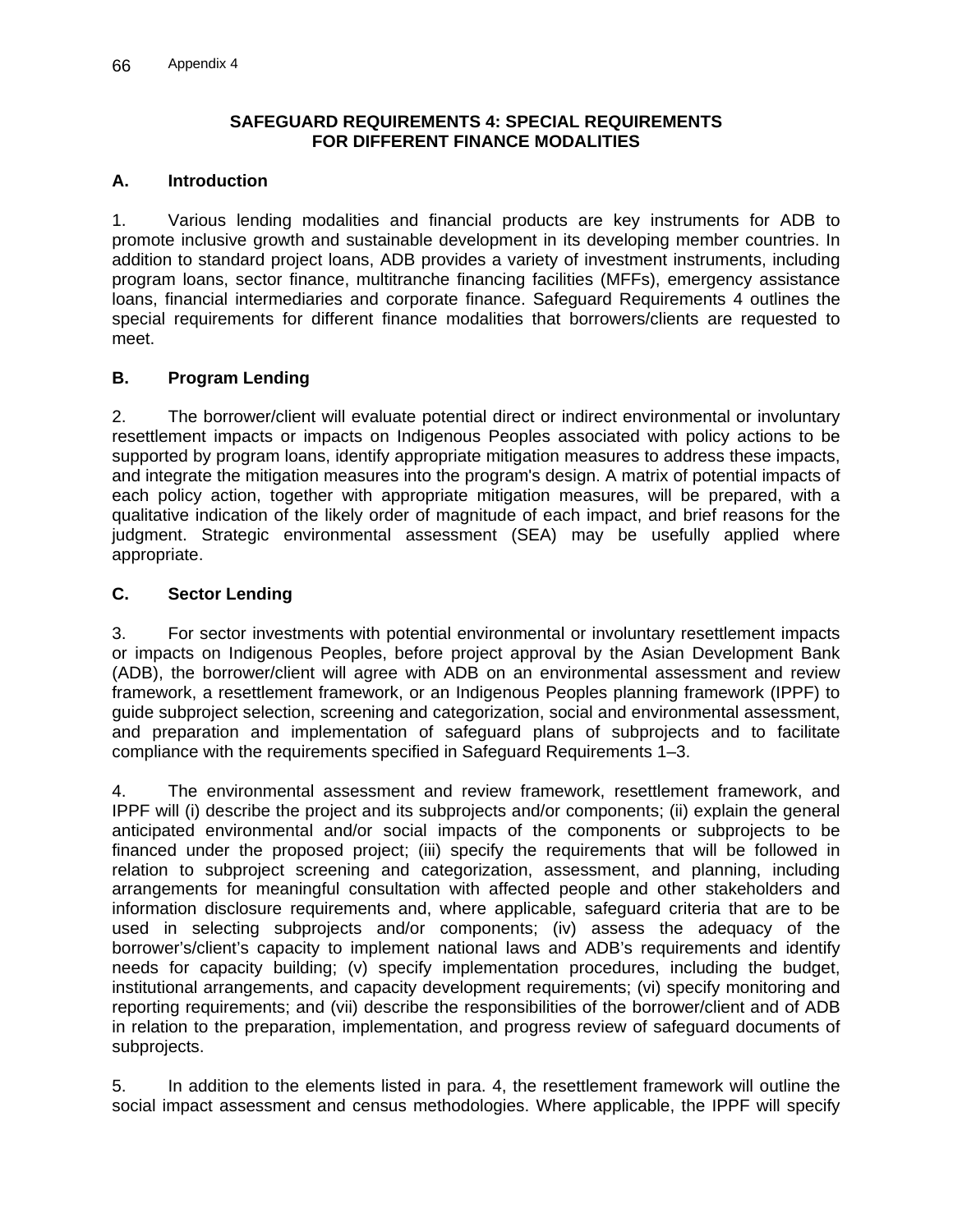the process and documentation requirements for ascertaining broad support from the affected communities for the project activities specified in Section E(2) of Safeguard Requirements 3. Annexes 1, 2, and 3, to this appendix outline the recommended contents of an environmental assessment and review framework, a resettlement framework, and an IPPF. Note that the recommended content serves as a guide for reporting. The level of effort, the amount of analysis, the comprehensiveness, and the level of detail will depend on the nature of the project and the magnitude of the potential impacts and risks.

6. One or more sample subprojects will be identified and appraised prior to the approval of the sector investment project. For these subprojects, the borrower/client will prepare relevant documentation, including environmental and social impact assessment reports, environmental management plans, resettlement plans, and Indigenous Peoples plans.

7. The requirements specified in Safeguard Requirements 1–3 apply to all subprojects and components identified during project implementation.

8. If the sector investment involves development of or changes to sector policies, plans, or programs that are likely to have significant environmental and involuntary resettlement impacts or effects on Indigenous Peoples, the requirements specified in para. 2 will apply.

### **D. Multitranche Financing Facilities**

9. For MFFs with potential environmental or involuntary resettlement impacts or impacts on Indigenous Peoples, the borrower/client will agree with ADB on an environmental assessment and review framework, a resettlement framework, or IPPF before ADB approves the MFF. These frameworks will clarify safeguard principles and requirements governing screening and categorization, social and environmental assessment, and preparation and implementation of safeguard plans of components, projects, and subprojects to be prepared after MFF approval. These frameworks will be prepared following the requirements specified in paras. 4 and 5.

10. ADB requirements specified in Safeguard Requirements 1–3 apply to all components, projects, and subprojects identified during preparation and implementation of an MFF.

## **E. Emergency Assistance Loans**

11. For emergency assistance loans, the completion of standard environmental assessments, environmental management plans, resettlement plans, and Indigenous Peoples plans may not be possible before Board approval. In such cases, an environmental assessment and review framework, a resettlement framework, and an IPPF as specified in paras. 4 and 5 will be prepared. Components and subprojects identified during project implementation will follow the requirements specified in Safeguard Requirements 1–3. For projects in conflict areas where the completion of standard environmental assessments, environmental management plans, resettlement plans, and IPPs may not be possible before Board approval, the safeguard frameworks may also be considered for application.

#### **F. Existing Facilities**

12. For projects involving facilities and/or business activities that already exist or are under construction, the borrower/client will undertake an environment and/or social compliance audit, including on-site assessment, to identify past or present concerns related to impacts on the environment, involuntary resettlement, and Indigenous Peoples. The objective of the compliance audit is to determine whether actions were in accordance with ADB's safeguard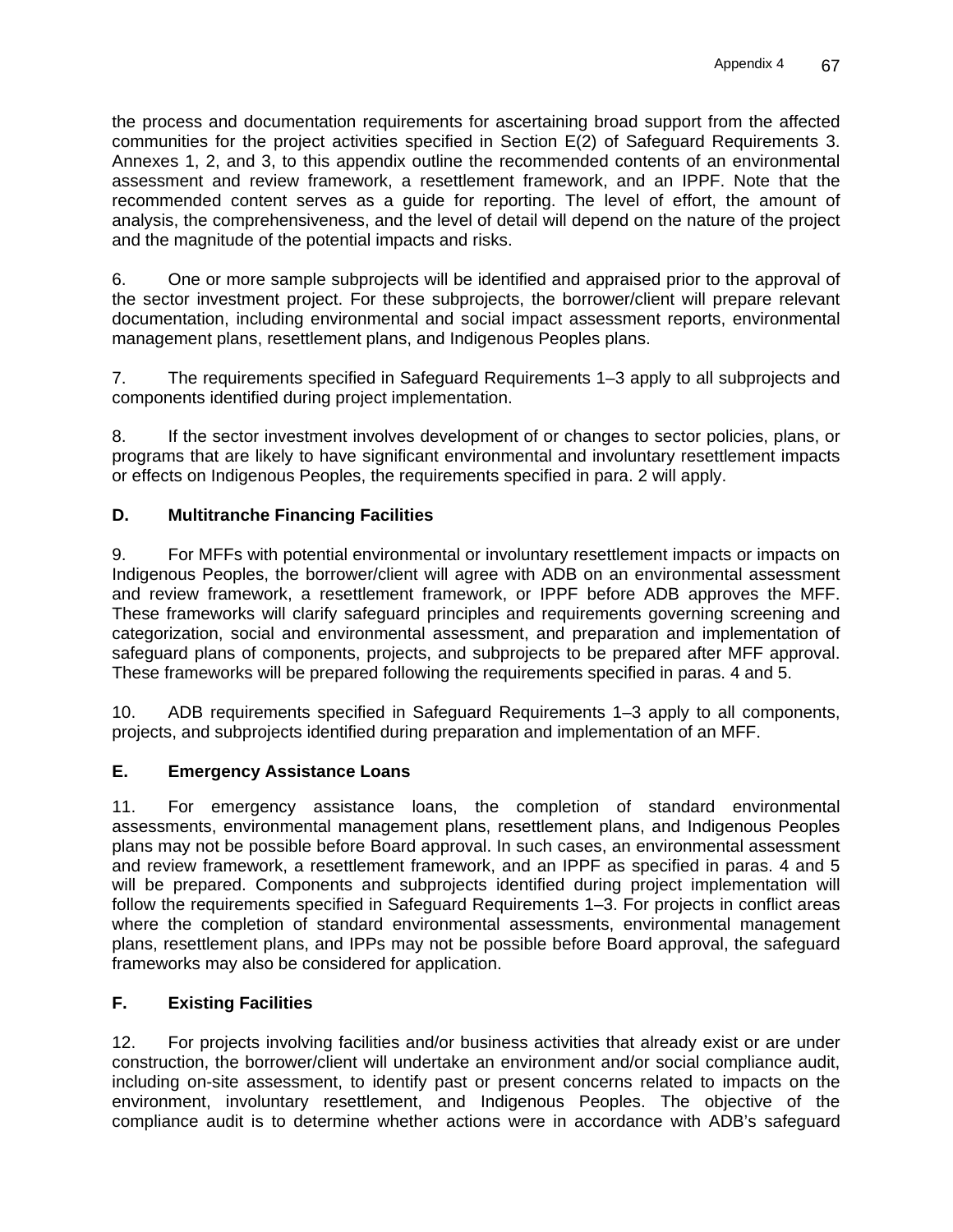principles and requirements for borrowers/clients and to identify and plan appropriate measures to address outstanding compliance issues. Where noncompliance is identified, a corrective action plan agreed on by ADB and the borrower/client will be prepared. The plan will define necessary remedial actions, the budget for such actions, and the time frame for resolution of noncompliance. The audit report (including corrective action plan, if any) will be made available to the public in accordance with the information disclosure requirements of the Safeguard Requirements 1–3. For environment category A projects involving facilities and/or business activities that already exist or are under construction, the borrower/client will submit the audit report to ADB to disclose on ADB's website at least 120 days prior to ADB Board approval. If a project involves an upgrade or expansion of existing facilities that has potential impacts on the environment, involuntary resettlement, and/or Indigenous Peoples, the requirements for environmental and social impact assessments and planning specified in Safeguard Requirements 1-3 will apply in addition to compliance audit.

## **G. Financial Intermediaries**

13. Where investments of the financial intermediary (FI) have minimal or no adverse social or environmental risks, the FI project will be treated as category C project and need not apply any other specific requirements. All other FIs will be required to have in place or establish an appropriate environmental and social management system (ESMS) to be maintained as part of their overall management system to meet national laws and/or ADB's requirements for FI projects. The ESMS will incorporate the following elements: (i) environmental and social policies; (ii) screening, categorization, and review procedure; (iii) organizational structure and staffing including skills and competencies in environmental and social areas; (iv) training requirements; and (v) monitoring and reporting. The ESMS will be documented and agreed on by ADB and the FI.

14. The screening procedure established under the ESMS will ensure that all subprojects are screened against the prohibited investment activities list (Appendix 5). Subprojects involving business activities included in the prohibited investment activities list do not qualify for FI support using ADB funds and applications involving such activities will be rejected. Depending on the size of the FI and its business activities, the FI should appoint a member of its management or one or more staff responsible for day-to-day implementation of the ESMS to have overall responsibility for environmental and social matters**.**

15. Where the subprojects financed by the FI using ADB funds, through either credit-line, other loans, equity, guarantee, or other financing instruments, have potential for significant environmental or social impacts, the FI will be required to ensure that such subprojects meet ADB's requirements specified in Safeguard Requirements 1–3, including information disclosure and consultation. In such cases, the FI will refer these subprojects to ADB early in its due diligence process. ADB will assist the FI with the appraisal of these subprojects. ADB will review the due diligence information collected by the FI, determine any additional information needed, assist with determining appropriate mitigation measures, and specify conditions under which the subprojects may proceed. For such subprojects, the borrower/clients will submit EIA, resettlement plan and/or IPP to ADB for clearance before subproject approval. ADB may also set additional requirements for the FI's activities more generally depending on the its portfolio and the host country's safeguard systems. ADB will monitor the FI's performance on the basis of its environment and social management system.

16. Except for FIs whose subprojects have minimal or no adverse environmental and social impacts or risks, the FI will prepare and submit periodic reports at least annually on the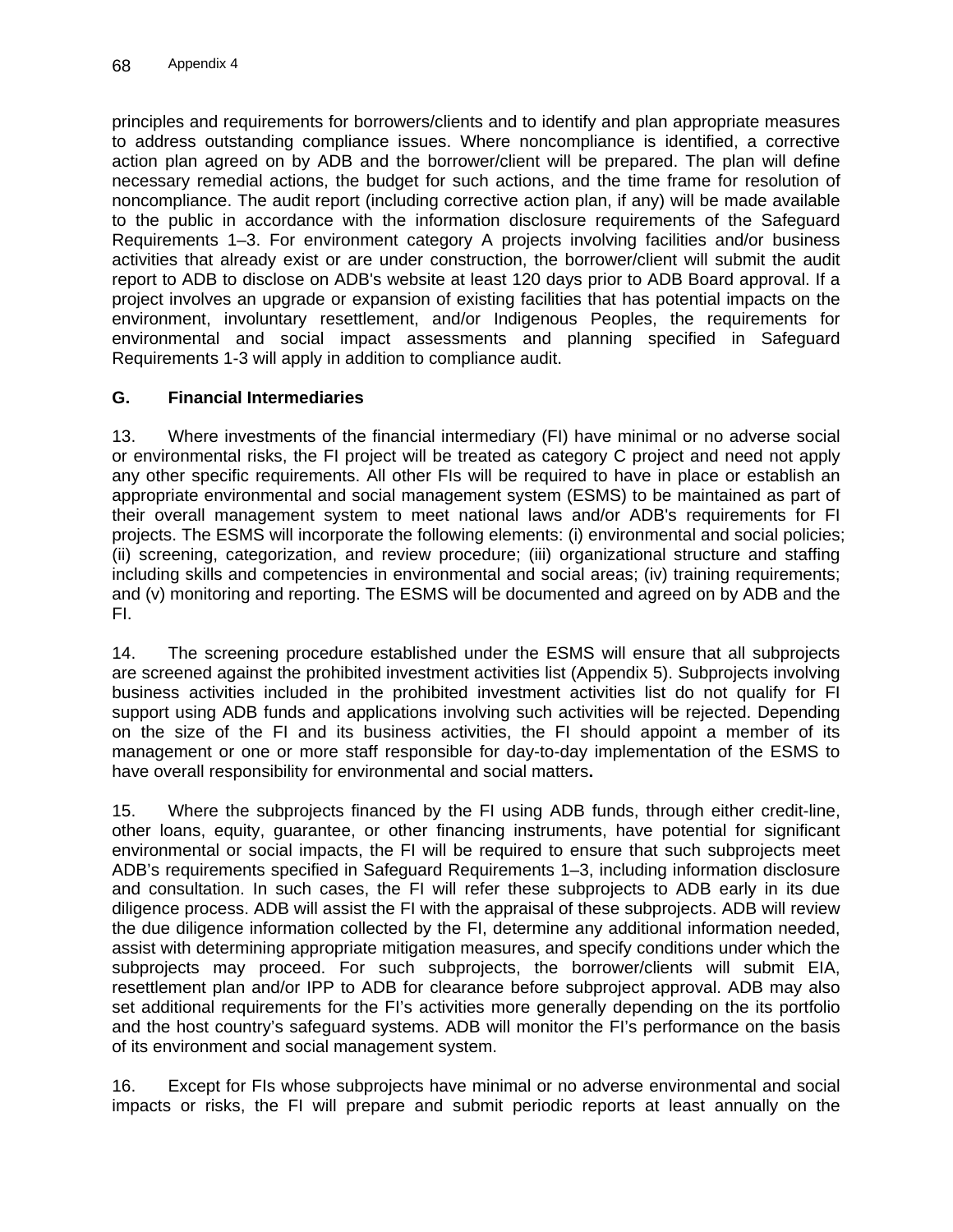implementation status of its ESMS. If the reports or ADB's reviews conclude that the ESMS is not functioning, the FI will prepare and submit a corrective action plan agreed to with ADB and implement it.

### **H. General Corporate Finance**

17. Where clients with multisite operations are seeking general corporate finance,  $1$  working capital, or equity financing from ADB, the borrower/client will commission qualified and experienced external experts to conduct a corporate audit of its current ESMS and the company's past and current performance against the objectives, principles, and requirements of ADB's safeguard policy statement. The audit will:

- (i) assess the client's ability to manage and address all relevant social and environmental risks and impacts of its business and operations, in particular, the issues identified in the Safeguard Requirements 1–3;
- (ii) assess the client's compliance record with applicable laws and regulations of the jurisdictions in which the project operates that pertain to environmental and social matters, including those laws implementing host country obligations under international law; and
- (iii) identify the company's main stakeholder groups and current stakeholder engagement activities.

18. The exact scope of the corporate audit will be agreed on with ADB on a case-by-case basis.

19. A corrective action plan will address any issues identified during the corporate audit by specifying time-bound measures to achieve and maintain compliance with the objectives, principles, and requirements of ADB's safeguard policy statement within a reasonable time frame. This action plan will be incorporated into the client's corporate ESMS.

20. If the investment includes rehabilitation, modernization, or expansion of existing facilities, the requirements for existing activities specified in para. 12 will apply.

 1 For the purpose of these requirements, general corporate finance refers to loans and/or investments to a corporate entity that are not earmarked for implementing specific subprojects. For corporate finance related to the implementation of specific subprojects, the Safeguard Requirements 1–3 apply, in addition to establishing and maintaining ESMS.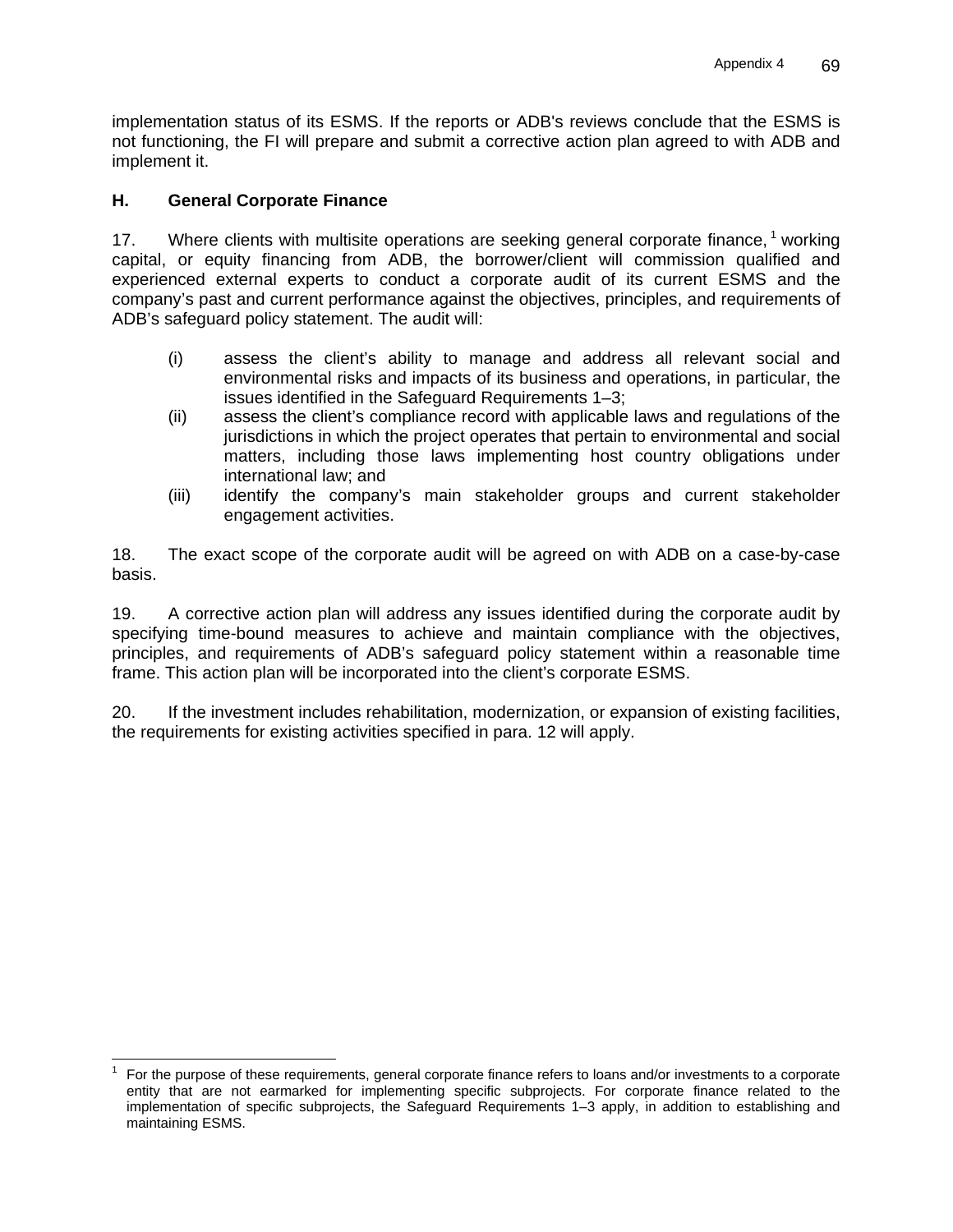## **OUTLINE OF AN ENVIRONMENTAL ASSESSMENT AND REVIEW FRAMEWORK**

### **A. Introduction**

This section briefly describes the project, its subprojects, and/or its components, and explains why the environmental assessment and plans of some subprojects and/or components cannot be prepared before project approval.

### **B. Assessment of Legal Framework and Institutional Capacity**

 This section assesses the adequacy of the applicable national and local laws, regulations, and standards on environmental assessment and management, including applicable international environmental agreements. This section clarifies the objective and relevant principles governing subproject and/or component preparation and implementation. This section also assesses the adequacy of the borrower's/client's institutional capacity in implementing national laws and Asian Development Bank (ADB) requirements and identifies capacity development needs.

### **C. Anticipated Environmental Impacts**

This section provides information on project activities to be supported, and their anticipated impacts on the environment.

#### **D. Environmental Assessment for Subprojects and/or Components**

The section provides a plan for carrying out environmental assessment and planning for subprojects and/or components, including requirements and schedules for (i) screening and classification; and (ii) preparation of environmental assessments and environmental management plans (see Annex to Appendix 1). This section may also outlines specific environmental criteria to be used for subproject selection, for example, exclusion from environmentally sensitive areas or negative lists for procurement.

### **E. Consultation, Information Disclosure, and Grievance Redress Mechanism**

This section establishes a framework for ensuring meaningful consultation with affected people during project preparation and implementation. It discusses information disclosure arrangements, including disclosure of subproject EIAs to be prepared under this framework. This section also discusses arrangement for addressing grievances.

## **F. Institutional Arrangement and Responsibilities**

This section specifies the responsibilities and authorities of the borrower/client, ADB, and government agencies in relation to the preparation, submission, review, and clearance of environmental assessment reports of subprojects and/or components. This section estimates the staffing requirements, and recommends a capacity development program, where necessary. It also provides the cost estimates for implementing the environmental assessment and review framework, and budgetary requirements.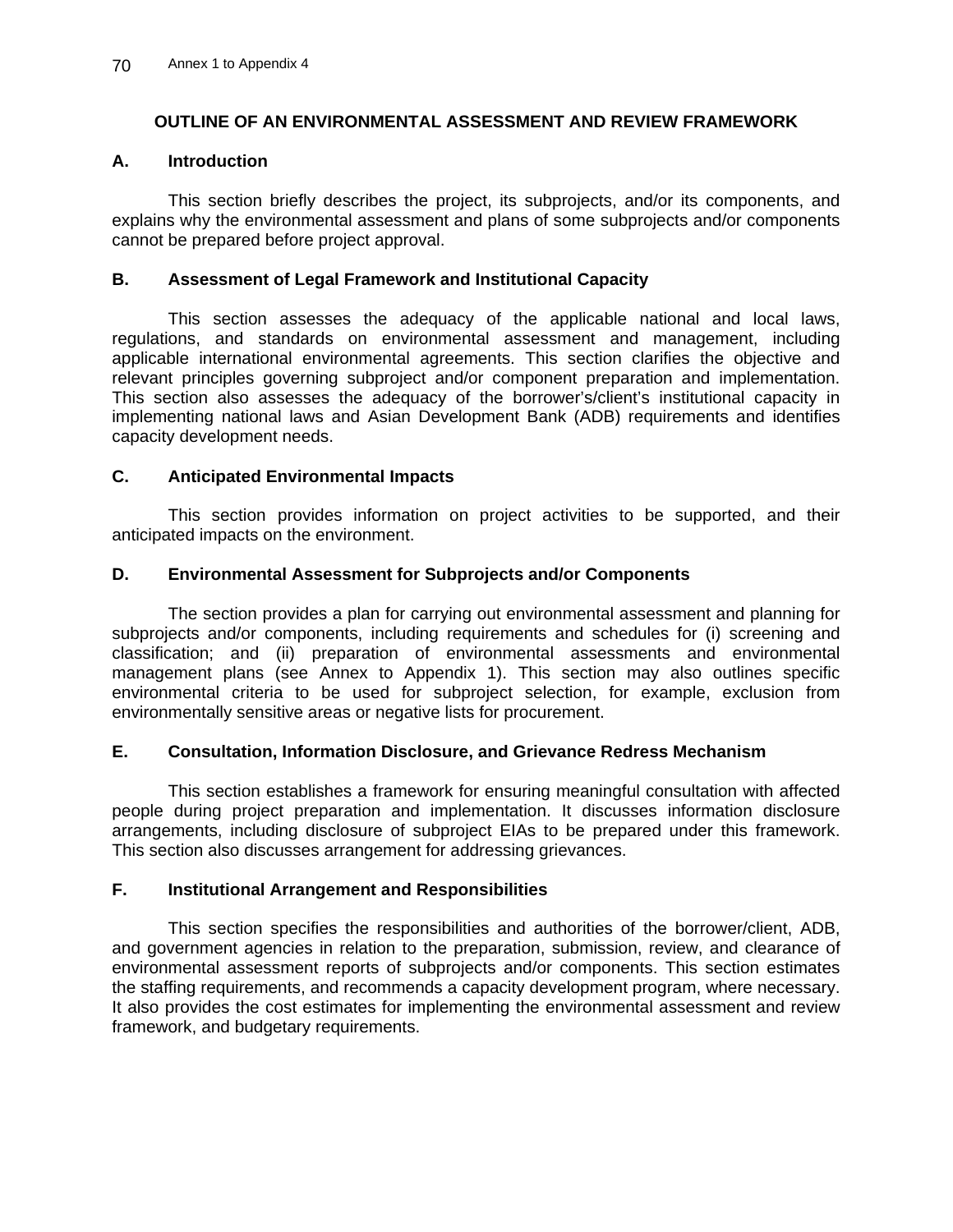## **G. Monitoring and Reporting**

This section specifies monitoring and reporting arrangements, including mechanisms and report submissions to ADB, appropriate to the project.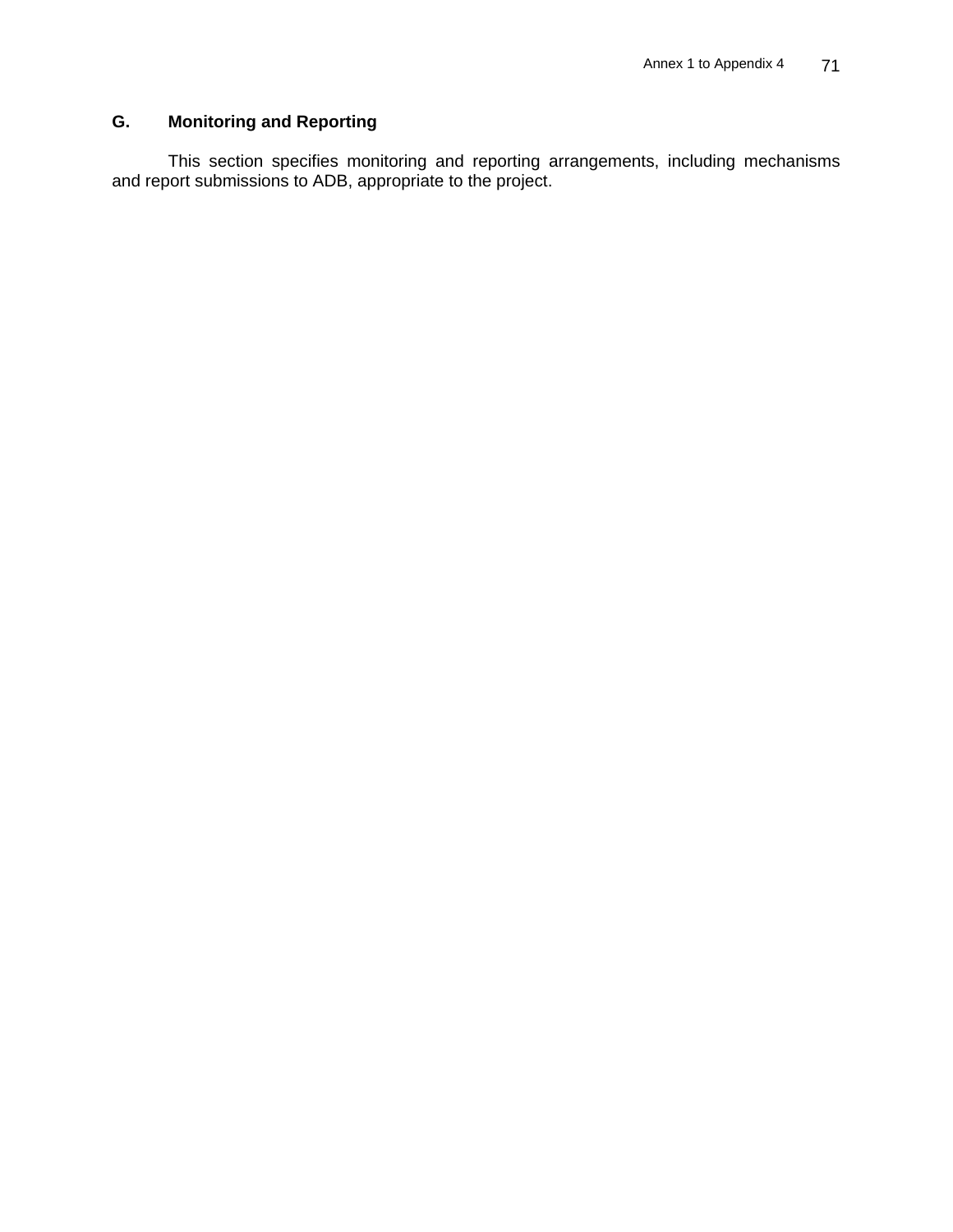## **OUTLINE OF A RESETTLEMENT FRAMEWORK**

### **A. Introduction**

This section briefly describes the project, its subprojects, and/or its components and any anticipated involuntary resettlement resulting from the subprojects and/or components to be financed under the proposed project; and explains why the resettlement plans of some subprojects cannot be prepared before project appraisal.

## **B. Objectives, Policy Framework, and Entitlements**

This section:

- (i) lays out the principles and objectives governing the preparation and implementation of the resettlement plan are consistent with the Asian Development Bank's policy requirements; and compares applicable national laws and regulations and the safeguard policy statement and delineates measures to fill gaps, if any;
- (ii) describes the criteria for screening and selecting subprojects and/or components, including measures to avoid and minimize involuntary resettlement;
- (iii) estimates the number of affected persons and the likely categories of physically and economically displaced persons; and
- (iv) describes the eligibility criteria for defining the three types of displaced persons.

## **C. Socioeconomic Information**

This section:

- (i) describes the methodologies to be used for socioeconomic surveys, censuses, inventories of losses, and assessments of land losses;
- (ii) explains the methods for valuing affected assets; and
- (iii) describes the methods for determining replacement costs of acquired assets.

## **D. Consultation, Participation, and Disclosure**

This section:

- (i) outlines the mechanisms that will be adopted for conducting meaningful consultation with affected persons and for enabling their informed participation in preparing, implementing, and monitoring resettlement plans;
- (ii) outlines institutional responsibilities; and
- (iii) describes disclosure arrangements, such as the information to be disseminated and the method of dissemination.

## **E**. **Compensation, Income Restoration, and Relocation**

This section:

- (i) describes the measures proposed for income restoration, including compensation and special measures to help vulnerable households improve their living standards;
- (ii) explains measures to provide replacement land, if planned; and
- (iii) describes support to be provided for host populations.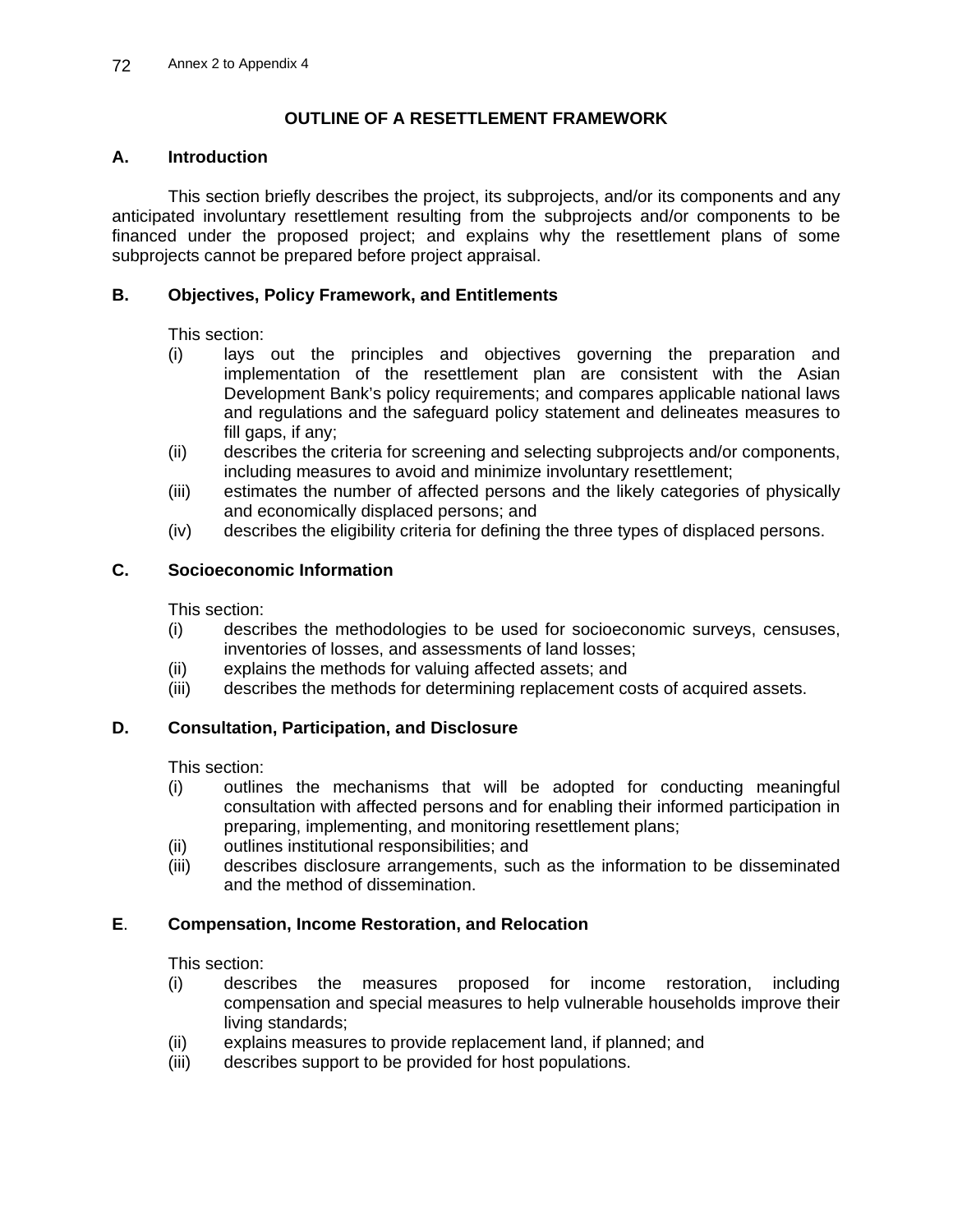## **F. Grievance Redress Mechanisms**

This section discusses measures to establish grievance redress mechanisms at the local level; and outline the composition, areas of jurisdiction, consultation arrangements, record keeping, and information dissemination methods of the mechanism.

### **G. Institutional Arrangements and Implementation**

This section:

- (i) provides a comprehensive assessment of institutional capacity and resource capability for preparing, implementing, and monitoring resettlement activities, and describes additional measures necessary to enhance institutional capacity, including their costs;
- (ii) describes the organizational procedures for delivering entitlements; and
- (iii) describes the implementation process, including how resettlement preparation, approval, and implementation will be linked to contract awards and the start of the project's civil works.

### **H. Budget and Financing**

This section provides indicative budget, including flow of funds; and identifies funding sources and responsibilities for allocating, approving, and delivering funds, including contingency arrangements.

#### **I. Monitoring and Reporting**

This section identifies steps to establish internal and external monitoring and evaluation of resettlement; and provides monitoring indicators for internal monitoring and external monitoring.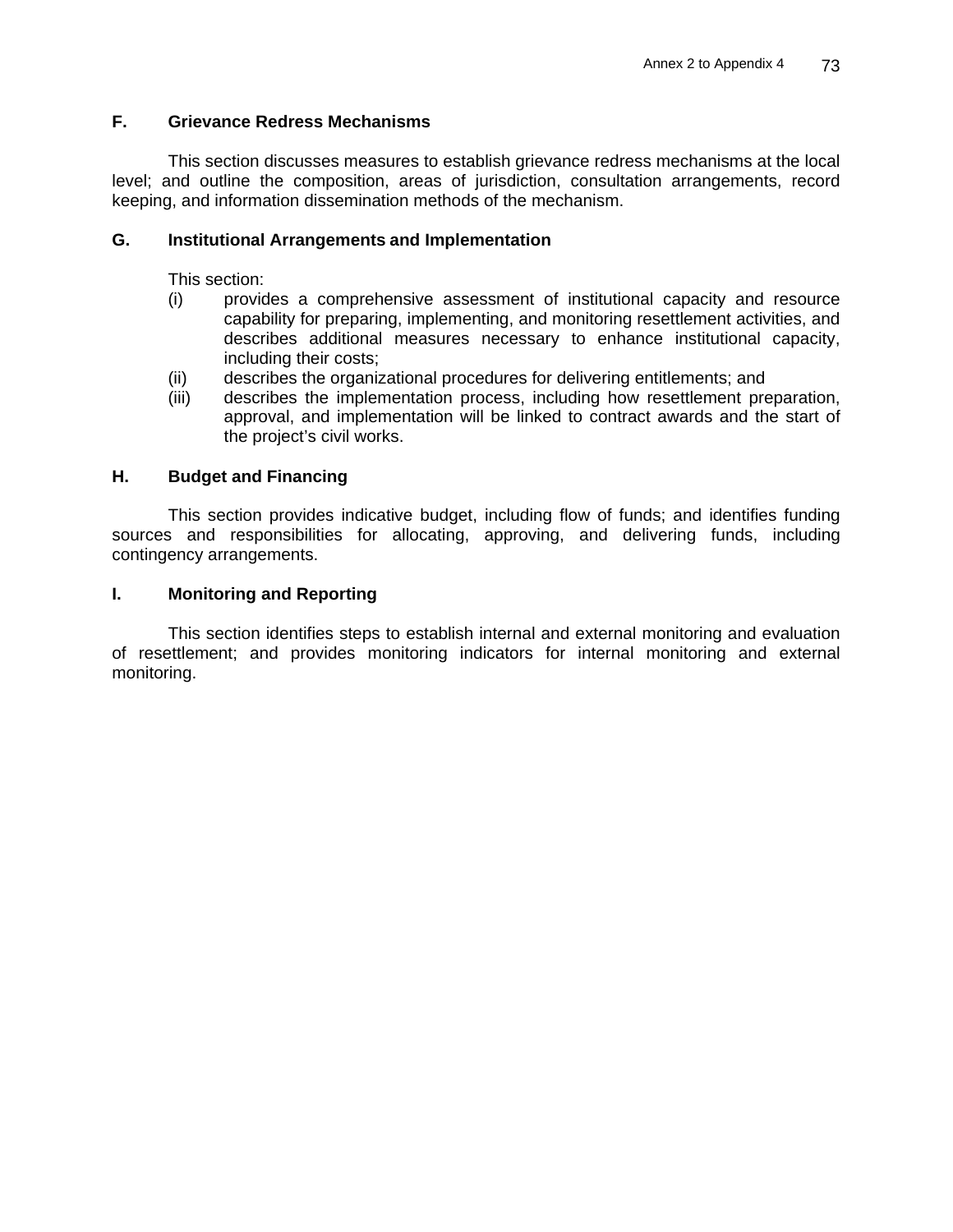## **OUTLINE OF AN INDIGENOUS PEOPLES PLANNING FRAMEWORK**

### **A. Introduction**

This section briefly describes the project and its subprojects and/or components likely to be proposed for financing and explains why the Indigenous Peoples plans of some subprojects cannot be prepared before project appraisal.

### **B. Objectives and Policy Framework**

This section

- (i) clarifies the principles and objectives governing the preparation and implementation of Indigenous Peoples plans, and demonstrates how they are consistent with Asian Development Bank requirements;
- (ii) compares applicable national laws and regulations and the safeguard policy statement, and describes measures to fill gaps, if any; and
- (iii) describes the criteria for screening and selecting components, projects, and/or subprojects.

### **C. Identification of Affected Indigenous Peoples**

This section

- (i) describes how the ADB SPS criteria for identifying groups that are considered Indigenous Peoples will be applied in the project;
- (ii) provides information on the Indigenous Peoples most likely to be affected by the project or subprojects; and
- (iii) delineates the potential positive and adverse effects of the project or subprojects on Indigenous Peoples.

### **D. Social Impact Assessment and IPP for Subprojects and/or Components**

This section sets out a plan for carrying out a social impact assessment for subprojects and/or components (see section C of Annex to Appendix 3), and requirements and schedules for (i) screening and classification; and (ii) preparation of an IPP.

#### **E. Consultation and Participation**

This section outlines the mechanisms and strategy that will be adopted to conduct meaningful consultation with the affected Indigenous Peoples at each stage of subproject preparation and implementation. For project activities requiring broad community support, this section will also outline the mechanisms and procedure for documentation of the consultation process that ascertains such broad support from affected Indigenous Peoples communities.

## **F. Disclosure**

The section outlines disclosure arrangements, such as the information to be disseminated and the method and form of dissemination, to both affected Indigenous Peoples and the public.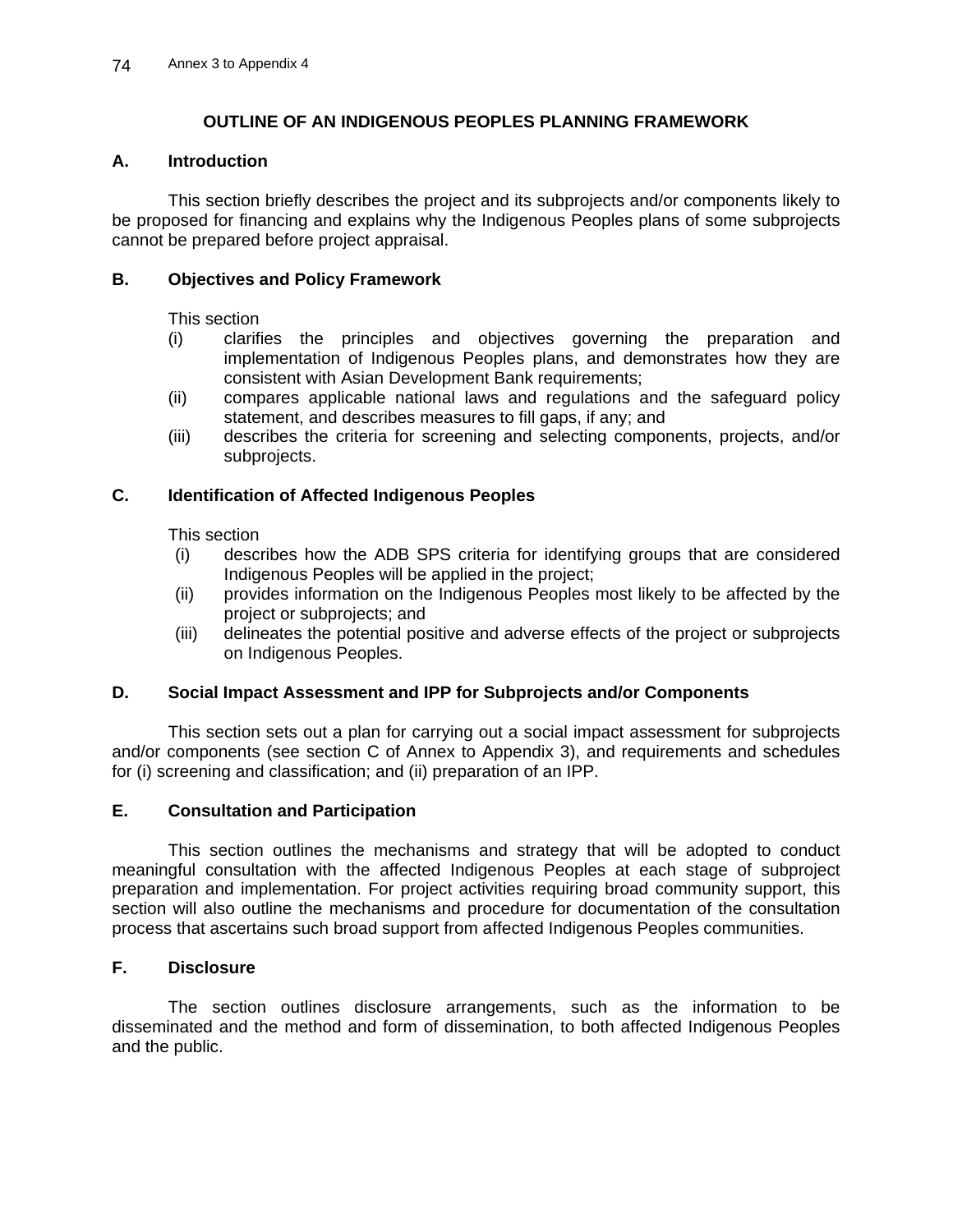#### **G. Grievance Redress Mechanism**

This section discusses measures to establish culturally appropriate and gender-sensitive grievance redress mechanisms for affected Indigenous Peoples.

#### **H. Institutional and Implementation Arrangements**

This section describes institutional arrangements, including capacity building where necessary for screening and categorization, social impact assessment and preparation of IPPs, and monitoring.

#### **I. Monitoring and Reporting Arrangements**

This section identifies the steps taken to establish mechanisms and benchmarks appropriate for monitoring and reporting.

### **J. Budget and Financing**

This section provides an indicative budget, and identifies funding sources and responsibilities for allocating, approving, and delivering funds, including contingency arrangement.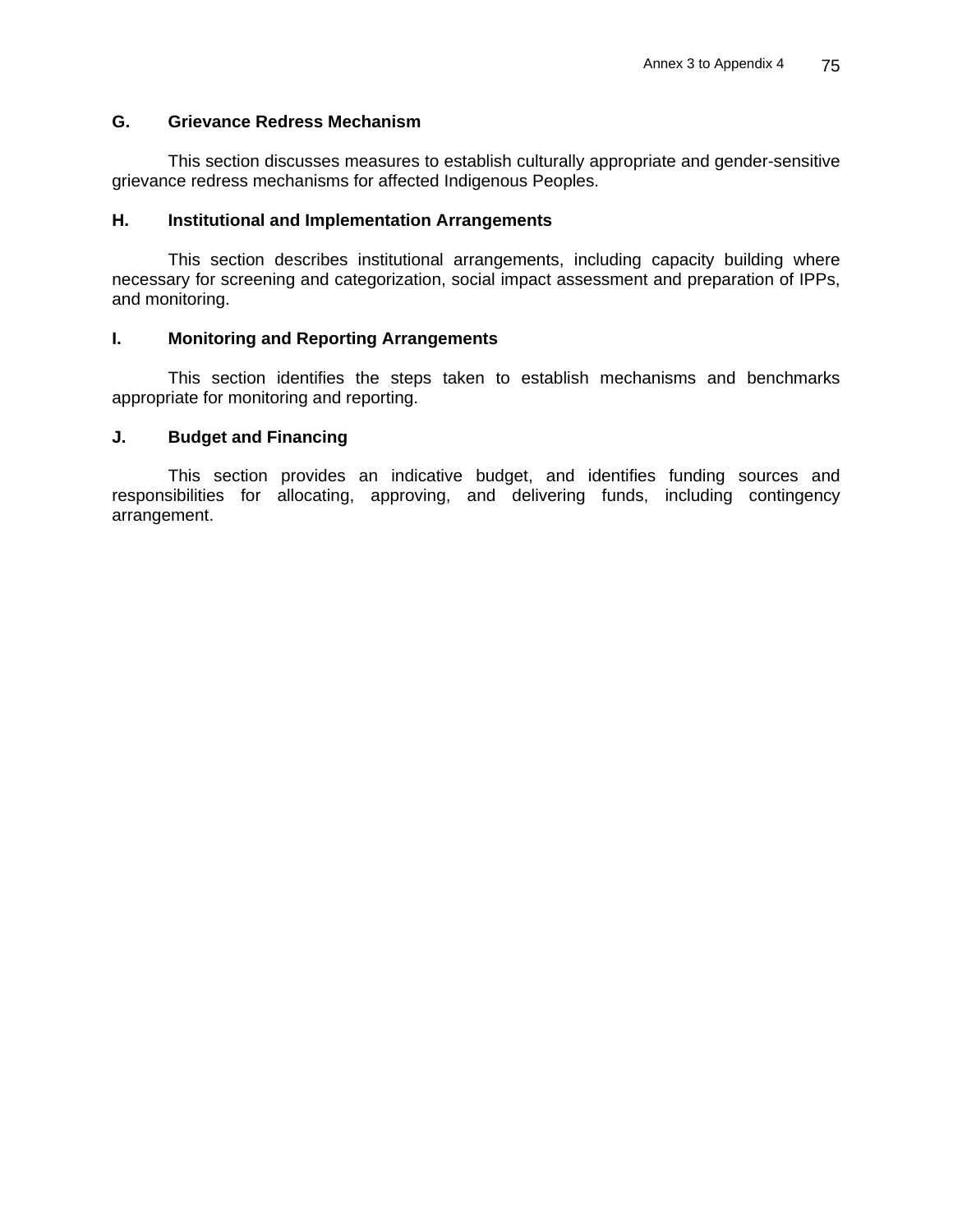## **ADB PROHIBITED INVESTMENT ACTIVITIES LIST**

The following do not qualify for Asian Development Bank financing:

- $(i)$  production or activities involving harmful or exploitative forms of forced labor<sup>1</sup> or child labor; $<sup>2</sup>$ </sup>
- (ii) production of or trade in any product or activity deemed illegal under host country laws or regulations or international conventions and agreements or subject to international phaseouts or bans, such as (a) pharmaceuticals, $3$  pesticides, and herbicides,<sup>4</sup> (b) ozone-depleting substances,<sup>5</sup> (c) polychlorinated biphenyls<sup>6</sup> and other hazardous chemicals,<sup>7</sup> (d) wildlife or wildlife products regulated under the Convention on International Trade in Endangered Species of Wild Fauna and Flora, $^8$  and (e) transboundary trade in waste or waste products; $^9$
- (iii) production of or trade in weapons and munitions, including paramilitary materials;
- (iv) production of or trade in alcoholic beverages, excluding beer and wine;<sup>10</sup>
- (v) production of or trade in tobacco;<sup>10</sup>
- (vi) gambling, casinos, and equivalent enterprises; $10$
- (vii) production of or trade in radioactive materials,<sup>11</sup> including nuclear reactors and components thereof;
- (viii) production of, trade in, or use of unbonded asbestos fibers;<sup>12</sup>
- (ix) commercial logging operations or the purchase of logging equipment for use in primary tropical moist forests or old-growth forests; and
- (x) marine and coastal fishing practices, such as large-scale pelagic drift net fishing and fine mesh net fishing, harmful to vulnerable and protected species in large numbers and damaging to marine biodiversity and habitats.

A list of hazardous chemicals is available at http://www.pic.int.

-

<sup>1</sup> Forced labor means all work or services not voluntarily performed, that is, extracted from individuals under threat of force or penalty.<br><sup>2</sup> Child labor means the employment of children whose age is below the host country's statutory minimum age of

employment or employment of children in contravention of International Labor Organization Convention No. 138 "Minimum Age Convention" (www.ilo.org). 3

A list of pharmaceutical products subject to phaseouts or bans is available at http://www.who.int. 4

 $^4$  A list of pesticides and herbicides subject to phaseouts or bans is available at http://www.pic.int.  $^5$  A list of the oberpiecl compounds that react with and deplete at reteapheric azone resulting in the

A list of the chemical compounds that react with and deplete stratospheric ozone resulting in the widely publicized ozone holes is listed in the Montreal Protocol, together with target reduction and phaseout dates. Information is available at http://www.unep.org/ozone/montreal.shtml. 6

A group of highly toxic chemicals, polychlorinated biphenyls are likely to be found in oil-filled electrical transformers, capacitors, and switchgear dating from 1950 to 1985.

<sup>8</sup> A list is available at http://www.cites.org.

<sup>9</sup> As defined by the Basel Convention; see http://www.basel.int.

 $10$  This does not apply to project sponsors who are not substantially involved in these activities. Not substantially involved means that the activity concerned is ancillary to a project sponsor's primary operations.

<sup>&</sup>lt;sup>11</sup> This does not apply to the purchase of medical equipment, quality control (measurement) equipment, and any equipment for which ADB considers the radioactive source to be trivial and adequately shielded.

equipment for which ADB considers the radioactive source to be trivial and and advertising where the asbestos content is less than 20%.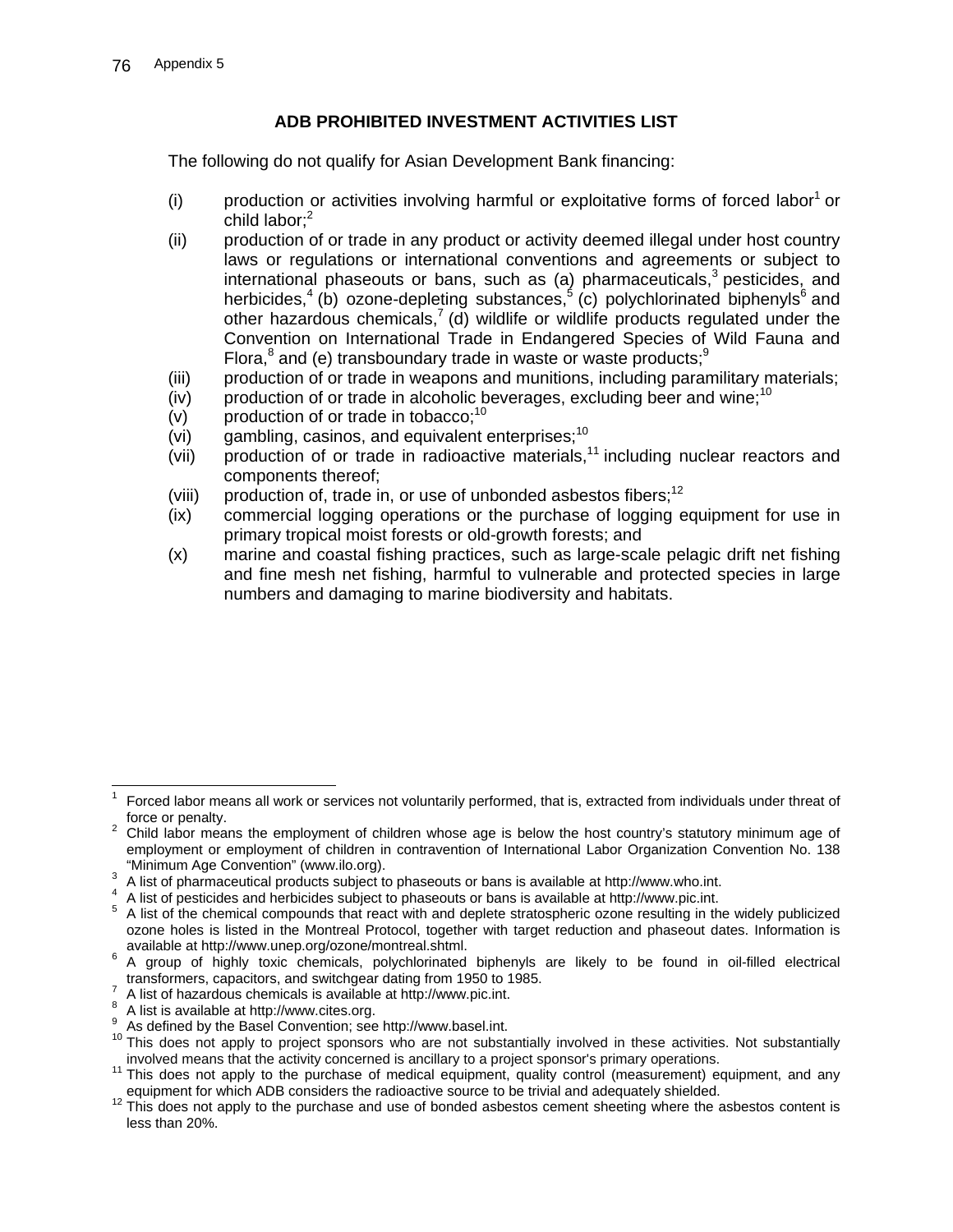### **STRENGTHENING AND USE OF COUNTRY SAFEGUARD SYSTEMS TO ADDRESS ENVIRONMENTAL AND SOCIAL SAFEGUARD ISSUES**

## **A. Introduction**

1. The Asian Development Bank's (ADB's) safeguard policy is central to achieving social and environmental sustainability of projects and poverty reduction, which are major development goals of ADB. ADB recognizes that its developing member countries (DMCs) have their legal frameworks, institutional arrangements, and administrative procedures for delivering safeguards, and that developing the capacity and track records of governments, project sponsors, executing agencies, and other stakeholders is important for implementing such policies and frameworks effectively. ADB also recognizes that further development of such country safeguard systems (CSS) will promote socially and environmentally sustainable development in the Asia and Pacific region.

## **B. Terminology and Rationale**

2. **Definition.** Country safeguard systems means a country's legal and institutional framework, consisting of its national, subnational, or sectoral implementing institutions and relevant laws, regulations, rules, and procedures that pertain to the policy areas of environmental and social safeguards.<sup>1</sup>

3. **Rationale.** Operational experience, evaluations, and studies by both ADB and other development agencies show that the effectiveness of development agencies' safeguard policies depends largely on the degree to which the safeguard policy principles and requirements are rooted in DMCs' culture and socioeconomic context of decision making. They also show that development agencies can increase the impacts of their development assistance if they support efforts to strengthen the DMCs' legal frameworks, policies, and institutions that are already in place and work more directly with them.

4. In the last decade, many DMCs have upgraded and/or adopted new national policies, laws, and procedures on environmental assessment, involuntary resettlement, and Indigenous Peoples. In some DMCs, the legal frameworks and procedures may well be equivalent to ADB's safeguard policy principles and requirements. In other DMCs, legal framework and institutional capacities remain weak and require significant improvement and capacity development efforts. The establishment of partnerships with DMCs for strengthening and using CSS can help enhance their ownership of safeguards and scale up development impacts. When accompanied by suitable capacity development measures, the use of CSS can reduce risks by improving the quality and timeliness of project implementation.

5. The special evaluation studies of ADB's three safeguard polices carried out by the Operations Evaluation Department pointed out that ADB's existing safeguard policies and implementation procedures follow a one-size-fits-all approach and do not distinguish between different legal and institutional frameworks, implementation capacities, and track records across DMCs. The department recommended that the safeguard policy update explore opportunity to develop a strategic approach for increasing the capacity of and reliance on CSS for environmental and social safeguards.

 1 This definition is largely consistent with the World Bank's definition of country system for environmental and social safeguards.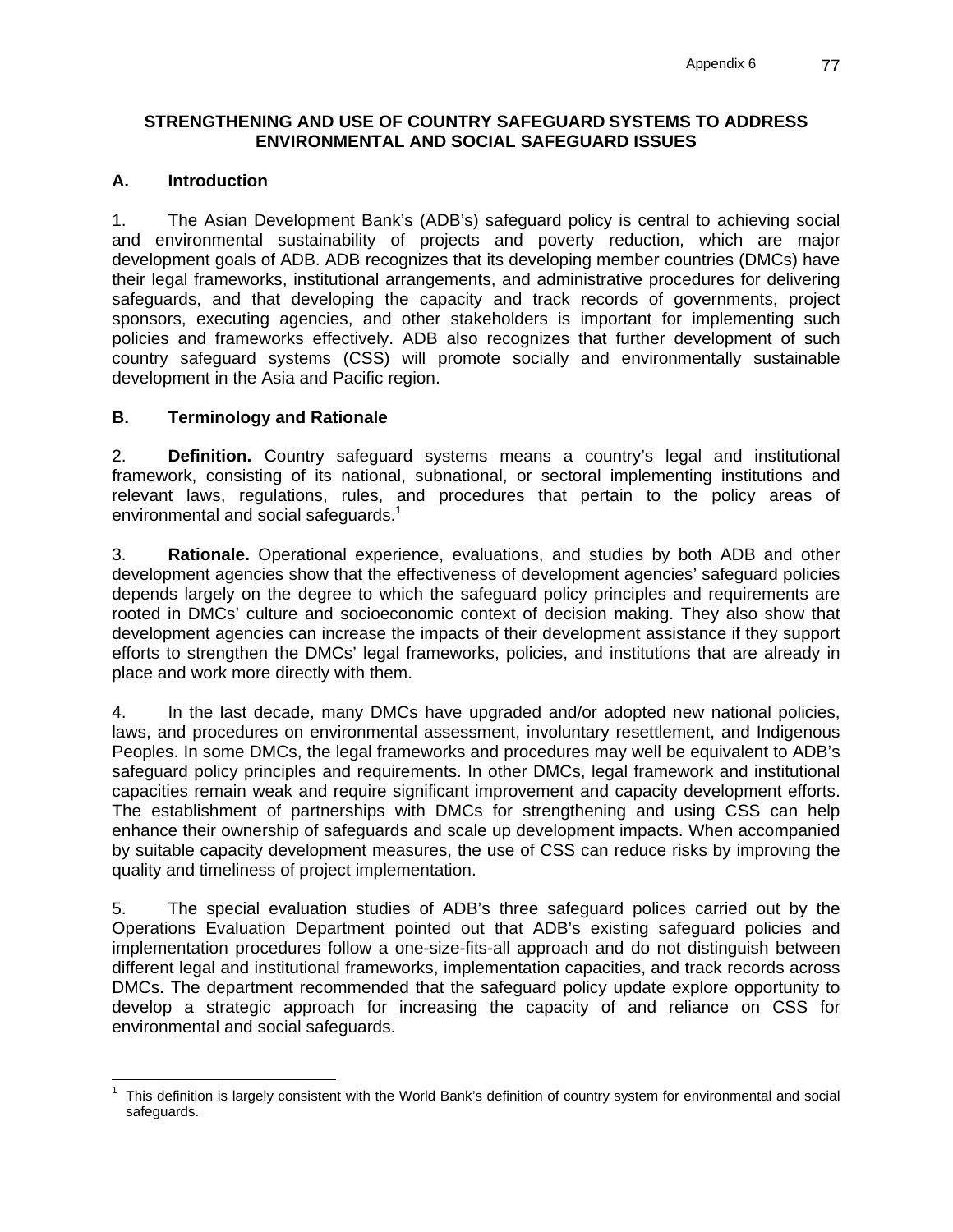6. The World Bank and the Inter-American Development Bank have already made efforts in the direction of using  $CSS.^2$  Development of ADB's strategic approach and methodology for assessing CSS will facilitate harmonization with its development partners, streamline and speed up procedures for improved investment services, and reduce transaction costs because borrowers/clients would not need to operate parallel processes or duplicate work for projects.

7. **ADB's Experience with Assessment and Use of Country Safeguard Systems.** ADB has been assessing DMCs' legal requirements and institutional capacities in the context of project processing, but not in a rigorous manner. For example, for normal project preparation and review processes, ADB undertakes due diligence to identify gaps between the DMC's and ADB's safeguard requirements and assesses the implementation capacities of executing agencies to prepare social and environmental plans, draft loan covenants, and develop targeted capacity-building measures. However, such assessments are usually limited to the project level and systematic and rigorous analysis of CSS is often lacking.

8. While this approach at the project level may provide useful experience for DMCs and ADB, it has been carried out in an informal and inconsistent way. To respond to ongoing developments in the region whereby DMCs have increasingly established their own systems of environmental and social safeguards and are willing to further strengthen them, ADB needs to develop rigorous and transparent methodologies for assessing CSS and to adopt a strategic approach for strengthening and using CSS more systematically.

## **C. Overall Approach to the Strengthening and Use of Country Safeguard Systems in ADB-Supported Operations**

9. ADB is committed to supporting the strengthening and effective application of the DMCs' country safeguard systems (CSS) with a focus on the capacity development of borrowers. At the same time, ADB needs to ensure that application of country safeguard systems (CSS) in ADB projects does not undermine the achievement of ADB's policy objectives and principles. ADB may consider using a borrower's CSS to identify and manage the social and environmental impacts and risks associated with ADB-supported projects at national, subnational, sector, or agency level, provided that (i) the CSS is equivalent to ADB's; and (ii) the borrower has acceptable capacity and commitment to implement the applicable laws, regulations, rules, and procedures.

10. **Equivalence and Acceptability.** Equivalence and acceptability are two prerequisites for deciding on the use of CSS. ADB would consider a borrower's CSS to be equivalent to ADB's if the former's system is designed to achieve the same objectives and adhere to the policy scope, triggers, and applicable principles set out in ADB's Safeguard Policy Statement (page 16-18). ADB also assesses the acceptability of borrower's implementation practice, track record, and capacity, before deciding on the use of the borrower's system. The following assessment approach will be adopted:

(i) **National/subnational/sector/agency level assessment.** ADB is responsible for assessing and determining the equivalence of the CSS and the adequacy of the borrower's implementation capacity at the national, subnational, sector, or

<sup>-</sup>2 In 2004, the World Bank launched a 2-year pilot program on the use of CSS for 20 projects in 14 countries. In December 2007, the World Bank issued an evaluation report of this program and extended it for another 3 years. In 2006, the Inter-American Development Bank approved its environment and safeguards compliance policy, which provides for consideration of the use of "in-country systems."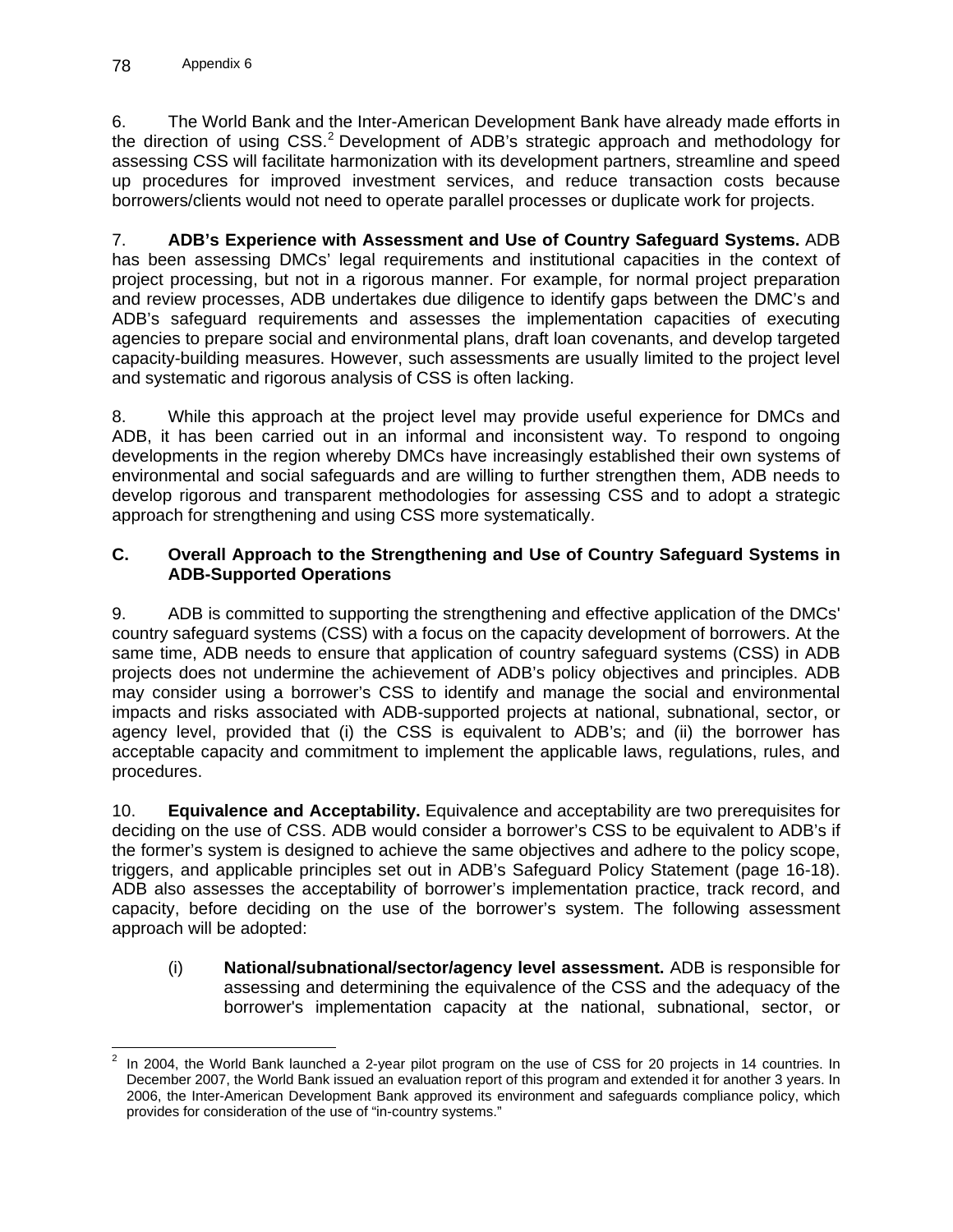agency level. If the assessments reveal that gaps can be addressed reasonably, ADB and the borrower will agree on specific gap-filling measures to be included in an action plan. Recent analytical work and assessments by other development partners, updated as required, can be used for CSS assessments. Joint assessments with other development partners will be encouraged. During this phase, ADB will not consider application of CSS to any specific project financed by ADB, and ADB's safeguard requirements specified in the Safeguard Policy Statement (SPS) will apply.

(ii) **Project level assessment.** Once ADB has determined that the CSS is equivalent to ADB's and borrower's implementation practice and capacity is acceptable at national, subnational, sector or agency level, it may consider the application of CSS to ADB-financed projects in the country, subregion, sector, or projects sponsored by the agency. For each project, ADB will also conduct an acceptability assessment (including capacity, track record, and practice of executing and implementing agencies) before actually introducing use of the CSS into the project. The assessment will be done as part of the project design process during project preparation. ADB will also help the borrower develop a program for capacity building and integrated it into project design as required. The results of acceptability assessment will be documented and reflected in the ADB's report and recommendation of the President.

11. **Addressing Gaps to Strengthen Country Safeguard Systems.** Where the borrower has to strengthen its CSS to meet the objectives and adhere to the policy scope, triggers, and applicable principles set out in the ADB's SPS (page 16-18) and commits to doing so, ADB may, when determining equivalence, take measures to strengthen CSS into account. Similarly, if the borrower needs to strengthen its implementation practice and capacity to be ready for effectively delivering safeguards and commits to doing so, ADB may, when determining acceptability, take measures to strengthen the borrower's implementation capacity and practices into account. Such measures are to be carried out before the borrower undertakes implementation of the relevant project activities, and may include ADB-supported efforts. The borrower will prepare action plans with such measures in an agreed time frame with the assistance of ADB and other partners. The action plan for equivalence will focus on how to enhance the alignment of CSS with ADB's safeguard policy objectives, scope, triggers and principles through necessary improvements to the legal and regulatory framework. The action plan for capacity building will address relevant capacity development issues pertaining to the borrower and across key institutions.

12. **Levels of Country Safeguard Systems.** ADB may consider the application of CSS to various levels, such as the national, subnational, sector, or agency level, based on (i) discussions and dialogue with the borrower on ADB's current knowledge of specific CSS, the country, sector, or agency context, and the expected operations of ADB in the DMC; (ii) outcomes of the assessments of equivalence and acceptability; and (iii) the borrower's commitment to implement the gap-filling action plans.

13. **Scope of Country Safeguard Systems Application.** As the extent of equivalence and acceptability is safeguard-specific, a country, sector, or agency may qualify a CSS approach for one, two, or all three safeguard areas (the environment, involuntary resettlement, and Indigenous Peoples), depending on the result of the CSS assessments.

14. **Disclosure and Consultation.** To the extent possible, the proposal for the strengthening and use of CSS, together with its justification, is presented in the country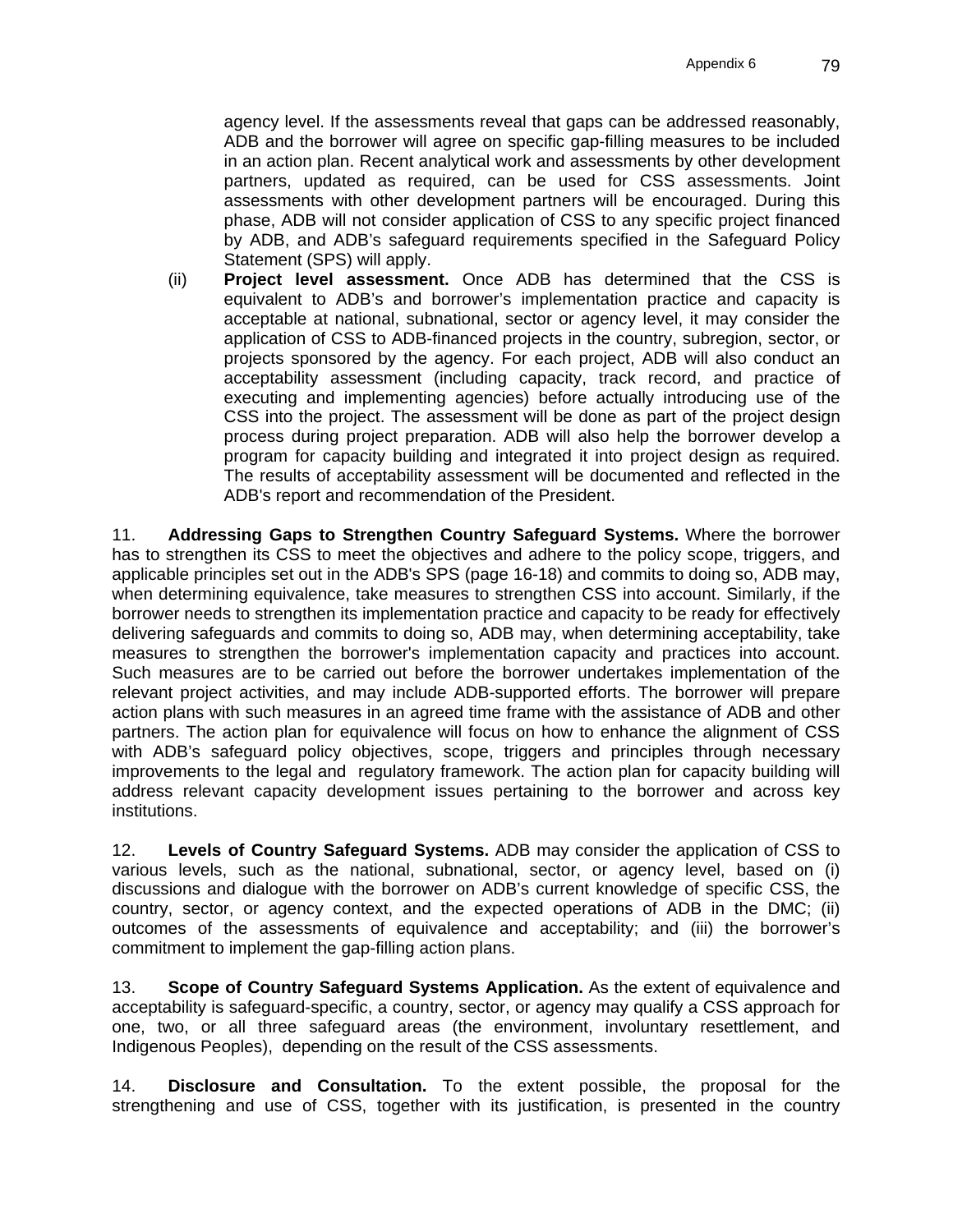partnership strategy or in country partnership strategy progress reports.<sup>3</sup> Documents pertaining to the country partnership strategy are disclosed in conformity with the requirements of ADB's *Public Communications Policy* (2005). On completion, draft equivalence and acceptability assessments at the national, subnational, sector, or agency level will be documented and disclosed on ADB's website for public comment. ADB will organize in-country consultation workshops to solicit comments and feedbacks from stakeholders, including governments and NGOs. Final equivalence and acceptability assessment reports will be disclosed on ADB's website on completion. Updated assessments to reflect changes in CSS, if any, will be also disclosed on ADB's website on completion. Issues related to acceptability assessments at the project level will be an element of the normal safeguard disclosure and consultation process undertaken for project preparation.

15. **Exclusion of CSS.** CSS will not be applied to highly complex and sensitive projects. These types of projects will be considered under ADB's normal project processing requirements.

16. **A Phased Approach.** Use of CSS will include a limited number of countries with a focus on subnational, sector or agency level during the first three years after the policy becomes effective. An interim review of the effectiveness of the application and use of CSS will be undertaken three years after the policy becomes effective.

17. **Changes in Country Safeguard Systems.** If, during CSS application, there are changes in applicable legislation, regulation, rules or procedures at national, subnational, sector, or agency level, ADB assesses the effect of those changes and discusses them with the borrower. If, in the judgement of the ADB, the changes reflect a further improvement in the CSS, and if the borrower so requests, ADB may agree (i) to revise the legal agreement applicable to the operation to reflect these improvements, and to amend the legal agreement as necessary; and (ii) to update the equivalence and acceptability assessments. Management documents, explains, and justifies any changes to such agreement, and submits them for Board approval (normally on a no-objection basis). If the CSS is changed in a manner inconsistent with the legal agreement between the borrower and ADB, ADB's contractual remedies apply.

## **D. ADB's Responsibility and Accountability**

18. **Equivalence Assessment and Acceptability Assessment.** ADB will be responsible for assessing and determining the equivalence of the CSS and the acceptability of the borrower's implementation practice and capacity. ADB will undertake the following actions:

- (i) Assess the equivalence of CSS with ADB's safeguard policy objectives, scope, triggers and principles and acceptability of the borrower's implementation practice, track record, and capacity, including identifying the measures and actions needed for strengthening CSS in collaboration with the borrower.
- (ii) Help the borrower prepare the action plans based on the results of the assessments and incorporate the action plan's provisions into the legal agreements for using CSS. The legal agreements would allow ADB to suspend the use of CSS and revert to its own if the borrower stops implementing the action plan.

 3 Examples are country partnership strategies, country operations business plans and midterm review reports.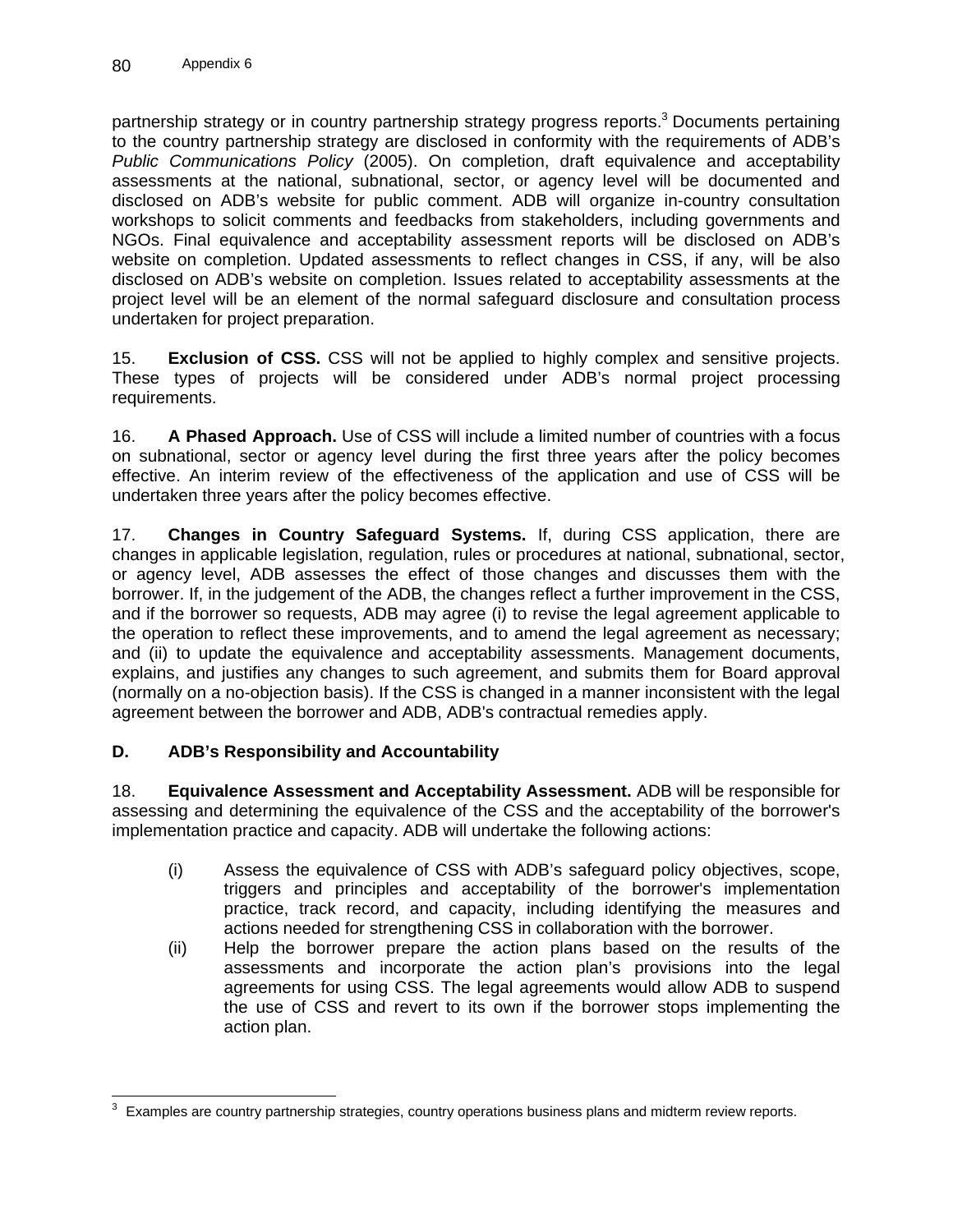- (iii) Conduct consultations, along with DMC representatives, with stakeholders to discuss and validate the findings of the equivalence assessments and to seek agreement on the proposed measures outlined in the action plan.
- (iv) Provide the necessary technical and financial support to develop and implement the action plan through program loans and technical assistance and supervise implementation of the action plan.

19. **Project-Level Document Review and Supervision.** The use of CSS will not obviate ADB's responsibilities for safeguard review before Board approval of proposed projects. The only difference is that the review will be based on requirements under the CSS and on the agreed action plan. After the Board approves a project that uses CSS, ADB supervision will follow the same procedures as for any other investment project.

20. **Accountability Mechanism.** The use of CSS will not alter the role and function of ADB's accountability mechanism, including the role of ADB's Office of the Special Project Facilitator, and Compliance Review Panel. In the event of a claim, the Compliance Review Panel could examine ADB's assessment of the equivalence between ADB's policy scope, triggers, and applicable principles with the CSS (and any additional measures agreed upon to achieve equivalence) in materially achieving the objectives of the SPS, as well as ADB's project supervision. The use of CSS will not alter the role of ADB Independent Evaluation Department.

## **E. Borrower's Responsibility**

21. **Country Safeguard Systems Assessment and Action Plan Development.** The borrower will support and participate in the equivalence and acceptability assessments. The borrower/client will

- (i) facilitate the sharing of all relevant documents, data, and information with the ADB assessment team and the conduct of seminars and/or workshops, as necessary;
- (ii) assist in organizing and conducting consultations with stakeholders to discuss and validate the findings of the assessments; and
- (iii) develop action plans outlining measures to address needed changes.

22. **Implementation.** The borrower is responsible for achieving and maintaining equivalence as well as developing acceptable implementation practices, track record, and capacity, in accordance with ADB's assessment, including the implementation of the action plans. For each project that uses CSS, the borrower identifies those provisions of the CSS that are necessary to ensure that the policy principles set out in this SPS are met. These provisions may vary from project to project, depending on such factors as the structure of the CSS and the type of operation. In all cases, these provisions and any additional measures that the borrower needs to undertake to achieve and maintain equivalence and acceptable implementation become part of the borrower's contractual obligations to ADB's normal contractual remedies.

## **F. Resource Implications**

23. Although the processes involved in strengthening and using CSS will be resource intensive<sup>4</sup> during upstream national-, subnational- or sector-level assessments and project

 4 World Bank experience indicates a need for high levels of staff inputs and consultants' time to conduct the assessments and public consultations and to prepare the assessment reports.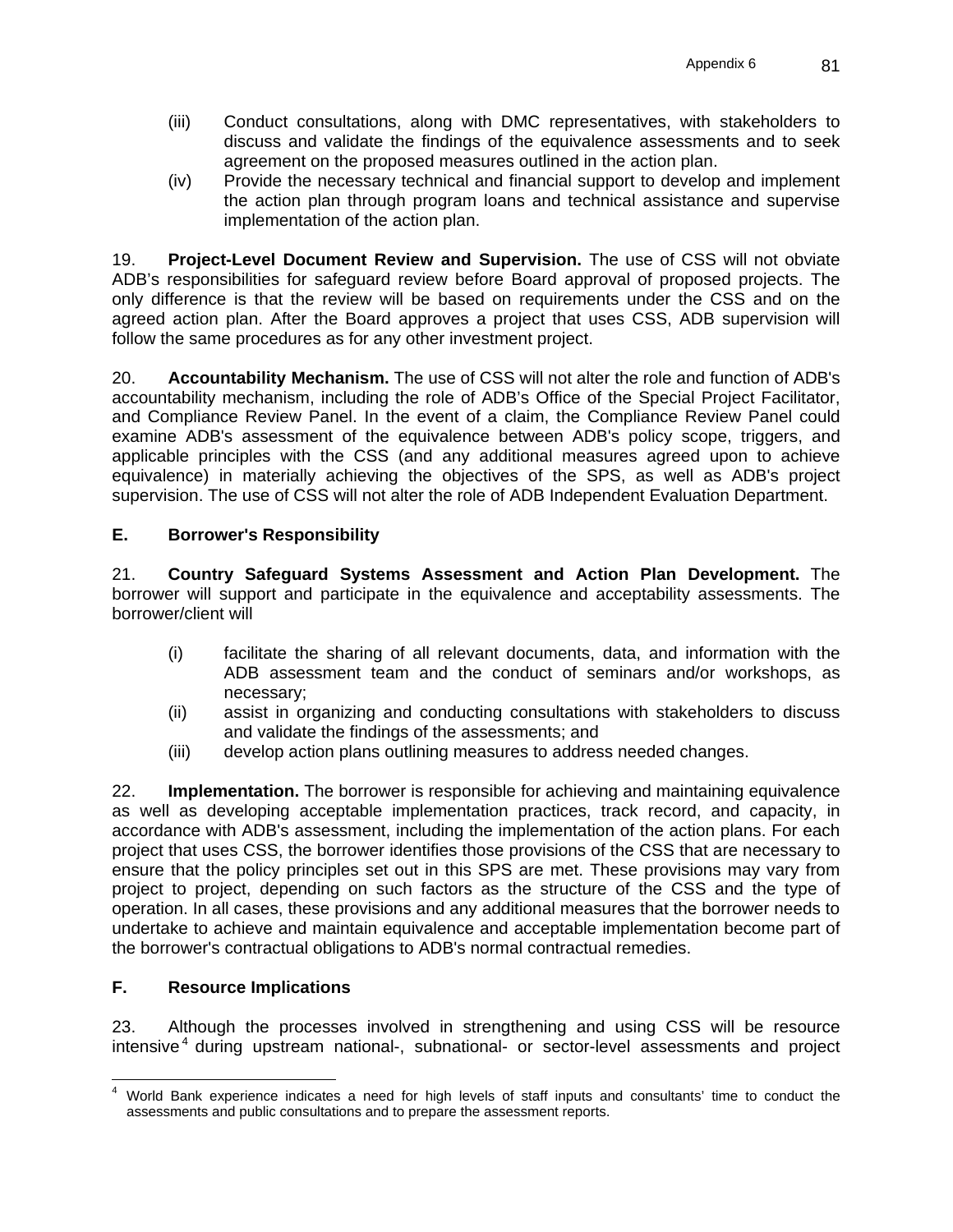preparation, cost savings are expected in the medium and long term. This is because in the long run, the equivalence and acceptability assessments are likely to be incremental. Application of CSS to ADB projects will entail costs for (i) undertaking equivalence and acceptability assessments, including the consultations to be held after the assessments; (ii) organizing medium- to long-term capacity development activities to strengthen CSS; (iii) training ADB staff; and (iv) monitoring and supervising the CSS portfolio.

24. In the medium term, there will be incremental costs associated with CSS. Additional professional staff weeks may be required each year for conducting equivalence assessment of CSS on a demand-driven basis. This may include 5–12 staff weeks for each equivalence assessment, and additional staff-weeks for acceptability assessment. The potential increased resources requirements can be partially met by engaging staff consultancy on a need basis. In addition, the World Bank is playing a significant role in developing and applying methodologies for CSS diagnostics and there is strong interest in joint work in this area. Working with partner institutions such as the World Bank will also allow improved effectiveness and ensure additional resource efficiencies.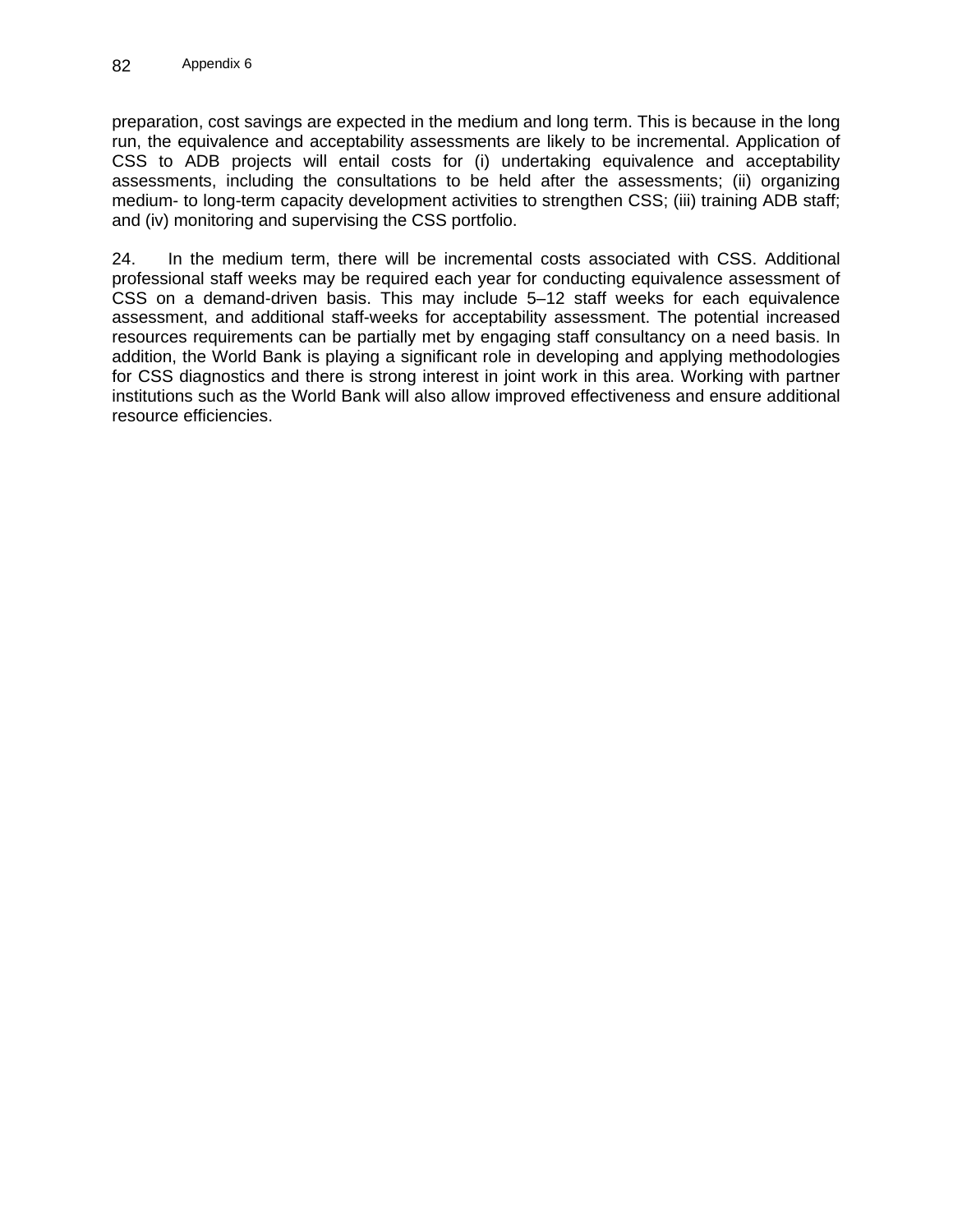## **EXPERIENCE OF OTHER MULTILATERAL FINANCIAL INSTITUTIONS**

1. Over the past 5 years or so, many multilateral financial institutions have revised or updated their environmental and social safeguard policies. The rationale, approach, and results of the policy revision were reviewed for the Asian Development Bank's (ADB's) safeguard policy update (SPU). The experiences of the World Bank and its private sector lending arm, the International Finance Corporation (IFC), as well as the experiences of the Inter-American Development Bank (IDB), the European Bank for Reconstruction and Development (EBRD), and Equator Principles financial institutions, are discussed below.

## **A. World Bank**

 $\overline{a}$ 

2. The World Bank has 10 environmental and social safeguard policies,<sup>1</sup> and a separate policy framework for using country systems. These policies are complemented by an information disclosure policy (2002), which lays down the requirements for the disclosure of safeguard planning documents.

3. In 1998 the World Bank updated its Indigenous Peoples policy and in the process clarified, simplified, and strengthened the policy and made it more flexible. The revised operational policy on Indigenous Peoples (2005) (i) clarified some ambiguities related to social impact assessment, screening, and scope; (ii) simplified the project processing requirements; (iii) introduced the principle of proportionality and a planning framework (instead of an up-front plan) for projects that involve the preparation and implementation of annual investment programs and several subprojects; and (iv) required the World Bank to finance only those projects with broad community support from the affected Indigenous Peoples, based on free, prior, and informed consultation, and their prior agreement to the commercial development of their cultural resources and knowledge. $2$ 

4. In 2006 the World Bank updated its physical cultural resources policy. The policy applies to projects in or near recognized cultural heritage sites (archaeological, paleontological, historical, and sacred) and projects designed to support the management or conservation of physical cultural resources. It requires consultations with affected groups, government authorities, and nongovernment groups.

5. When it updated the foregoing policies, the World Bank also evaluated the use of country safeguard systems in its operations. Recognizing the changing relationship between development effectiveness and greater use of country systems, the World Bank explored further the use of borrower systems in addressing environmental and social safeguard issues. Its Board of Executive Directors approved in 2005 a 2-year pilot program for this purpose and a policy framework to govern the pilot program. The policy describes the approach to assessing country systems, and defines the roles of the borrower and the World Bank, and the documentation and disclosure requirements. The policy consists of a unified policy statement and a table summarizing the eight safeguard areas, as distilled from current World Bank safeguard policies

<sup>1</sup> The 10 policies pertain to (i) environmental assessment (OP/BP 4.01), (ii) natural habitats (OP/BP 4.04), (iii) pest management (OP 4.09), (iv) involuntary resettlement (OP/BP 4.12), (v) Indigenous Peoples (OP/BP 4.10), (vi) forests (OP 4.36), (vii) physical cultural resources (OP 4.11), (viii) safety of dams (OP/BP 4.37), (ix) projects on international waterways (OP/BP 7.50), and (x) projects in disputed areas (OP/BP 7.60). The last two policies relate mainly to international law, and hence were not included in the pilot program (OP 4.00) discussed in paras. 5 and

<sup>6.&</sup>lt;br><sup>2</sup> The Indigenous Peoples website of the World Bank is at: http://web.worldbank.org/WBSITE/EXTERNAL/TOPICS/EXTSOCIALDEVELOPMENT/EXTINDPEOPLE/0,,menuP K:407808 ~pagePK:149018~piPK:149093~theSitePK:407802,00.html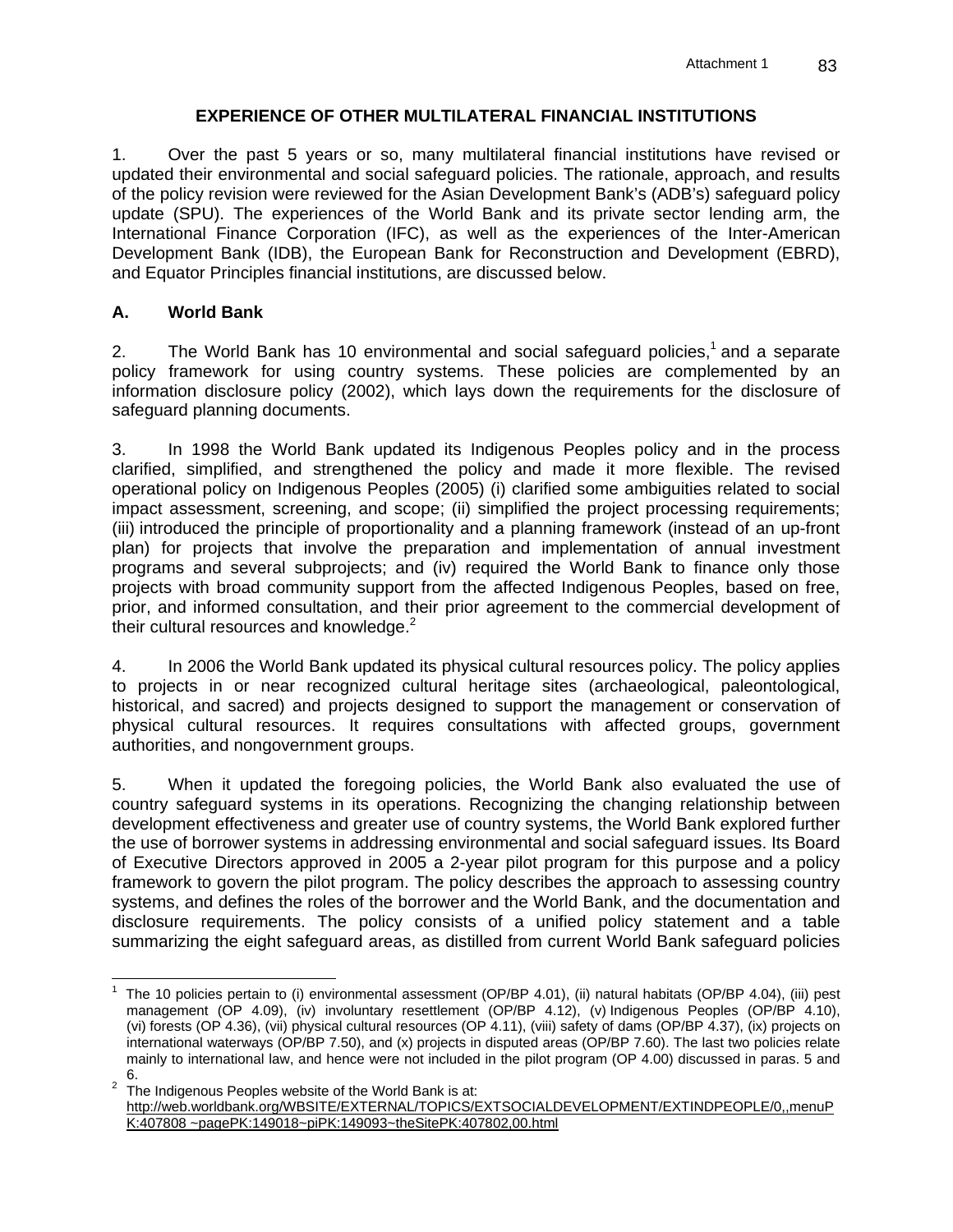(OP 4.00, Table A1), each area with its statement of objectives and associated operating principles for achieving the stated objectives.

6. In January 2008 the World Bank issued a report evaluating its 2-year pilot program. According to the report, to achieve systemic and sustainable improvements in borrower capacity, the World Bank must move beyond the current project-based approach adopted in the pilot program. The report proposed that the initiative be incrementally scaled up from the project to the country level to engage borrowers and other development partners in applying a broader range of safeguards and thereby build borrower capacity on a more sustainable basis than is feasible at the project level. Other main conclusions of the report were as follows: (i) the use of the country system has helped to achieve World Bank policy objectives particularly in environmental assessment and physical cultural resources; (ii) the experience with the country safeguard systems for natural habitats, forests, pest management, and safety of dams, with measures to fill the gaps, presents encouraging prospects; (iii) for involuntary resettlement safeguards, however, the gaps between the World Bank requirements and the country system may be too substantial in most cases to be filled by measures that can be implemented in specific projects; (iv) although the requirements pertaining to Indigenous Peoples were not pilottested, a number of countries have updated their legal and policy framework for this issue, even if they have not done the same for involuntary resettlement; (v) the World Bank has learned enough lessons to justify the incrementally wider application of country safeguard systems for environmental and social safeguards, but not enough to support the full adoption of such systems across all World Bank lending.

7. In the longer term, the World Bank is considering a separate assessment of the potential use of a principles-based approach to safeguards for some types of operations, after it evaluates the lessons learned from the application of the IFC and Multilateral Investment Guarantee Agency (MIGA) safeguard policies.

8. The World Bank's operational policy on environmental assessment (OP 4.01) was updated in March 2007 to reflect its policy of rapid response to crises and emergencies (OP/BP 8.00).

## **B. International Finance Corporation**

9. The safeguard policies of IFC were adopted from the World Bank's policy in 1998, with modifications to reflect the private sector focus of its operations. In 2003 IFC launched an update of its safeguard policies, following the findings and recommendations of its compliance advisor ombudsman and the results of IFC's internal monitoring and evaluation. The update was guided by the need to (i) have clear, simple, and easy-to-use requirements; (ii) address policy gaps; (iii) emphasize private sector considerations while ensuring compatibility with World Bank safeguard policies; and (iv) incorporate the concept of sustainability in IFC policies.

10. IFC's new sustainability policy framework, which was approved in 2006, clearly demarcates IFC responsibilities from those of its clients. The IFC requirements are specified in policies for the following: (i) social and environmental sustainability, (ii) disclosure,  $3$  and

 3 The IFC disclosure policy requires it to disclose the environmental and social review summary, a brief summary of IFC review findings and recommendations, no later than 60 days before Board consideration for category A projects and 30 days for category B projects,. The performance standards specify the disclosure requirements for IFC clients. Performance standard 1 (social and environmental assessment management system) requires IFC to disclose the assessment document for projects with adverse impact before the start of project construction. The timing of disclosure of resettlement action plans or resettlement frameworks, and Indigenous Peoples development plans or community development plans, is not explicitly stated in the relevant performance standards.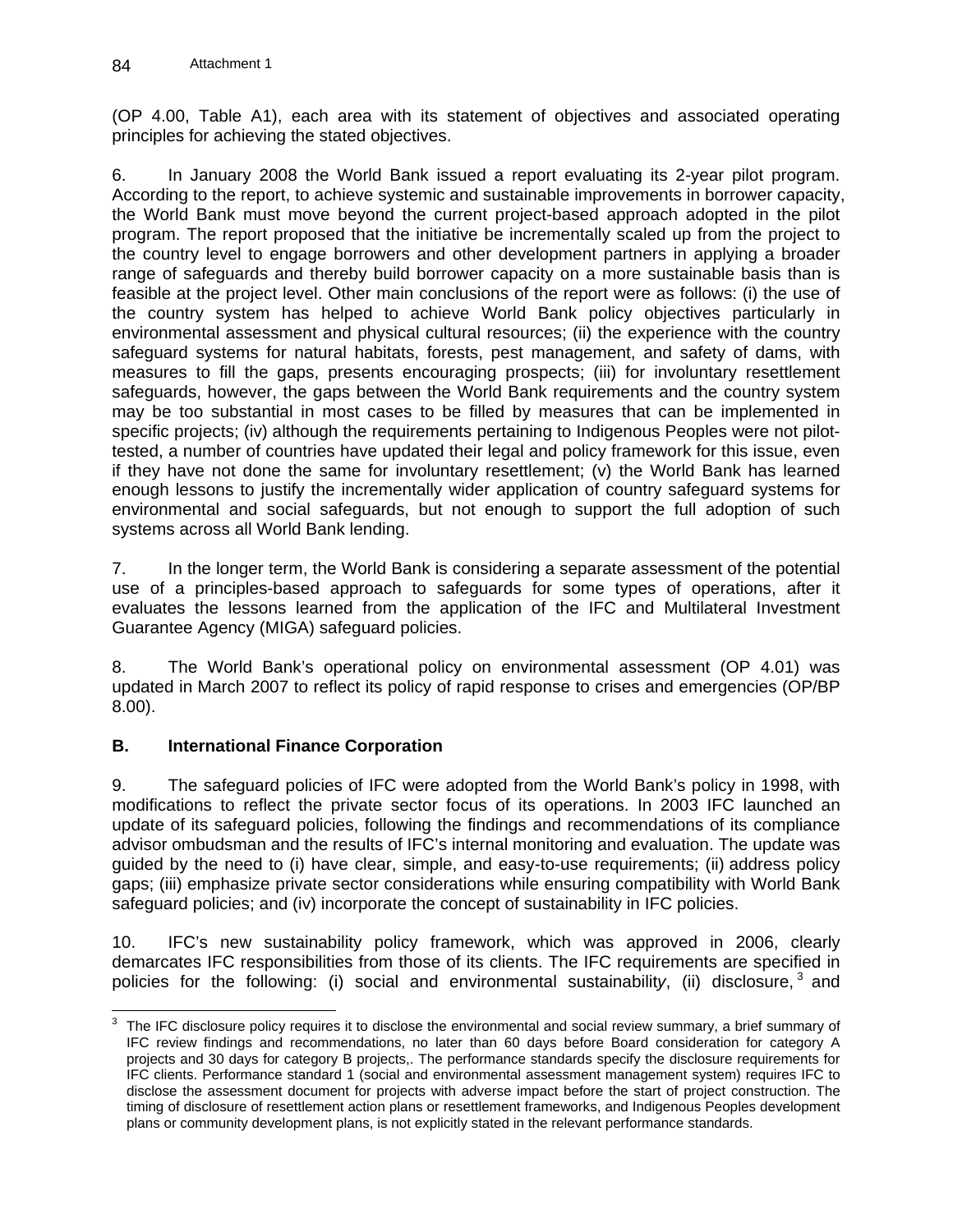(iii) environmental and social review procedure. The requirements for clients are outlined in the performance standards.<sup>4</sup> In addition, guidance notes (companion documents to the performance standards), a glossary of terms, and environmental, health, and safety guidelines<sup>5</sup> provide guidance to IFC clients and staff.

11. The new policy framework fully integrates social and environmental assessment; provides an approach to community engagement through free, prior, and informed consultation leading to broad community support; introduces a labor standards and working conditions policy, and a new performance standard for community health and safety; and requires the establishment and maintenance by clients of social and environmental management systems, among others. Formerly stand-alone policies such as those for pest management, safety of dams, forest, and international waterways were integrated into the eight new sets of performance standards.<sup>6</sup> In November 2007 IFC management was to report to the board on how IFC clients perceive the performance standards.

### **C. Inter-American Development Bank**

12. The safeguard policy framework of IDB is set out in a number of its sector policies, including the policies for environment and safeguards compliance (2006), disaster risk management (2007), Indigenous Peoples (2006), and involuntary resettlement (1998). The disclosure requirements are laid out in the information disclosure policy (2006).<sup>7</sup>

13. The environment and safeguards compliance policy, which supersedes the environment policy (1979), implements and reinforces IDB's environment strategy (2003). Consequently, it contains policy directives both for environmental mainstreaming and for environmental safeguards. $8$  Among others, the environmental safeguard directives cover the protection of critical natural habitats and cultural sites, the avoidance of hazardous materials, and pollution prevention and abatement. Furthermore, the environmental assessment process for high-safeguard-risk operations deals with issues relevant to health and safety. For cofinancing operations, the policy promotes collaboration with borrowers and other lenders in adopting a single environmental assessment process and unified documentation. Finally, for in-country safeguard systems, the policy lays down an approach similar to that of the World Bank. Country systems will be applied only where IDB has determined that the borrower system is equivalent or superior to IDB's. In 2009, the IDB management will report to the board its experience with the use of country systems.<sup>9</sup>

 $\overline{\phantom{a}}$ 4 The eight performance standards cover the following: (i) social and environmental assessment and management system; (ii) labor and working conditions; (iii) pollution prevention and abatement; (iv) community health, safety, and security; (v) land acquisition and involuntary resettlement; (vi) biodiversity conservation and sustainable natural resource management; (vii) Indigenous Peoples; and (viii) cultural heritage.

resource management; (vii) Indigenous Peoples; and (viii) cultural heritage.<br>
<sup>5</sup> See: http://www.ife.org/ifeaut/peliaurariau.net/Centert/S. FAOs

<sup>&</sup>lt;sup>S</sup> See: http://www.ifc.org/ifcext/policyreview.nsf/Content/S\_FAQs<br><sup>6</sup> JEC 2005, *Porformance Standards: Whot'e Naw and Different* 

<sup>&</sup>lt;sup>6</sup> IFC. 2005. *Performance Standards: What's New and Different.*<br><sup>7</sup> The information disclosure policy of IDB provides that for operations requiring environmental impact assessments or other relevant environmental analyses, these analyses will be made available to the public in the borrowing country and IDB headquarters before IDB conducts its analysis mission, in the case of public sector borrowers, or its due diligence mission, in the case of private sector borrowers. As necessary, IDB also prepares an environmental and social management report, which is made available to the public no later than the time at which the loan or guarantee proposal has been cleared by the executive vice president for distribution to the board of executive directors.<br><sup>8</sup> Under environmental safeguards, the policy requires integrated screening and classification based on

environmental and associated social impacts that are direct, indirect, regional, or cumulative, including those of relevant associated facilities. IDB adopts a single project classification system.

relevant associated facilities. IDB adopts a single project classification system. 9 IDB. 2006. *Environment and Safeguards Compliance Policy*. Washington, DC.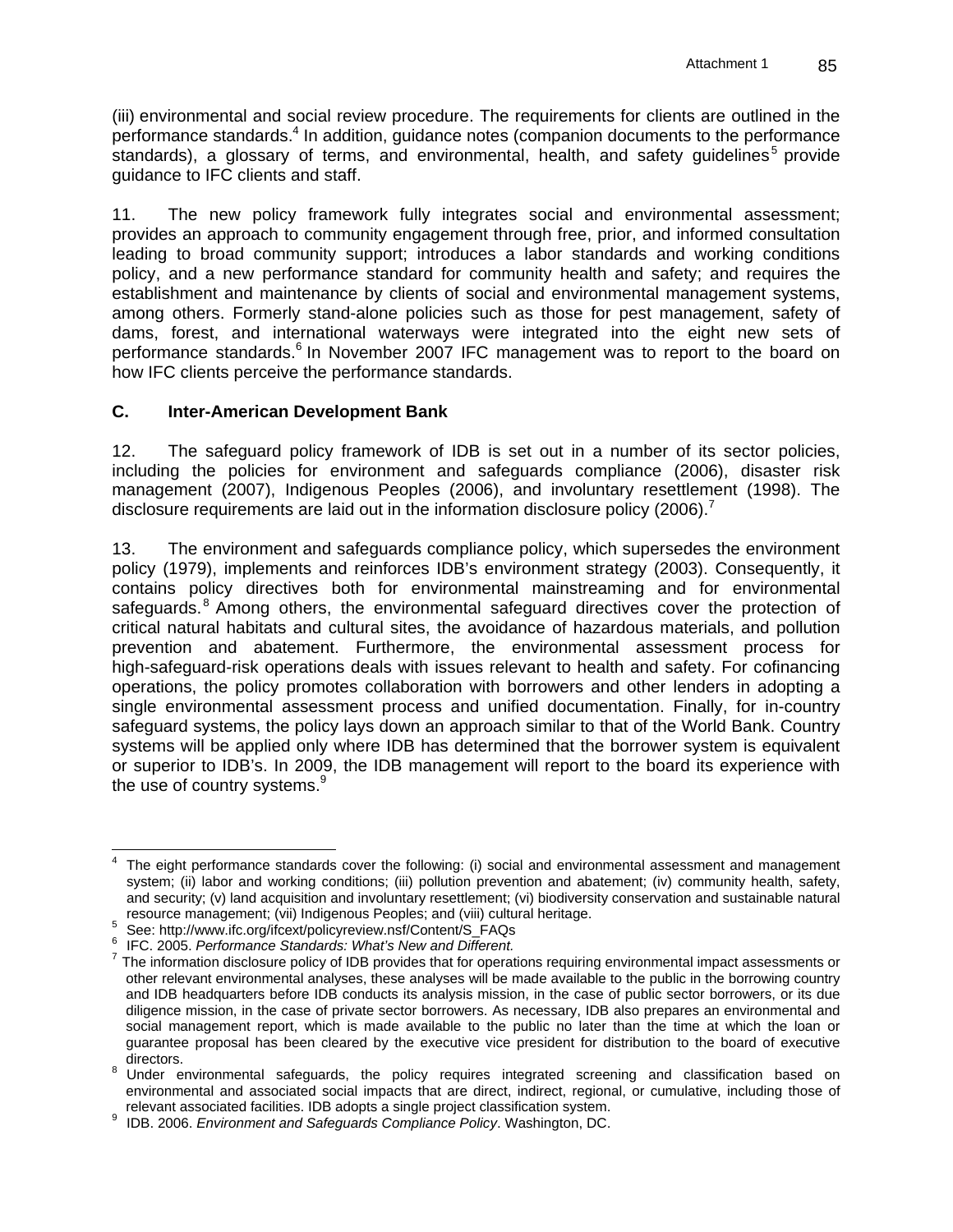14. The disaster risk management policy (2007), which replaces the policy for natural and unexpected disasters (1999), requires a comprehensive approach to (i) the prevention and mitigation of disasters, and (ii) post-disaster response. The new policy requires project teams, through social and environmental screening and classification, to gauge the extent of exposure of projects to natural hazards or their potential to exacerbate risk; to assess the risk of natural hazards for projects that are found to be highly exposed to natural hazards or have high potential to exacerbate risk; to conduct an alternative analysis of prevention and mitigation measures; and to include appropriate structural and nonstructural mitigation measures in project design and implementation.

15. IDB's operational policy for Indigenous Peoples and strategy for indigenous development (2006) seeks both the development of Indigenous Peoples and the safeguarding of these peoples and their rights against adverse impact and exclusion in IDB-funded projects. This new approach complements the earlier focus of IDB on avoiding or mitigating the adverse impact of IDB projects on Indigenous Peoples. To further safeguard Indigenous Peoples' rights in projects with significant potential impact and risks, IDB requires the project proponent to obtain agreements regarding the project and mitigation measures, through good-faith negotiation with affected Indigenous Peoples or groups, and verifies that it has done so. The Indigenous Peoples policy also addresses the issue of un-contacted Indigenous Peoples in view of their exceptional nature, as well as their special vulnerability and the impossibility of applying prior consultation and good-faith negotiation mechanisms. It requires IDB to finance only those projects that respect the right of un-contacted Indigenous Peoples to remain in voluntary isolation and to live freely according to their culture.

16. The involuntary resettlement policy applies only to the involuntary physical displacement of people caused by an IDB project. The policy aims to minimize the disruption of livelihood of people living in the project's area of influence, by avoiding or minimizing the need for physical displacement, and ensuring that when people must be displaced they are treated equitably and, where feasible, can share in the benefits of the project that requires their resettlement. Where Indigenous Peoples will be displaced, IDB will support operations only if it determines that the resettlement component will result in direct benefits to these peoples relative to their prior condition, customary rights will be fully recognized and fairly compensated, compensation options will include land-based resettlement, and the affected Indigenous Peoples have given their informed consent to the resettlement and compensation measures.<sup>10</sup>

## **D. European Bank for Reconstruction and Development**

17. In May 2008 EBRD adopted its new environmental and social policy, along with 10 performance requirements, replacing the 2003 environmental policy and applying to all new projects appraised after 12 November 2008. The environmental and social policy maintains the strategic directions set out in the 2003 policy and addresses the social dimensions of sustainable development in a more structured and comprehensive way. The social dimensions pertain to (i) labor standards and working conditions; (ii) involuntary resettlement; (iii) community health, safety, and security; (iv) Indigenous Peoples; and (v) cultural heritage.

18. EBRD's policy was modeled on IFC's approach, while reflecting EBRD's region of operation with its specific characteristics and its commitment under the European Principles for the Environment, to which EBRD is a signatory. EBRD, however, has two additional performance standards—those for (i) financial intermediaries, and (ii) information disclosure and stakeholder engagement.

<sup>-</sup>10 IDB. 1998. *Operational Policy on Involuntary Resettlement.* Washington, DC.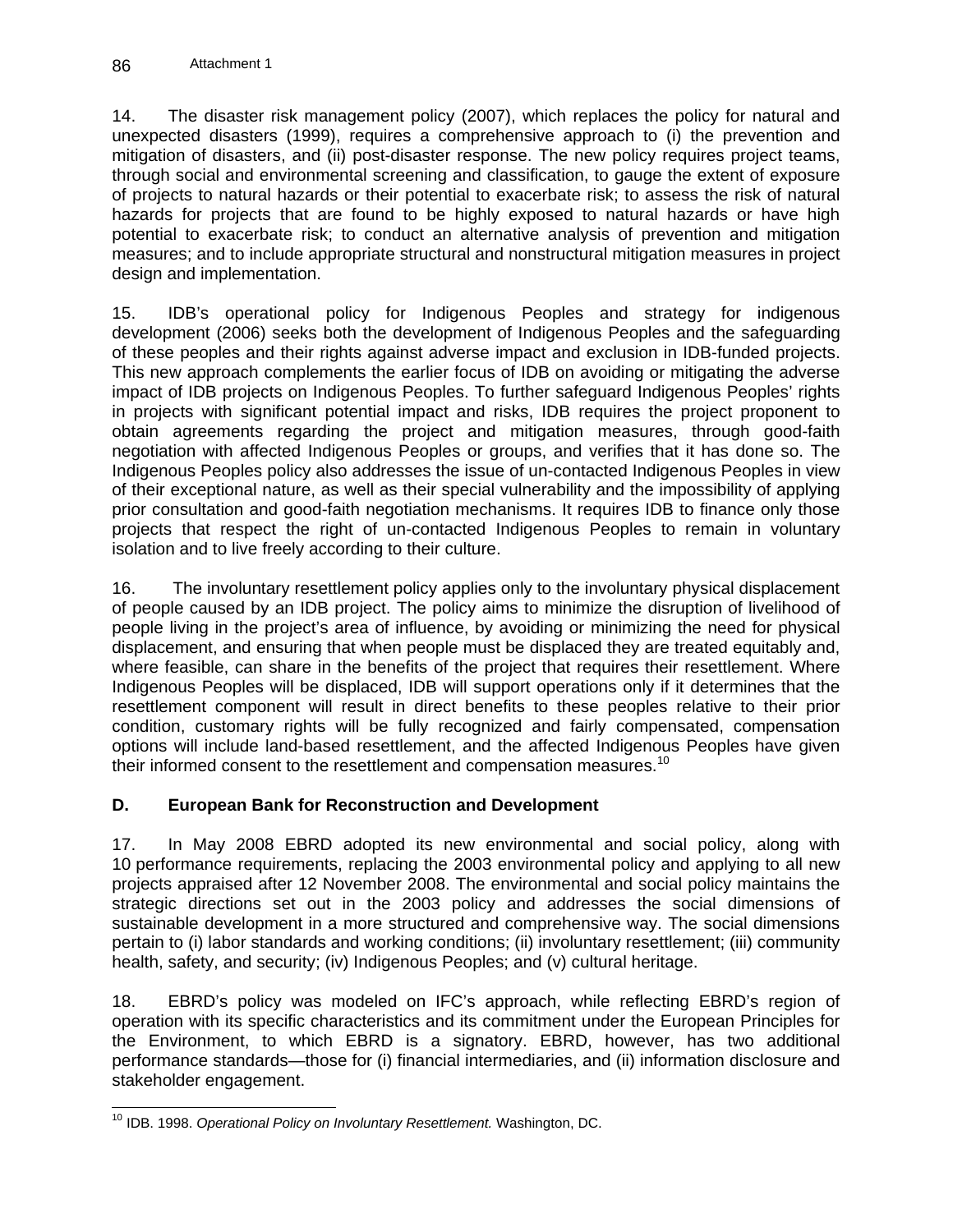19. Like other multilateral financial institutions, EBRD has a public information policy, which was updated and approved, together with the environmental and social policy, on 12 May 2008. The new public information policy sets out how EBRD discloses information and consults with its stakeholders to promote better awareness and understanding of its strategies, policies, and operations. At the same time, the policy establishes clear lines of demarcation to distinguish information that is made publicly available from information that is confidential and may not be disclosed. The public information policy includes disclosure requirements for environmental and social impact assessments.<sup>11</sup>

## **E. Equator Principles Financial Institutions**

20. Equator principles financial institutions are those that have adopted the Equator Principles, a financial industry framework for addressing environmental and social risks in project financing. Adopted in 2003 by 10 of the world's leading commercial banks, the Equator Principles are an offshoot of the desire of the banks to develop a common and coherent set of environmental and social policies and guidelines to be applied globally and across all industry sectors. Each of the financial institutions declares that it has or will put in place policies or business processes that are consistent with the Equator Principles. They commit not to lend to projects where the borrower will not or cannot comply with its social and environmental requirements.

21. The Equator Principles were revised in July 2006 to (i) reflect and be consistent with the IFC's performance standards for social and environmental sustainability, on which the original set of Equator Principles were based; and (ii) incorporate learning from implementation and comments from a variety of stakeholders. The new Equator Principles apply to all project financing with capital costs of \$10 million or more.<sup>12</sup> As of August 2008, persuaded by the argument that environmental and social corporate responsibility makes good business sense, more than 60 financial institutions from 24 countries and operating in more than 100 countries had adopted the new Equator Principles.<sup>13</sup>

 $\overline{a}$ <sup>11</sup> EBRD will make available environmental and social impact assessments on category A projects in its Business Information Centre in London and in the relevant EBRD resident office at least 60 days before the project is considered by its board of directors, in the case of private sector projects, and 120 days before board consideration,

in the case of public sector projects. Notification of the documents' availability will be posted on the EBRD website.<br><sup>12</sup> The original threshold was \$50 million. See the explanation for this change and other information

<sup>&</sup>lt;sup>13</sup> See: http://www.equator-principles.com/join.shtml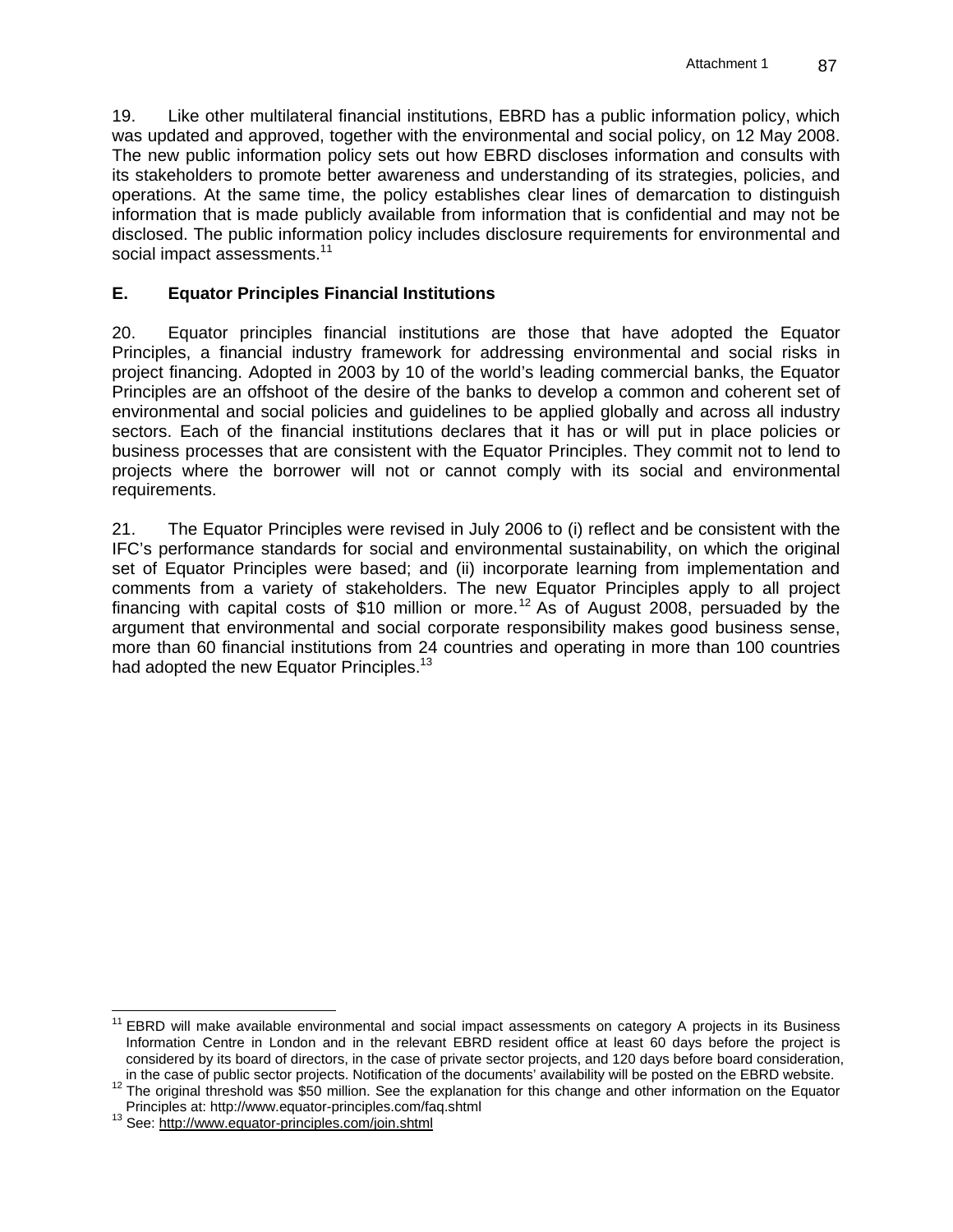# **Medium-Term Action Plan (2010–2012)**

| <b>Results</b>                                                                                                    | Performance<br><b>Indicators</b>                                                                                                                                                                                                                                         | <b>Activities</b>                                                                                                                                                                                                                                                                                                                                                                                                                                                                                                                                                                                          | Responsible<br><b>Parties</b>                                            | <b>Resource</b><br><b>Requirements</b>                                                                                                                                                                                                              |
|-------------------------------------------------------------------------------------------------------------------|--------------------------------------------------------------------------------------------------------------------------------------------------------------------------------------------------------------------------------------------------------------------------|------------------------------------------------------------------------------------------------------------------------------------------------------------------------------------------------------------------------------------------------------------------------------------------------------------------------------------------------------------------------------------------------------------------------------------------------------------------------------------------------------------------------------------------------------------------------------------------------------------|--------------------------------------------------------------------------|-----------------------------------------------------------------------------------------------------------------------------------------------------------------------------------------------------------------------------------------------------|
|                                                                                                                   |                                                                                                                                                                                                                                                                          | <b>Overall Objective</b>                                                                                                                                                                                                                                                                                                                                                                                                                                                                                                                                                                                   |                                                                          |                                                                                                                                                                                                                                                     |
| ADB safeguard objectives, principles and requirements are met for all ADB-financed projects                       |                                                                                                                                                                                                                                                                          |                                                                                                                                                                                                                                                                                                                                                                                                                                                                                                                                                                                                            |                                                                          |                                                                                                                                                                                                                                                     |
| <b>Action Area (i)</b>                                                                                            |                                                                                                                                                                                                                                                                          |                                                                                                                                                                                                                                                                                                                                                                                                                                                                                                                                                                                                            |                                                                          |                                                                                                                                                                                                                                                     |
|                                                                                                                   | Supporting capacity development of borrowers/clients for safeguard delivery                                                                                                                                                                                              |                                                                                                                                                                                                                                                                                                                                                                                                                                                                                                                                                                                                            |                                                                          |                                                                                                                                                                                                                                                     |
| Strengthened<br>Borrower's/client's<br>institutional<br>capacity for<br>implementing<br>safeguard<br>requirements | Training of<br>borrowers/clients<br>on the new policy<br>provided at various<br>levels before the<br>effective date of the<br>SPS and on an<br>ongoing basis<br>Timely technical<br>advice and<br>guidance provided<br>at project level<br>during project<br>preparation | • Provide bank-<br>wide orientations<br>for all DMC<br>borrowers (1<br>workshop before<br>the effective<br>date, and 1-2<br>times per year<br>subsequently)<br>• Provide in<br>country training<br>to public and<br>private sector<br>borrowers/clients<br>Disseminate<br>copies of new<br>policy to each<br>borrower/client<br>and explain new<br>provisions<br>■ Assess the<br>borrower/client's<br>capacity, and<br>incorporate<br>appropriate<br>capacity building<br>components into<br>project design<br>Support the<br>preparation of<br>social and<br>environmental<br>assessments<br>and EMP, RP, | RDs/RSDD<br>RDs/PSOD/<br><b>RSDD</b><br>RDs/PSOD<br>RDs/PSOD<br>RDs/PSOD | • In-house staff<br>resource<br>mobilization<br>• Technical<br>assistance or a<br>dedicated fund<br>(\$80-100 million)<br>on a need basis<br>• Staff consultancy<br>• Collaborative<br>efforts by other<br>international<br>development<br>agencies |
|                                                                                                                   | Timely advice and<br>guidance provided<br>at project level<br>during project<br>implementation                                                                                                                                                                           | <b>IPP</b><br>• Provide support<br>needed to<br>address<br>unanticipated<br>issues during<br>project                                                                                                                                                                                                                                                                                                                                                                                                                                                                                                       | PDs/PSOD                                                                 |                                                                                                                                                                                                                                                     |
|                                                                                                                   | Number and quality<br>of CSS equivalence<br>and acceptability<br>assessments                                                                                                                                                                                             | implementation<br>$\blacksquare$ Prepare 3-5<br>CSS equivalence<br>and acceptability<br>assessments,                                                                                                                                                                                                                                                                                                                                                                                                                                                                                                       | OGC/RSDD/<br><b>RDs</b>                                                  |                                                                                                                                                                                                                                                     |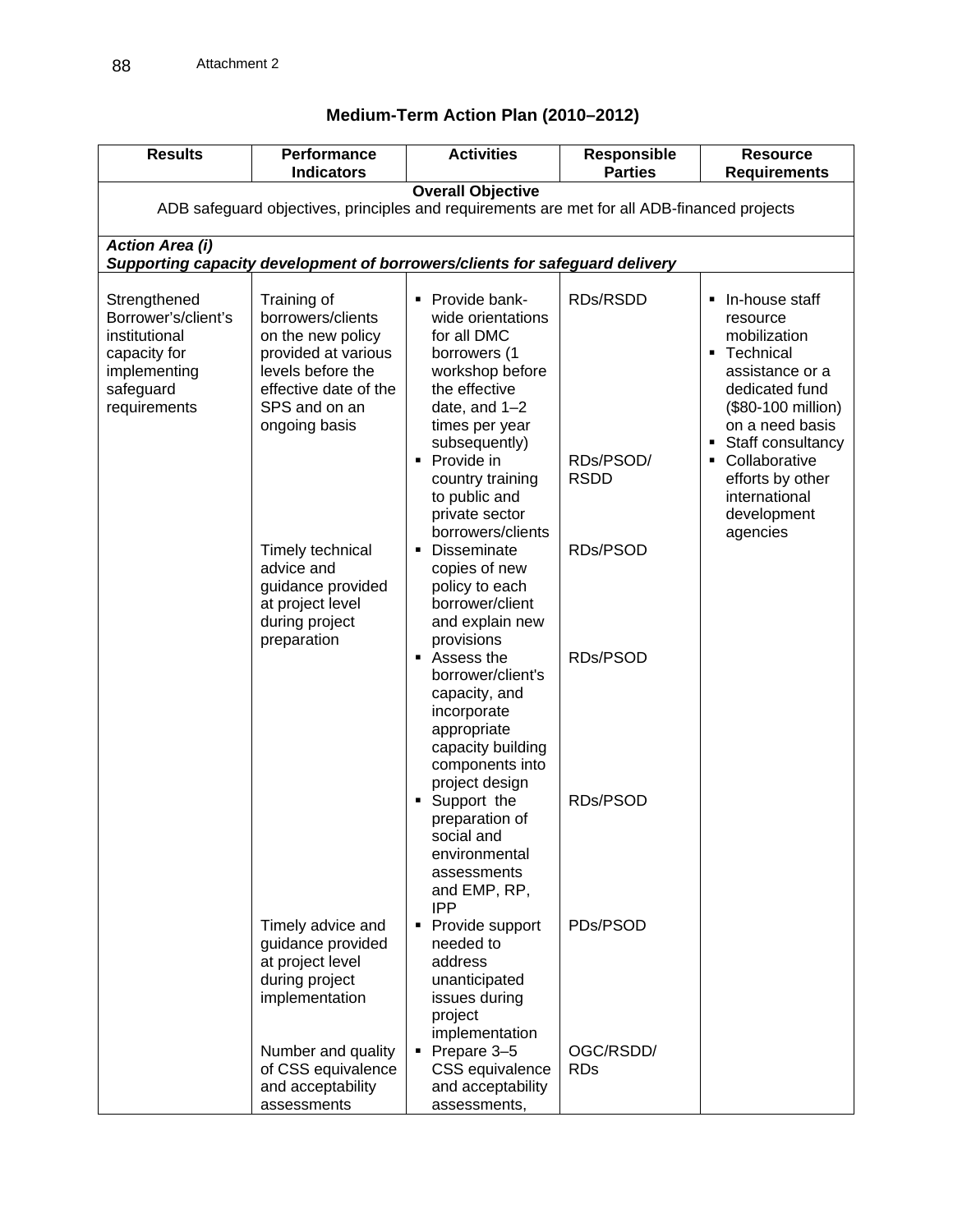| <b>Results</b>                                                                                                                                                         | Performance<br><b>Indicators</b>                                                                                                                                                                              | <b>Activities</b>                                                                                                                                                                                                                                                                                                                                                                          | <b>Responsible</b><br><b>Parties</b>      | <b>Resource</b><br><b>Requirements</b>                                                                                                    |
|------------------------------------------------------------------------------------------------------------------------------------------------------------------------|---------------------------------------------------------------------------------------------------------------------------------------------------------------------------------------------------------------|--------------------------------------------------------------------------------------------------------------------------------------------------------------------------------------------------------------------------------------------------------------------------------------------------------------------------------------------------------------------------------------------|-------------------------------------------|-------------------------------------------------------------------------------------------------------------------------------------------|
|                                                                                                                                                                        | prepared<br>Number of gap-<br>filling action plans<br>agreed upon<br>between ADB and<br>borrowers/clients,<br>and implemented<br>appropriately by<br>borrowers/clients                                        | and gap-filling<br>action plans at<br>subnational/<br>sectoral/agency<br>level.                                                                                                                                                                                                                                                                                                            |                                           |                                                                                                                                           |
| <b>Action Area (ii)</b>                                                                                                                                                |                                                                                                                                                                                                               | Developing and maintaining the tools and instruments to assist in implementing the Policy                                                                                                                                                                                                                                                                                                  |                                           |                                                                                                                                           |
| ADB staff,<br>borrowers/clients<br>and other<br>stakeholders<br>clearly understand<br>ADB's safeguard<br>requirements and<br>are equipped with<br>necessary<br>knowhow | Guidelines and<br>handbooks that<br>provide further<br>technical guidance,<br>and reflect<br>international good<br>practice available<br>before the effective<br>date of the SPS                              | • Update<br>environmental<br>assessment<br>guidelines<br>٠<br>Update the<br>Handbook of<br>Involuntary<br>Resettlement<br>• Prepare a<br>handbook on                                                                                                                                                                                                                                       | <b>RSDD</b><br><b>RSDD</b><br><b>RSDD</b> | • In-house staff<br>resource<br>mobilization<br>• Staff consultancy<br>One-time cost for<br>translation,<br>printing and<br>dissemination |
|                                                                                                                                                                        | Policy documents<br>(SPS and<br>Safeguard<br>Requirements 1-4)<br>and guidelines and<br>handbooks<br>translated on a<br>timely basis and<br>disseminated to<br>borrowers/clients<br>and other<br>stakeholders | Indigenous<br>Peoples,<br>including<br>guidelines on<br>determining<br>consent of<br>Indigenous<br>Peoples<br>communities<br>Translation of<br>Ξ<br>the SPS,<br>Safeguard<br>Requirements 1-<br>4 and guidelines<br>and handbooks<br>into widely-used<br>languages and<br>other local<br>languages on a<br>need basis, and<br>printing and<br>dissemination to<br>relevant<br>stakeholders | RSDD/RDs/<br><b>PSOD</b>                  |                                                                                                                                           |
| <b>Action Area (iii)</b><br>Ensuring ADB's organizational capacity and resources for policy implementation                                                             |                                                                                                                                                                                                               |                                                                                                                                                                                                                                                                                                                                                                                            |                                           |                                                                                                                                           |
| Staff knowledge on<br>social and<br>environmental                                                                                                                      | Number of staff<br>trained in a timely<br>manner and on an                                                                                                                                                    | Provide bank-<br>٠<br>wide, structured<br>in-house staff                                                                                                                                                                                                                                                                                                                                   | <b>RSDD</b>                               | In-house staff<br>٠<br>resource<br>mobilization                                                                                           |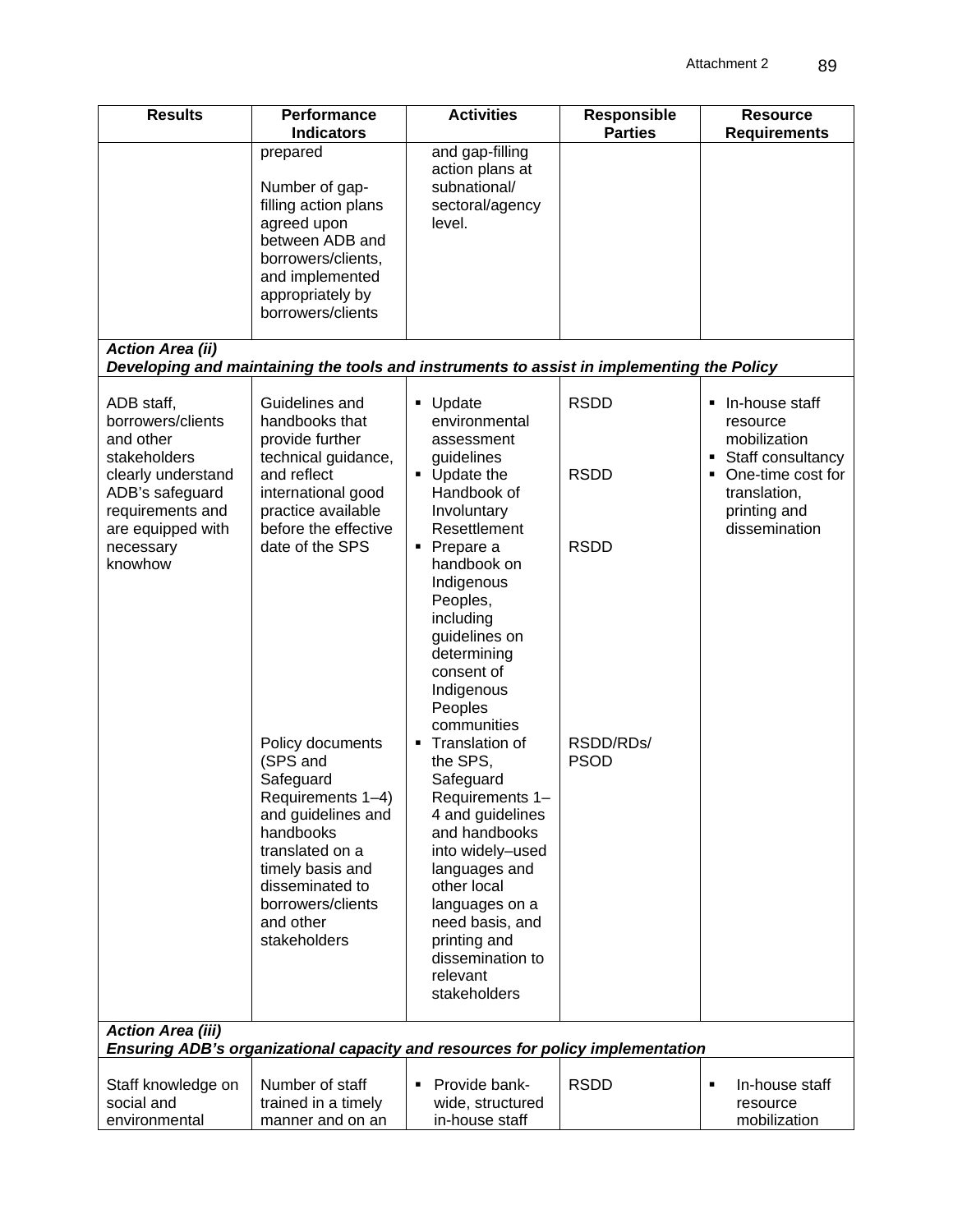| <b>Results</b>                                                                                                 | Performance<br><b>Indicators</b>                                                                                       | <b>Activities</b>                                                                                                                                                                                | <b>Responsible</b><br><b>Parties</b> | <b>Resource</b><br><b>Requirements</b>                                                                           |
|----------------------------------------------------------------------------------------------------------------|------------------------------------------------------------------------------------------------------------------------|--------------------------------------------------------------------------------------------------------------------------------------------------------------------------------------------------|--------------------------------------|------------------------------------------------------------------------------------------------------------------|
| safeguard<br>requirements<br>updated<br>Institutional<br>capacity for policy<br>implementation<br>strengthened | ongoing basis                                                                                                          | training to all HQ<br>and RM<br>safeguard<br>specialists and<br>team leaders (2<br>workshops<br>before the<br>effective date,<br>and 2-3 times a<br>year,                                        |                                      | Technical<br>$\blacksquare$<br>assistance<br>Additional<br>Ξ<br>internal<br>administrative<br>expenses<br>budget |
|                                                                                                                | Increased staff<br>position, and<br>optimized allocation<br>of staff resources                                         | subsequently)<br>Recruit<br>additional<br>professional<br>specialists at<br>RDs and<br>national officers<br>in RMs over the<br>three year<br>medium-term<br>period                               | <b>BPHR/RDs</b>                      |                                                                                                                  |
|                                                                                                                | Interdepartmental<br>knowledge sharing<br>network maintained                                                           | Organize<br>٠<br>seminars/work-<br>shops on<br>knowledge and<br>experience<br>sharing                                                                                                            | RSDD/RDs/<br><b>PSOD</b>             |                                                                                                                  |
| <b>Action Area (iv)</b>                                                                                        | Improving and Maintaining ADB's Internal Review and Compliance Monitoring System                                       |                                                                                                                                                                                                  |                                      |                                                                                                                  |
| ADB's internal<br>review and<br>compliance<br>monitoring system<br>functions effectively<br>and efficiently    | Clear operational<br>procedurals for<br>implementing the<br>SPS established<br>before the effective<br>date of the SPS | Prepare a<br>٠<br>consolidated<br>Operations<br>Manual to<br>specify ADB's<br>internal<br>safeguard<br>review,<br>monitoring and<br>reporting<br>procedures at<br>each stage of<br>project cycle | <b>RSDD</b>                          | • In-house staff<br>resources                                                                                    |
|                                                                                                                | Project screening<br>and categorization<br><b>Disclosure</b>                                                           | Screen and<br>٠<br>categorize every<br>project in a<br>timely and<br>appropriate<br>manner<br>Post EIAs for all<br>٠<br>environment<br>category A                                                | RSDD/RDs/<br><b>PSOD</b><br>RDs/PSOD |                                                                                                                  |
|                                                                                                                |                                                                                                                        | projects on ADB<br>website 120                                                                                                                                                                   |                                      |                                                                                                                  |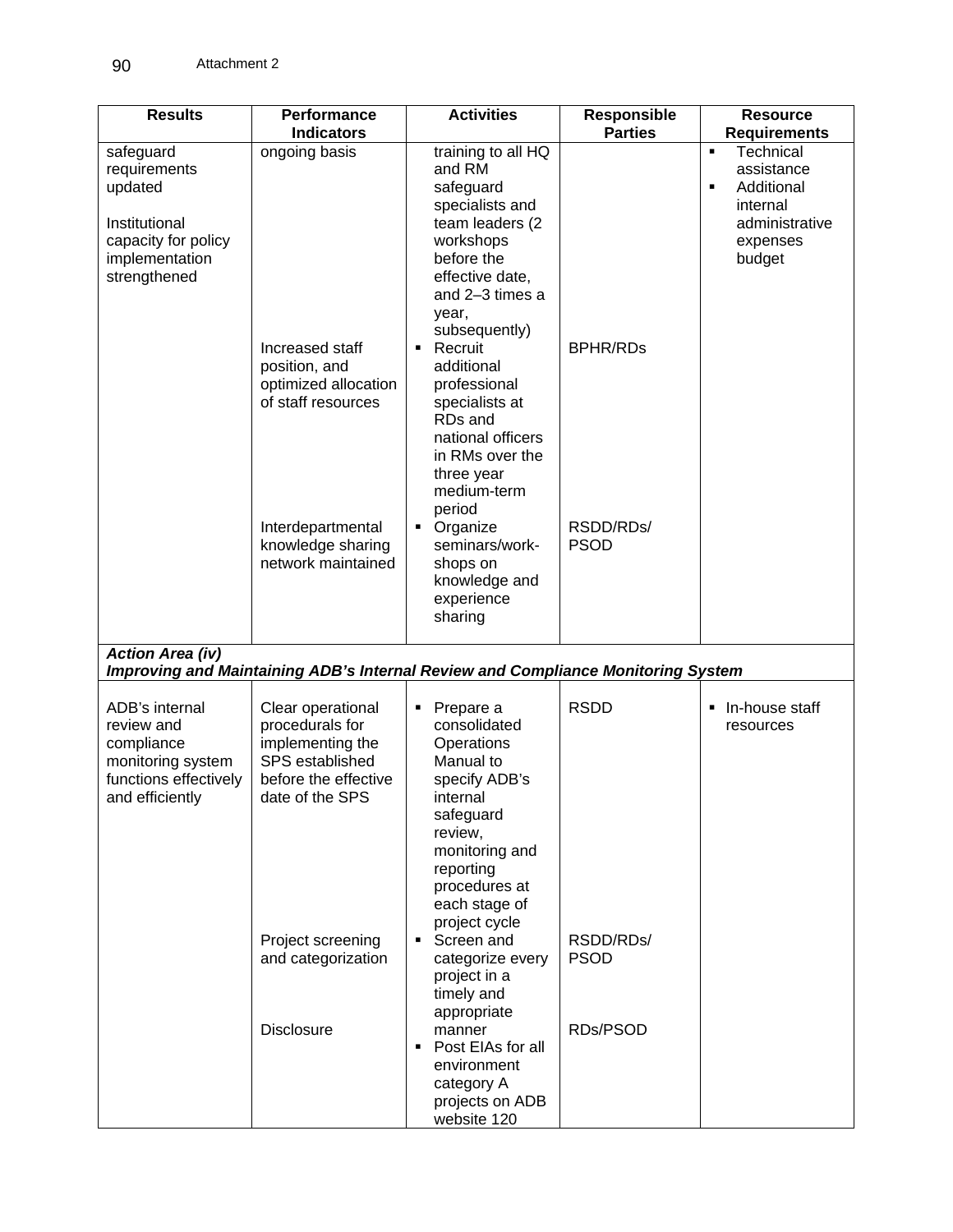| <b>Results</b> | Performance<br><b>Indicators</b>                                                                                                                                                 | <b>Activities</b>                                                                                                                                                                                                                                                                                                                                                                                                                                                                                                                                                                                                                                                  | <b>Responsible</b><br><b>Parties</b> | <b>Resource</b><br><b>Requirements</b> |
|----------------|----------------------------------------------------------------------------------------------------------------------------------------------------------------------------------|--------------------------------------------------------------------------------------------------------------------------------------------------------------------------------------------------------------------------------------------------------------------------------------------------------------------------------------------------------------------------------------------------------------------------------------------------------------------------------------------------------------------------------------------------------------------------------------------------------------------------------------------------------------------|--------------------------------------|----------------------------------------|
|                | Consultation<br>Safeguard<br>documents<br>submitted in a<br>timely manner and<br>appropriately<br>reviewed during<br>project preparation                                         | days before<br>Board approval;<br>post EARF<br>before project<br>appraisal, post<br>RP/RF for all IR<br>category A and<br>B projects before<br>project<br>appraisal; post<br>IPP/IPF for all IP<br>category A and<br>B projects before<br>project appraisal<br>Participate in<br>п<br>consultations for<br>all projects with<br>significant<br>environmental,<br>IR, and IP<br>impacts;<br>document the<br>consultation<br>results and<br>incorporate them<br>into project<br>design<br>Review all<br>relevant<br>safeguard<br>documents<br>against policy<br>principles and<br>requirements of<br>SR1-4, provide<br>appropriate<br>advice to<br>borrowers/clients | RDs/PSOD<br>RDs/PSOD/<br><b>RSDD</b> |                                        |
|                | Supervision and<br>monitoring<br>missions conducted<br>in a timely manner,<br>appropriate<br>guidance provided,<br>and results<br>documented during<br>project<br>implementation | for safeguard<br>documents<br>finalization to<br>ensure<br>compliance with<br>ADB's<br>requirements<br>Field supervision<br>П<br>and monitoring<br>mission by<br>safeguard<br>specialists for all<br>environmental,<br>IR, and IP<br>category A<br>projects; agree<br>with the                                                                                                                                                                                                                                                                                                                                                                                     | RDs/PSOD<br><b>RSDD</b>              |                                        |